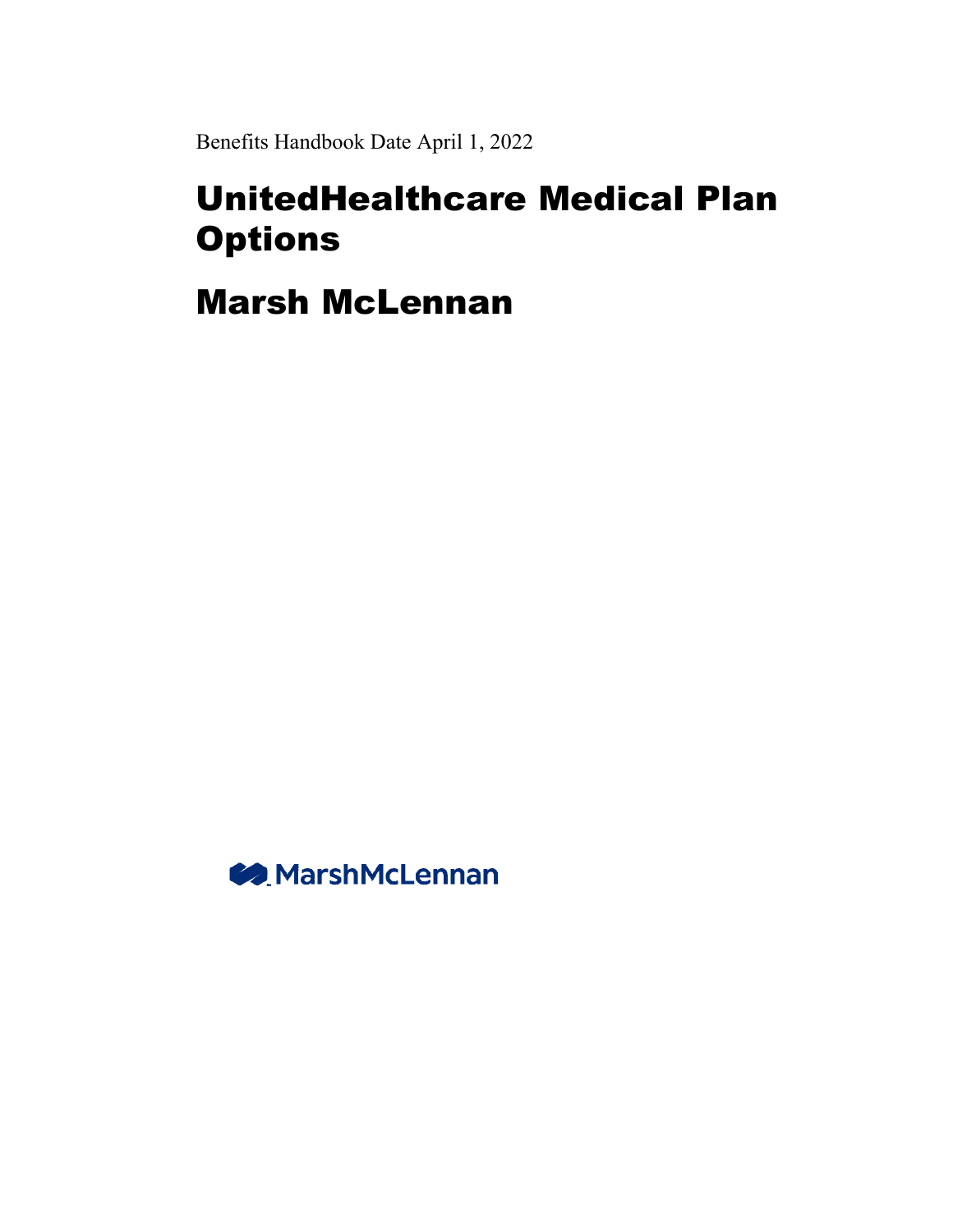# UnitedHealthcare Medical Plan **Options**

Selecting a medical plan option for 2022 involves three key choices for eligible individuals.

- Select one of three medical plan design options. A range of coverage levels and costs are offered.
- **Select coverage for:** 
	- − yourself only Employee
	- − yourself and your spouse or domestic partner Employee + Spouse
	- yourself and your child or children Employee + Child(ren)
	- − yourself, your spouse or domestic partner, and children Family
- **Select your medical plan carrier:** 
	- − All eligible individuals resident in any state except Hawaii may choose from among:
		- Aetna
		- Anthem BlueCross BlueShield (Anthem BCBS)
		- UnitedHealthcare (UHC)

**Note: This section of the Benefits Handbook provides information about the UnitedHealthcare administered medical plan options only.** 

**Information about the Aetna and Anthem BlueCross BlueShield administered medical plan options is covered in a separate section of the Benefits Handbook.** 

- − Eligible individuals resident in CA, CO, GA, MD, VA, OR, WA, and Washington DC have an additional choice to consider:
	- Kaiser Permanente (Kaiser)

### SPD and Plan **Document**

This section provides a summary of the Medical Plan (the "Plan") options available through **UnitedHealthcare** (UHC) as of January 1, 2022.

This section, together with the *Administrative Information* section and the applicable section about participation, forms the Summary Plan Description and plan document of the Plan.

In this document references to Marsh & McLennan Companies mean Marsh McLennan and references to Marsh & McLennan Agency LLC mean Marsh McLennan Agency.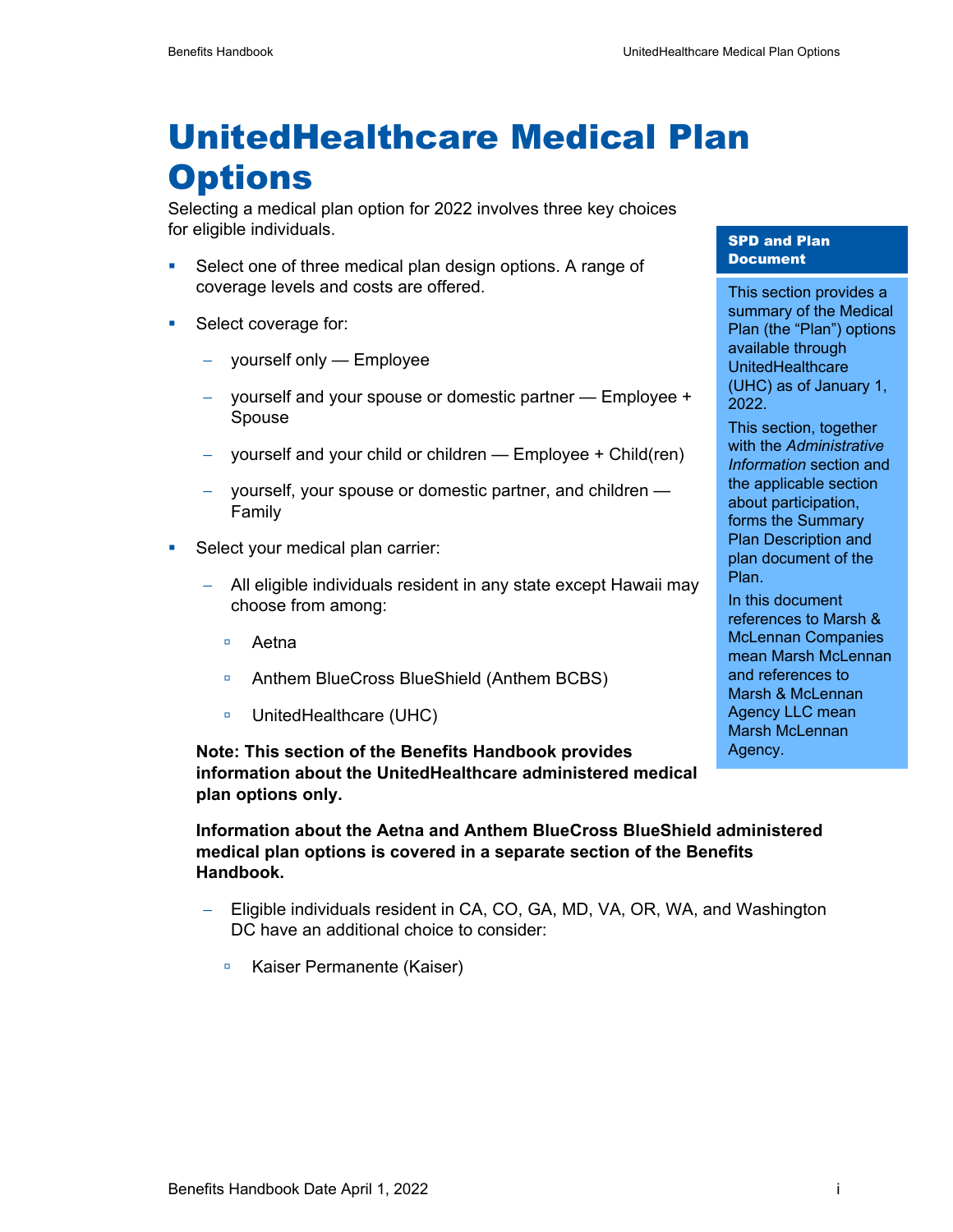### **Information about the Kaiser administered medical plan options is covered in a separate section of the Benefits Handbook.**

- − Eligible individuals who are resident in Hawaii, may only choose between:
	- HMSA's Health Plan Hawaii Plus (HMO)
	- □ HMSA's Preferred Provider Plan (PPP)

### **Information about the Hawaii medical plan options is covered in a separate section of the Benefits Handbook.**

All medical plan options described in this section of the Benefits Handbook offer:

- **COMPTE COMPTER SERVICES**
- the freedom to select between a health care provider that participates in your chosen medical plan carrier's network, generally at a lower cost to you, or a provider that does not participate in your chosen medical plan carrier's network, generally at a higher cost to you.

**Note:** Be sure to read about Health Care Flexible Spending Accounts (HCFSAs), Health Savings Accounts (HSAs) and Limited Purpose Health Care Flexible Spending Accounts (LPHCFSAs). Understanding these tax-advantaged arrangements may be important to your selection of a medical plan.

### A Note about ERISA

The Employee Retirement Income Security Act of 1974 (ERISA) is a federal law that governs many employer-sponsored plans including this medical plan. Your ERISA rights in connection with this Plan are detailed in the *Administrative Information* section.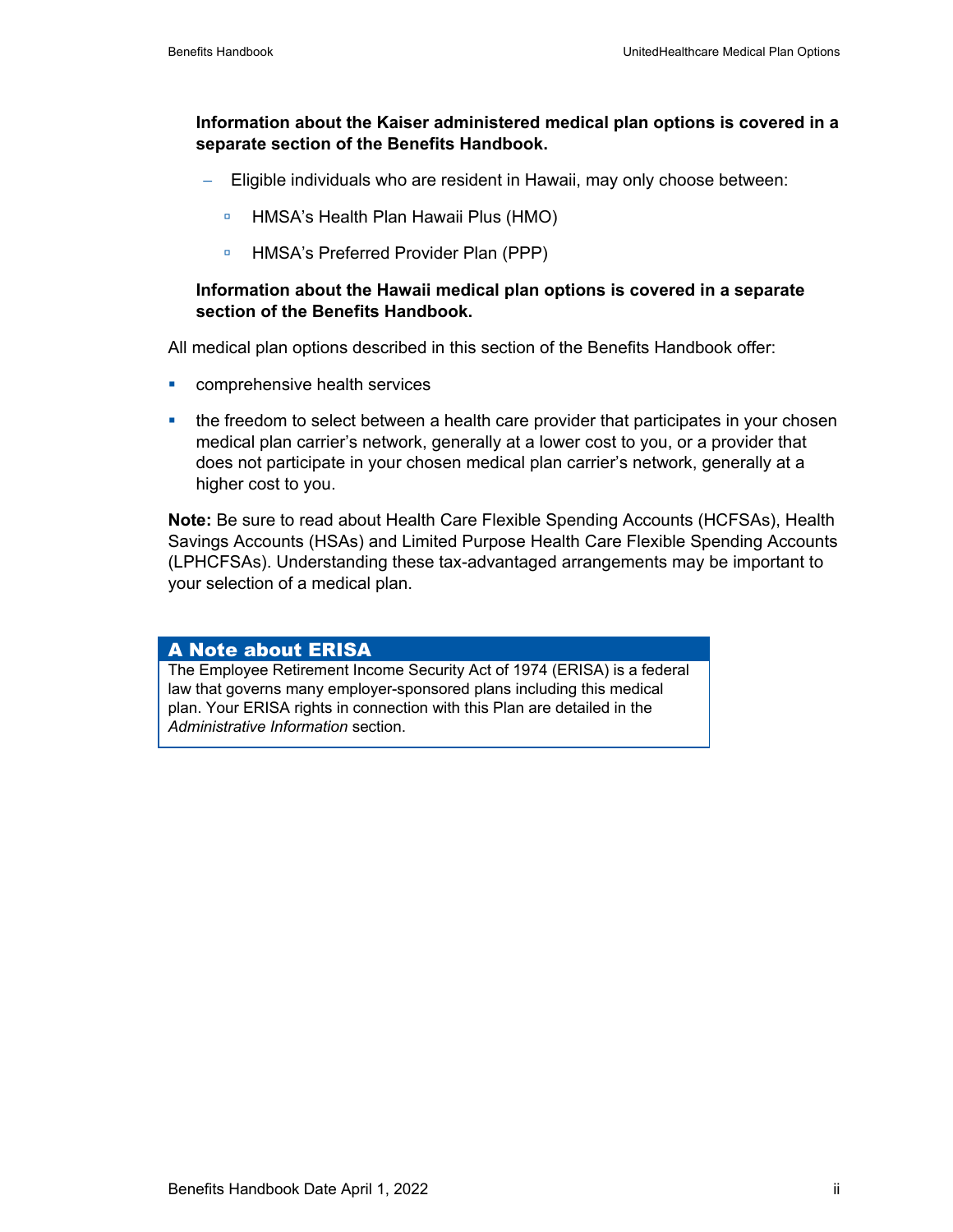# **Contents**

| Drugs Administered through UHC (see pharmacy section for exclusions specific |  |
|------------------------------------------------------------------------------|--|
|                                                                              |  |
|                                                                              |  |
|                                                                              |  |
|                                                                              |  |
|                                                                              |  |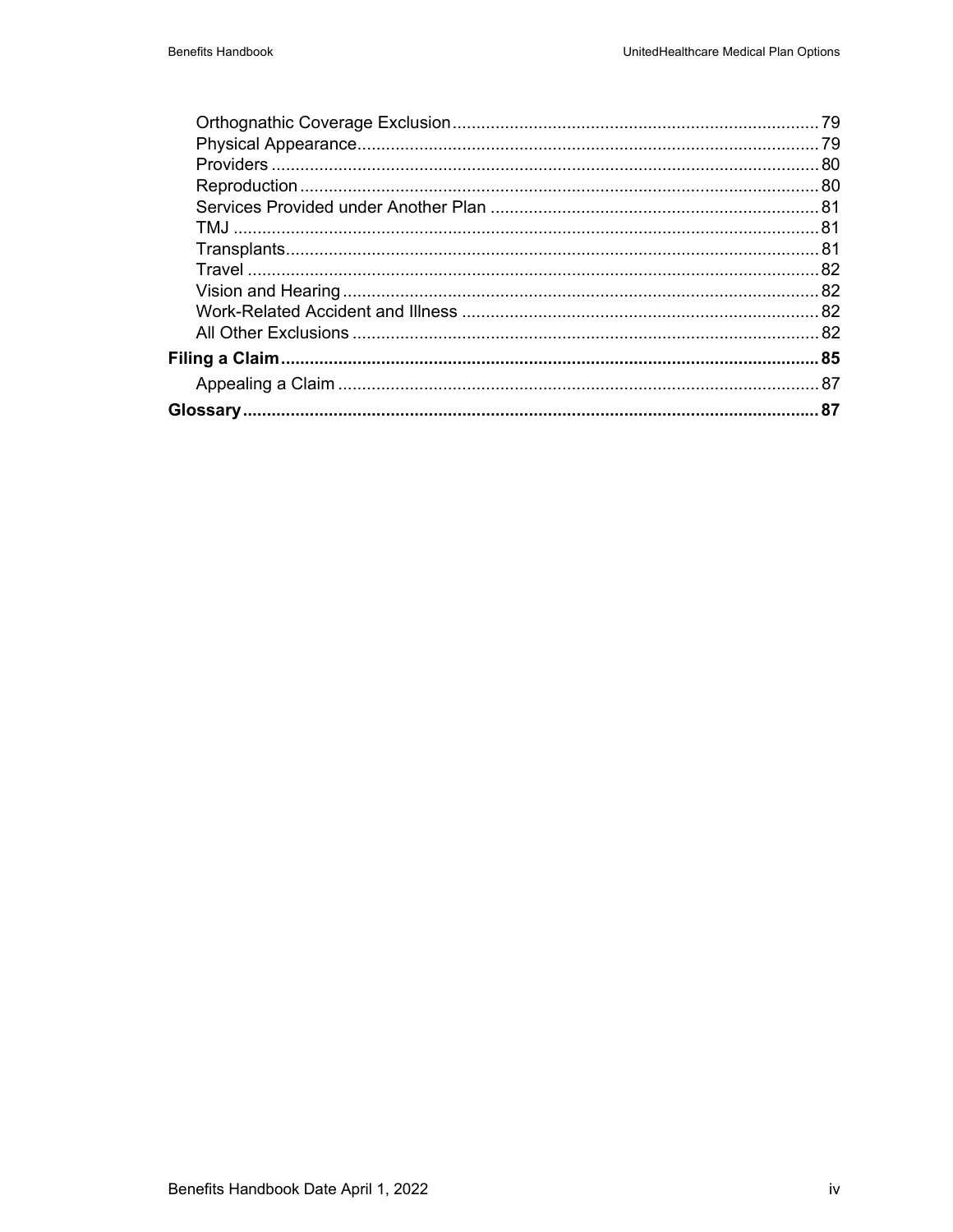# The Medical Plan Options at a Glance

The chart below outlines some important Plan features and coverage information that distinguish the three available UnitedHealthcare (UHC) medical plan options. The plan features described below (deductibles, coinsurance, etc.) are the same under the Broad Network and the Narrow Network. Additional information is provided throughout this section of the Benefits Handbook including the "Detailed List of Covered Services" on page 57.

| <b>Plan feature</b>                                                                | \$400 Deductible<br>Plan <sup>1</sup>                                                                                                                                                                                                                                                                                                    | \$1,500<br>Deductible Plan $^1$                                                                                                                                                                                                                                                                                                               | \$2,850 Deductible<br>Plan <sup>1</sup>                                                                                                                                                                                                                                                                                                          |
|------------------------------------------------------------------------------------|------------------------------------------------------------------------------------------------------------------------------------------------------------------------------------------------------------------------------------------------------------------------------------------------------------------------------------------|-----------------------------------------------------------------------------------------------------------------------------------------------------------------------------------------------------------------------------------------------------------------------------------------------------------------------------------------------|--------------------------------------------------------------------------------------------------------------------------------------------------------------------------------------------------------------------------------------------------------------------------------------------------------------------------------------------------|
| <b>Annual Deductible</b><br><b>Out-of-Pocket Maximum</b><br>(including DEDUCTIBLE) | In-network:<br>Employee: \$400<br>Family <sup>2</sup> : \$800 <sup>3</sup><br>Out-of-network:<br>Employee: \$2,500<br>Family <sup>2</sup> : \$5,000 <sup>3</sup><br>In-network:<br>Employee: \$2,200<br>Family <sup>2</sup> : \$4,400 <sup>3</sup><br>Out-of-network:<br>Employee: \$4,400<br>Family <sup>2</sup> : \$8,800 <sup>3</sup> | In-network:<br>Employee: \$1,500<br>Family <sup>2</sup> : \$3,000 <sup>4</sup><br>Out-of-network:<br>Employee: \$3,000<br>Family <sup>2</sup> : \$6,000 <sup>4</sup><br>In-network:<br>Employee: \$3,000<br>Family <sup>2</sup> : \$6,000 <sup>4</sup><br>Out-of-network:<br>Employee: \$6,000<br>Family <sup>2</sup> : \$12,000 <sup>4</sup> | In-network:<br>Employee: \$2,850<br>Family <sup>2</sup> : \$5,700 <sup>3</sup><br>Out-of-network:<br>Employee: \$5,700<br>Family <sup>2</sup> : \$11,400 <sup>3</sup><br>In-network:<br>Employee: \$5,500<br>Family <sup>2</sup> : \$11,000 <sup>3</sup><br>Out-of-network:<br>Employee: \$11,000<br>Family <sup>2</sup> : \$22,000 <sup>3</sup> |
| <b>Plan Coinsurance</b>                                                            | In-network: 80% COINSURANCE after<br>deductible<br><b>Out-of-network: 60% coinsurance after</b><br>deductible (Out-of-network benefits are<br>based on reasonable and customary<br>charges)                                                                                                                                              |                                                                                                                                                                                                                                                                                                                                               | <b>In-network:</b> 70%<br>coinsurance after<br>deductible <i>Out-of-</i><br>network: 50%<br>coinsurance after<br>deductible (Out-of-<br>network benefits are<br>based on reasonable<br>and customary<br>charges)                                                                                                                                 |
| Physician office visits                                                            |                                                                                                                                                                                                                                                                                                                                          |                                                                                                                                                                                                                                                                                                                                               |                                                                                                                                                                                                                                                                                                                                                  |
| <b>Preventive Visit</b>                                                            | In-network:<br>Covered at 100%<br>Out-of-network:<br>60% coinsurance<br>after deductible                                                                                                                                                                                                                                                 | In-network:<br>Covered at 100%<br>Out-of-network:<br>60% coinsurance<br>after deductible                                                                                                                                                                                                                                                      | In-network: Covered<br>at 100%<br>Out-of-network: 50%<br>coinsurance after<br>deductible                                                                                                                                                                                                                                                         |
| <b>Primary Care Physician</b><br>(PCP)/Specialist Visit                            | In-network: \$20<br>copay <sup>5</sup><br>Out-of-network:<br>60% coinsurance of<br>R&C after deductible<br>Copay amounts do<br>not apply to the<br>deductible.                                                                                                                                                                           | In-network: 80%<br>coinsurance after<br>deductible<br>Out-of-network:<br>60% coinsurance<br>of R&C after<br>deductible                                                                                                                                                                                                                        | In-network: 70%<br>coinsurance after<br>deductible<br>Out-of-network: 50%<br>coinsurance of R&C<br>after deductible                                                                                                                                                                                                                              |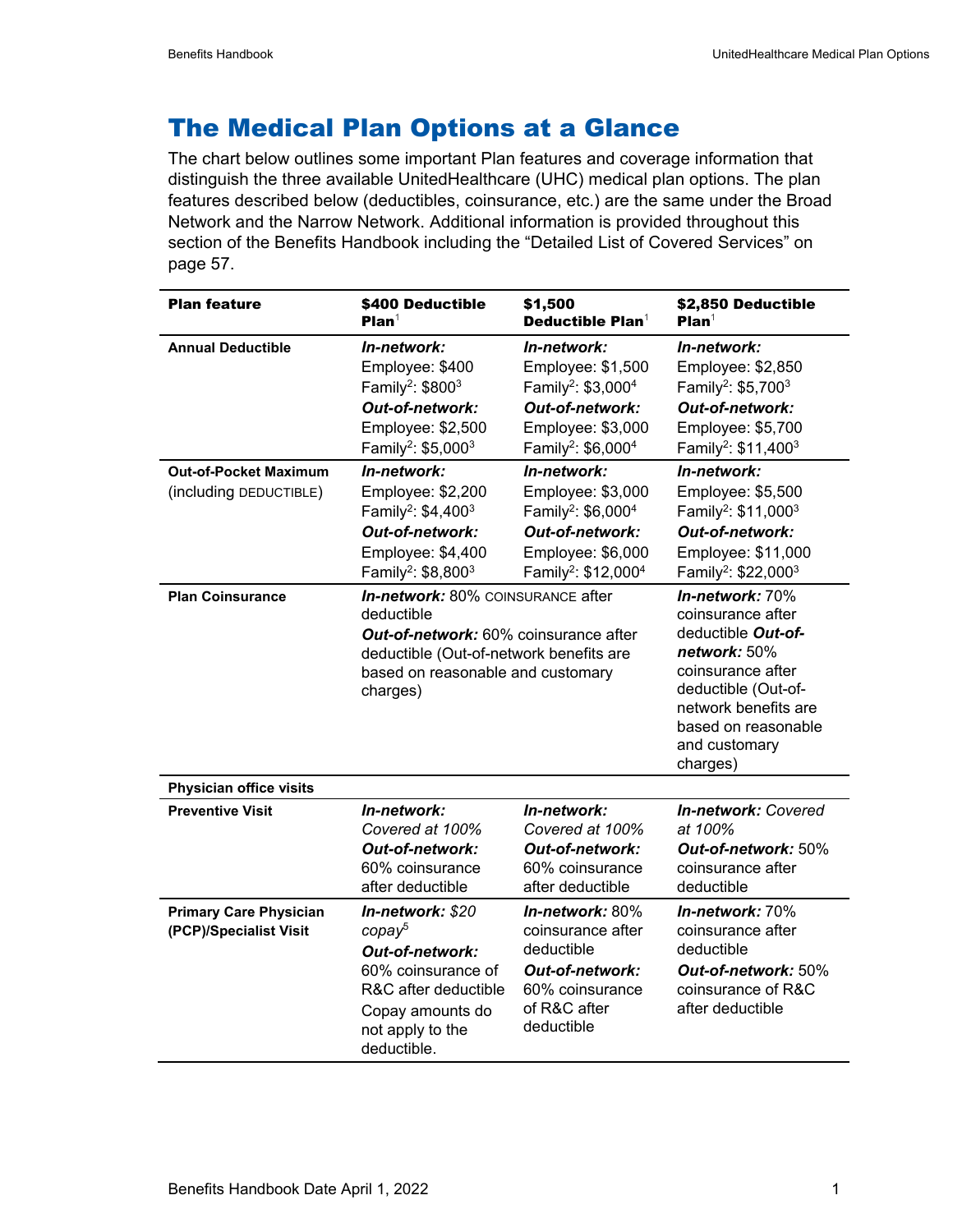| <b>Plan feature</b>                            | \$400 Deductible<br>Plan <sup>1</sup>                                                                                                                                                                              | \$1,500<br>Deductible $Plan1$                                                                                                   | \$2,850 Deductible<br>Plan <sup>1</sup>                                                                                      |
|------------------------------------------------|--------------------------------------------------------------------------------------------------------------------------------------------------------------------------------------------------------------------|---------------------------------------------------------------------------------------------------------------------------------|------------------------------------------------------------------------------------------------------------------------------|
| <b>Specialist Visit</b>                        | In-network: \$40<br>copay <sup>5</sup><br>Out-of-network:<br>60% coinsurance of<br>R&C after deductible<br>Copay amounts do<br>not apply to the<br>deductible.                                                     | $In-network: 80%$<br>coinsurance after<br>deductible<br><b>Out-of-network:</b><br>60% coinsurance<br>of R&C after<br>deductible | $In-network: 70%$<br>coinsurance after<br>deductible<br><b>Out-of-network: 50%</b><br>coinsurance of R&C<br>after deductible |
| <b>Hospital Facility</b>                       |                                                                                                                                                                                                                    |                                                                                                                                 |                                                                                                                              |
| Inpatient                                      | In-network: 80%<br>coinsurance after<br>deductible<br><b>Out-of-network:</b><br>60% coinsurance<br>after deductible                                                                                                | In-network: $80\%$<br>coinsurance after<br>deductible<br><b>Out-of-network:</b><br>60% coinsurance<br>after deductible          | In-network: 70%<br>coinsurance after<br>deductible<br>Out-of-network: 50%<br>coinsurance after<br>deductible                 |
| <b>Outpatient</b>                              | In-network: 80%<br>coinsurance after<br>deductible<br><b>Out-of-network:</b><br>60% coinsurance<br>after deductible                                                                                                | In-network: 80%<br>coinsurance after<br>deductible<br><b>Out-of-network:</b><br>60% coinsurance<br>after deductible             | In-network: 70%<br>coinsurance after<br>deductible<br>Out-of-network: 50%<br>coinsurance after<br>deductible                 |
| <b>Emergency Room</b><br>(waived if admitted)  | In and Out-of-<br>network: \$150<br>copay per visit, 80%<br>coinsurance after<br>deductible                                                                                                                        | In and Out-of-<br>network: 80%<br>coinsurance after<br>deductible                                                               | In and Out-of-<br>network: 70%<br>coinsurance after<br>deductible                                                            |
| <b>Prescription drugs</b>                      | There is a CVS Caremark® Retail Pharmacy Network for 30-day<br>supply (acute) and CVS Caremark <sup>®</sup> Retail and CVS Caremark <sup>®</sup> Mail<br>Order for 90-day supply (maintenance) PRESCRIPTION DRUGS. |                                                                                                                                 |                                                                                                                              |
| <b>Retail Prescriptions</b><br>(30-day supply) |                                                                                                                                                                                                                    |                                                                                                                                 |                                                                                                                              |
| Generic                                        | \$10 copay <sup>5,6</sup> (These<br>amounts do not<br>apply to the<br>deductible)                                                                                                                                  | 80% coinsurance<br>after deductible                                                                                             | 70% coinsurance after<br>deductible                                                                                          |
| <b>Formulary Brand</b>                         | $$30$ copay <sup>5,6</sup> (These<br>amounts to do not<br>apply to the<br>deductible)                                                                                                                              | 80% coinsurance<br>after deductible                                                                                             | 70% coinsurance after<br>deductible                                                                                          |
| Non-Formulary<br><b>Brand</b>                  | \$60 copay <sup>5, 6</sup> (These<br>amounts do not<br>apply to the<br>deductible)                                                                                                                                 | 80% coinsurance<br>after deductible                                                                                             | 70% coinsurance after<br>deductible                                                                                          |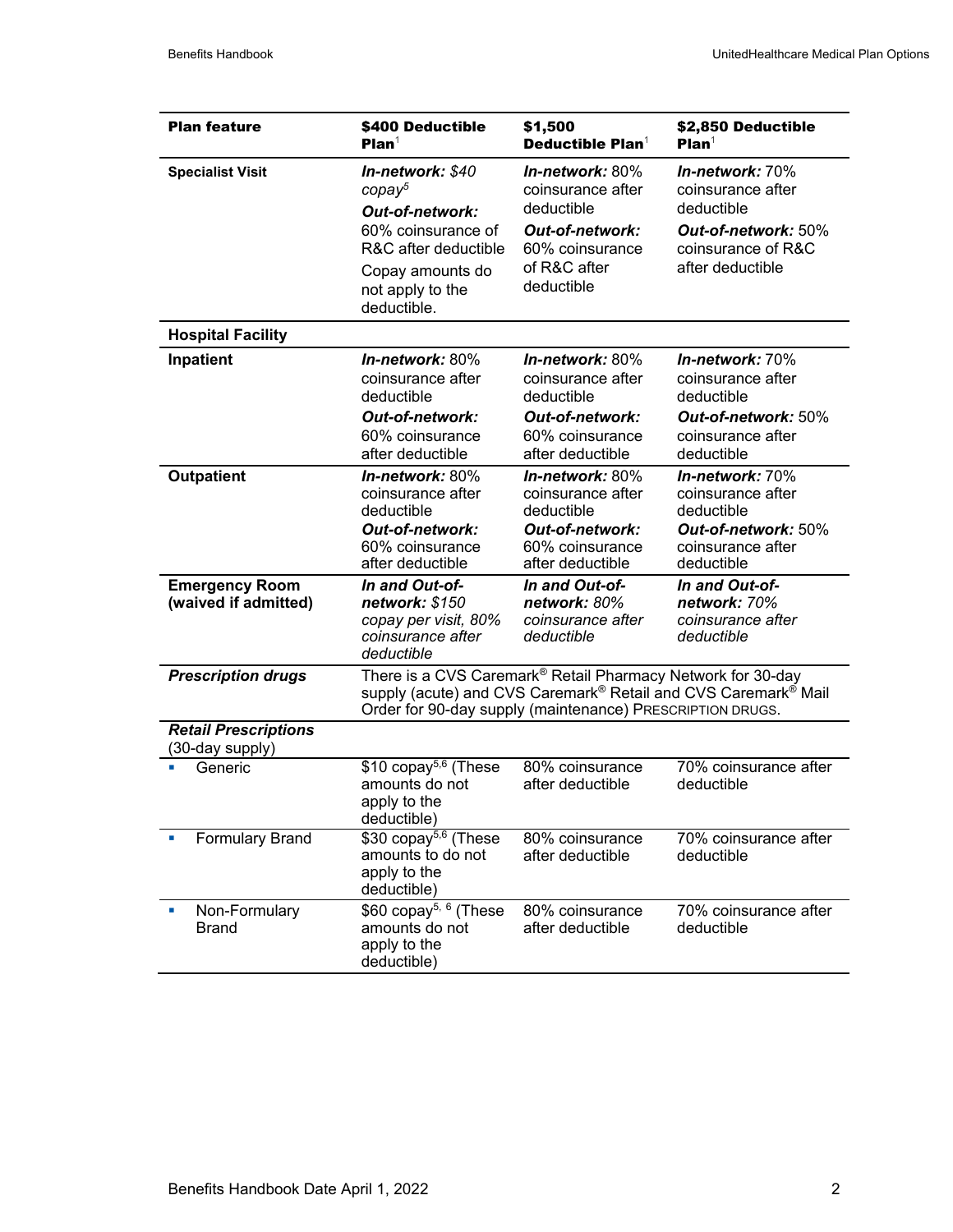| <b>Plan feature</b>                                                                                                                                                                                                                                                                                                                                                                                                                                                                                                                                                                                                                                                                                                                                                   | \$400 Deductible<br>Plan <sup>1</sup>                                                                                                                                                                                                                                                   |                                     | \$2,850 Deductible<br>Plan <sup>1</sup> |  |
|-----------------------------------------------------------------------------------------------------------------------------------------------------------------------------------------------------------------------------------------------------------------------------------------------------------------------------------------------------------------------------------------------------------------------------------------------------------------------------------------------------------------------------------------------------------------------------------------------------------------------------------------------------------------------------------------------------------------------------------------------------------------------|-----------------------------------------------------------------------------------------------------------------------------------------------------------------------------------------------------------------------------------------------------------------------------------------|-------------------------------------|-----------------------------------------|--|
| CVS Caremark® Retail and CVS Caremark® Retail and CVS Caremark® Maintenance Choice<br>Program Mail-order Prescriptions <sup>7</sup> (90-day supply)                                                                                                                                                                                                                                                                                                                                                                                                                                                                                                                                                                                                                   |                                                                                                                                                                                                                                                                                         |                                     |                                         |  |
| Generic                                                                                                                                                                                                                                                                                                                                                                                                                                                                                                                                                                                                                                                                                                                                                               | \$25 copay <sup>5,6</sup> (These<br>amounts do not<br>apply to the<br>deductible)                                                                                                                                                                                                       | 80% coinsurance<br>after deductible | 70% coinsurance after<br>deductible     |  |
| <b>Formulary Brand</b>                                                                                                                                                                                                                                                                                                                                                                                                                                                                                                                                                                                                                                                                                                                                                | \$75 copay <sup>5,6</sup> (These<br>amounts do not<br>apply to the<br>deductible)                                                                                                                                                                                                       | 80% coinsurance<br>after deductible | 70% coinsurance after<br>deductible     |  |
| Non-Formulary<br><b>Brand</b>                                                                                                                                                                                                                                                                                                                                                                                                                                                                                                                                                                                                                                                                                                                                         | $$150$ copay <sup>5,6</sup><br>(These amounts do<br>not apply to the<br>deductible)                                                                                                                                                                                                     | 80% coinsurance<br>after deductible | 70% coinsurance after<br>deductible     |  |
| <b>Prescription Drug</b><br><b>Programs</b>                                                                                                                                                                                                                                                                                                                                                                                                                                                                                                                                                                                                                                                                                                                           | There are prescription drug programs available as part of the medical<br>plan options. For information on Rx Savings Solutions, PrudentRx,<br>Transform Diabetes® Care, WW Digital and WW Digital 360<br>Programs and Hello Heart, refer to "Prescription Drug Programs" on<br>page 50. |                                     |                                         |  |
| <b>Contact for Medical Service:</b><br><b>Contact Information for</b><br><b>Carrier options:</b><br>UnitedHealthcare (Claims Administrator)<br>P.O. Box 740800<br>Atlanta, GA 30374-0800<br>UnitedHealthcare Customer Service: +1 866 540 5954<br>Website: www.myuhc.com<br><b>Contact for Prescription Service:</b><br>CVS Caremark <sup>®</sup> (Prescription Drug Benefits Manager)<br>Phone: +1 844 449 0362<br>Website (for members): www.caremark.com<br>CVS Caremark <sup>®</sup> Group #: 21CW<br>Marsh McLennan does not administer claims under this plan. For<br>medical claims, the Claims Administrators' decisions are final and<br>binding. For prescription drug claims, the Prescription Drug Benefits<br>Manager's decisions are final and binding. |                                                                                                                                                                                                                                                                                         |                                     |                                         |  |

These plans are named for the deductible applicable to the "individual" for in-network service providers. The deductibles applicable to any other coverage level (for example, "Family coverage") or for services provided by out-of-network service providers will be significantly higher than (in many instances, double) the amounts captured in the names of the plans.

2 "Family" applies to all coverage levels except Employee-Only.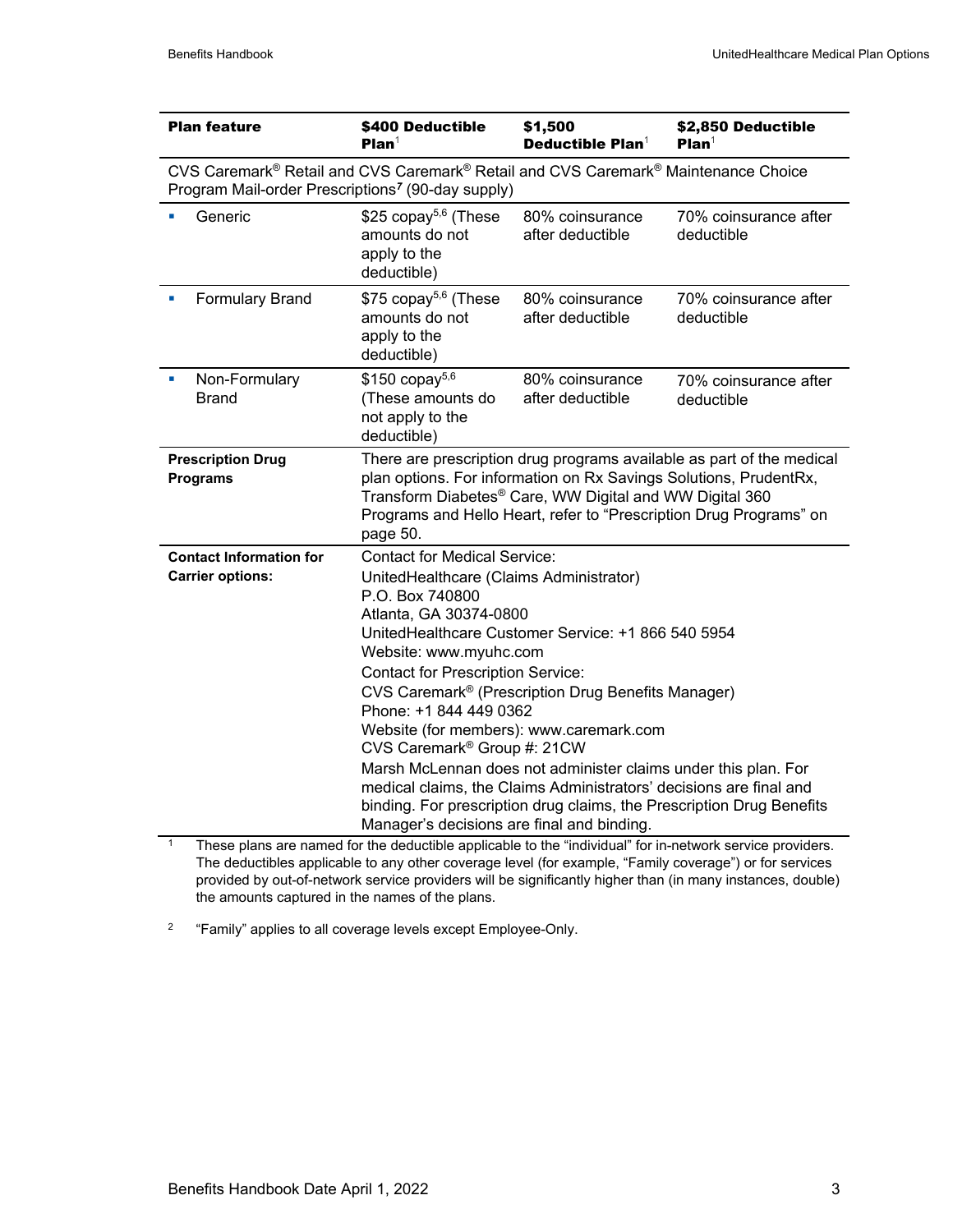- <sup>3</sup> Not "True" Family: For the \$400 and \$2,850 Deductible Plans, if more than one person in a family is covered under this plan, there are two ways the plan will begin to pay benefits for a covered family member. When a family member meets his or her individual deductible, benefits begin for that family member only, but not for the other family members. When the family deductible is met, benefits begin for every covered family member whether or not they have met their own individual deductibles. The family deductible can only be met by a combination of family members, as amounts counted toward individual deductibles count toward the larger family deductible. The out-of-pocket maximum functions in the same way. When a family member meets his or her individual out-of-pocket maximum, the out-ofpocket maximum is satisfied for that family member only, but not for the other family members. When the family out-of-pocket maximum is met, the out-of-pocket maximum is satisfied for every covered family member whether or not they have met their own individual out-of-pocket maximums. The family out-of-pocket maximum can only be met by a combination of family members, as amounts counted toward individual out-of-pocket maximums count toward the larger family out-of-pocket maximum.
- 4 "True" Family: The \$1,500 Deductible Plan does not require that you or a covered eligible family member meet the "individual" deductible in order to satisfy the family deductible. If more than one person in a family is covered under this plan, benefits begin for any one covered family member only after the family deductible is satisfied. The family deductible may be met by one family member or a combination of family members. The out-of-pocket maximum functions in the same way. If more than one person in a family is covered under this plan, the out-of-pocket maximum is satisfied for any one covered family member when the family out-of-pocket maximum is satisfied. The family out-of-pocket maximum may be met by one family member or a combination of family members.
- <sup>5</sup> Office visit copays and prescriptions do not apply toward the annual deductible.
- $6$  A mandatory program, the PrudentRx prescription drug program, for eligible specialty medications for complex conditions on the PrudentRx Drug List will apply. If you do not speak with PrudentRx, do not enroll in any copay assistance as required by a manufacturer, or do not choose to participate in the PrudentRx program, i.e. opt out, **you'll be responsible for paying the 30% coinsurance cost for each specialty prescription medication, and the costs will NOT count towards your deductible or out-of-pocket maximum.** The PrudentRx Drug List is available at www.caremark.com. For drugs not on the PrudentRx Drug List, standard mail order copayments will apply. The PrudentRx Program applies only to the \$400 Deductible Plan. For more information, refer to "Are there mandatory discount or copay assistance programs applicable for specialty prescription drugs?" on page 46 and "Prescription Drug Programs" on page 50.
- $7$  In addition to mail order, you will be able to fill a 90-day supply of your maintenance medications at a CVS Caremark® retail pharmacy, at the same cost as you would through the mail order program. For all maintenance medications, after the first three fills, you must fill a 90-day supply either at a CVS Caremark® retail pharmacy or through the CVS Caremark® Maintenance Choice Mail Order program otherwise, the maintenance medication will not be covered, you will pay 100% of the full cost for all subsequent fills, and the cost does not accumulate towards the deductible and out-of-pocket maximum.

# Participating in the Plan

You are eligible to participate in the Plan if you meet the eligibility requirements described in the *Participating in Healthcare Benefits* section.

You have the option to cover your family members who meet the eligibility requirements that are described in the *Participating in Healthcare Benefits* section.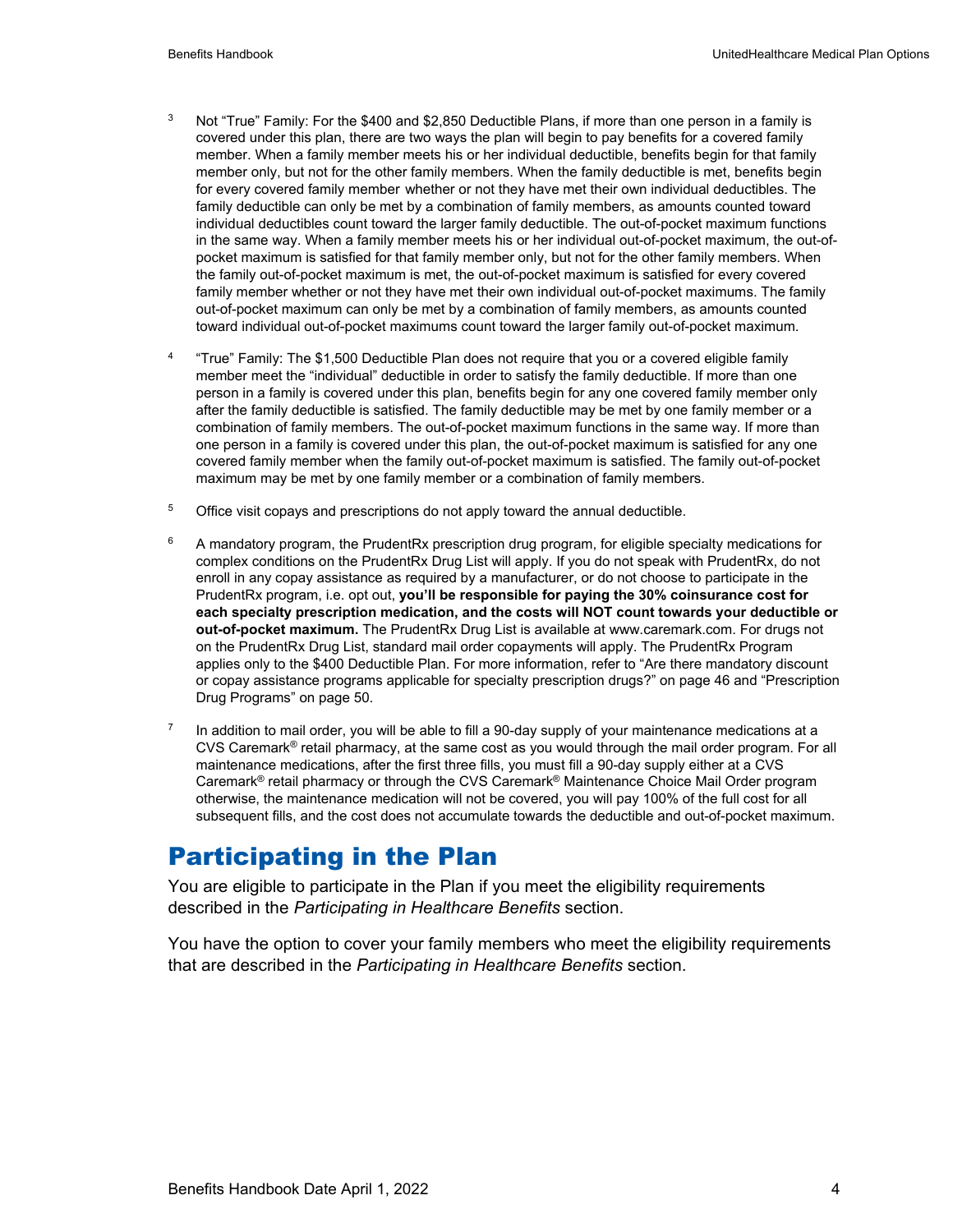### Retiree Eligibility

Certain retirees and their ELIGIBLE FAMILY MEMBERS that are not yet deemed to be eligible for MEDICARE may also be eligible for coverage under this plan. For information on the eligibility requirements, how to participate and the cost of coverage, see the *Participating in Pre-65 Retiree Medical Coverage* section.

# **Enrollment**

To participate in this Plan, you must enroll for coverage. You may enroll only:

- **•** within 30 days of the date you become eligible to participate
- during Annual Enrollment (generally in November with respect to coverage for the following calendar year)
- within 60 days of a qualifying change in family status that makes you eligible to enroll
- within 30 days of losing other coverage that you had relied upon when you waived your opportunity to enroll in this Plan.

Enrollment procedures for you and your ELIGIBLE FAMILY MEMBERS are described in the *Participating in Healthcare Benefits* section.

# Cost of Coverage

You and the Company share the cost of coverage for both you and your ELIGIBLE FAMILY MEMBERS.

The cost of your coverage depends on the plan option and level of coverage you choose. The cost may change each year.

You can choose from four levels of coverage. Cost for each coverage level for eligible Marsh McLennan Employees (other than Marsh & McLennan Agency LLC – Northeast (MMA-Northeast) or Security Insurance Services of Marsh & McLennan Agency LLC) is shown below.

|                                                        | \$400 Deductible Plan    |                | \$1,500 Deductible Plan  |                | \$2,850 Deductible Plan  |                    |
|--------------------------------------------------------|--------------------------|----------------|--------------------------|----------------|--------------------------|--------------------|
| <b>Coverage Level</b>                                  | Semi-<br>monthly<br>cost | Weekly<br>cost | Semi-<br>monthly<br>cost | Weekly<br>cost | Semi-<br>monthly<br>cost | <b>Weekly cost</b> |
| <b>Broad Network</b>                                   |                          |                |                          |                |                          |                    |
| <b>Employee Only</b>                                   | \$171.50                 | \$79.15        | \$75.50                  | \$34.84        | \$28.81                  | \$13.29            |
| Employee +<br><b>Spouse/Domestic</b><br><b>Partner</b> | \$428.49                 | \$197.76       | \$199.76                 | \$92.19        | \$95.59                  | \$44.12            |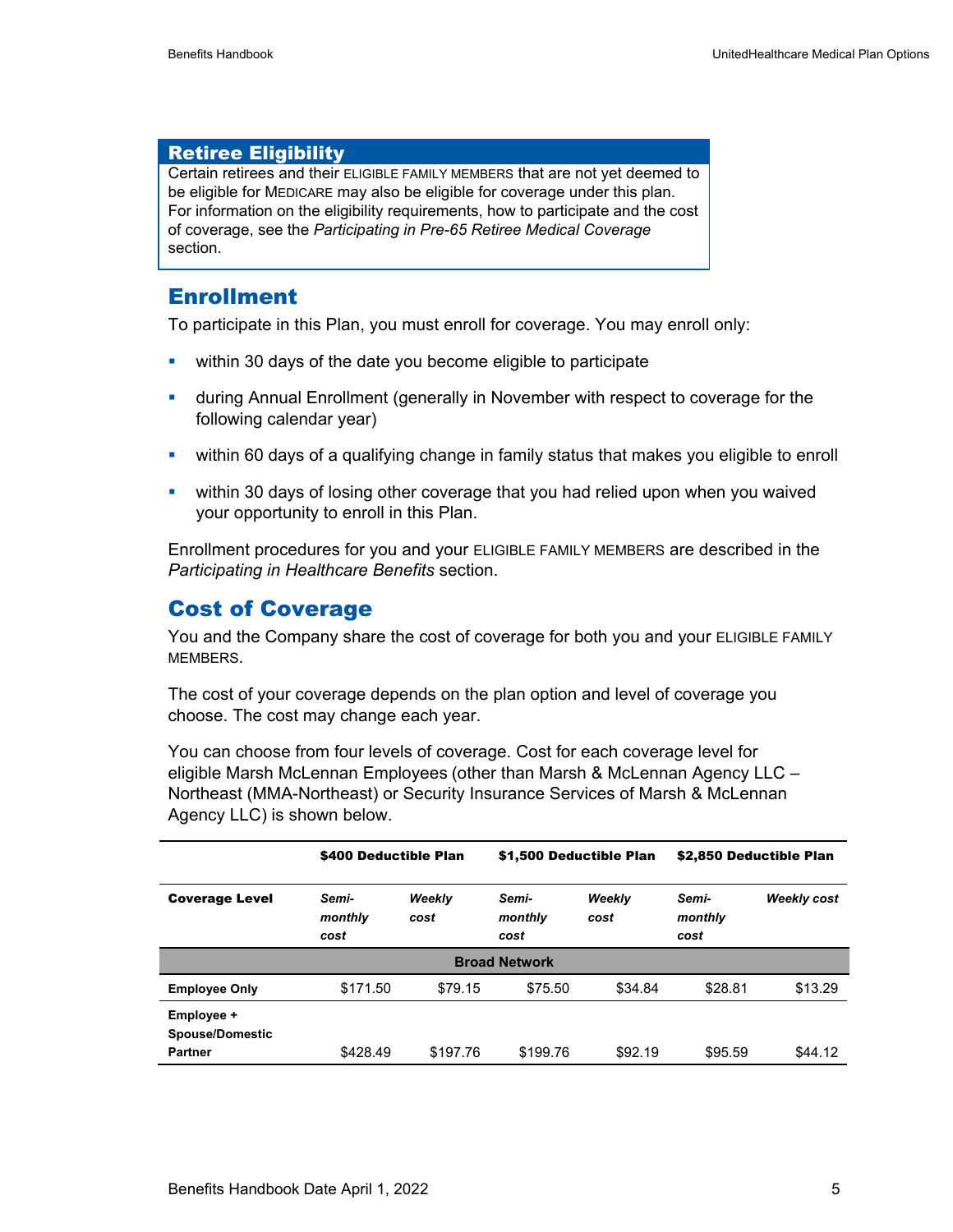|                                                        | \$400 Deductible Plan    |                | \$1,500 Deductible Plan  |                | \$2,850 Deductible Plan  |                    |
|--------------------------------------------------------|--------------------------|----------------|--------------------------|----------------|--------------------------|--------------------|
| <b>Coverage Level</b>                                  | Semi-<br>monthly<br>cost | Weekly<br>cost | Semi-<br>monthly<br>cost | Weekly<br>cost | Semi-<br>monthly<br>cost | <b>Weekly cost</b> |
| Employee + Child(ren)                                  | \$342.98                 | \$158.30       | \$150.97                 | \$69.68        | \$64.87                  | \$29.94            |
| <b>Employee + Family</b>                               | \$617.14                 | \$284.83       | \$282.80                 | \$130.52       | \$131.27                 | \$60.58            |
|                                                        |                          |                | <b>Narrow Network</b>    |                |                          |                    |
| <b>Employee Only</b>                                   | \$137.20                 | \$63.32        | \$60.40                  | \$27.87        | \$23.05                  | \$10.64            |
| Employee +<br><b>Spouse/Domestic</b><br><b>Partner</b> | \$342.80                 | \$158.21       | \$159.81                 | \$73.76        | \$76.48                  | \$35.30            |
| Employee + Child(ren)                                  | \$274.39                 | \$126.64       | \$120.78                 | \$55.74        | \$51.90                  | \$23.95            |
| <b>Employee + Family</b>                               | \$493.71                 | \$227.86       | \$226.24                 | \$104.42       | \$105.01                 | \$48.47            |

**Medical rates are not available for employees of MMA-Northeast, or Security Insurance Services of Marsh & McLennan Agency LLC. For contribution rates, contact HR Services at +1 866 374 2662, any business day, from 8:00 a.m. to 8:00 p.m. Eastern time.** 

See the *Participating in Healthcare Benefits* section for more information on the cost of your coverage, such as information about taxes.

### *Imputed Income for Domestic Partner Coverage*

If you cover your domestic partner or your domestic partner's children, there may be imputed income for the value of the coverage for those family members. See the *Participating in Healthcare Benefits* section for more information on imputed income for domestic partner coverage.

#### Section 152 **Dependents**

If your domestic partner (or his or her child(ren)) qualifies as a dependent under IRS Section 152, imputed income does not apply.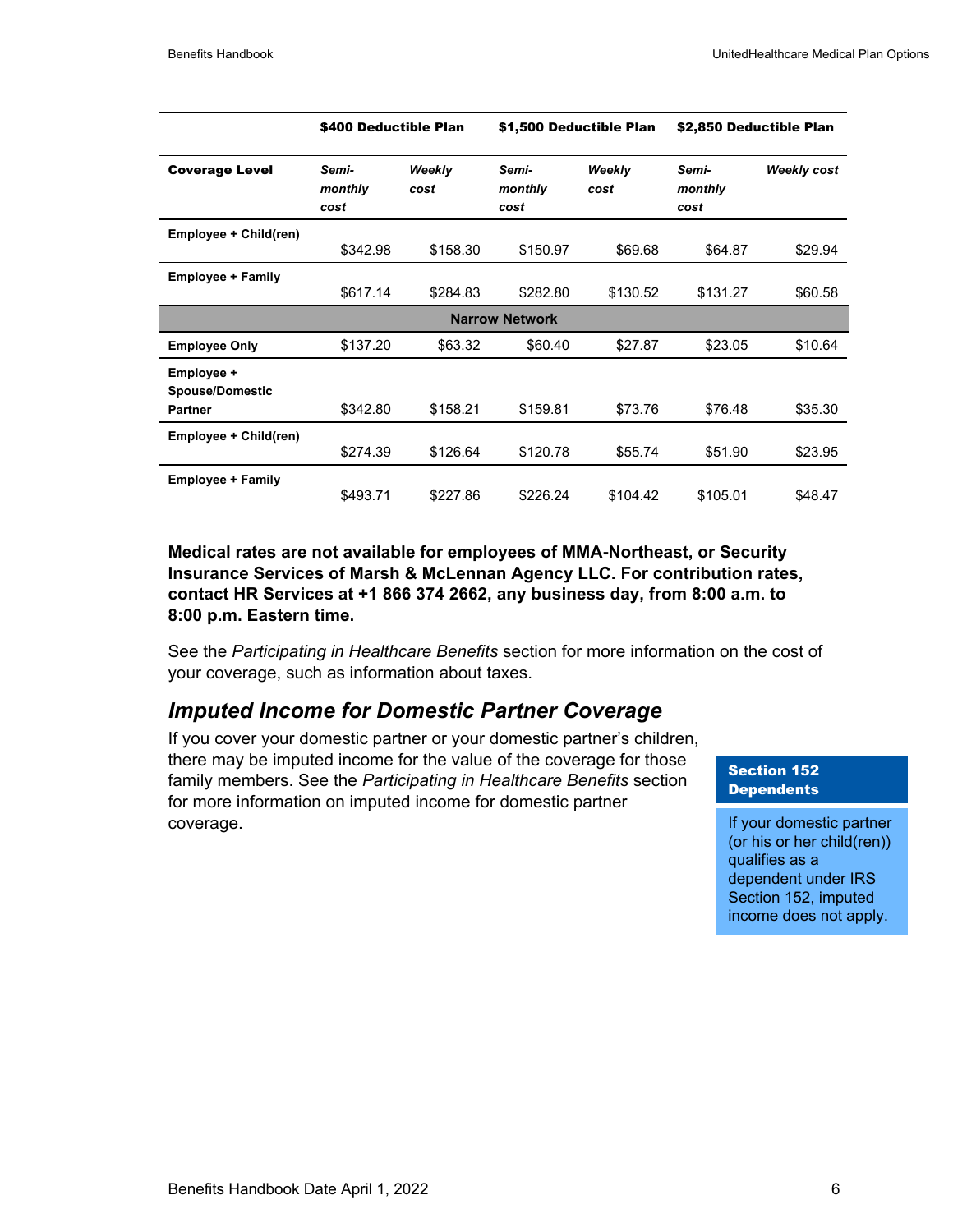The table below shows the imputed income amounts for all eligible Marsh McLennan Employees (including MMA-Northeast and Security Insurance Services of Marsh & McLennan Agency LLC):

#### **Imputed Income Rates**

| <b>Imputed Income for Domestic Partner Coverage</b>                                       |                                                    |                    |                                                                                           |                    |                          |                    |
|-------------------------------------------------------------------------------------------|----------------------------------------------------|--------------------|-------------------------------------------------------------------------------------------|--------------------|--------------------------|--------------------|
|                                                                                           | \$400 Deductible Plan                              |                    | \$1,500 Deductible Plan                                                                   |                    | \$2,850 Deductible Plan  |                    |
| Coverage<br>Level                                                                         | Semi-<br>monthly<br>cost                           | <b>Weekly cost</b> | Semi-<br>monthly<br>cost                                                                  | <b>Weekly cost</b> | Semi-<br>monthly<br>cost | <b>Weekly cost</b> |
|                                                                                           |                                                    |                    | <b>Broad Network</b>                                                                      |                    |                          |                    |
|                                                                                           | <b>Employee + Domestic Partner (non-qualified)</b> |                    |                                                                                           |                    |                          |                    |
|                                                                                           | \$475.66                                           | \$219.54           | \$424.50                                                                                  | \$195.92           | \$385.71                 | \$178.02           |
|                                                                                           | Employee + Child(ren) (non-qualified)              |                    |                                                                                           |                    |                          |                    |
|                                                                                           | \$339.76                                           | \$156.81           | \$303.21                                                                                  | \$139.94           | \$275.51                 | \$127.16           |
|                                                                                           |                                                    |                    | Employee + Domestic Partner (non-qualified) & Child(ren)                                  |                    |                          |                    |
|                                                                                           | \$509.64                                           | \$235.22           | \$454.82                                                                                  | \$209.92           | \$413.27                 | \$190.74           |
| Employee + Domestic Partner & Child(ren) (Domestic Partner and Child(ren) (non-qualified) |                                                    |                    |                                                                                           |                    |                          |                    |
|                                                                                           | \$849.40                                           | \$392.03           | \$758.03                                                                                  | \$349.86           | \$688.78                 | \$317.90           |
| <b>Narrow Network</b>                                                                     |                                                    |                    |                                                                                           |                    |                          |                    |
|                                                                                           | <b>Employee + Domestic Partner (non-qualified)</b> |                    |                                                                                           |                    |                          |                    |
|                                                                                           | \$456.63                                           | \$210.75           | \$407.51                                                                                  | \$188.08           | \$370.29                 | \$170.90           |
|                                                                                           | Employee + Child(ren) (non-qualified)              |                    |                                                                                           |                    |                          |                    |
|                                                                                           | \$326.16                                           | \$150.54           | \$291.08                                                                                  | \$134.34           | \$264.49                 | \$122.07           |
| Employee + Domestic Partner (non-qualified) & Child(ren)                                  |                                                    |                    |                                                                                           |                    |                          |                    |
|                                                                                           | \$489.25                                           | \$225.80           | \$436.62                                                                                  | \$201.52           | \$396.73                 | \$183.11           |
|                                                                                           |                                                    |                    | Employee + Domestic Partner & Child(ren) (Domestic Partner and Child(ren) (non-qualified) |                    |                          |                    |
|                                                                                           | \$815.41                                           | \$376.34           | \$727.70                                                                                  | \$335.86           | \$661.22                 | \$305.18           |

# ID Cards

If you are enrolled in employee only coverage you will automatically be sent one ID card for your medical coverage. You will be sent one additional ID card if you enroll five or more family members in the Plan. Each ID card will list the employee's name and the names of up to five covered family members.

You will be sent your ID card(s) within two to four weeks of your enrollment.

You may request additional ID cards directly from the Claims Administrator.

There is a separate ID card for prescription drug coverage. For information on prescription drug ID cards, refer to "Prescription Drugs" on page 41.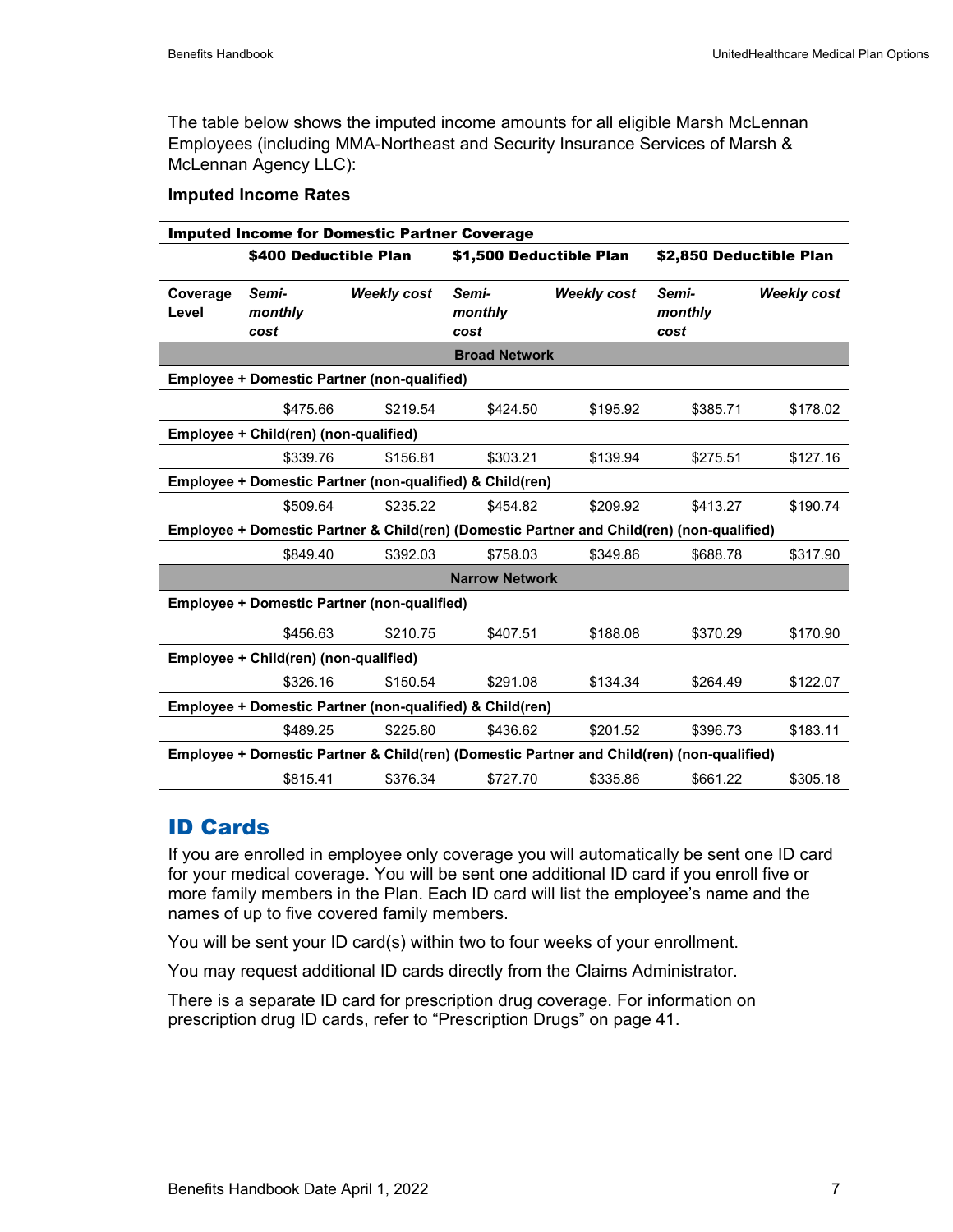# How the Medical Plan Options Work

All of the medical plan options help you and your family to pay for medical care. As a participant, you may choose, each time you need medical treatment, to use:

- **Any physician, hospital or lab, or**
- A provider who participates in either the UnitedHealthcare Choice Plus (Broad Network) or Core (Narrow) network and has agreed to charge reduced fees to the Plan members. Using the network is more cost effective than using non-network providers because their fees are typically less than those charged by non-network providers.

If you use an in-network provider, you do not need to submit a claim form. IN-NETWORK PROVIDERS bill the Claims Administrator directly.

### **Under the \$400 Deductible Plan**

 Generally, the Plan's reimbursement is 80% for in-network providers and 60% of reasonable and customary charges for OUT-OF-NETWORK PROVIDERS after the Plan's DEDUCTIBLE has been met. You pay the remainder of the fee. (There are some innetwork services that don't apply to the deductible and only require copays).

#### **Under the \$1,500 Deductible Plan**

 Generally, the Plan's reimbursement is 80% for in-network providers and 60% of reasonable and customary charges for out-of-network providers after the Plan's deductible has been met. You pay the remainder of the fee.

### **Under the \$2,850 Deductible Plan**

 Generally, the Plan's reimbursement is 70% for in-network providers and 50% of reasonable and customary charges for out-of-network providers after the Plan's deductible has been met. You pay the remainder of the fee.

See the "Detailed List of Covered Services" on page 57 for more detailed information.

Certain expenses are not covered or reimbursed by the Plan, such as any deductible you are required to meet and your share of the amounts above the reasonable and customary charge.

Some services have specific limits or restrictions; see individual service for more information.

Refer to the "What's Not Covered" on page 73 to find out about the services that are not covered under the Plan.

Benefits are only paid for MEDICALLY NECESSARY charges or for specified wellness care expenses.

Prior Authorization may be required in order to receive coverage for certain services. It is the Plan participant's responsibility (not the provider or facility) to obtain prior authorization for out-of-network services. For more information on the prior authorization process and applicable services, refer to the description under "Utilization Review" on page 18.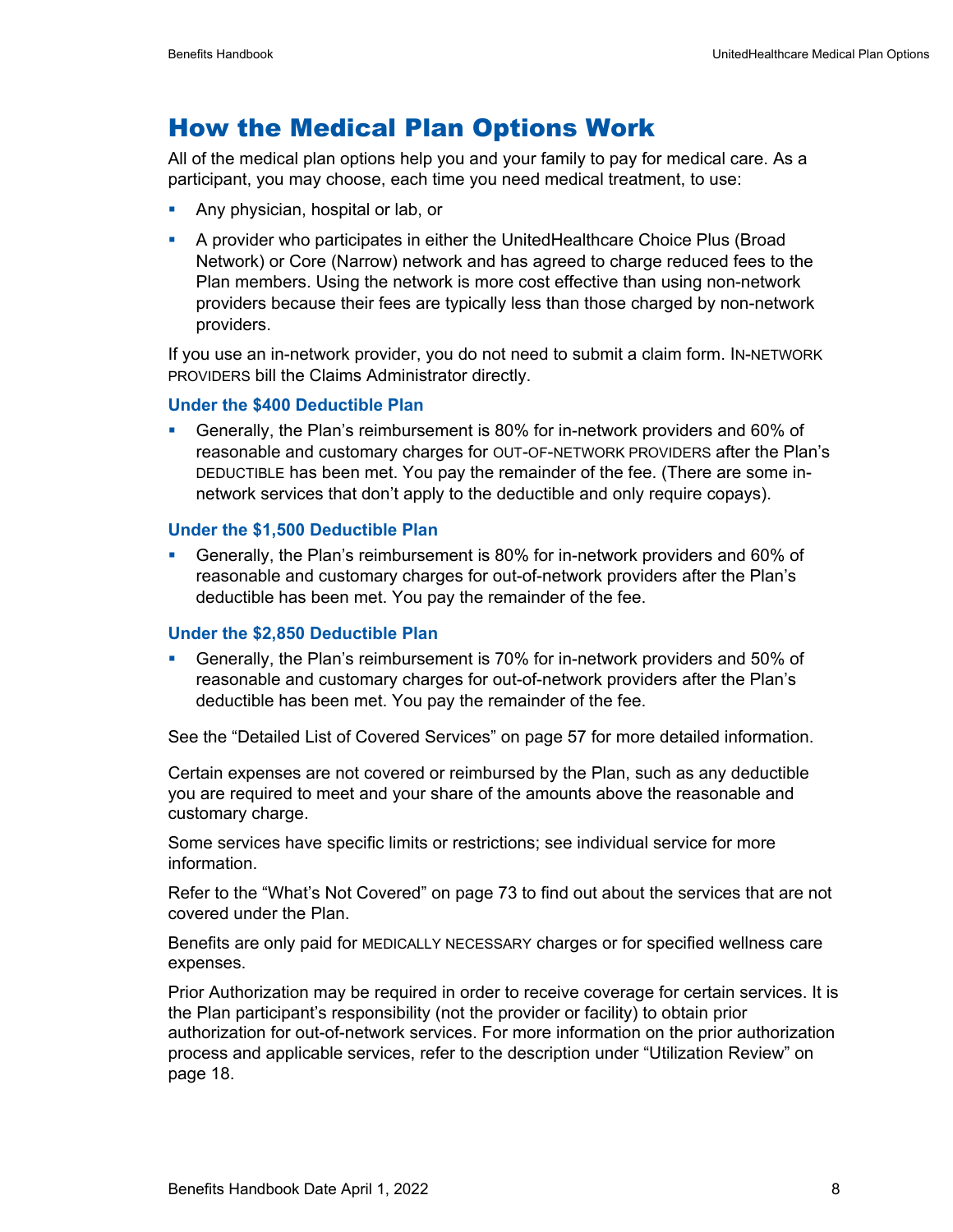### IMPORTANT

UnitedHealthcare and Harvard Pilgrim Health Care have partnered to provide you with greater access to Network Providers. This SPD contains information about UnitedHealthcare and Harvard Pilgrim Health Care, including their networks and the claims administration services they provide. If you have any questions after reading this material, please call the Customer Service number on the back of your ID card. Additional detail regarding available networks is included in the Networks section.

### Member Advocacy

You and your enrolled family members can access support from a personal health representative at no additional cost through Advocate4Me Elite. A personal health representative can help you find care and support when you're managing a medical condition or following a major health event.

Advocate4Me Elite gives you access to a representative and a customized team (which may include nurses or wellness coaches) that will:

- **Help you understand your benefits and claims**
- **Find options for care**
- **Help you understand the plan's health and other benefits and resources, such as** well-being benefits
- **Find providers**

You can contact the Advocate4Me Elite team at +1 866 540 5954, Monday through Friday, from 8:00 am to 8:00 pm, all time zones. You can also call anytime to speak with a Nurse or log on to myuhc.com and click the "Call or Chat" button.

# Health Savings Account and Flexible Spending **Accounts**

If you are a participant in the \$400 DEDUCTIBLE Plan, you can elect a Flexible Spending Account (FSA) that allows you to put aside money before taxes are withheld so that you can pay for eligible medical, dental and vision expenses that are not reimbursed by any other coverage that you and your qualifying family members have. If you elect the \$1,500 Deductible Plan or the \$2,850 Deductible Plan, you can elect to participate instead in a Health Savings Account (HSA) and, if you choose, a Limited Purpose Health Care Flexible Spending Account (LPHCFSA).

For details about the FSA, HSA, or the LPHCFSA, see the *Health Care Flexible Spending Account, Health Savings Account, or Limited Purpose Health Care Flexible Spending Account* sections.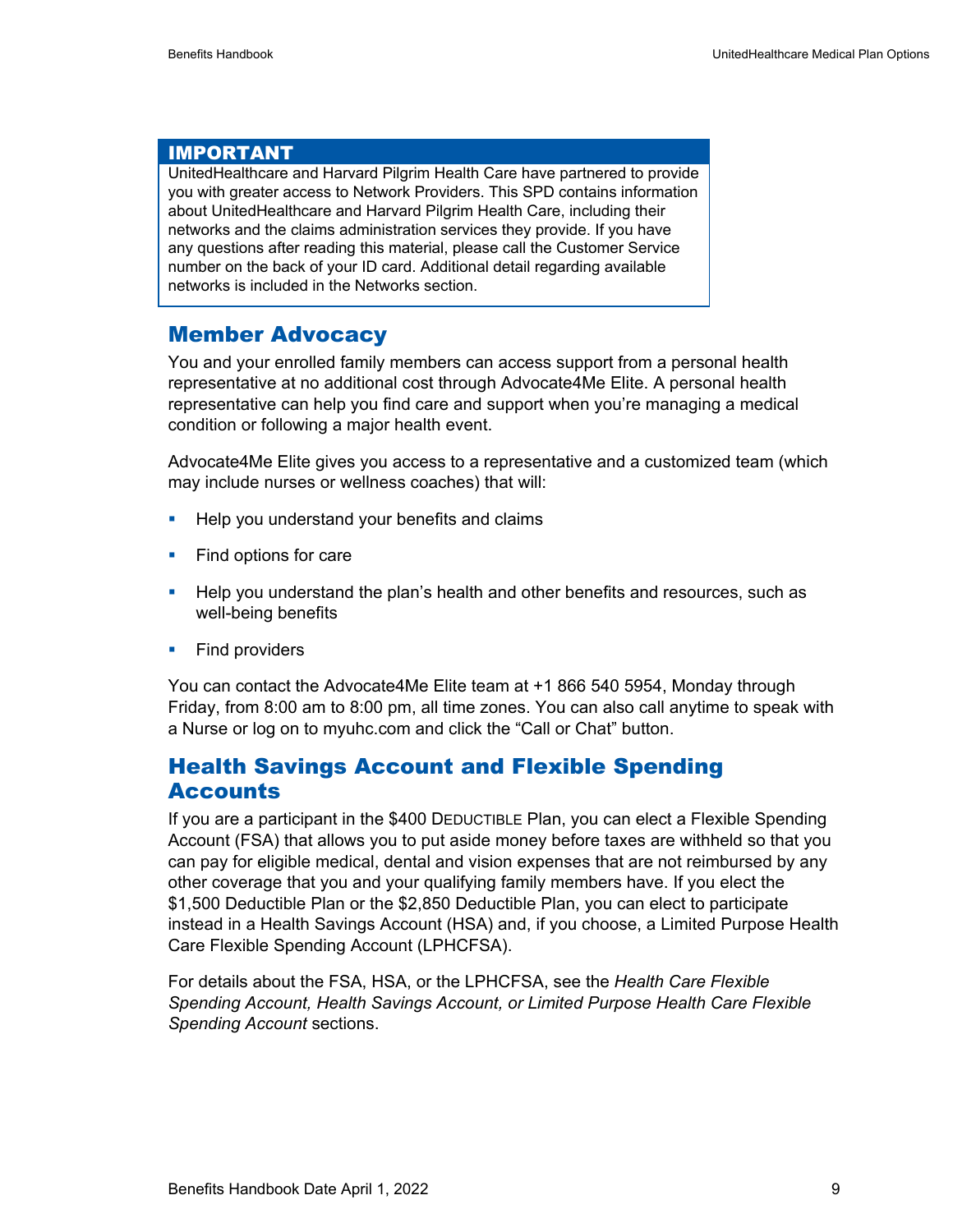# **Deductibles**

The DEDUCTIBLE is the amount that must be paid before the Plan will reimburse any benefits.

The deductibles vary under each of the medical plan options available to you (as shown in the table below.

| <b>Plan feature</b> | \$400 Deductible<br>Plan <sup>1</sup>      | \$1,500 Deductible<br>Plan <sup>1</sup>    | \$2,850 Deductible<br>Plan <sup>1</sup>     |
|---------------------|--------------------------------------------|--------------------------------------------|---------------------------------------------|
| <b>Deductible</b>   | In-network:                                | In-network:                                | In-network:                                 |
|                     | Employee: \$400                            | Employee: \$1,500                          | Employee: \$2,850                           |
|                     | Family <sup>2</sup> : $$800^3$             | Family <sup>2</sup> : \$3,000 <sup>4</sup> | Family <sup>2</sup> : \$5,700 <sup>3</sup>  |
|                     | <b>Out-of-network:</b>                     | <b>Out-of-network:</b>                     | <b>Out-of-network:</b>                      |
|                     | Employee: \$2,500                          | Employee: \$3,000                          | Employee: \$5,700                           |
|                     | Family <sup>2</sup> : \$5,000 <sup>3</sup> | Family <sup>2</sup> : \$6,000 <sup>4</sup> | Family <sup>2</sup> : \$11,400 <sup>3</sup> |

1 These plans are named for the deductible applicable to the "individual" for in-network service providers. The deductibles applicable to any other coverage level (for example, "Family coverage") or for services provided by out-of-network service providers will be significantly higher than (in many instances, double) the amounts captured in the names of the plans.

- <sup>2</sup> "Family" applies to all coverage levels except Employee-Only.
- $3$  Not "True" Family: For the \$400 and \$2,850 Deductible Plans, if more than one person in a family is covered under this plan, there are two ways the plan will begin to pay benefits for a covered family member. When a family member meets his or her individual deductible, benefits begin for that family member only, but not for the other family members. When the family deductible is met, benefits begin for every covered family member whether or not they have met their own individual deductibles. The family deductible can only be met by a combination of family members, as amounts counted toward individual deductibles count toward the larger family deductible. The out-of-pocket maximum functions in the same way. When a family member meets his or her individual out-of-pocket maximum, the out-ofpocket maximum is satisfied for that family member only, but not for the other family members. When the family out-of-pocket maximum is met, the out-of-pocket maximum is satisfied for every covered family member whether or not they have met their own individual out-of-pocket maximums. The family out-of-pocket maximum can only be met by a combination of family members, as amounts counted toward individual out-of-pocket maximums count toward the larger family out-of-pocket maximum.
- <sup>4</sup> "True" Family: The \$1,500 Deductible Plan does not require that you or a covered eligible family member meet the "individual" deductible in order to satisfy the family deductible. If more than one person in a family is covered under this plan, benefits begin for any one covered family member only after the family deductible is satisfied. The family deductible may be met by one family member or a combination of family members. The out-of-pocket maximum functions in the same way. If more than one person in a family is covered under this plan, the out-of-pocket maximum is satisfied for any one covered family member when the family out-of-pocket maximum is satisfied. The family out-of-pocket maximum may be met by one family member or a combination of family members.

# *Do in-network claims apply toward the out-of-network deductible?*

No. Only out-of-network claims apply toward the out-of-network deductible.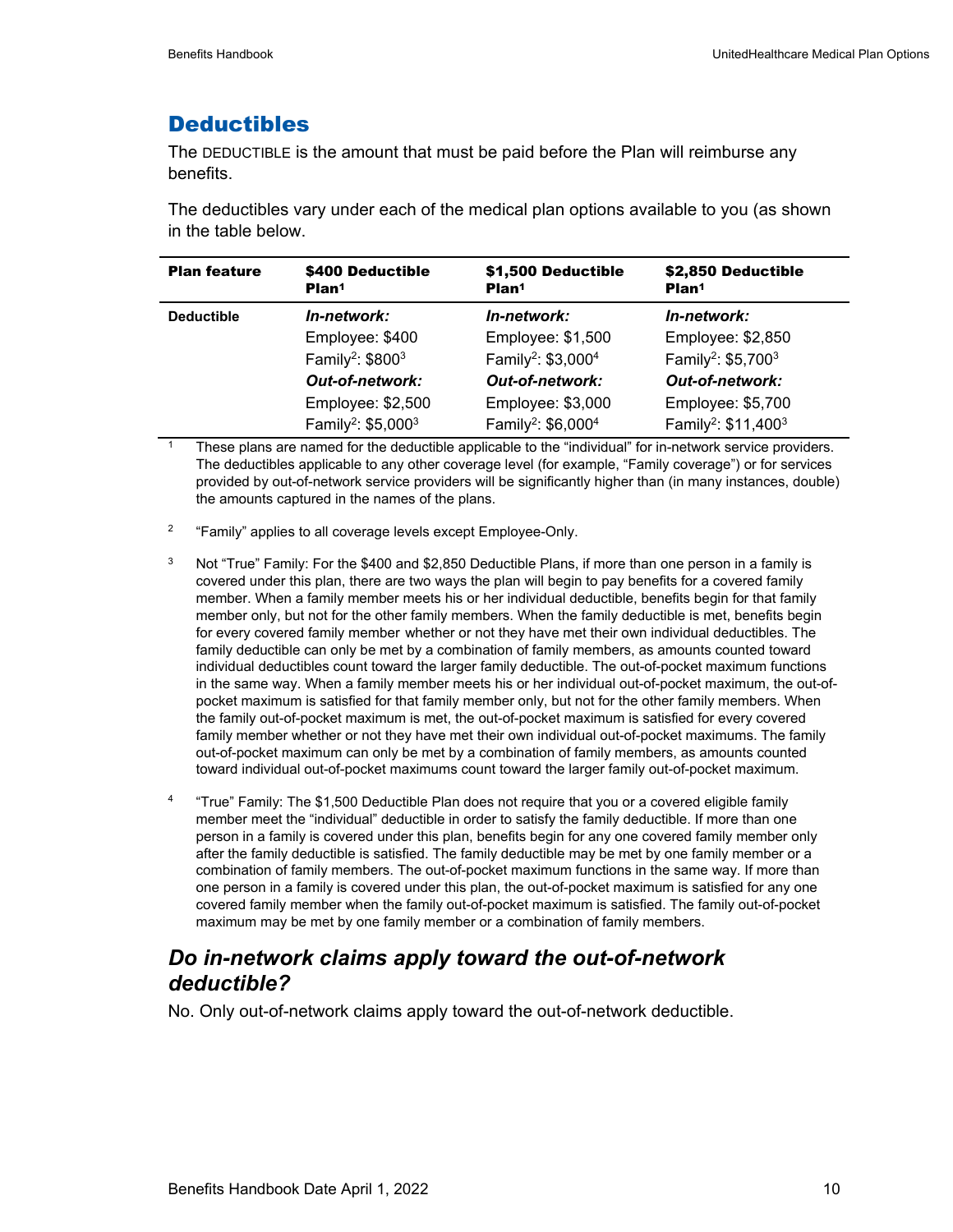# *Do out-of-network claims apply toward the in-network deductible?*

Yes. Out-of-network claims apply toward the in-network deductible. Also, in-network claims apply toward the in-network deductible.

# *How do deductibles work?*

### **Under the \$400 Deductible Plan**

The Plan will begin reimbursing benefits for a covered family member once he or she has met the individual deductible (even if the entire family deductible has not been met). The family deductible is the maximum amount you have to pay before the Plan will reimburse any benefits. Copays for doctor visits (including ER and urgent care) and PRESCRIPTION DRUGS do not count toward the deductibles for the \$400 Deductible Plan. A deductible will not apply for a newborn child whose length of stay in the hospital is the same as the mother's length of stay.

### **Under the \$1,500 Deductible Plan**

If the "employee" coverage level is elected, the Plan will begin reimbursing benefits for the one covered individual once he or she has met the individual deductible. For any other coverage level (employee + spouse, employee + child(ren) or family, the Plan will begin reimbursing benefits for a covered family member (including a newborn) once the family deductible is met. In meeting your family deductible, each family member's (including a newborn's) covered expenses (medical and prescription drug expenses) count toward the family deductible. Once this family deductible is met, the Plan will pay benefits for all family members.

### **Under the \$2,850 Deductible Plan**

The Plan will begin reimbursing benefits for a covered family member once he or she has met the individual deductible (even if the entire family deductible has not been met). The family deductible is the maximum amount you have to pay before the Plan will reimburse any benefits. A deductible will not apply for a newborn child whose length of stay in the hospital is the same as the mother's length of stay.

# *Do I have to meet a new deductible every year?*

You and your family members will have to meet a new deductible each year.

# *What expenses apply toward the deductible?*

Most of your medical expenses apply toward the deductible. Office visit copays (including ER and urgent care) and Prescription drug expenses do not apply to the deductible for the \$400 Deductible Plan.

Under the \$1,500 Deductible Plan and the \$2,850 Deductible Plan, prescription drug expenses (other than preventive drug expenses) also apply toward the deductible.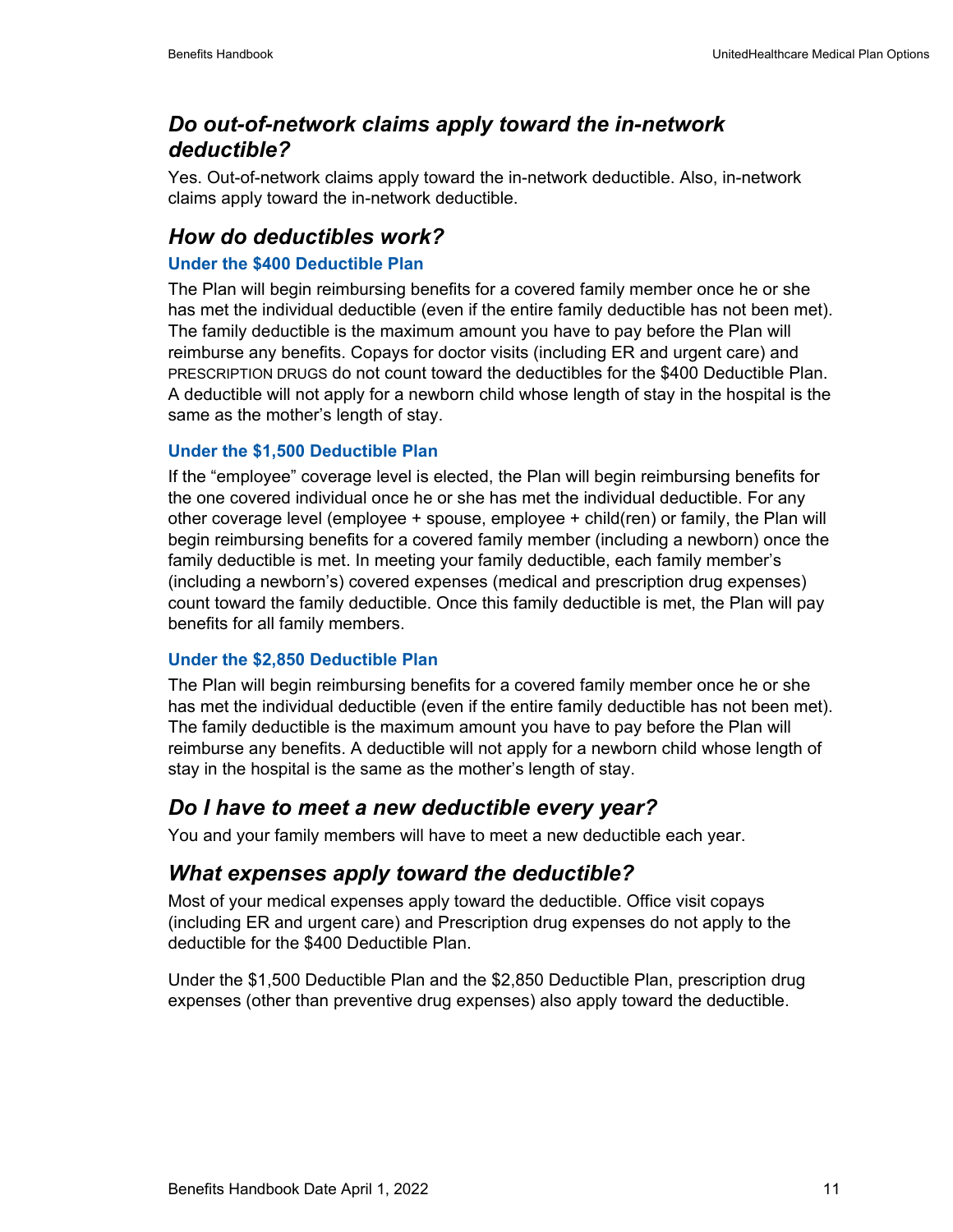Refer to "Do preventive drug expenses apply toward the deductible?" on page 12 for further details.

Your payments for the following don't apply toward the Plan deductible:

- **Amounts in excess of a reasonable and customary charge**
- **Prior Authorization penalties**
- Services not covered by the Plan

### **Under the \$400 Deductible Plan**

- **Prescription Drugs**
- **•** Office visit copays

### **Under the \$1,500 Deductible Plan**

**• Amounts exceeding the network negotiated price for prescription drugs (other than** preventive drugs)

### **Under the \$2,850 Deductible Plan**

**• Amounts exceeding the network negotiated price for prescription drugs (other than** preventive drugs)

# *Do preventive drug expenses apply toward the deductible?*

Preventive drugs as defined by the Patient Protection Affordable Care Act for the \$400 Deductible Plan, the \$1,500 Deductible Plan and \$2,850 Deductible Plan are covered with no cost sharing (i.e. deductible, COINSURANCE, copay). Certain examples include: aspirin products, fluoride products, folic acid products, immunizations, contraceptive methods, smoking cessation products, bowel preps, primary prevention of breast cancer and statins. The list of preventive medications covered with no cost sharing is subject to periodic review and may change.

If you enrolled in the \$1,500 Deductible Plan or the \$2,850 Deductible Plan, there are certain preventive medications that are not subject to the deductible. Certain examples include: hypertension, diabetes, asthma, and cholesterol lowering drugs. This list of preventive medications is subject to periodic review and may change.

Call CVS Caremark® at +1 844 449 0362 for more information about preventive drugs. You can access the preventive drug listing at www.caremark.com. To obtain information on the cost of preventive drugs, log on to the Drug Cost Tool at www.caremark.com. Follow the provided steps to access the Drug Cost Tool.

- Go to www.caremark.com.
- **Login or create an account.**
- Plan & Benefits.
- **Check Drug Cost & Coverage.**
- **Enter drug name & dose and choose a pharmacy.**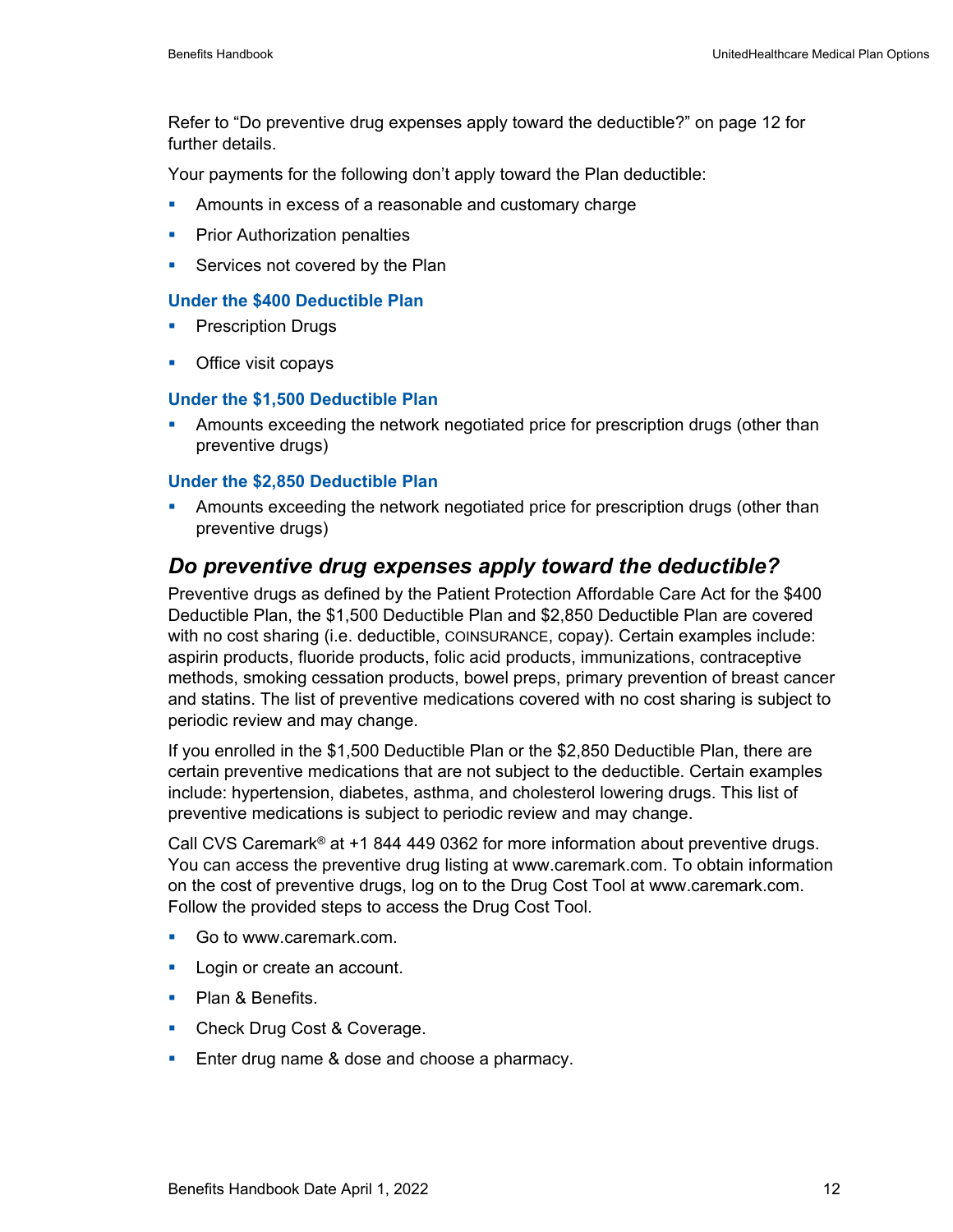# Out-of-Pocket Maximums

The maximum amount you have to pay toward the cost of the medical care you receive in the course of one year (excluding your per paycheck contributions to participate in the Plan). The out-of-pocket maximums vary under each of the medical plan options as follows:

| <b>Plan feature</b> | \$400 Deductible<br>Plan <sup>1</sup>                           | \$1,500 Deductible<br>Plan <sup>1</sup>                          | \$2,850 Deductible<br>Plan <sup>1</sup>                           |
|---------------------|-----------------------------------------------------------------|------------------------------------------------------------------|-------------------------------------------------------------------|
| Out-of-pocket       | In-network:                                                     | In-network:                                                      | In-network:                                                       |
| maximum             | Employee: \$2,200                                               | Employee: \$3,000                                                | Employee: \$5,500                                                 |
| (including          | Family <sup>2</sup> : \$4,400 <sup>3</sup>                      | Family <sup>2</sup> : \$6,000 <sup>4</sup>                       | Family <sup>2</sup> : \$11,000 <sup>3</sup>                       |
| DEDUCTIBLE)         | <b>Out-of-network:</b>                                          | Out-of-network:                                                  | <b>Out-of-network:</b>                                            |
|                     | Employee: \$4,400<br>Family <sup>2</sup> : \$8,800 <sup>3</sup> | Employee: \$6,000<br>Family <sup>2</sup> : \$12,000 <sup>4</sup> | Employee: \$11,000<br>Family <sup>2</sup> : \$22,000 <sup>3</sup> |

 $\frac{1}{1}$  These plans are named for the deductible applicable to the "individual" for in-network service providers. The deductibles applicable to any other coverage level (for example, "Family coverage") or for services provided by out-of-network service providers will be significantly higher than (in many instances, double) the amounts captured in the names of the plans.

- <sup>2</sup> "Family" applies to all coverage levels except Employee-Only.
- $3$  Not "True" Family: For the \$400 and \$2,850 Deductible Plans, if more than one person in a family is covered under this plan, there are two ways the plan will begin to pay benefits for a covered family member. When a family member meets his or her individual deductible, benefits begin for that family member only, but not for the other family members. When the family deductible is met, benefits begin for every covered family member whether or not they have met their own individual deductibles. The family deductible can only be met by a combination of family members, as amounts counted toward individual deductibles count toward the larger family deductible. The out-of-pocket maximum functions in the same way. When a family member meets his or her individual out-of-pocket maximum, the out-ofpocket maximum is satisfied for that family member only, but not for the other family members. When the family out-of-pocket maximum is met, the out-of-pocket maximum is satisfied for every covered family member whether or not they have met their own individual out-of-pocket maximums. The family out-of-pocket maximum can only be met by a combination of family members, as amounts counted toward individual out-of-pocket maximums count toward the larger family out-of-pocket maximum.
- <sup>4</sup> "True" Family: The \$1,500 Deductible Plan does not require that you or a covered eligible family member meet the "individual" deductible in order to satisfy the family deductible. If more than one person in a family is covered under this plan, benefits begin for any one covered family member only after the family deductible is satisfied. The family deductible may be met by one family member or a combination of family members. The out-of-pocket maximum functions in the same way. If more than one person in a family is covered under this plan, the out-of-pocket maximum is satisfied for any one covered family member when the family out-of-pocket maximum is satisfied. The family out-of-pocket maximum may be met by one family member or a combination of family members.

Prescription drug expenses apply toward the out-of-pocket maximum, with the exception of specialty medications covered under the PrudentRx Program for the \$400 Deductible, as described under "Are there mandatory discount or copay assistance programs applicable for specialty prescription drugs?" on page 46.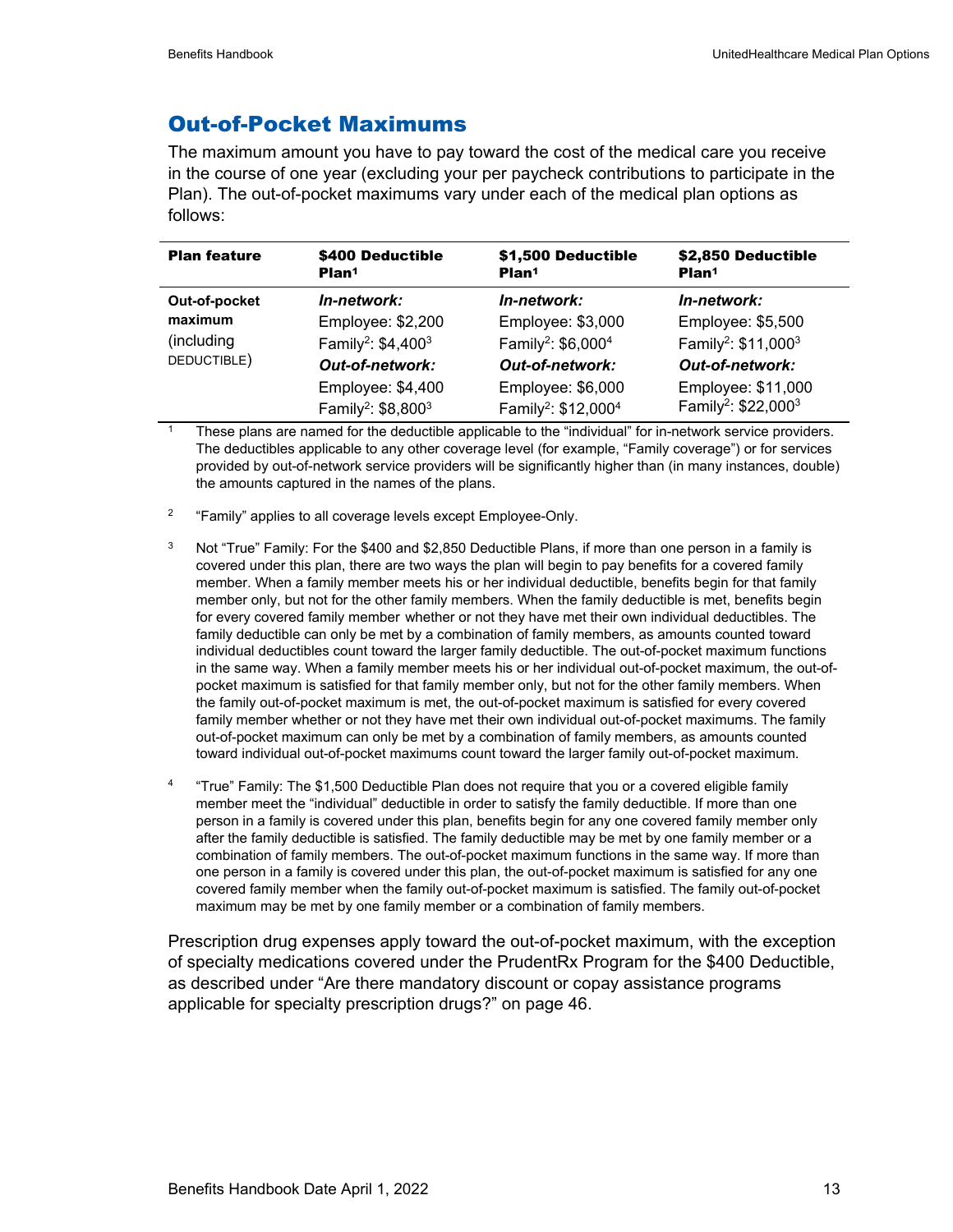The out-of-pocket maximum doesn't apply to:

- **Amounts exceeding Plan limits**
- **Amounts in excess of a reasonable and customary charge**
- **Prior Authorization penalties**
- **Services not covered by the Plan**
- **Amounts exceeding the network negotiated price for PRESCRIPTION DRUGS.**

Your deductible applies toward your out-of-pocket maximum.

# *Do in-network claims apply toward the out-of-network out-ofpocket maximum?*

No. Only out-of-network claims apply toward the out-of-network out-of-pocket maximum.

### *Do out-of-network claims apply toward the in-network out-ofpocket maximum?*

Yes. Out-of-network claims apply toward the in-network out-of-pocket maximum. Also, in-network claims apply toward the in-network out-of-pocket maximum.

# *How does the annual out-of-pocket maximum (limit) work for family members?*

### **Under the \$400 Deductible Plan**

The Plan will begin reimbursing benefits for a covered family member at 100% once he or she has met the individual out-of-pocket maximum (even if the entire family out-ofpocket maximum has not been met).

### **Under the \$1,500 Deductible Plan**

In meeting your family out-of-pocket maximum, each family member's (including a newborn's) covered expenses (medical and prescription drug expenses) count toward the family out-of-pocket maximum.

If you cover ELIGIBLE FAMILY MEMBERS, you must meet the family out-of-pocket maximum. Once this out-of-pocket maximum has been met, the Plan will pay benefits for all family members at 100% for IN-NETWORK PROVIDERS and 100% of reasonable and customary charges for OUT-OF-NETWORK PROVIDERS.

### **Under the \$2,850 Deductible Plan**

The Plan will begin reimbursing benefits for a covered family member at 100% once he or she has met the individual out-of-pocket maximum (even if the entire family out-ofpocket maximum has not been met).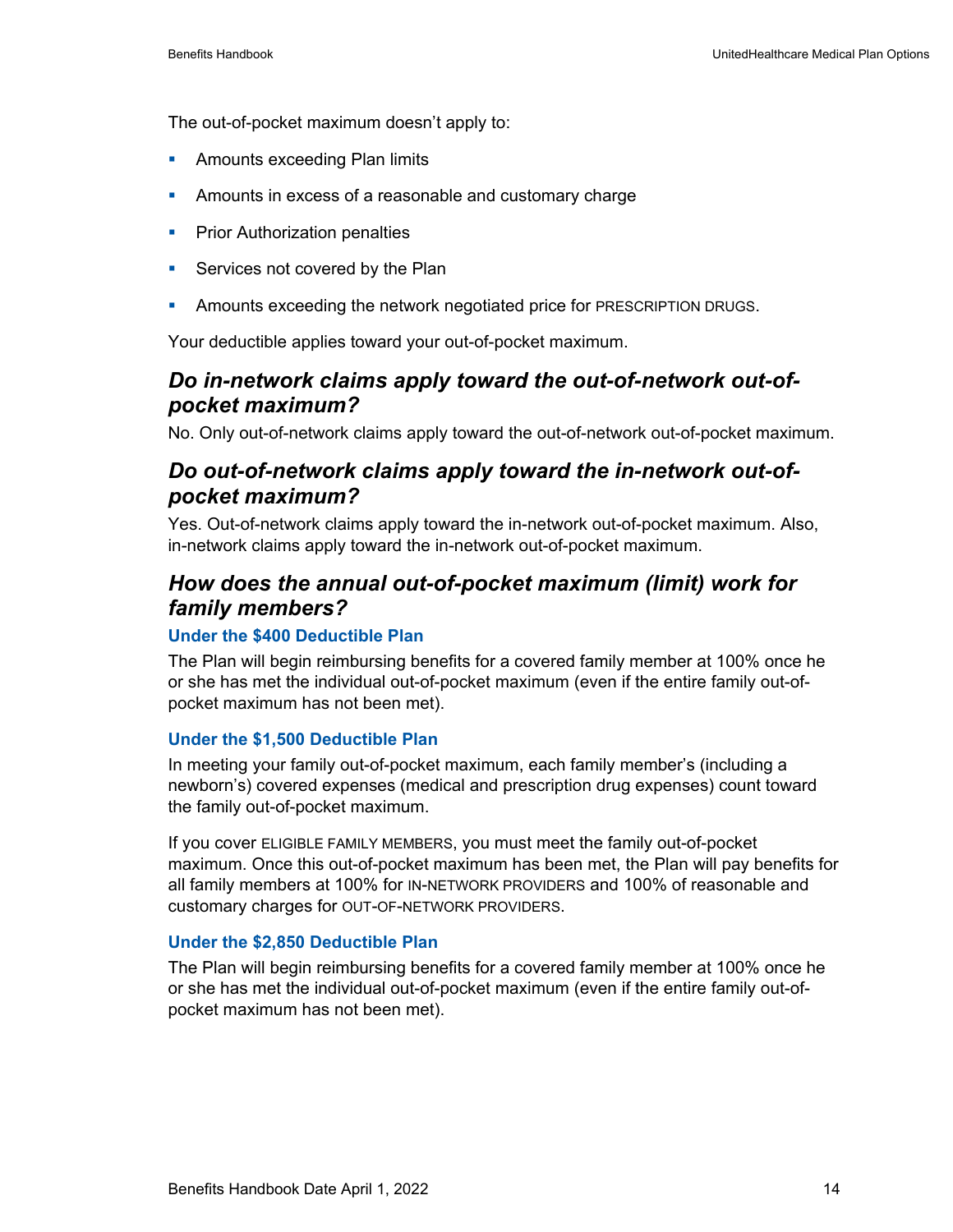# **Networks**

The ChoicePlus Broad network is available nationwide, with the Harvard Pilgrim network if you live in Massachusetts, Maine and New Hampshire.

The Core Narrow network is available in select geographies, including New York, New Jersey, Maryland, DC, Virginia, South Carolina, Georgia, Alabama, Florida, Tennessee, Michigan, Missouri, Minnesota, Texas, Colorado, California, Oregon, Washington, Arkansas and parts of Illinois and Indiana.

| <b>Medical Plan</b>                                                         | <b>Network</b>                                                                                                                                                                                                                                                                                                                                                          |
|-----------------------------------------------------------------------------|-------------------------------------------------------------------------------------------------------------------------------------------------------------------------------------------------------------------------------------------------------------------------------------------------------------------------------------------------------------------------|
| \$400 Deductible Plan<br>\$1,500 Deductible Plan<br>\$2,850 Deductible Plan | Choice Plus- Nationwide                                                                                                                                                                                                                                                                                                                                                 |
| \$400 Deductible Plan<br>\$1,500 Deductible Plan<br>\$2,850 Deductible Plan | Harvard Pilgrim Network - MA, NH, ME                                                                                                                                                                                                                                                                                                                                    |
| \$400 Deductible Plan<br>\$1,500 Deductible Plan<br>\$2,850 Deductible Plan | Core Narrow Network - NY, NJ, MD, DC, VA, SC, GA, AL, FL,<br>TN, MI, MN, KS, AR, MS, *IL, *IN, MO, TX, CO, CA, OR, WA,<br>AK, *IL & *IN: Core available within Chicago (Boone, Cook,<br>DeKalb, DuPage, Grundy, Iroquois, Kane, Kankakee, Kendall,<br>Lake, La Salle, McHenry, Will and Winnebago counties) and<br>NW Indiana (Lake, La Salle and Porter counties) only |

### *Is there a network of doctors and hospitals that I have to use?*

Using the network is not mandatory, but generally, you will receive a higher reimbursement when using the network. If you use an in-network provider, you will be reimbursed 80% (70% under the \$2,850 DEDUCTIBLE Plan). If you use an out-of-network provider, you will be reimbursed 60% (50% under the \$2,850 Deductible Plan) of reasonable and customary charges for covered expenses after the Plan's deductible has been met.

In the event that you receive care from an out-of-network doctor (such as an anesthesiologist) while being treated at an in-network facility, benefits will be paid at the in-network level.

The network includes general practitioners, as well as specialists and hospitals. These network providers are selected by and contracted with the Claims Administrator.

Depending on the geographic area and the service you receive, you may have access through UnitedHealthcare's Shared Savings Program to non-Network providers who have agreed to discounts negotiated from their charges on certain claims for Covered Services. Shared Savings is a program in which UnitedHealthcare may obtain a discount to a non-Network provider's billed charges. This discount is usually based on a schedule previously agreed to by the non-Network provider. When this happens, you may experience lower out-of-pocket amounts. Plan COINSURANCE and deductibles would still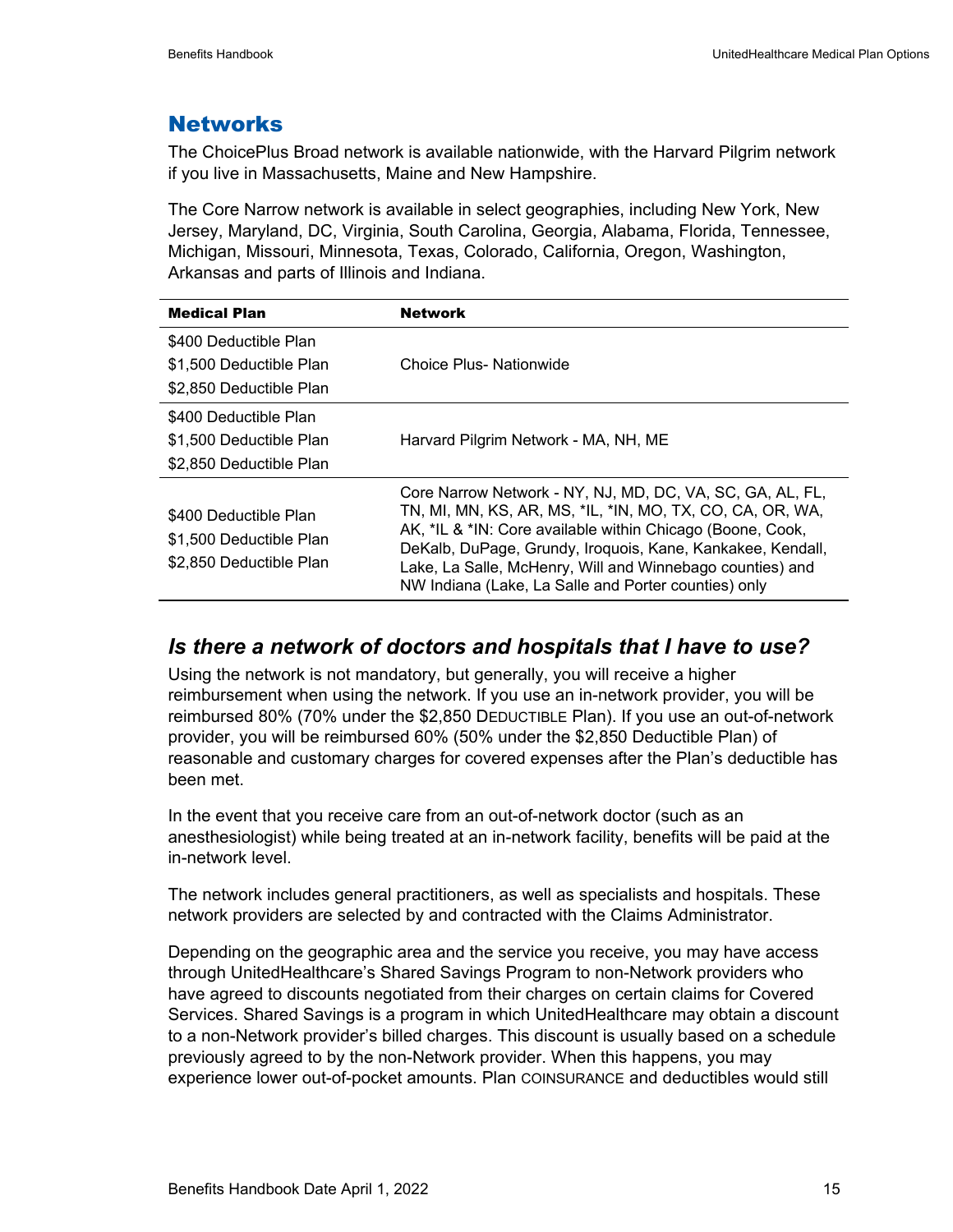apply to the reduced charge. Sometimes Plan provisions or administrative practices conflict with the scheduled rate, and a different rate is determined by UnitedHealthcare. In this case the non-Network provider may bill you for the difference between the billed amount and the rate determined by UnitedHealthcare. If this happens you should call the number on your ID Card.

### **Important Information about Network Providers**

UnitedHealthcare is your Claims Administrator if you live within the United States, except if you live in Massachusetts, Maine and New Hampshire. Harvard Pilgrim Health Care network is the Claims Administrator if you live in Massachusetts, Maine and New Hampshire.

### **You must access a UnitedHealthcare Network Provider in order to receive the Network level of benefits.**

# *Where can I get a directory that lists all the doctors and hospitals in the network?*

The doctors and hospitals in the network are listed in a provider directory. The Claims Administrator provides an online directory of providers or you may call the Claims Administrator.

Network provider lists can change, so take the time to review the networks to determine which networks your health care providers participate in before choosing a carrier and network.

**Important: In-network participating providers can change at any time; therefore, the network information you gather may not be accurate for all or part of the plan year. You will NOT be permitted to change your medical plan election during the plan year, even if any or all of your providers stop participating in any network at any point during the plan year.** 

Finding your ZIP code in the provider search does not mean that you are eligible for a narrow network; you must confirm you're eligible for a narrow network in the Mercer Marketplace Benefits Enrollment Website. UnitedHealthcare determines the ZIP codes that are included within their narrow network.

Call Member Services at +1 866 540 5954 or visit www.myuhc.com. On the UnitedHealthcare website:

- Under Find a Doctor, select **Find a Provider**.
- Select the type of provider you are looking for—either **Medical Directory** or **Behavioral Health Directory**.
- Select **Employer and Individual Plans.**
- **F** Select **Shopping Around.**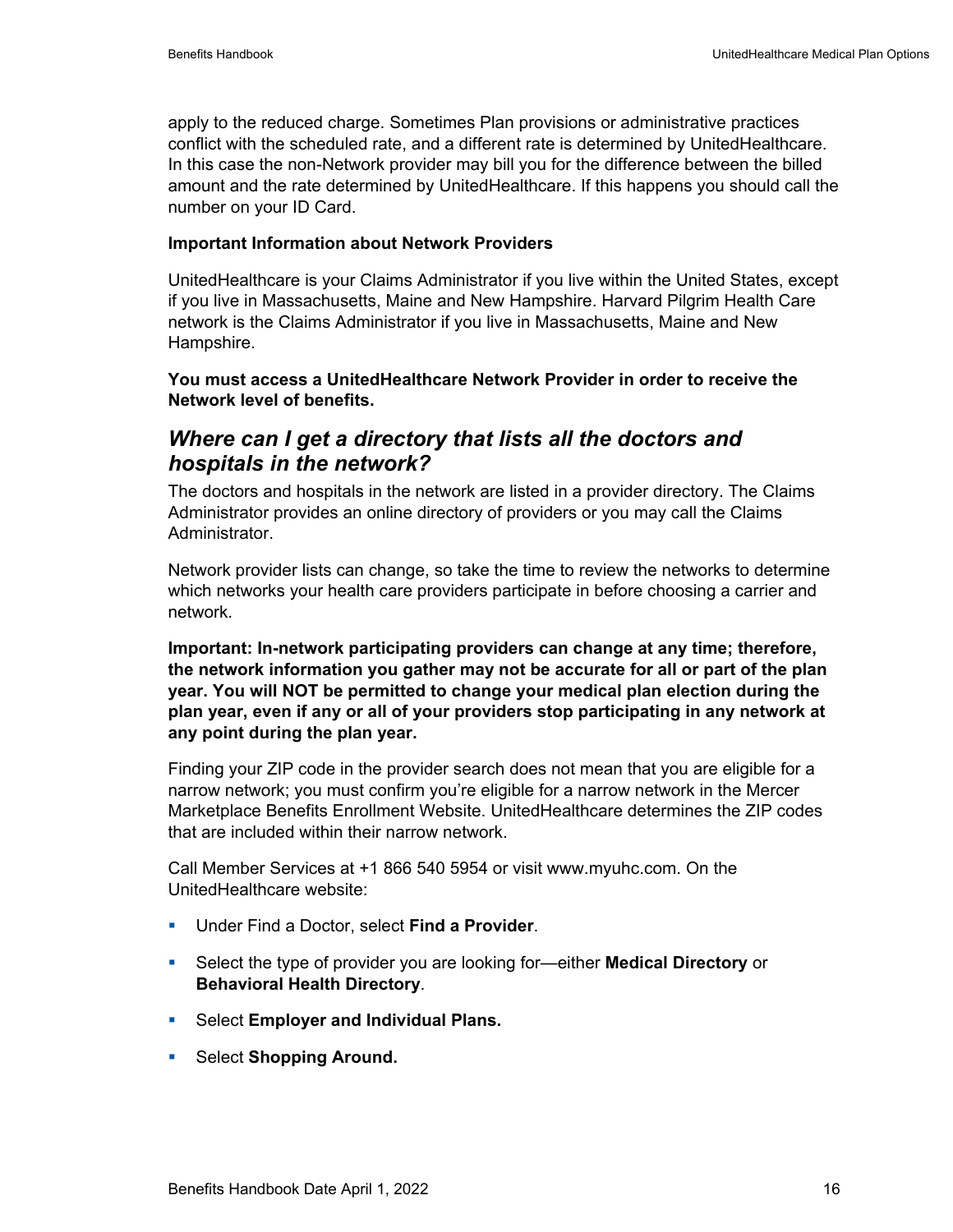- For the **Narrow Network**: Under What plan are you looking for?, select **Core**.
- For the **Broad Network**: Under What plan are you looking for?, select **Choice Plus**. (If you live in Massachusetts, Maine or New Hampshire, you may be in the Harvard Pilgrim service area. If so, you may need to select **Choice Plus with Harvard Pilgrim**.)
- Enter address, city, state or ZIP and select **Continue**, and then search by name or specialty or search by category.

**Note: If you want to enroll in a narrow network, be sure to check that your providers participate in the narrow network. You can do this by following the instructions above. Please note that if you're enrolled in a broad network and want to switch to a narrow network, you should follow the instructions for searching for narrow network participating providers. Important: If you're currently enrolled in a broad network, DO NOT log into your medical plan account to look for narrow network providers. If you do log into your medical plan account, you'll see only providers who participate in the broad network. You should follow the instructions above to check for narrow network providers.** 

### *Is there a network of providers for mental health treatment?*

There is a network of mental health providers. Providers in the network are listed in a provider directory. The Claims Administrator provides an online directory available at www.myuhc.com. You may also call the Claims Administrator.

Network provider lists can change, so take the time to review the networks to determine which networks your health care providers participate in before choosing a carrier and network.

**Important: In-network participating providers can change at any time; therefore, the network information you gather may not be accurate for all or part of the plan year. You will NOT be permitted to change your medical plan election during the plan year, even if any or all of your providers stop participating in any network at any point during the plan year.**

# *Is there a network of pharmacies?*

There is a pharmacy network associated with this Plan. You may use a pharmacy in the network as well as out-of-network to receive coverage under this Plan.

Note that when you go to a pharmacy that's out-of-network, you need to submit a claim form for reimbursement. Refer to "How do I file a prescription drug claim form?" on page 85 for more information.

The Prescription Drug Benefits Manager, CVS Caremark®, provides an online directory of network pharmacies available at www.caremark.com.

To locate an in-network retail pharmacy:

- Go to www.caremark.com.
- **Login or create an account.**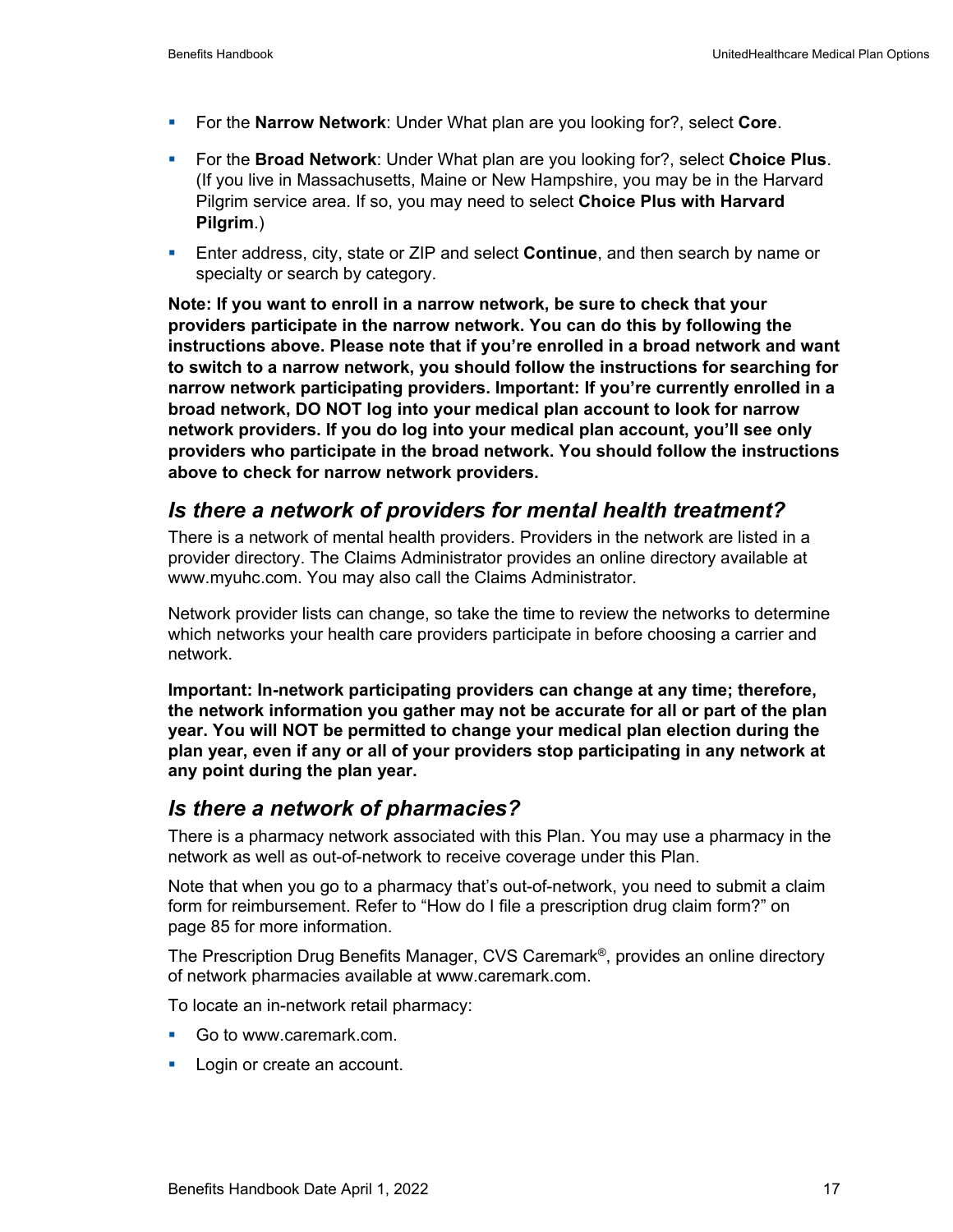- Plan & Benefits.
- Pharmacy Locator.

Or call CVS Caremark® at +1 844 449 0362 for more information.

# Utilization Review

### *Which utilization review services are offered?*

The Plan offers prior authorization and case management review.

You may obtain more information about these review services by calling the Claims Administrator.

# *What is Prior Authorization*

Prior Authorization is a utilization review service performed by licensed healthcare professionals. The intent is to determine medical necessity and appropriateness of proposed treatment, including level of care, benefit coverage and eligibility.

To obtain prior authorization for Covered Services from non-Network providers, call the toll-free number on the back of your ID card.

In many cases, your Non-Network Benefits will be reduced if the Claims Administrator has not provided prior authorization.

### *What services require prior authorization?*

The following types of medical expenses require prior authorization or benefit determination, according to your Claims Administrator's medical policies:

- **Arthoplasty**
- **Arthoscopy**
- **Bariatric Surgery**
- **Behavioral health services**
- **Bone growth stimulator**
- **Breast reconstruction (non-mastectomy)**
- **Cancer supportive care**
- **Cardiology** 
	- − Inpatient, outpatient and office-based electrophysiology implants
	- − Outpatient and office-based diagnostic catheterizations, echocardiograms and stress echocardiograms
- **Cardiovascular**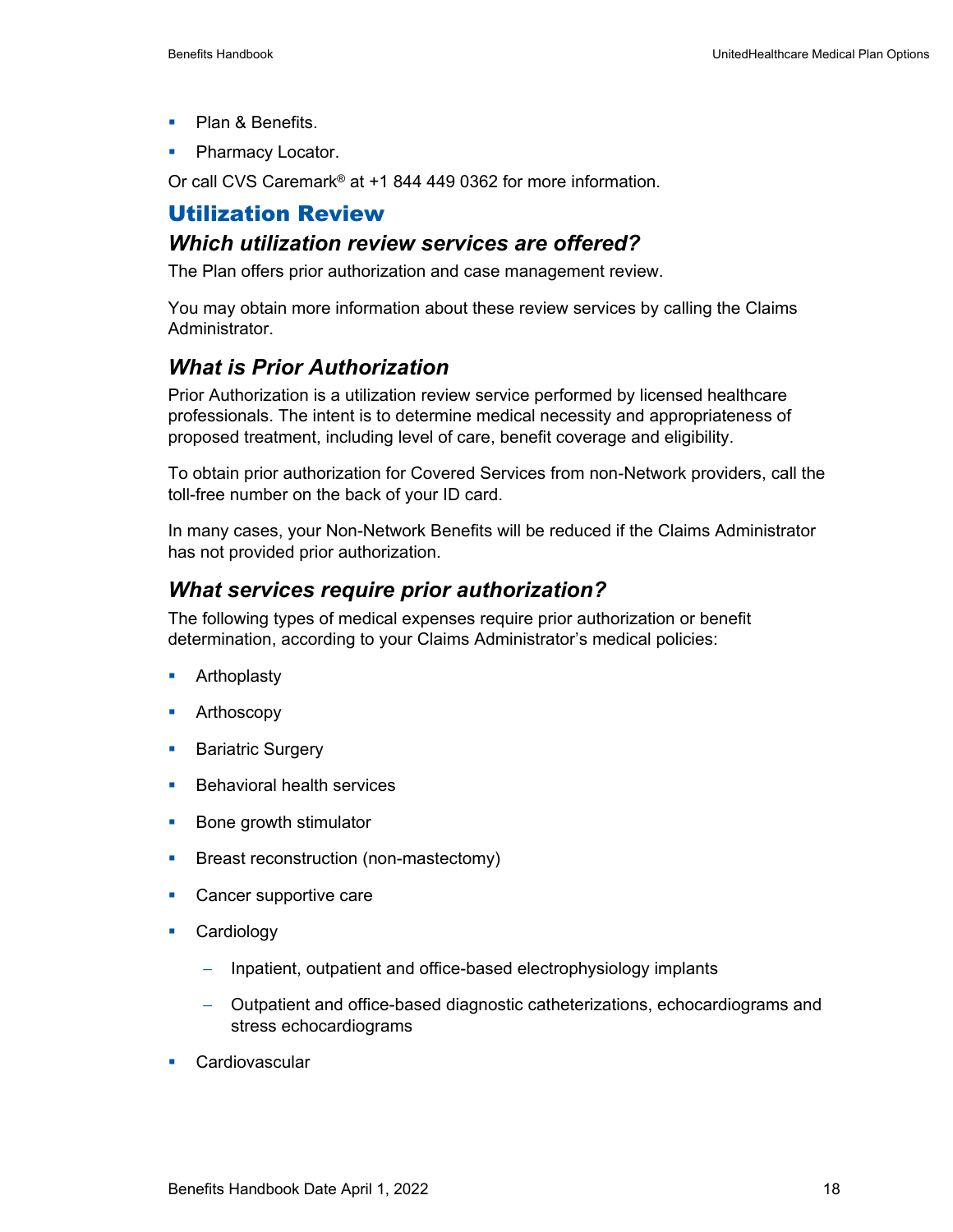- **Cartilage implants**
- **Cerebral seizure monitoring Inpatient video EEG**
- **Chemotherapy services**
- **Clinical trials**
- **Cochlear and other auditory implants**
- **Congenital heart disease**
- Cosmetic and reconstructive procedures
- **Durable medical equipment for items with retail purchase or cumulative rental cost of** more than \$1,000
- **End-stage renal disease dialysis services**
- **Foot surgery**
- **Functional endoscopic sinus surgery**
- **Gender dysphoria treatment**
- **Genetic and molecular testing to include BRCA gene testing**
- $\blacksquare$  Home health care non-nutritional
- **Hysterectomy Inpatient only (vaginal hysterectomies)**
- Hysterectomy Inpatient and outpatient procedures (abdominal and laproscopic surgeries)
- $\blacksquare$  Infertility
- **Injectable medications**
- **Inpatient admissions-post acute services (for dates of service on or after** December 1, 2019)
- **Intensity modulated radiation therapy (IMRT)**
- **MR-guided focused ultrasound (MRgFUS) to treat uterine fibroid**
- Non-emergency air transport
- Orthognathic surgery
- **•** Orthotics
- **Dut-of-network services**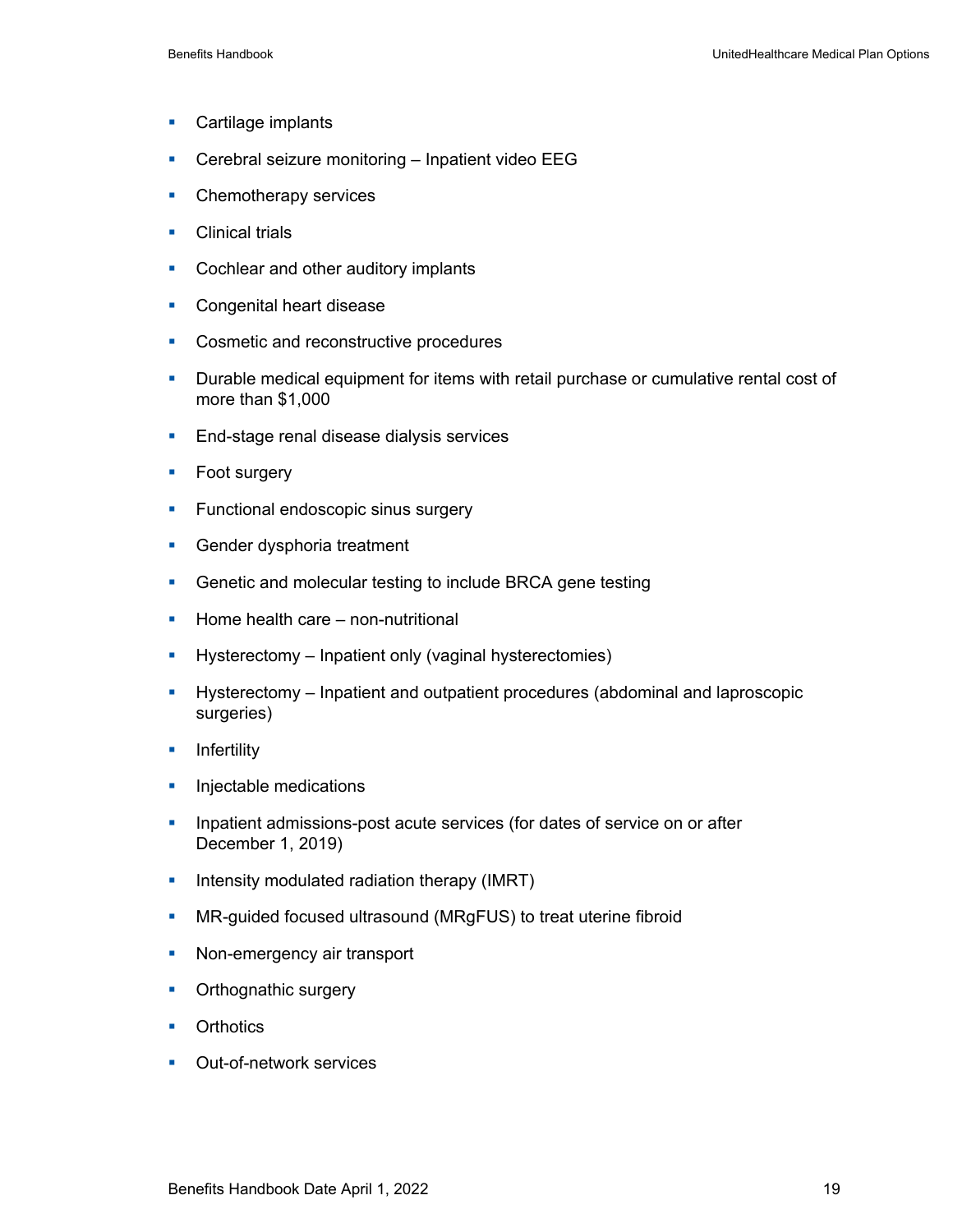- **Physical Therapy/Occupational Therapy (PT/OT)**
- **Potentially unproven services**
- Pregnancy
- **•** Prosthetics
- Proton beam therapy
- Radiology
- Rhinoplasty
- **Sinuplasty**
- Site of service (SOS office-based program
- Site of service (SOS outpatient hospital
- **Sleep apnea procedures and surgeries**
- Sleep studies
- Specific medications as indicated on the prescription drug list (PDL)
- **Spinal cord stimulators**
- **Spinal surgery**
- $\blacksquare$  Stimulators not related to spine
- **Transplants**
- **v** Vein procedures
- **•** Ventricular assist devices (VAD)

If you have an emergency hospital admission, surgery or specified procedure, you, a family member, your physician or the hospital must notify your Claims Administrator within 48 hours of service.

If the procedure or treatment is performed for any condition other than an emergency condition, the call must be made at least 14 days before the date the procedure is to be performed or the treatment is to start. If it is not possible to make the call during the specified time, it must be made as soon as reasonably possible before the date the procedure or treatment is to be performed.

If you are receiving an infused medication, certain medications may require use of the lowest cost site of care.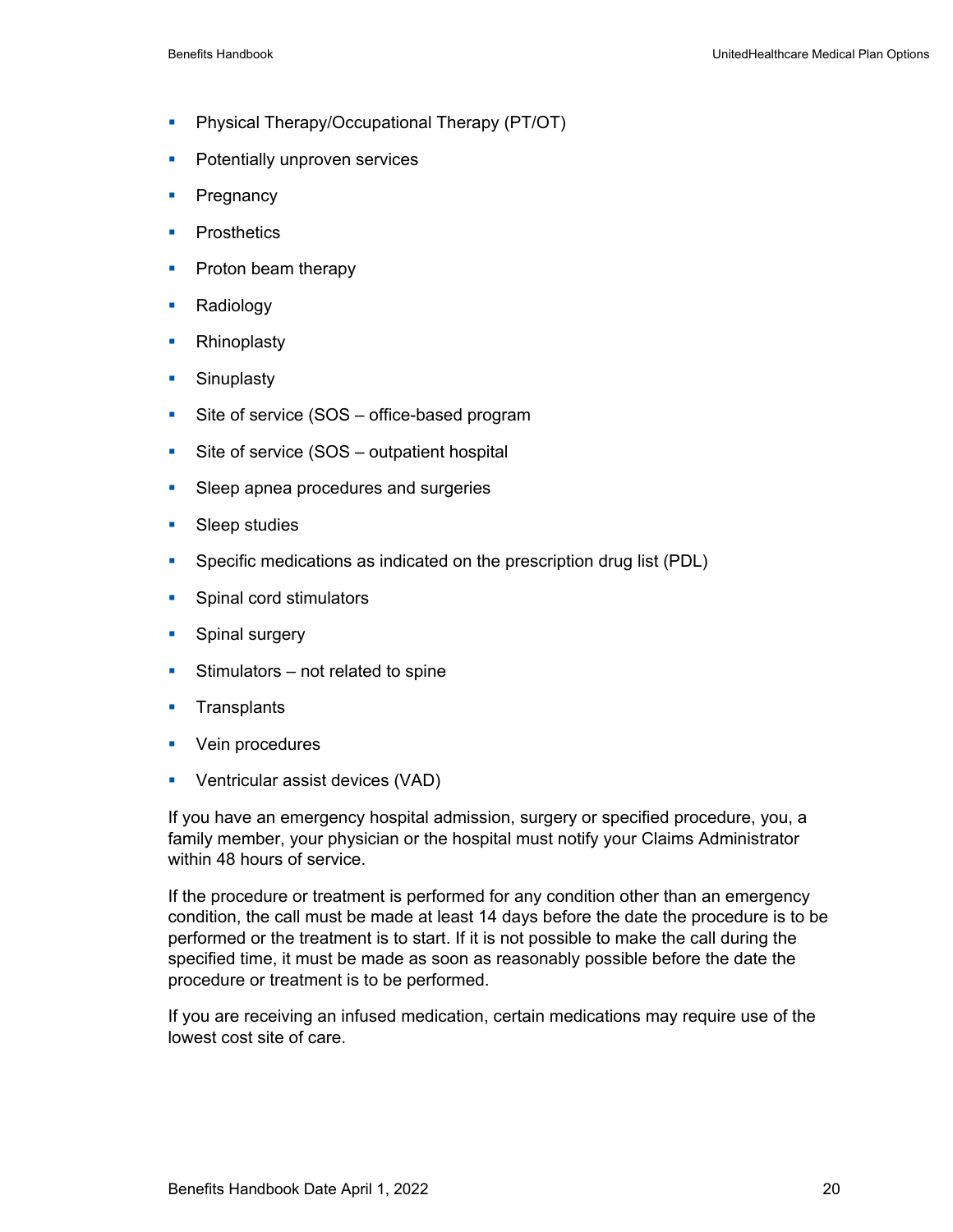# *Do I need to have my maternity coverage prior authorized?*

No. Prior Authorization within 48 hours is not required for the initial hospital admission.

You must notify the prior authorization service if the mother or her newborn stay in the hospital longer than 48 hours after a vaginal delivery or 96 hours after a Cesarean birth. This notification must occur within 24 hours of the determination to extend the stay.

# *When do I obtain prior authorization?*

You, your family member or health care professional must obtain prior authorization as soon as you know you need a service requiring prior authorization, but not less than 14 days prior to the procedure or treatment.

**Note:** You are responsible for ensuring your service has been prior authorized.

### *How do I obtain prior authorization?*

Initiate the prior authorization process by calling the Claims Administrator at the toll-free number on the back of your ID card.

# *What happens if I fail to obtain prior authorization?*

If you fail to obtain prior authorization, your out-of-network benefits will be reduced by 50%. (Prior Authorization penalties do not apply towards your DEDUCTIBLE or out-ofpocket maximum.)

You are responsible for preauthorizing out-of-network services only. Your in-network provider will preauthorize all other services to the extent required by your Claims Administrator.

# *What approvals do I need if I am going into the hospital?*

You must obtain prior authorization as soon as possible but at least 14 days before you are admitted for a non-emergency hospital admission or stay.

If you have an emergency hospital admission, surgery or specified procedure, you, a family member, your physician or the hospital must preauthorize within 48 hours of the service.

# *Case Management Review (Personal Health Support)*

UnitedHealthcare provides a program called Personal Health Support (PHS) which is designed to encourage personalized, efficient care for you and your covered Dependents. Personal Health Support Nurses center their efforts on prevention, education, and closing any gaps in your care. The goal of the program is to ensure you receive the most appropriate and cost-effective services available. A Personal Health Support Nurse is notified when you or your provider calls the toll-free number on your ID card regarding an upcoming treatment or service.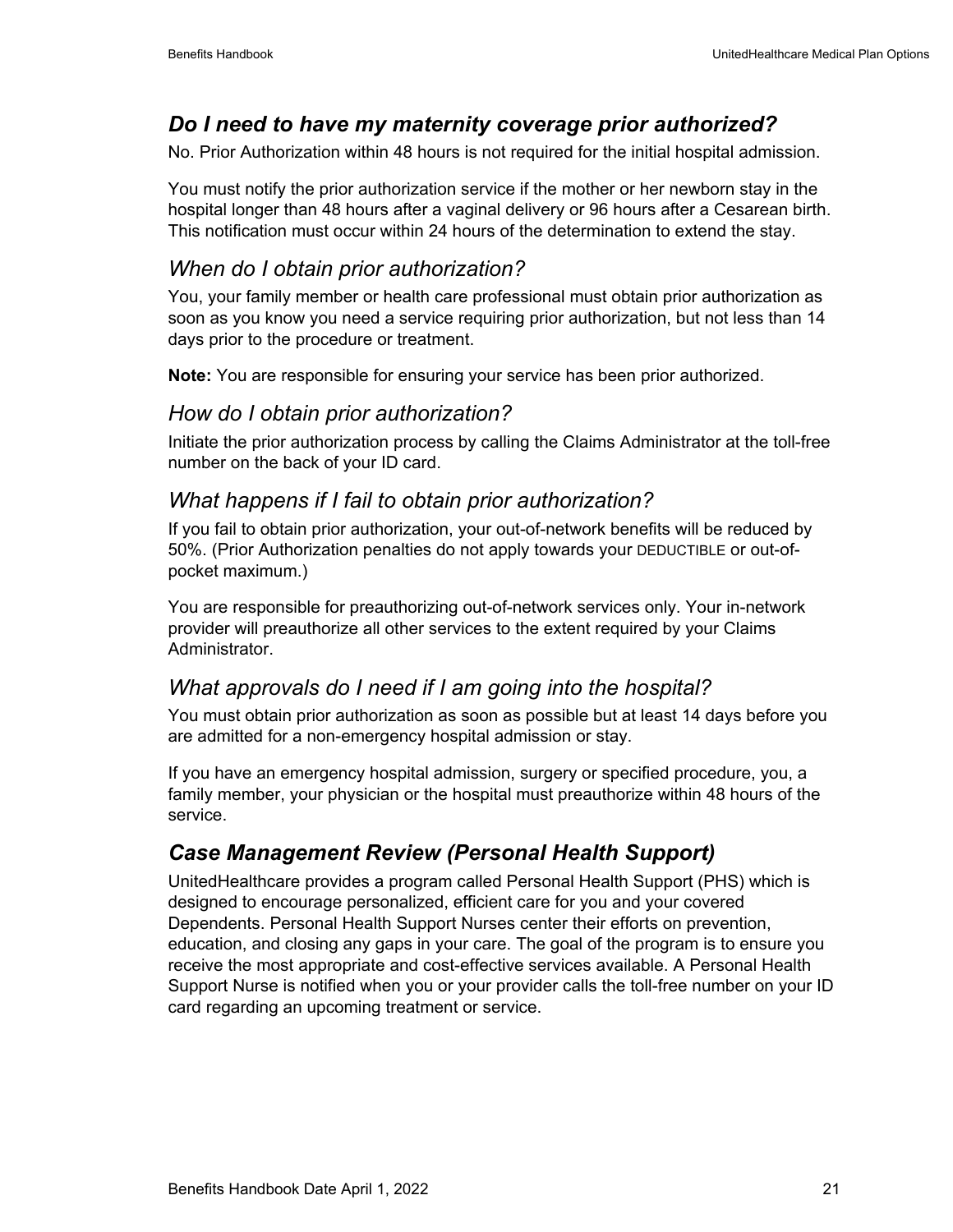If you are living with a chronic condition or dealing with complex health care needs, UnitedHealthcare may assign to you a primary nurse, referred to as a Personal Health Support Nurse, to guide you through your treatment. This assigned nurse will answer questions, explain options, identify your needs, and may refer you to specialized care programs. The Personal Health Support Nurse will provide you with their telephone number so you can call them with questions about your conditions, or your overall health and wellbeing.

Personal Health Support Nurses will provide a variety of different services to help you and your covered family members receive appropriate medical care. Program components are subject to change without notice.

When you call to obtain prior authorization, a Personal Health Support Nurse can identify a major medical condition, that condition will be subject to case management review. Case management review aims at identifying major medical conditions early in the treatment plan and makes recommendations regarding the medical necessity of requested health care services.

Personal Health Support Nurses with experience in intensive medical treatment and rehabilitation provide case management services. The case manager works with the patient's physician to identify available resources and develop the best treatment plan and may even recommend services and equipment Situations that may benefit from case management include severe illnesses and injuries such as:

- $\blacksquare$  Head trauma
- **•** Organ transplants
- Burn cases
- Neo-natal high risk infants
- **Multiple fractures**
- **HIV-related conditions**
- **Brain injuries**
- **Cancer**
- **Prolonged illnesses**
- **Degenerative neurological disorders (e.g. multiple sclerosis).**

To best help the patient, the Personal Health Support Nurses should be involved from the earliest stages of a major condition. This service gives you access to a knowledgeable professional who will use his or her expertise to assist you and your physician in considering your treatment options.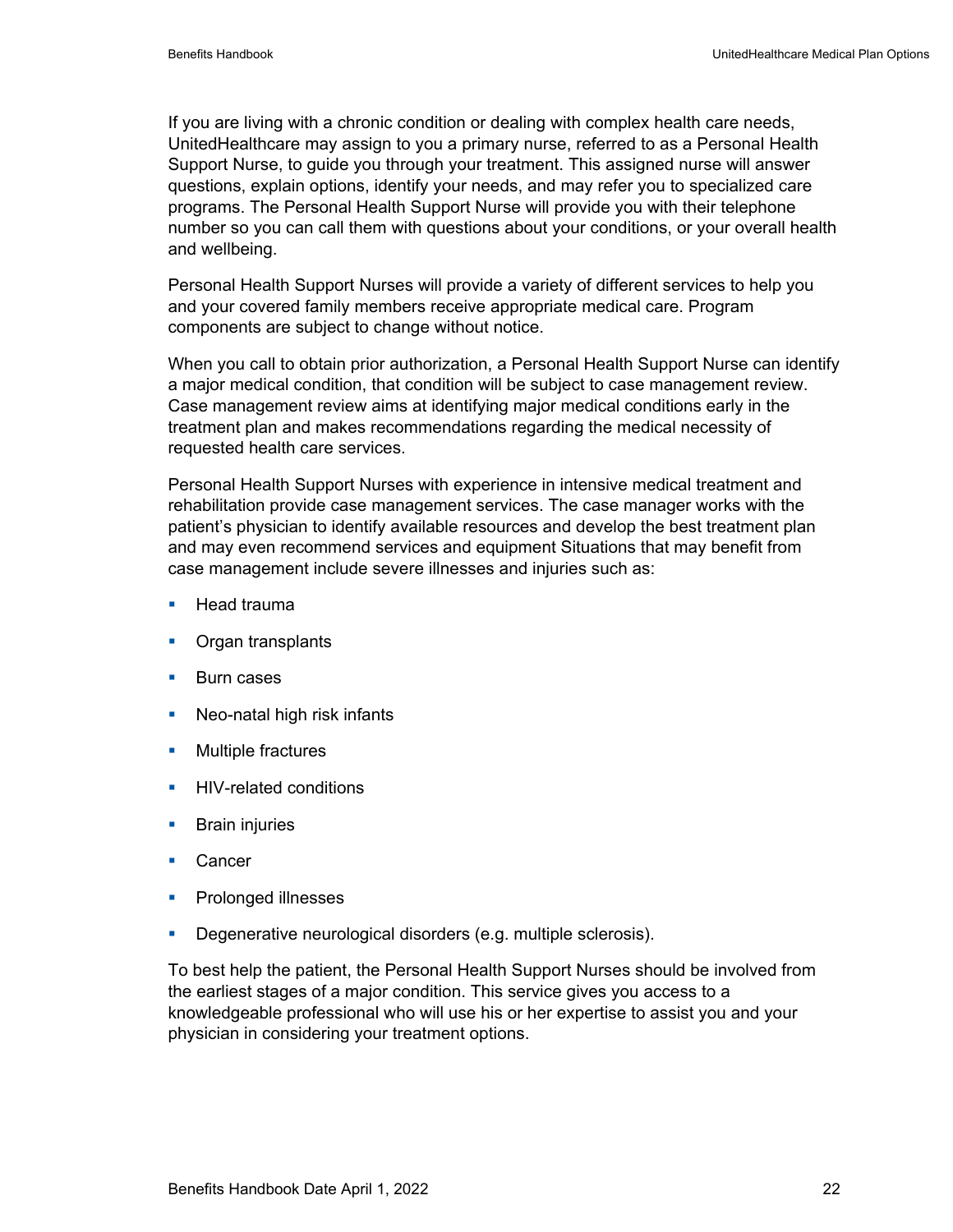If the Personal Health Support Nurses questions the necessity of the proposed hospital admission or procedure, a physician advisor may contact your physician to discuss your case and suggest other treatment options that are generally utilized for your condition. You, your physician, and the case manager will be informed of the outcome of the review, and the Claims Administrator will determine the level of benefit coverage you will receive. You and your physician will be notified of the utilization reviewer's recommendation by telephone and in writing. You will also be informed of the appeal process if the procedures your physician ultimately recommends are not covered under the Plan (as determined by the Claims Administrator).

# What's Covered

# *Pre-existing Conditions*

There are no exclusions, limitations or waiting periods for PRE-EXISTING CONDITIONs for you or any covered family members.

# *Are immunizations for business travel covered under the Plan?*

The Plan covers immunizations for business travel.

# *Is acupuncture covered under the Plan?*

The Plan covers acupuncture when it is:

- performed by a physician as a form of anesthesia in connection with surgery or dental procedure that is covered under the Plan.
- a form of Alternative Treatment as long as it is rendered by a certified/licensed individual.

Coverage is limited to 12 visits per year.

# *Are insulin pump supplies covered under the medical coverage?*

Yes. Insulin pump supplies are covered under the medical and prescription drug coverage. Any disposable syringes used in conjunction with insulin pump treatment would be covered under the prescription drug benefits.

# *Can a prosthetic device be replaced?*

The Plan covers the replacement of prosthetic devices when MEDICALLY NECESSARY. The Plan does not cover replacements due to loss or misuse. Prior authorization is required for durable medical equipment that cost more than \$1,000 to purchase or rent.

# *Are wigs covered?*

The Plan will pay benefits for wigs when medically necessary up to a maximum of \$300 per calendar year per covered member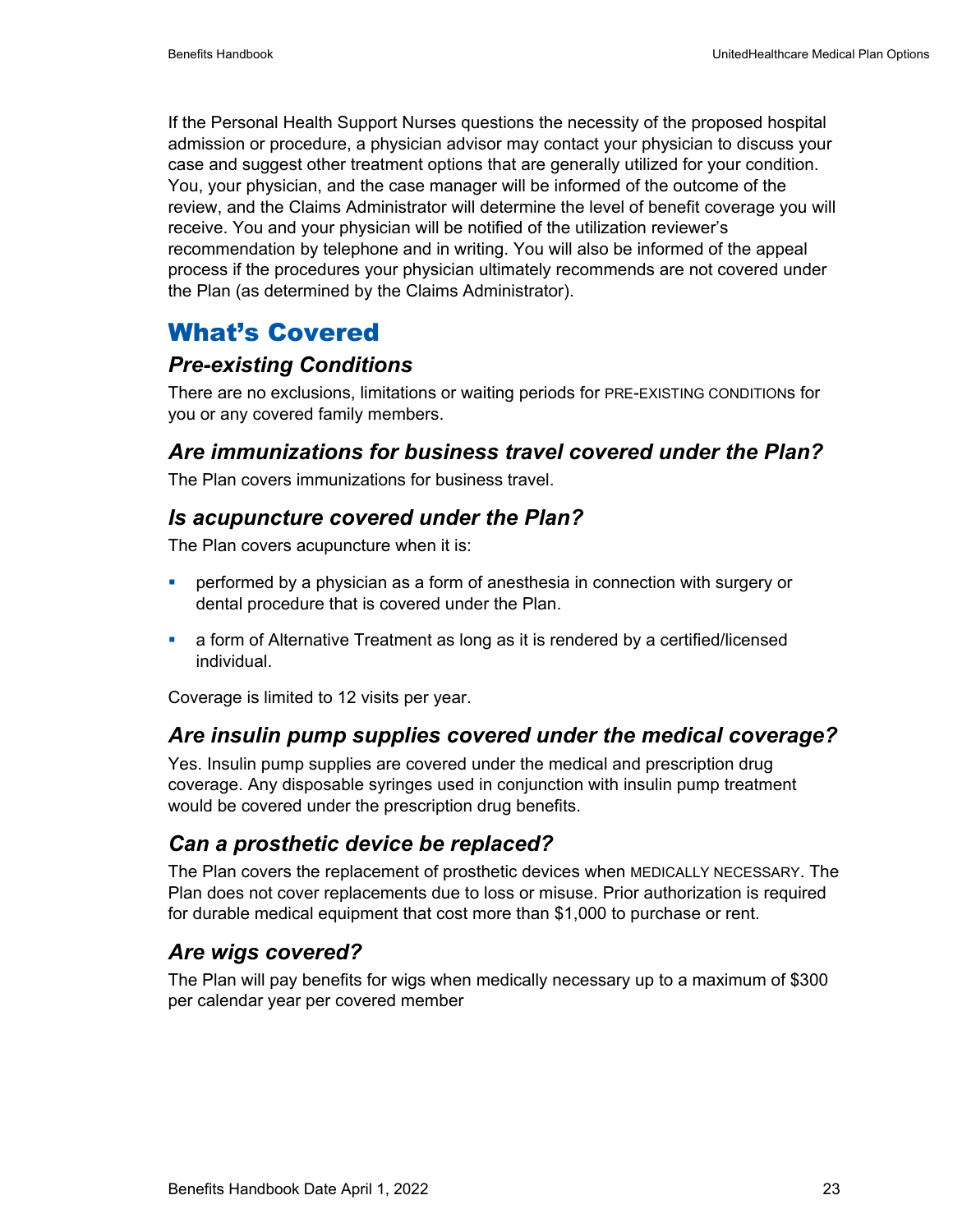# Preventive/Wellness Care

### *How is preventive/wellness care covered?*

The Plan covers PREVENTIVE/WELLNESS CARE at:

### **Under the \$400 Deductible Plan**

**100% for IN-NETWORK PROVIDERS with no DEDUCTIBLE and 60% of reasonable and** customary charges for OUT-OF-NETWORK PROVIDERS after the Plan's deductible has been met. Plan limits apply. Contact the Claims Administrator for specific details.

### **Under the \$1,500 Deductible Plan**

 100% for in-network providers with no deductible and 60% of reasonable and customary charges for out-of-network providers after the Plan's deductible has been met. Plan limits apply. Contact the Claims Administrator for specific details.

### **Under the \$2,850 Deductible Plan**

 100% for in-network providers with no deductible and 50% of reasonable and customary charges for out-of-network providers after the Plan's deductible has been met. Plan limits apply. Contact the Claims Administrator for specific details.

If covered as part of annual physical, routine hearing exams covered at 100% with no cost sharing in network for dependents under age 18.

### *What services are considered preventive/wellness care?*

The Plan considers physician, testing and diagnostic fees for the following specific wellness expenses to be preventive/wellness care:

- **Blood cell counts**
- **Blood tests for prostate screening**
- **Breastfeeding support, including education for mothers and families as well as direct** support for mothers during breastfeeding provided by a certified lactation support provider. Purchase/rental of breast pumps and supplies are subject to carrier limitations.
- Colorectal cancer testing for average-risk members aged 45 years and older, or for members younger than 45 with particular risk factors.
- **Cholesterol tests**
- **Mammograms (including 3D mammograms)**
- Pap smears
- **Routine physical exams, including one pelvic exam each calendar year**
- Sigmoidoscopy (average-risk members aged 45 years and older, or for members younger than 45 with particular risk factors)
- **Tuberculosis tests**
- **Urinalysis.**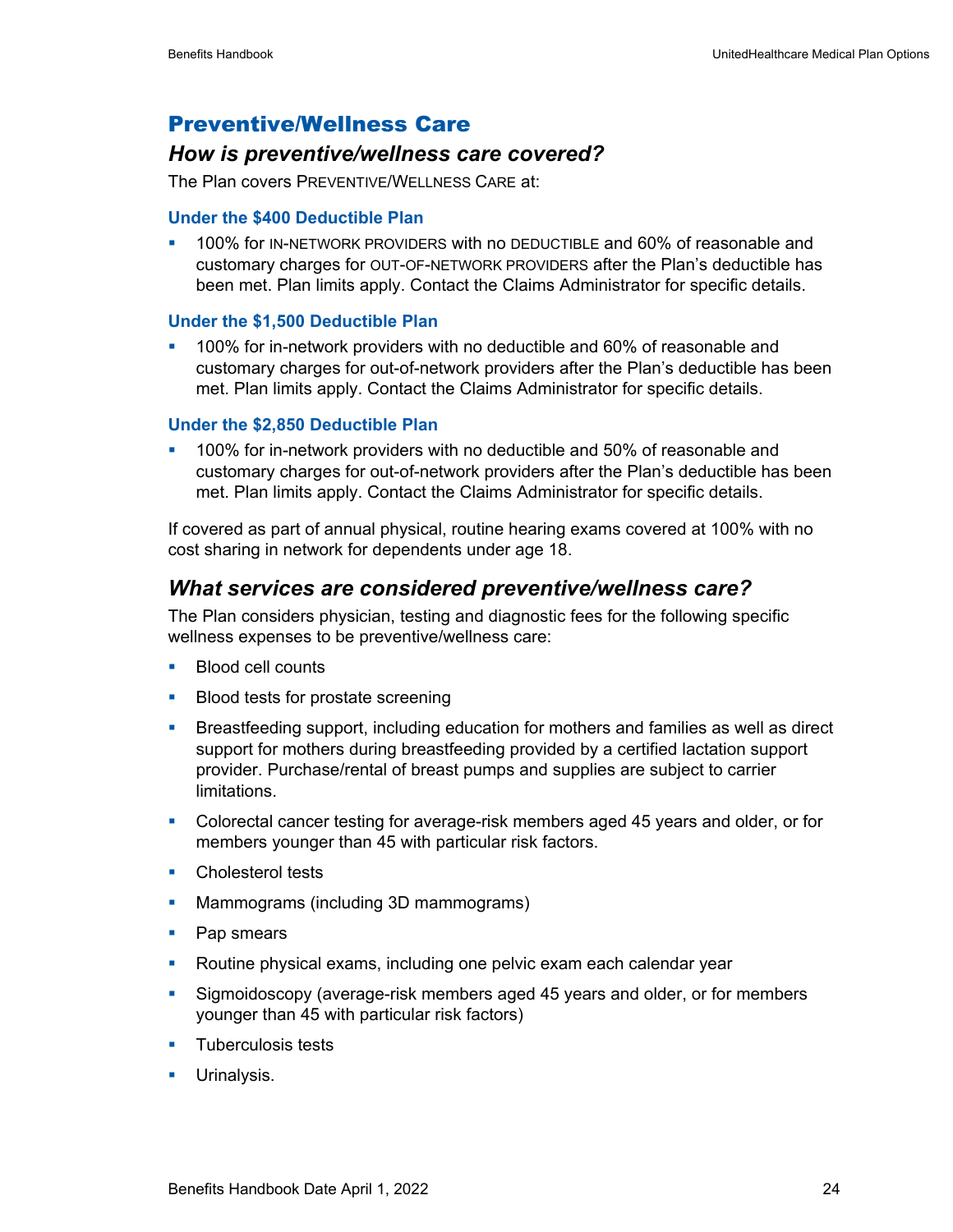The following services are not considered preventive/wellness care:

- Services which are covered to any extent under any other group plan of your employer.
- Services which are for diagnosis or treatment of a suspected or identified injury or disease.
- **Exams given while the person is confined in a hospital or other facility for medical** care.
- **Services which are not given by a physician or under his or her direct supervision.**
- **Medicines, drugs, appliances, equipment, or supplies.**
- **Psychiatric, psychological, personality or emotional testing or exams.**
- Exams in any way related to employment or required by a third party such as school or camp.
- **Premarital exams.**
- **Vision, hearing, or dental exams.**

# *Does the Plan cover outpatient physician services?*

The Plan covers charges for OUTPATIENT office visits at:

### **Under the \$400 Deductible Plan**

 \$20 (PCP and Mental Health/Substance Use Disorder Out Patient provider) or \$40 (Specialist) per in-network office visit (no deductible) and 60% of reasonable and customary charges for out-of-network providers after the Plan deductible has been met.

### **Under the \$1,500 Deductible Plan**

<sup>80%</sup> for in-network providers and 60% of reasonable and customary charges for outof-network providers after the Plan deductible has been met.

### **Under the \$2,850 Deductible Plan**

 70% for in-network providers and 50% of reasonable and customary charges for outof-network providers after the Plan deductible has been met.

# *Does the Plan cover gynecology visits?*

The Plan covers one routine gynecological exam each calendar year at:

### **Under the \$400 Deductible Plan**

 100% for in-network providers with no deductible and 60% of reasonable and customary charges for out-of-network providers after the Plan's deductible has been met as part of preventive/wellness care.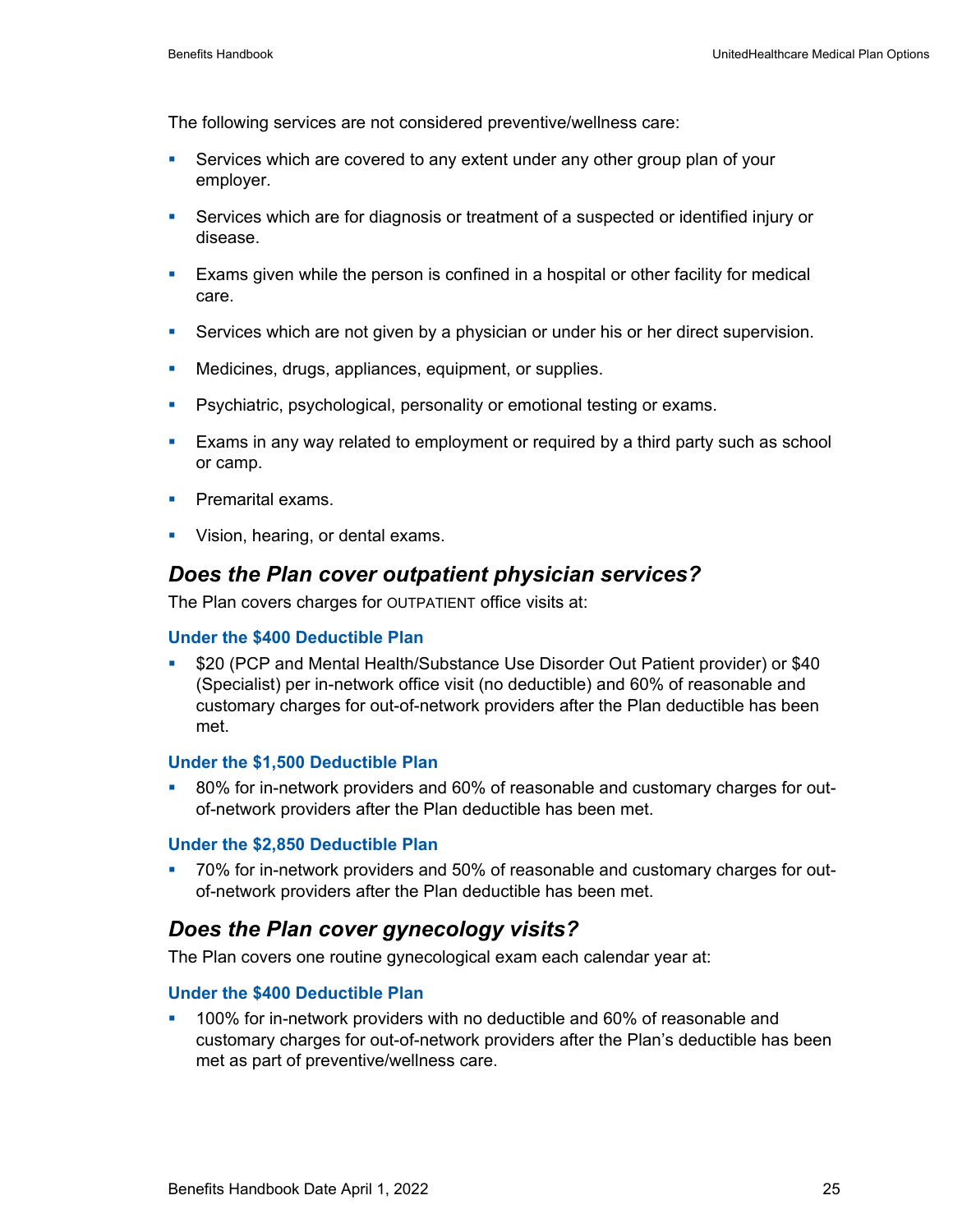#### **Under the \$1,500 Deductible Plan**

 100% for in-network providers with no deductible and 60% of reasonable and customary charges for out-of-network providers after the Plan's deductible has been met as part of preventive/wellness care.

#### **Under the \$2,850 Deductible Plan**

 100% for in-network providers with no deductible and 50% of reasonable and customary charges for out-of-network providers after the Plan's deductible has been met as part of preventive/wellness care.

If the visit to the gynecologist is for treatment of a medical condition, it is not considered routine care and will be covered at:

#### **Under the \$400 Deductible Plan**

 \$20 (PCP) per office visit for in-network providers (no deductible) and 60% of reasonable and customary charges for out-of-network providers after the Plan deductible has been met

#### **Under the \$1,500 Deductible Plan**

 80% for in-network providers and 60% of reasonable and customary charges for outof-network providers after the Plan deductible has been met.

#### **Under the \$2,850 Deductible Plan**

 70% for in-network providers and 50% of reasonable and customary charges for outof-network providers under after the Plan deductible has been met.

### *Does the Plan cover mammograms?*

The Plan covers routine mammograms (including 3D mammograms) at:

#### **Under the \$400 Deductible Plan**

 100% for in-network providers with no deductible and 60% of reasonable and customary charges for out-of-network providers after the Plan's deductible has been met.

#### **Under the \$1,500 Deductible Plan**

 100% for in-network providers with no deductible and 60% of reasonable and customary charges for out-of-network providers after the Plan's deductible has been met.

#### **Under the \$2,850 Deductible Plan**

 100% for in-network providers with no deductible and 50% of reasonable and customary charges for out-of-network providers after the Plan's deductible has been met.

There are no age or frequency limitations. It is recommended that members follow the American Cancer Society guidelines for age and frequency to determine when to receive preventive care services.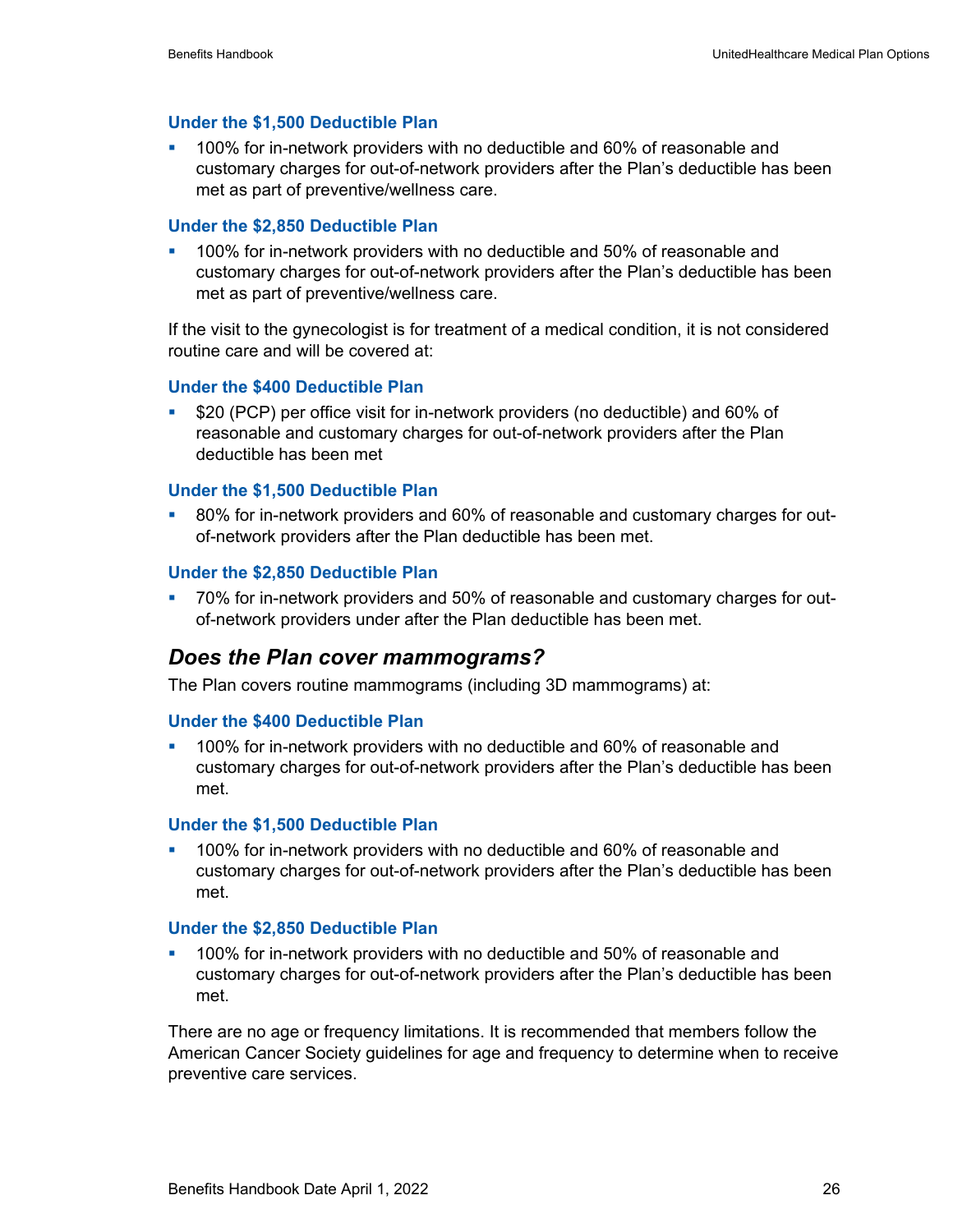# *Does the Plan cover Pap smears?*

The Plan covers one routine Pap smear each calendar year at:

### **Under the \$400 Deductible Plan**

 100% for in-network providers with no deductible and 60% of reasonable and customary charges for out-of-network providers after the Plan's deductible has been met as part of preventive/wellness care.

### **Under the \$1,500 Deductible Plan**

 100% for in-network providers with no deductible and 60% of reasonable and customary charges for out-of-network providers after the Plan's deductible has been met as part of preventive/wellness care.

### **Under the \$2,850 Deductible Plan**

 100% for in-network providers with no deductible and 50% of reasonable and customary charges for out-of-network providers after the Plan's deductible has been met as part of preventive/wellness care.

If your doctor recommends a non-routine Pap smear as a follow up to a medical diagnosis, the Plan:

### **Under the \$400 Deductible Plan**

 requires a \$20 copay for in-network providers (no deductible) and 60% of reasonable and customary charges for out-of-network providers after the Plan's deductible has been met.

### **Under the \$1,500 Deductible Plan**

 covers your Pap smear at 80% for in-network providers and 60% of reasonable and customary charges for out-of-network providers after the Plan's deductible has been met.

### **Under the \$2,850 Deductible Plan**

 covers your Pap smear at 70% for in-network providers and 50% of reasonable and customary charges for out-of-network providers after the Plan's deductible has been met.

# *Does the Plan cover prostate specific antigen (PSA) tests and routine Annual Digital Rectal exams?*

The Plan covers routine prostate specific antigen (PSA) tests for covered males (age 40 and older) and routine Annual Digital Rectal Exam (DRE).

### **Under the \$400 Deductible Plan**

 100% for in-network providers with no deductible and 60% of reasonable and customary charges for out-of-network providers after the Plan's deductible has been met as part of preventive/wellness care.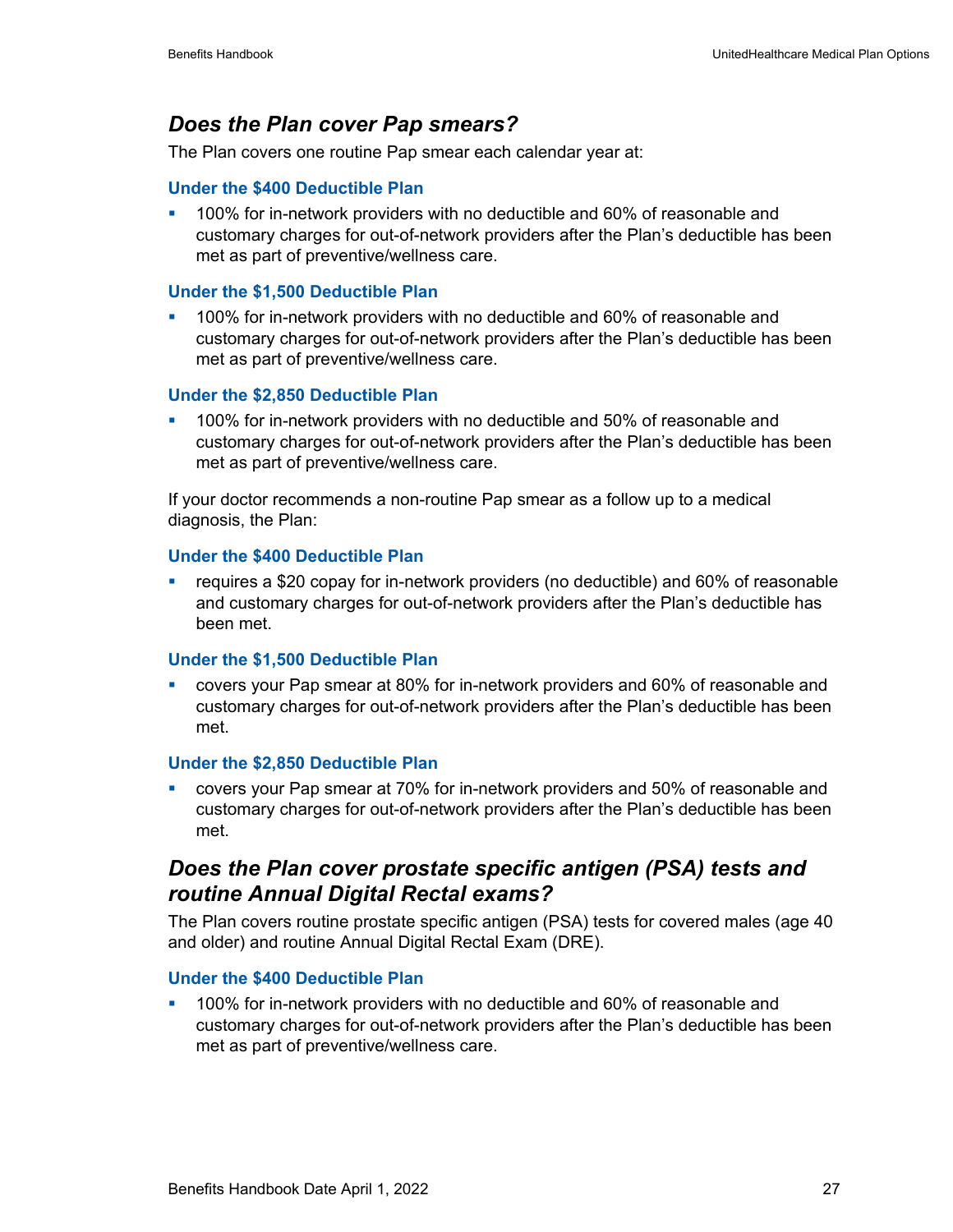### **Under the \$1,500 Deductible Plan**

 100% for in-network providers with no deductible and 60% of reasonable and customary charges for out-of-network providers after the Plan's deductible has been met as part of preventive/wellness care.

#### **Under the \$2,850 Deductible Plan**

 100% for in-network providers with no deductible and 50% of reasonable and customary charges for out-of-network providers after the Plan's deductible has been met as part of preventive/wellness care.

If your doctor recommends a non-routine DRE test as a follow-up to a medical diagnosis, the Plan covers your DRE test at:

#### **Under the \$400 Deductible Plan**

 80% for in-network providers and 60% of reasonable and customary charges for outof-network providers after the Plan's deductible has been met.

#### **Under the \$1,500 Deductible Plan**

 80% for in-network providers and 60% of reasonable and customary charges for outof-network providers after the Plan's deductible has been met.

#### **Under the \$2,850 Deductible Plan**

 70% for in-network providers and 50% of reasonable and customary charges for outof-network providers after the Plan's deductible has been met.

### **Maternity**

### *Who is eligible for maternity coverage?*

Maternity coverage is available to eligible covered female participants.

### *Do I need to have my maternity coverage preauthorized?*

No. Prior authorization within 48 hours is not required for the initial hospital admission.

You must notify the prior authorization service if the mother or her newborn stay in the hospital longer than 48 hours after a vaginal delivery or 96 hours after a Cesarean birth. This notification must occur within 24 hours of the determination to extend the stay.

### *Does the Plan cover prenatal visits?*

Note that routine prenatal care, as defined by the Department of Health and Human Services, is covered with no cost sharing (i.e. deductibles, COINSURANCE, copays) for all plans.

The Plan covers prenatal visits in-network at:

### **Under the \$400 Deductible Plan**

No charge for the first office visit.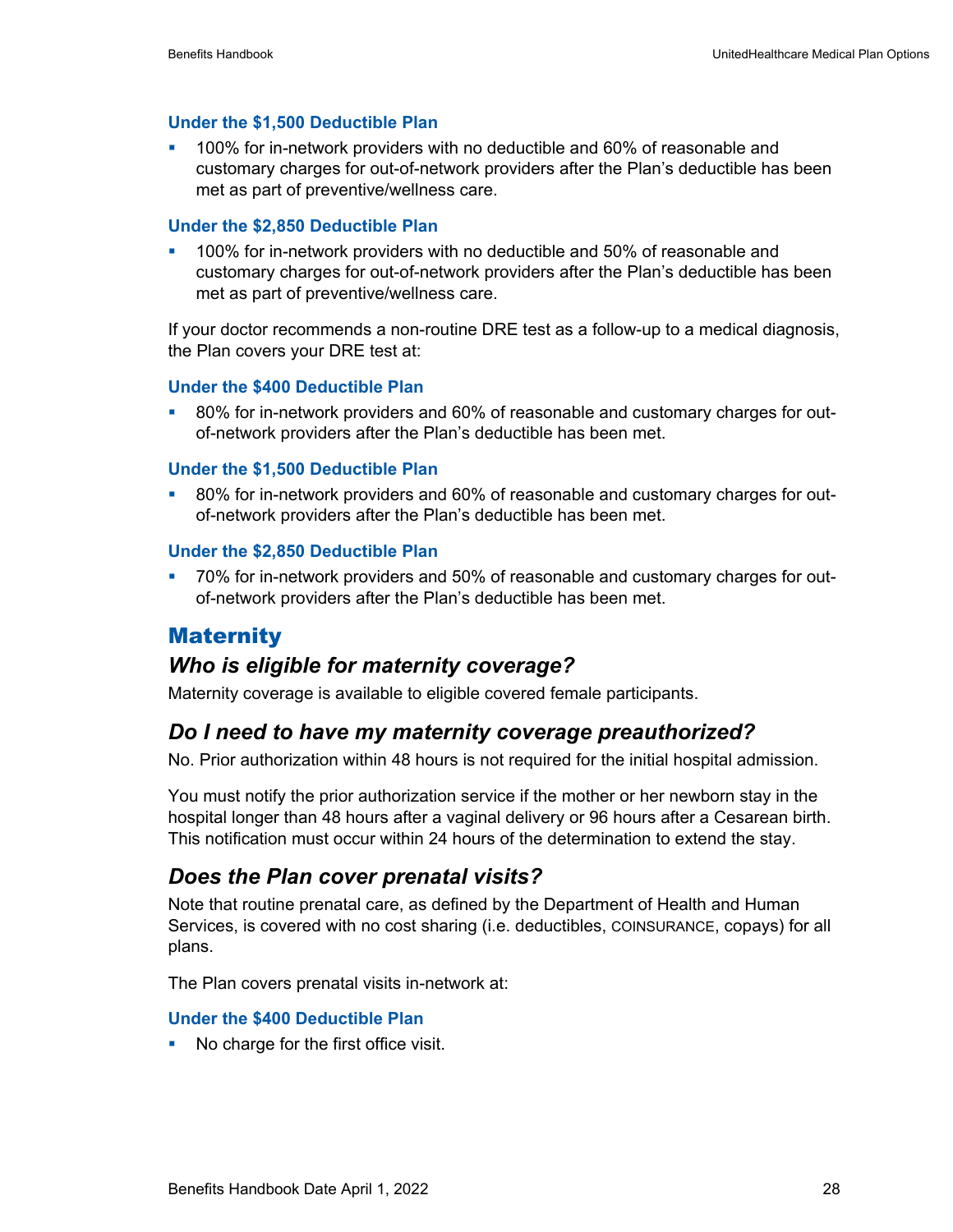#### **Under the \$1,500 Deductible Plan**

80% for in-network providers after the Plan deductible has been met; first visit only.

### **Under the \$2,850 Deductible Plan**

70% for in-network providers after the Plan deductible has been met; first visit only.

After the first visit, subsequent visits are typically billed as part of doctor's delivery fee, which is also reimbursed at:

#### **Under the \$400 Deductible Plan**

■ 80% after the Plan's deductible has been met.

#### **Under the \$1,500 Deductible Plan**

80% after the Plan's deductible has been met.

#### **Under the \$2,850 Deductible Plan**

70% after the Plan's deductible has been met.

The Plan covers prenatal visits out-of-network at:

#### **Under the \$400 Deductible Plan**

 60% of reasonable and customary charges for OUT-OF-NETWORK PROVIDERS after the Plan's deductible has been met.

#### **Under the \$1,500 Deductible Plan**

 60% of reasonable and customary charges for out-of-network providers after the Plan's deductible has been met.

#### **Under the \$2,850 Deductible Plan**

 50% of reasonable and customary charges for out-of-network providers after the Plan's deductible has been met.

### *What will the Plan pay for the doctor's charge for delivering the baby?*

The Plan covers charges for delivery of the baby at:

#### **Under the \$400 Deductible Plan**

 80% for in-network providers and 60% of reasonable and customary charges for outof-network providers after the Plan's deductible has been met.

#### **Under the \$1,500 Deductible Plan**

 80% for in-network providers and 60% of reasonable and customary charges for outof-network providers after the Plan's deductible has been met.

#### **Under the \$2,850 Deductible Plan**

<sup>2</sup> 70% for in-network providers and 50% of reasonable and customary charges for outof-network providers after the Plan's deductible has been met.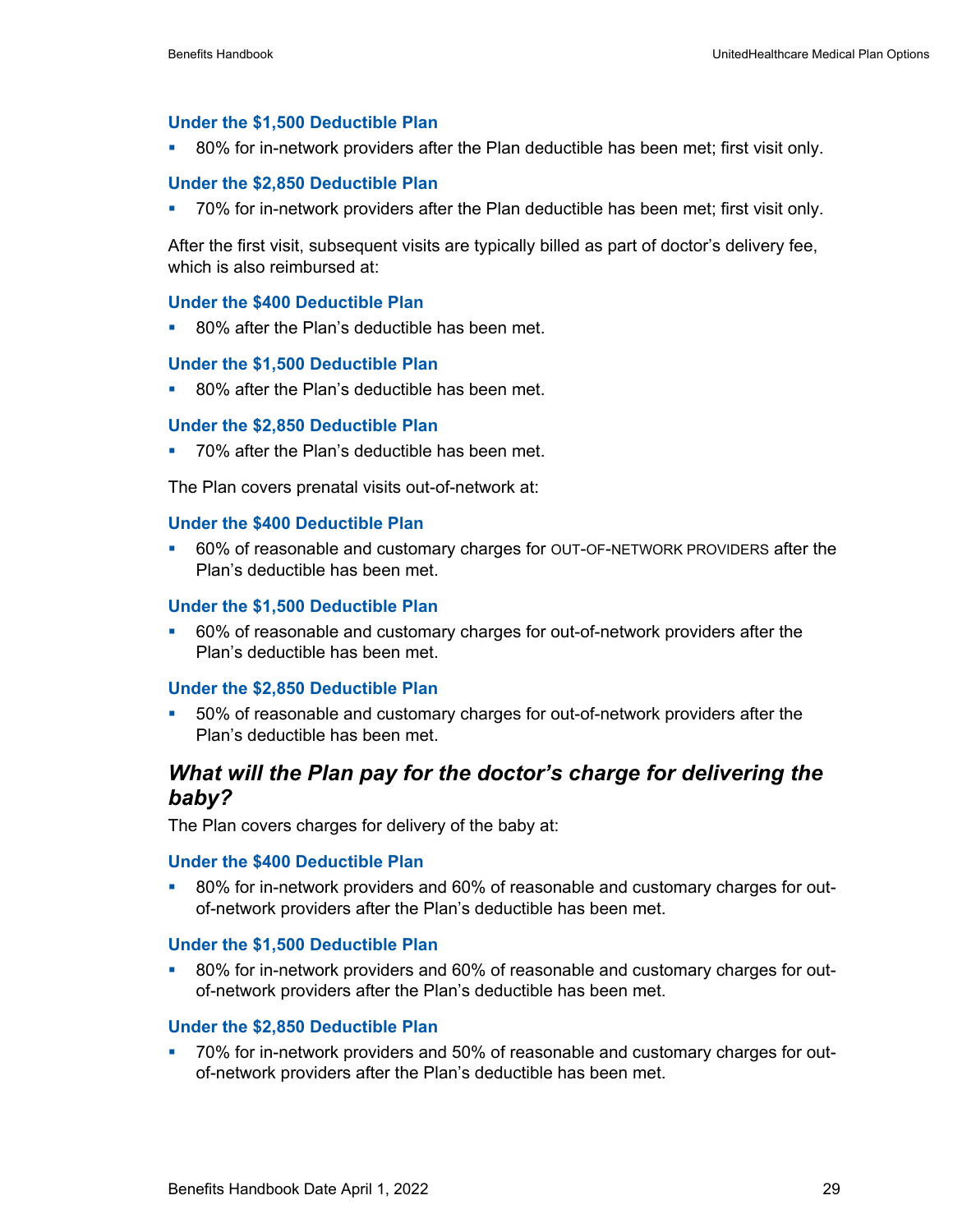# *What will the Plan pay for the doctor's charge for examining the baby?*

The Plan covers the charges for your baby's first examination in the hospital at:

### **Under the \$400 Deductible Plan**

<sup>80%</sup> for in-network providers and 60% of reasonable and customary charges for outof-network providers after the Plan's deductible has been met.

### **Under the \$1,500 Deductible Plan**

 80% for in-network providers and 60% of reasonable and customary charges for outof-network providers after the Plan's deductible has been met.

### **Under the \$2,850 Deductible Plan**

 70% for in-network providers and 50% of reasonable and customary charges for outof-network providers after the Plan's deductible has been met.

A child is covered at birth as long as the baby meets the child eligibility requirements and is enrolled within 60 days of the birth.

# *What will the Plan pay for hospital charges for the mother and the baby?*

The Plan covers hospital charges for maternity admissions at:

### **Under the \$400 Deductible Plan**

 80% for in-network providers and 60% of reasonable and customary charges for outof-network providers after the Plan's deductible has been met.

### **Under the \$1,500 Deductible Plan**

 80% for in-network providers and 60% of reasonable and customary charges for outof-network providers after the Plan's deductible has been met.

### **Under the \$2,850 Deductible Plan**

 70% for in-network providers and 50% of reasonable and customary charges for outof-network providers after the Plan's deductible has been met.

The Plan covers newborn nursery care at:

### **Under the \$400 Deductible Plan**

 80% for in-network providers with 60% of reasonable and customary charges for outof-network providers after the Plan's deductible has been met.

### **Under the \$1,500 Deductible Plan**

<sup>80%</sup> for in-network providers and 60% of reasonable and customary charges for outof-network providers after the Plan's deductible has been met.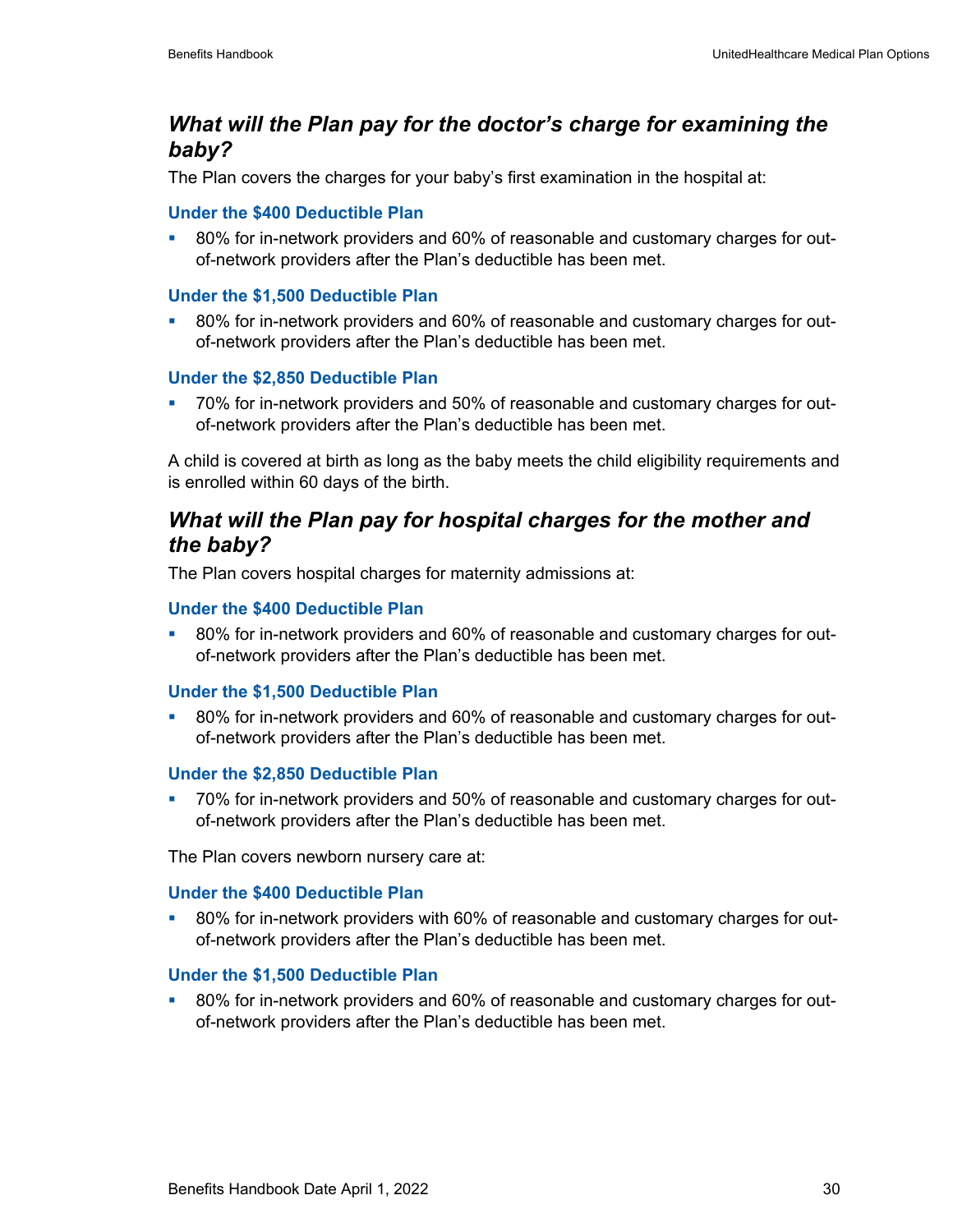### **Under the \$2,850 Deductible Plan**

 70% for in-network providers and 50% of reasonable and customary charges for outof-network providers after the Plan's deductible has been met.

A child is covered at birth as long as the baby meets the child eligibility requirements and is enrolled within 60 days of the birth.

The mother and the newborn child are covered for a minimum of 48 hours of care following a vaginal delivery and 96 hours following a Cesarean section. However, the mother's provider may — after consulting with the mother — discharge the mother earlier than 48 hours following a vaginal delivery (96 hours following a Cesarean section).

You must notify the Claims Administrator within 24 hours of a determination to extend the stay.

### *Does the Plan cover midwife services?*

The Plan covers midwives who are in practice with a network group at:

### **Under the \$400 Deductible Plan**

 80% for in-network providers and 60% of reasonable and customary charges for outof-network providers in association with a supervising physician after the Plan's deductible has been met.

#### **Under the \$1,500 Deductible Plan**

 80% for in-network providers and 60% of reasonable and customary charges for outof-network providers in association with a supervising physician after the Plan's deductible has been met.

#### **Under the \$2,850 Deductible Plan**

 70% for in-network providers and 50% of reasonable and customary charges for outof-network providers in association with a supervising physician after the Plan's deductible has been met.

### *What is the wellness program for Maternity?*

The UHC Maternity Support Program provides tools and information to help your whole family have a successful pregnancy. Use this program throughout your pregnancy and after your baby is born to:

- **Learn what's best for a healthy pregnancy** 
	- − Receive materials on prenatal care, labor and delivery, newborn care and more
	- − Get information for the father or domestic partner
	- − Take a pregnancy risk survey and find out if you have any issues or risk factors that could affect your pregnancy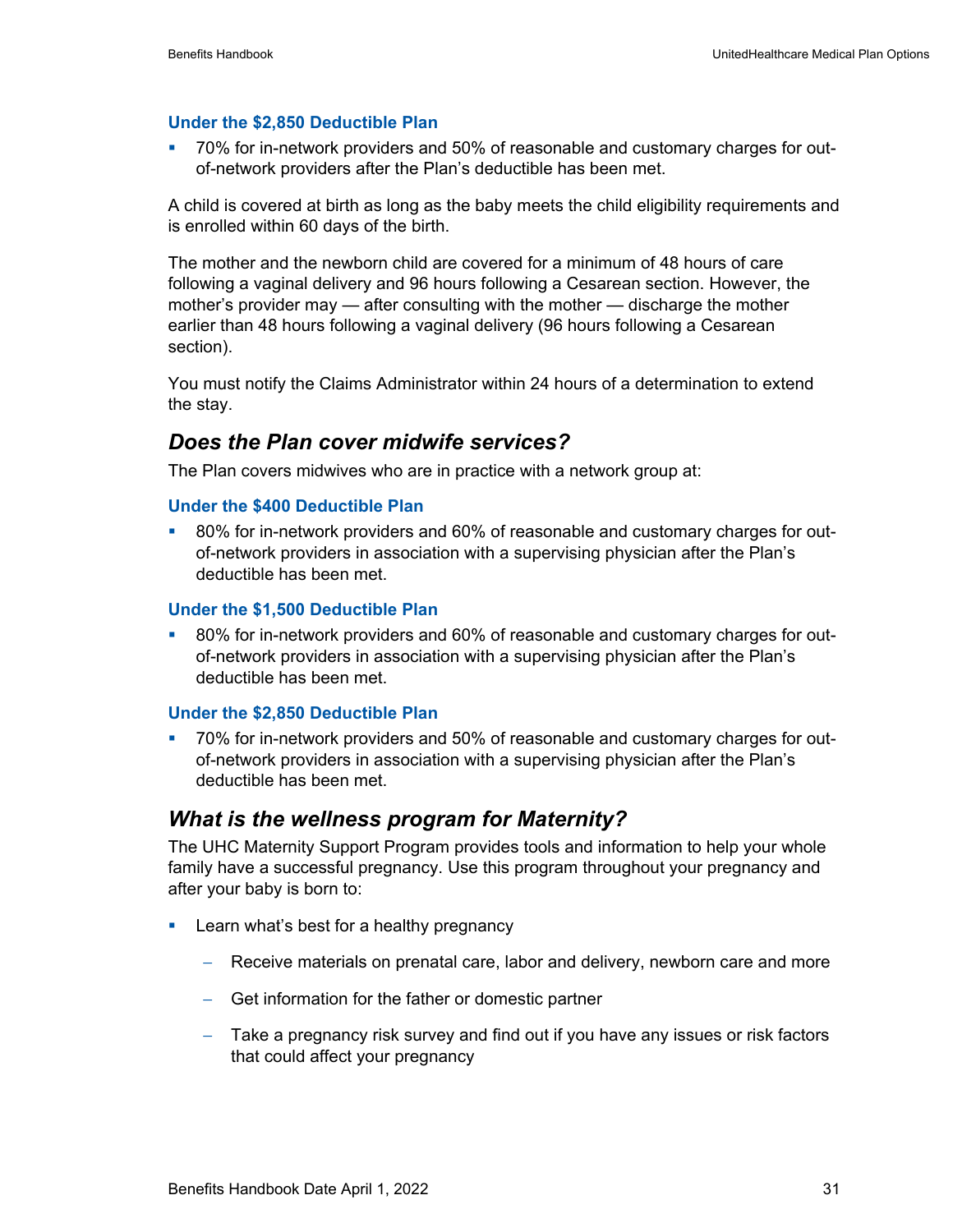- If you have issues or risk factors that need special attention, the program's nurses provide personal case management to determine ways to lower your risks
- Get support to help quit smoking
- Reduce your risk for pre-term labor.

For more information about the UHC Maternity Support Program, call +1 800 411 7984.

### *If my dependent child has a baby does the Plan cover the newborn child?*

Unless the newborn meets the definition of an eligible child and is covered under the Plan, medical care for the newborn, whether in or out of the hospital, is not covered.

## Family Planning

#### *Does the Plan cover infertility treatment?*

The Plan covers infertility treatments with a benefit cap of \$15,000 for medical services at:

#### **Under the \$400 Deductible Plan**

 Services billed in-network for an office visit are subject to copay and all other innetwork services are subject to 80% COINSURANCE after the Plan's DEDUCTIBLE has been met. Out of network services are covered at 60% of reasonable and customary charges after the Plan's deductible has been met.

#### **Under the \$1,500 Deductible Plan**

 80% for in-network providers and 60% of reasonable and customary charges for outof-network providers after the Plan's deductible has been met.

#### **Under the \$2,850 Deductible Plan**

 70% for in-network providers and 50% of reasonable and customary charges for outof-network providers after the Plan's deductible has been met.

Benefits for infertility treatment are limited to a medical lifetime maximum of \$15,000 per person.

Infertility treatments are covered as follows:

- Assisted reproduction procedures (including facility charges and related expenses) due to infertility
- Ovulation induction and monitoring
- **•** Artificial Reproductive Technology (ART)
	- − In vitro fertilization
	- − Gamete intrafallopian transfer (GIFT)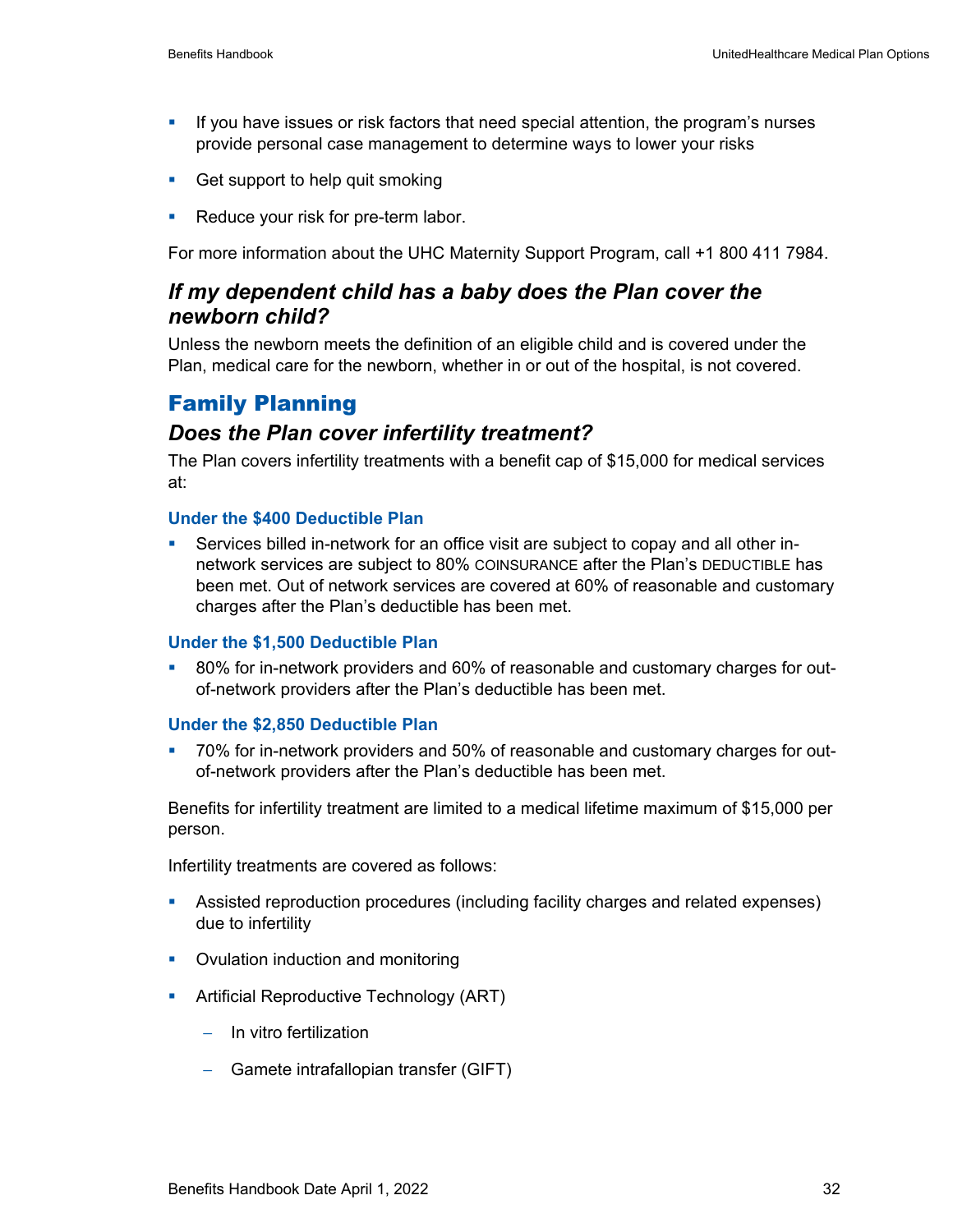- − Zygote intrafallopian transfer (ZIFT)
- − Cryopreserved embryo transfers
- − Intracytoplasmic sperm injection (ICSI) or ovum microsurgery.

Artificial insemination is considered an infertility treatment and is limited to the overall infertility medical lifetime maximum of \$15,000 per person as noted in the infertility treatment sub-section.

You must obtain preauthorization before receiving infertility treatment.

PRESCRIPTION DRUGS related to infertility are covered under the prescription drug benefit and a separate lifetime maximum benefit cap of \$15,000 applies for prescription drugs related to infertility.

### *Is there a program for help navigating the fertility process?*

The UHC Fertility Solutions program provides tools and information to help members (not a child dependent) navigate the Infertility process by providing:

- **Access to dedicated Fertility Solutions Nurses to help provide treatment education** and counseling
- Support from the early infertility diagnosis stage to advanced treatment

For more information about the UHC Fertility Solutions program, call +1 866 774 4626.

#### *Are contraceptive devices covered under the Plan?*

The Plan covers contraceptive devices under the medical plan at:

#### **Under the \$400 Deductible Plan**

 100% for in-network providers (no deductible) and 60% of reasonable and customary charges for out-of-network providers after the Plan's deductible has been met.

#### **Under the \$1,500 Deductible Plan**

 100% for in-network providers (no deductible) and 60% of reasonable and customary charges for out-of-network providers after the Plan's deductible has been met.

#### **Under the \$2,850 Deductible Plan**

 100% for in-network providers (no deductible) and 50% of reasonable and customary charges for out-of-network providers after the Plan's deductible has been met.

Certain contraceptives are covered under the prescription drug plan including oral and injectable contraceptives as well as contraceptive devices.To check drug coverage, visit www.caremark.com.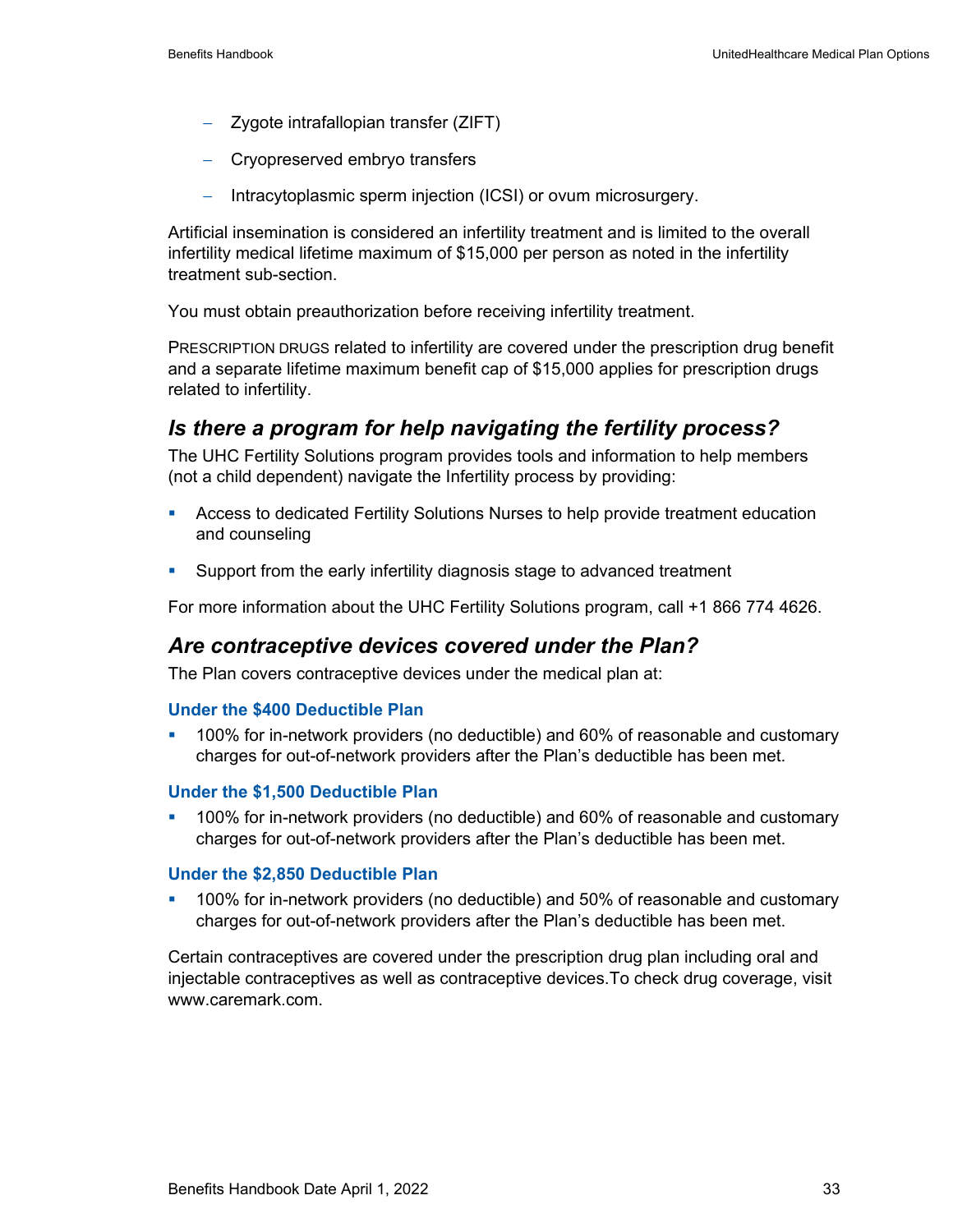### *Does the Plan cover vasectomy?*

The Plan covers vasectomies at:

#### **Under the \$400 Deductible Plan**

 Services billed in-network for an office visit are subject to copay and all other innetwork services are subject to 80% coinsurance after the Plan's deductible has been met. Out of network services are covered at 60% of reasonable and customary charges after the Plan's deductible has been met.

#### **Under the \$1,500 Deductible Plan**

 80% for in-network providers and 60% of reasonable and customary charges for outof-network providers after the Plan's deductible has been met.

#### **Under the \$2,850 Deductible Plan**

 70% for in-network providers and 50% of reasonable and customary charges for outof-network providers after the Plan's deductible has been met.

You must obtain prior authorization before you are admitted to the hospital.

Vasectomy reversals are not covered under the Plan.

### *Does the Plan cover tubal ligation?*

The Plan covers in-patient and OUTPATIENT tubal ligation at:

#### **Under the \$400 Deductible Plan**

 100% for in-network providers with no deductible and 60% of reasonable and customary charges for out-of-network providers after the Plan's deductible has been met.

#### **Under the \$1,500 Deductible Plan**

 100% for in-network providers with no deductible and 60% of reasonable and customary charges for out-of-network providers after the Plan's deductible has been met.

#### **Under the \$2,850 Deductible Plan**

 100% for in-network providers with no deductible and 50% of reasonable and customary charges for out-of-network providers after the Plan's deductible has been met.

You must obtain prior authorization before you are admitted to the hospital.

Tubal ligation reversals are not covered.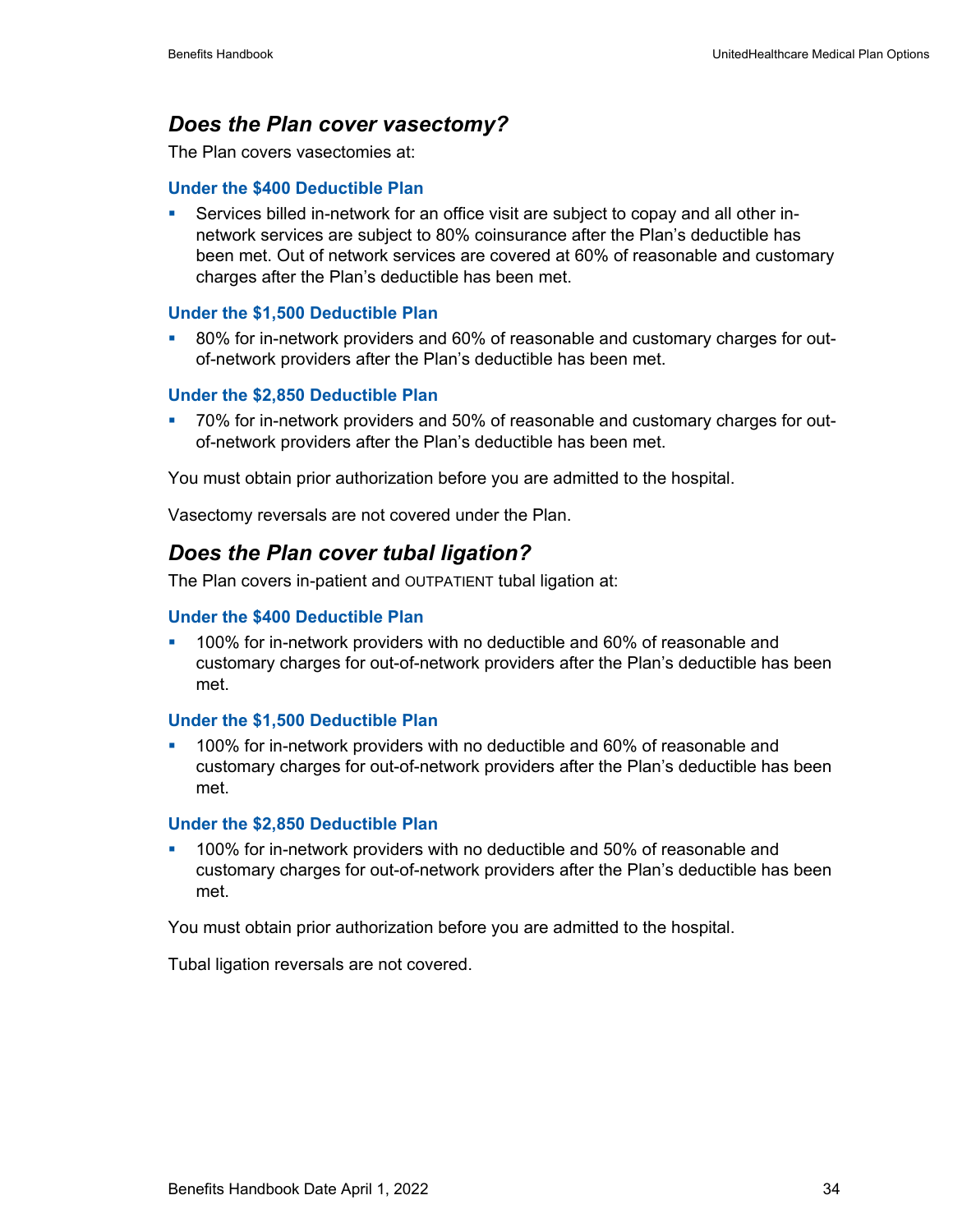## Gender Reassignment Surgery

### *Does the Plan cover gender reassignment surgery?*

Gender reassignment surgery is covered for persons that meet all of the following conditions:

- You are at least 18 years old
- Receive a written psychological assessment from at least one (for breast surgery) or two (for genital surgery) qualified behavioral health provider experienced in treating Gender Dysphoria.
	- − Assessment must document that member meets specific criteria set by UHC, including persistent, well-documented Gender Dysphoria
- Prior Authorization is required*.* Contact the Claims Administrator for specific details.

### *What gender reassignment surgery benefits will the Plan pay?*

The Plan will provide MEDICALLY NECESSARY benefits in connection with gender assignment surgery.

Call the Claims Administrator at the number on the back of your ID card for specifics on what is covered and excluded by the Plan.

## Inpatient Hospital and Physician Services

### *What will the Plan pay if I have to go to the hospital?*

The Plan pays INPATIENT hospital charges at:

#### **Under the \$400 Deductible Plan**

 80% for IN-NETWORK PROVIDERS and 60% of reasonable and customary charges for OUT-OF-NETWORK PROVIDERS per admission after the Plan's DEDUCTIBLE has been met.

#### **Under the \$1,500 Deductible Plan**

 80% for in-network providers and 60% of reasonable and customary charges for outof-network providers per admission after the Plan's deductible has been met.

#### **Under the \$2,850 Deductible Plan**

 70% for in-network providers and 50% of reasonable and customary charges for outof-network providers per admission after the Plan's deductible has been met.

The Plan will cover the cost of a semi-private room. If you use a private room, the Plan will cover the amount up to the semi-private room rate.

You must obtain prior authorization as soon as possible but at least 14 days before you are admitted for a non-emergency hospital stay.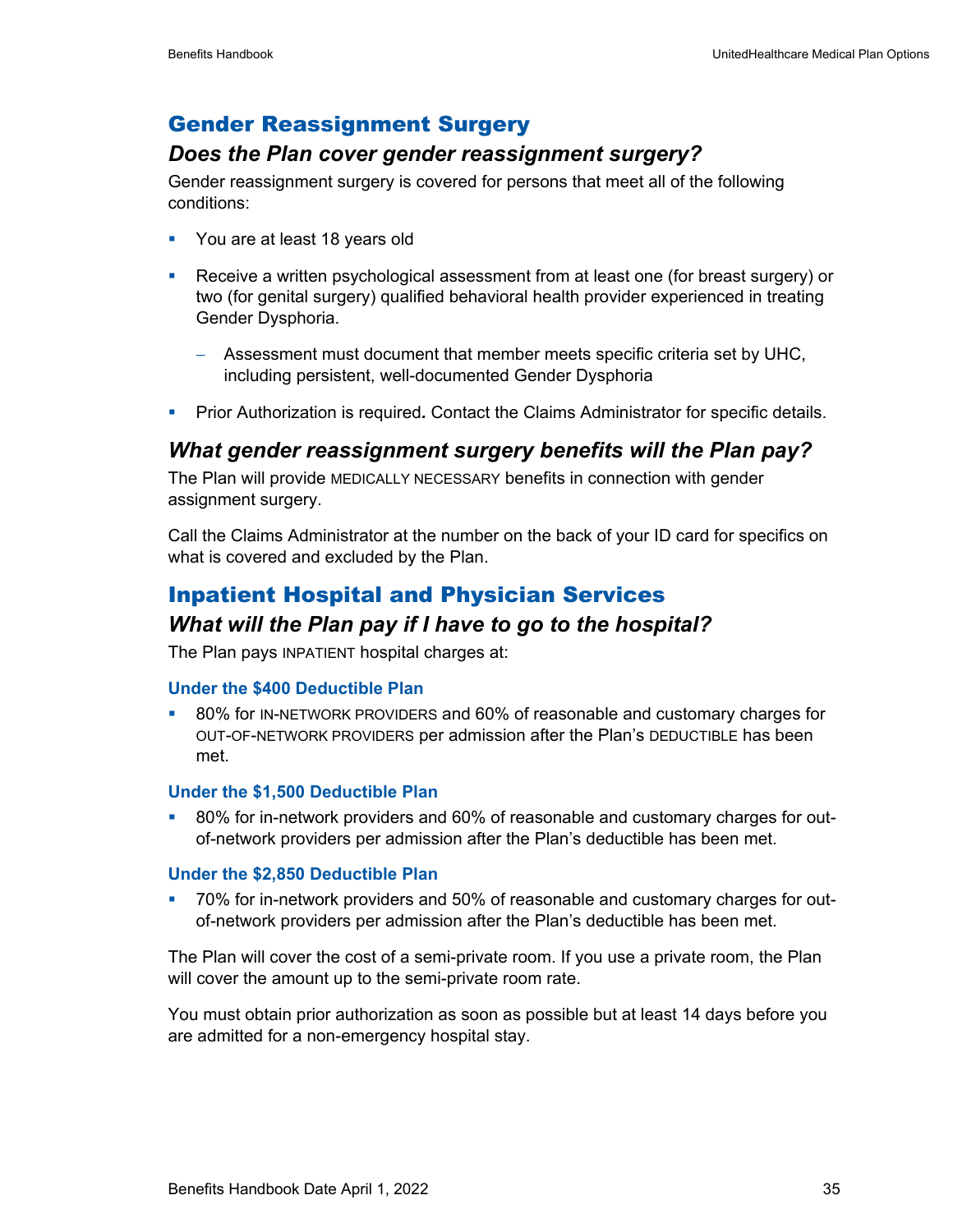# *What approvals do I need if I am going into the hospital?*

Prior authorization as soon as possible but at least 14 days before you are admitted for a non-emergency hospital admission or stay.

If you have an emergency hospital admission, surgery or specified procedure, you, a family member, your physician or the hospital must preauthorize within 48 hours of the service.

# *Does the Plan cover hospital visits by a physician?*

While you are in the hospital, the Plan covers hospital visits by a physician at:

#### **Under the \$400 Deductible Plan**

 80% for in-network providers and 60% of reasonable and customary charges for outof-network providers after the Plan's deductible has been met.

#### **Under the \$1,500 Deductible Plan**

 80% for in-network providers and 60% of reasonable and customary charges for outof-network providers after the Plan's deductible has been met.

#### **Under the \$2,850 Deductible Plan**

 70% for in-network providers and 50% of reasonable and customary charges for outof-network providers after the Plan's deductible has been met.

### *Does the Plan cover ambulance charges?*

The Plan covers transportation by ambulance to a medical facility at:

#### **Under the \$400 Deductible Plan**

<sup>80%</sup> for in-network providers and 80% of reasonable and customary charges for outof-network providers after the Plan's deductible has been met.

#### **Under the \$1,500 Deductible Plan**

 80% for in-network providers and 80% of reasonable and customary charges for outof-network providers after the Plan's deductible has been met.

#### **Under the \$2,850 Deductible Plan**

 70% for in-network providers and 70% of reasonable and customary charges for outof-network providers after the Plan's deductible has been met.

Coverage includes charges for transportation to a hospital by air or water ambulance when:

- Ground ambulance transportation is not available.
- **Your condition is unstable and requires medical supervision and rapid transport.**
- In a medical emergency, transportation from one hospital to another hospital; when the first hospital does not have the required services or facilities to treat your condition and you need to be transported to another hospital and the above two conditions are met.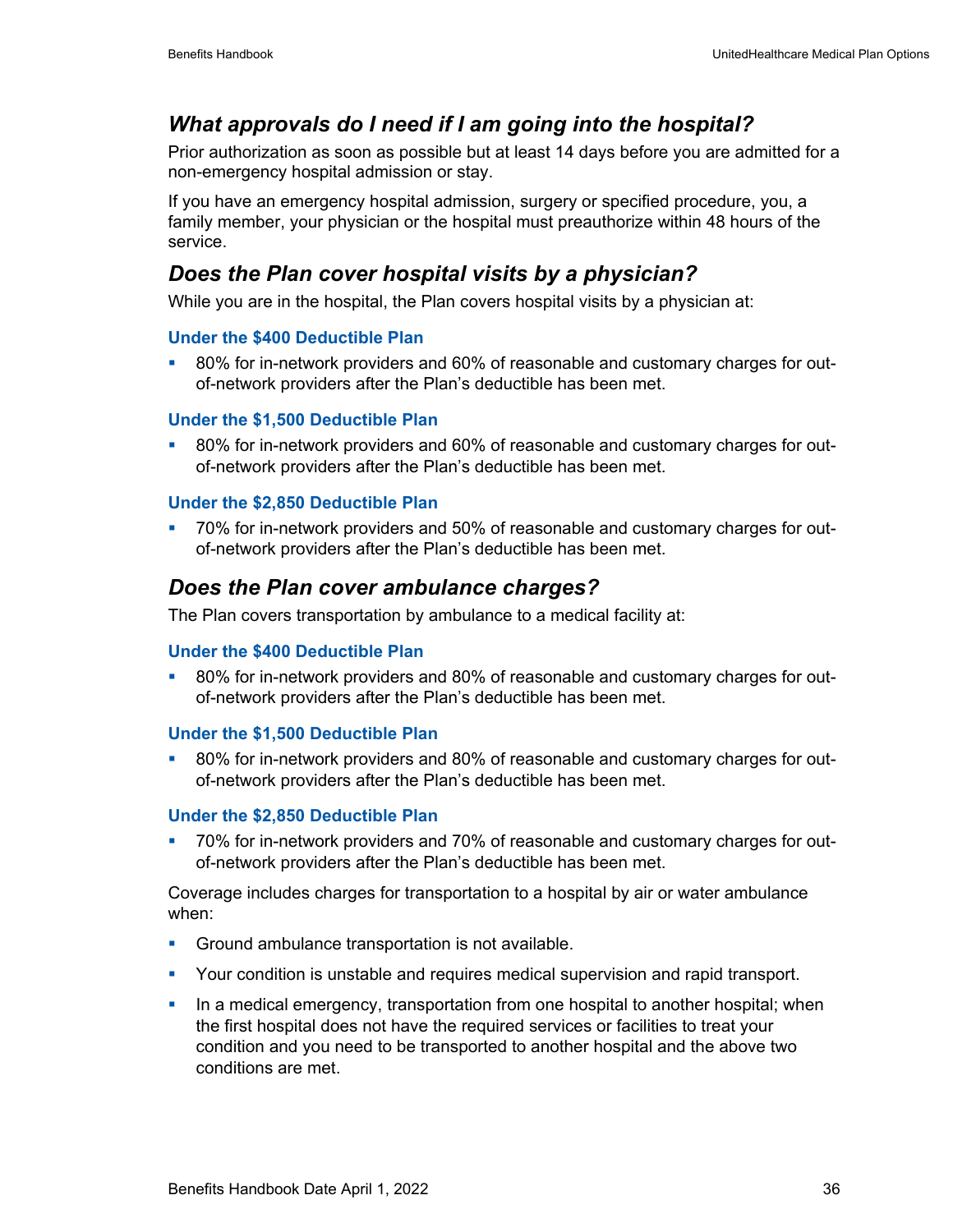## *Does the Plan cover hospice care?*

The Plan covers charges for HOSPICE at:

#### **Under the \$400 Deductible Plan**

<sup>80%</sup> for in-network providers and 60% of reasonable and customary charges for outof-network providers after the Plan's deductible has been met.

#### **Under the \$1,500 Deductible Plan**

 80% for in-network providers and 60% of reasonable and customary charges for outof-network providers after the Plan's deductible has been met.

#### **Under the \$2,850 Deductible Plan**

 70% for in-network providers and 50% of reasonable and customary charges for outof-network providers after the Plan's deductible has been met.

You must obtain prior authorization before you receive hospice care.

## Massage Therapy

### *Does the Plan cover massage therapy services?*

Yes, the Plan covers massage therapy services only as part of a Chiropractic Care or Physical Therapy treatment program.

## Mastectomy – Reconstructive Surgery

#### *Does the Plan cover mastectomy-related services?*

Yes, the Plan covers mastectomy-related services. Coverage will be provided in a manner determined by the attending physician and the patient. The covered services include:

- All stages of reconstruction of the breast on which the mastectomy was performed,
- Surgery and reconstruction of the other breast to produce a symmetrical appearance,
- **Prostheses, and**
- **Treatment of physical complications of the mastectomy, including lymphedema.**

## *What are the applicable deductibles and coinsurance for mastectomy-related benefits under the Plan?*

The mastectomy-related benefits are subject to the same deductibles and COINSURANCE applicable to other medical and surgical benefits provided under this Plan. See the "Detailed List of Covered Services" on page 57 for the applicable mastectomy – reconstructive surgery coverage.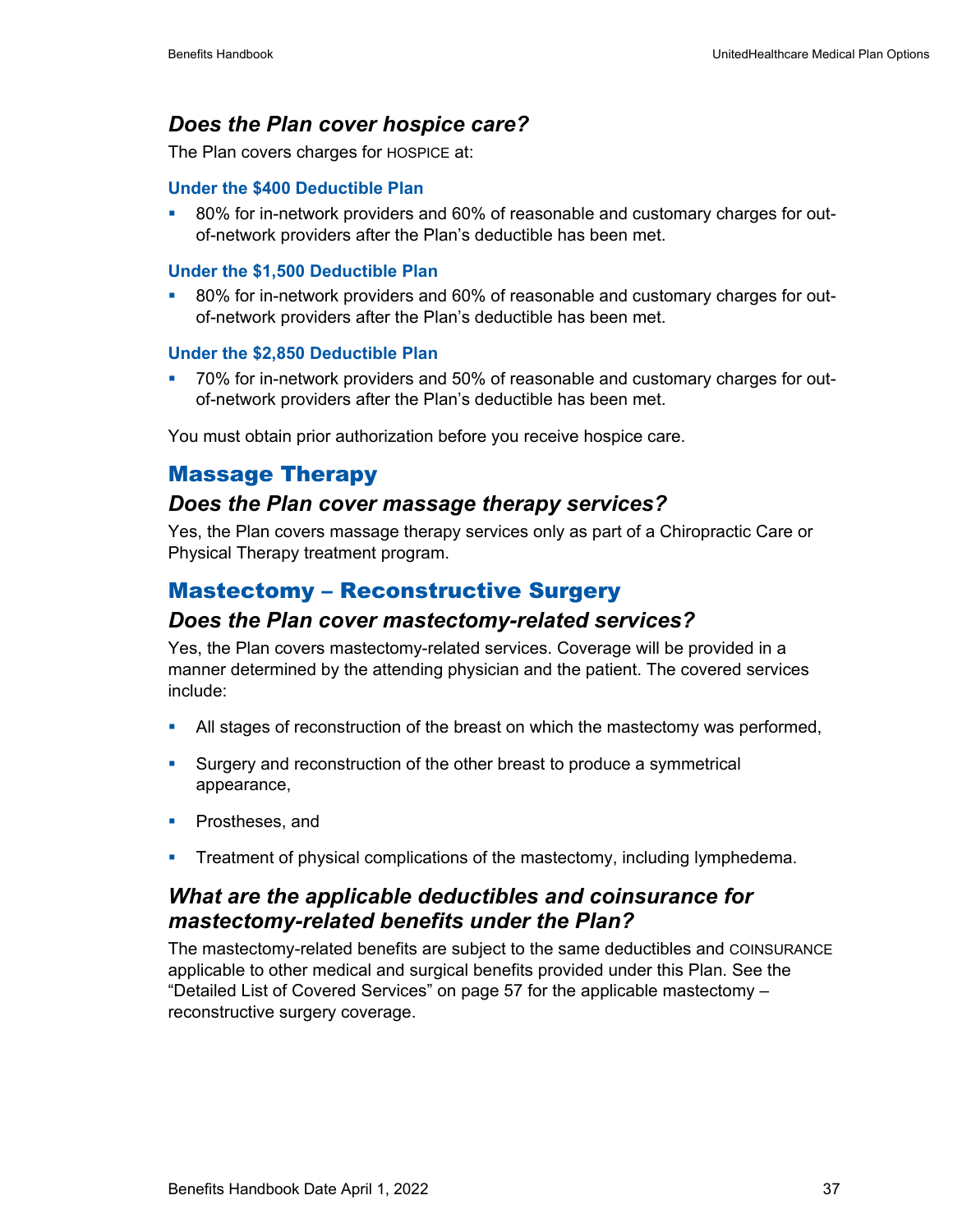## Musculoskeletal Surgery – Knee, Hip, Spine

The plan covers surgical treatment for knee, hip and spine provided by or under the direction of a physician. The Spine and Joint Solution program is available to employees, their spouses or domestic partners, and their dependent children age 18 or older enrolled in an eligible medical plan. Utilize the Spine and Joint Solution program if you, your spouse or domestic partner, or your dependent children age 18 or older are experiencing shoulder, hip, knee, recurring or long-term back pain or discomfort, or have been diagnosed with a musculoskeletal condition and are willing to speak with someone about treatment options.

The Medical plan pays benefits for spine and joint surgeries that are ordered by a physician. Spine and joint surgical procedures include spine fusion surgery, spine disk surgery, total knee replacement and total hip replacement.

Members who enroll in the Spine and Joint Solution for total knee replacements, total hip replacements, spine disc surgery and spinal fusions and who also utilize a designated provider or Center of Excellence (COE) for their surgery will have the surgery covered at 100% after the plan's in-network deductible. The COE is available in certain markets. Prior authorization is required.

To begin participating in the Spine and Joint Solutions program, or for more information:

• Call Health Care Advisor at +1 866 540 5954 (or email advisor@optum.com).

|                                     | <b>\$400 Deductible</b> | \$1,500                | \$2,850 Deductible |
|-------------------------------------|-------------------------|------------------------|--------------------|
|                                     | <b>Plan</b>             | <b>Deductible Plan</b> | <b>Plan</b>        |
| <b>Tier 1: Center of Excellence</b> | Covered at 100%         | Covered at 100%        | Covered at 100%    |
|                                     | after deductible        | after deductible       | after deductible   |
| Tier 2: In-Network                  | You pay 20% after       | You pay 20% after      | You pay 30% after  |
|                                     | deductible              | deductible             | deductible         |
| Tier 3: Out-of-Network              | You pay 40% after       | You pay 40% after      | You pay 50% after  |
|                                     | deductible              | deductible             | deductible         |

• Ask for the Spine and Joint Solutions program.

Travel and lodging expenses to and from your home will be reimbursed as defined below.

- **The patient is eligible for reimbursement if the facility is 100 miles or more from the** patient's home.
- The reimbursement for lodging expenses is limited to \$50 per night.
- The maximum reimbursement for all travel and lodging expenses is \$10,000 per episode of care.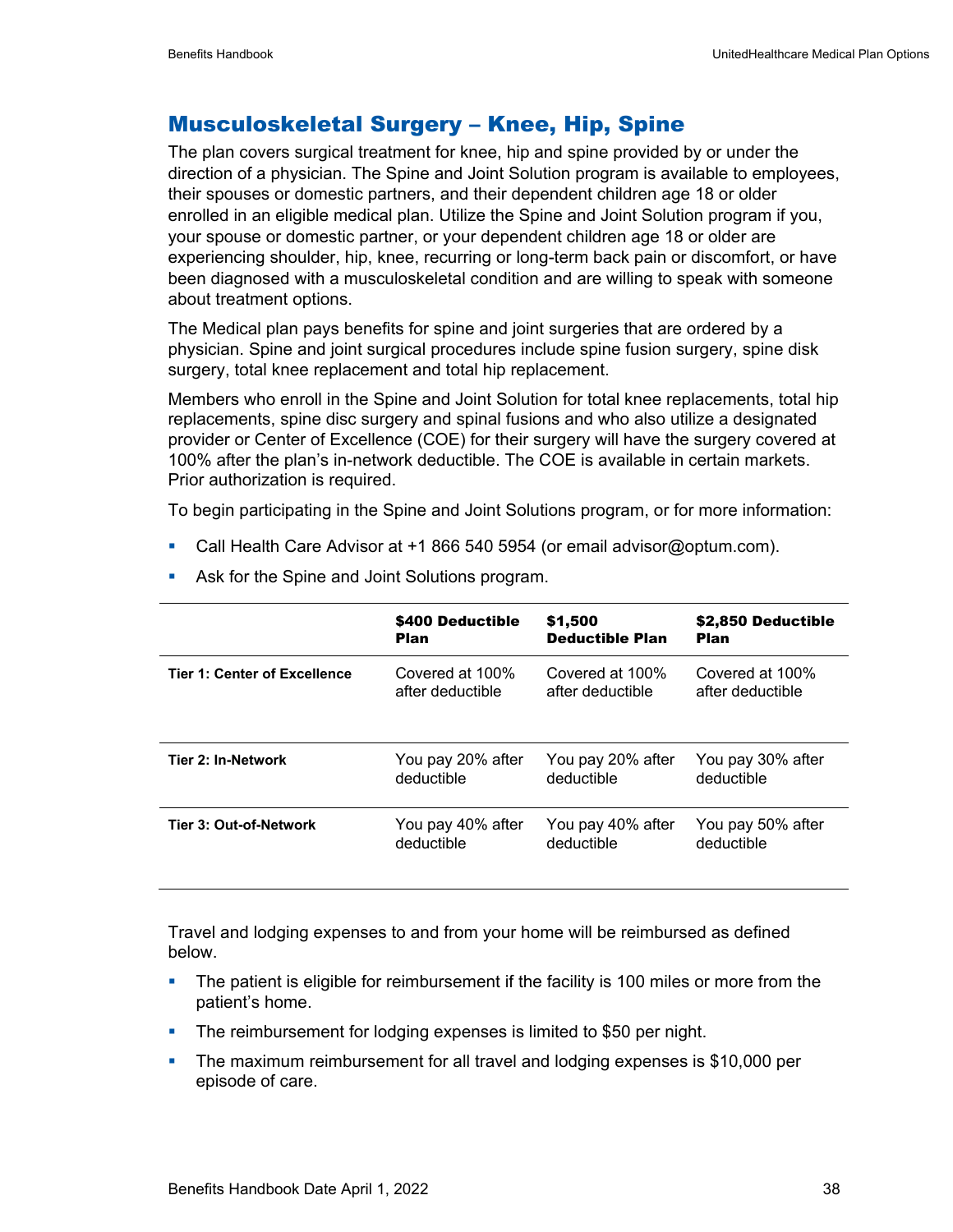## Obesity Surgery

The plan covers surgical treatment of obesity provided by or under the direction of a physician. Coverage is limited to once per person per lifetime.

Prior authorization under the condition of meeting the medical definition of morbid obesity is required. All services, including surgery, must be obtained from a recognized in-network Designated Provider. For obesity surgery services to be covered, you or your provider must contact Bariatric Resource Services and speak with a nurse consultant prior to receiving services. You can contact Bariatric Resource Services by calling +1 888 936 7246. Contact the Claims Administrator for specific details on requirements and how to find a facility.

Travel and lodging expenses to and from your home will be reimbursed as defined below.

- **The patient is eligible for reimbursement if the facility is 100 miles or more from the** patient's home.
- **The reimbursement for lodging expenses is limited to \$50 per night.**
- The maximum reimbursement for all travel and lodging expenses is \$10,000 per episode of care.

# Occupational Therapy

The plan covers the treatment to:

- Learn or re-learn daily living skills (e.g., bathing, dressing and eating) or compensatory techniques to improve the level of independence in the activities of daily living
- **Provide task-oriented therapeutic activities designed to significantly improve, develop** or restore physical functions lost or impaired as a result of a disease.

Coverage includes services, treatment, education testing or training related to developmental delays.

Prior authorization for occupational therapy is recommended. Contact the Claims Administrator for specific details. Ongoing therapy is subject to periodic clinical review to determine medical necessity for continued therapy.

### Physical Therapy

The plan covers the treatment to:

- **Evaluation and treatment by physical means or modalities**
- Includes rehabilitative and HABILITATIVE SERVICES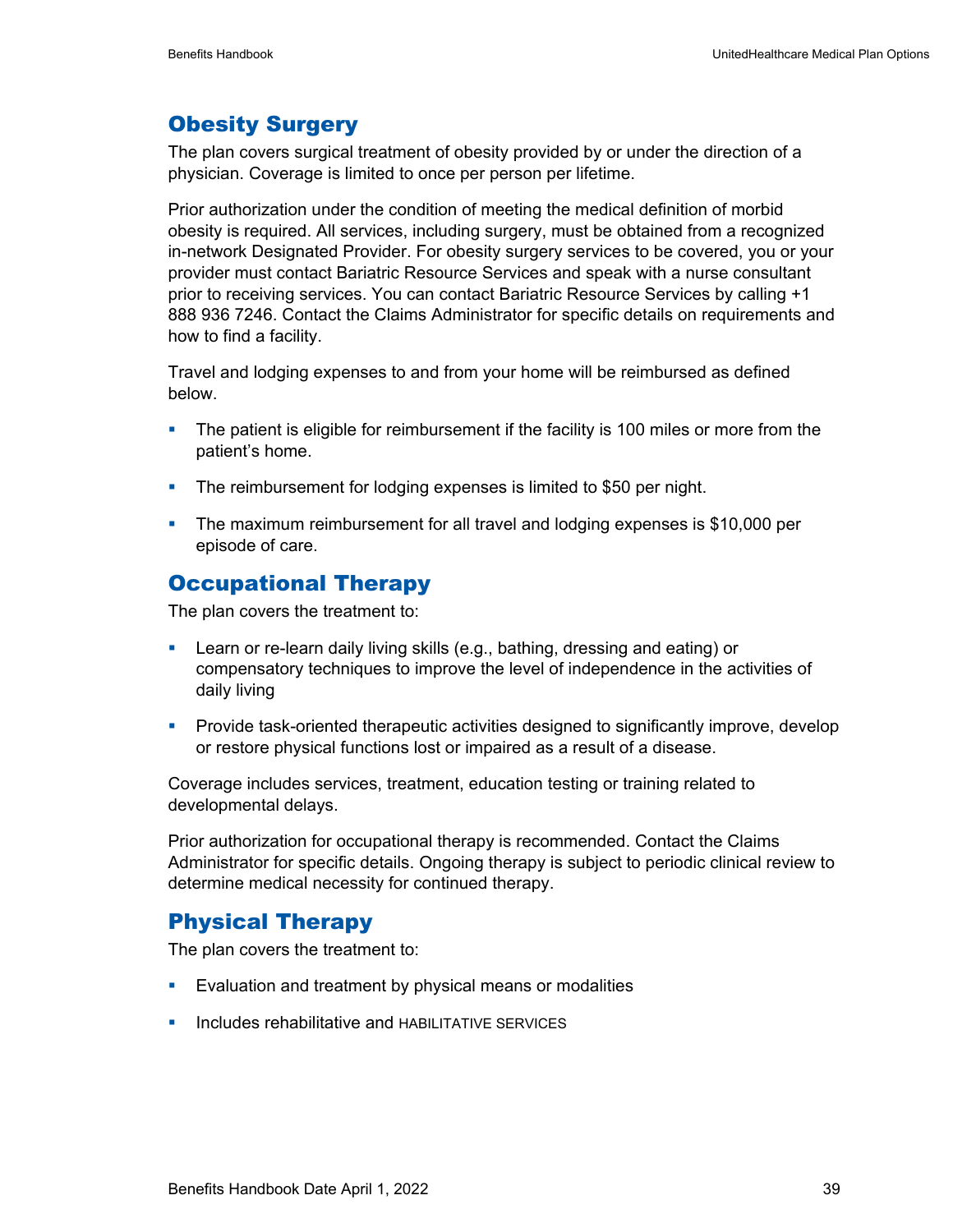Prior authorization for physical therapy is recommended. Contact the Claims Administrator for specific details. Ongoing therapy is subject to periodic clinical review to determine medical necessity for continued therapy.

The plan covers evaluation and treatment by physical means or modalities that:

 Follows a specific treatment plan prescribed by your physician and is expected to significantly improve or restore physical functions lost as a result of an acute illness, injury or surgical procedure

Coverage includes services related to developmental delays. Ongoing therapy is subject to periodic clinical review to determine medical necessity for continued therapy.

## SWORD Health Virtual Physical Therapy

The plan covers the virtual treatment of acute, chronic, pre-surgical and post-surgical pain at home combining an exercise program prescribed by licensed physical therapists with motion sensor technology.

- Areas of focus include back, shoulder, neck, knee, elbow, hip, ankle, wrist and pelvic area.
- A physical therapist designs an exercise program based on the specific treatment prescribed by a physician. SWORD Health will ship you a tablet and wearable motion sensors which will provide real-time feedback during your exercises. You then complete your exercise sessions at home when it is convenient for you. Your physical therapist is there to support you virtually and is available for chat via the SWORD Health mobile app.
- **Physical therapy sessions are unlimited per month.**
- Virtual physical therapy typically consists of an initial period of 8-12 weeks. Sessions are usually 20-30 minutes and it is recommended that you complete sessions three to five days per week.
- A check-in between a member and a physical therapist is typically twice a week via chat or email. Video calls take place every four weeks. Members can also speak to their physical therapist via phone calls if they choose to exchange personal phone numbers.

Ongoing therapy is subject to periodic clinical review to determine medical necessity for continued therapy.

SWORD Health Virtual Physical Therapy includes a Digital Therapist© tablet, motion sensors, straps and support from a licensed physical therapist. Access the SWORD Health mobile app is also included which provides for direct chat with the dedicated physical therapist and access to educational articles. The SWORD Health mobile app is available in the App Store for iOS devices and on Google Play for Android devices.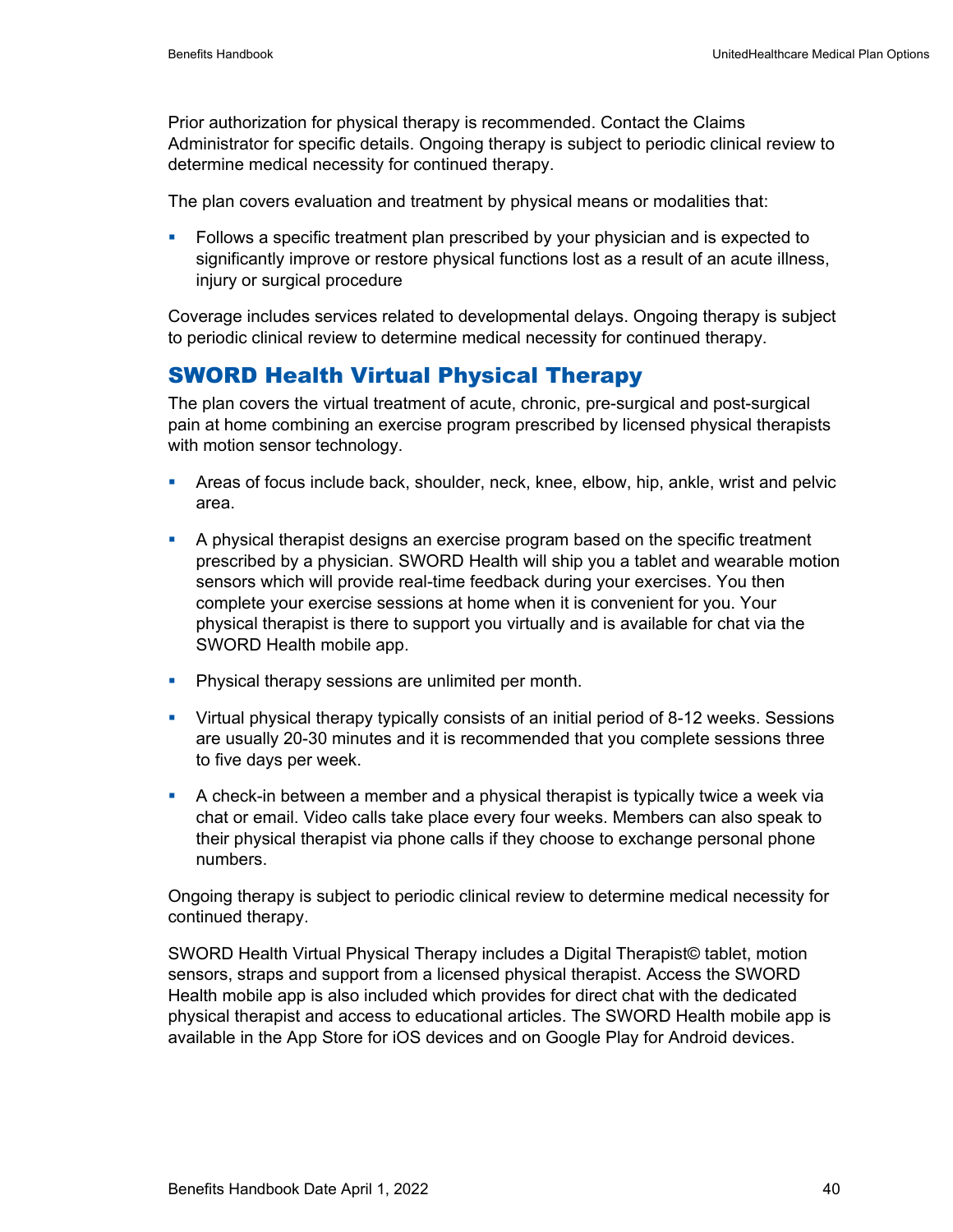You must be 18 years of age or older and enrolled in the \$400, \$1,500 or \$2,850 Deductible Plans administered by UnitedHealthcare to use SWORD Health Virtual Physical Therapy.

The cost to utilize SWORD Health Virtual Physical Therapy is subject to the medical plan (copay for the \$400 Deductible Plan, plan deductible and coinsurance for the \$1,500 or \$2,850 Deductible Plans) you are enrolled in. The cost structure for SWORD Health Virtual Physical Therapy works differently from the other physical therapy services covered under the plan - services are subject to a monthly cost share. For information on the actual cost for these services, refer to the "Detailed List of Covered Services" on page 57.

For more information and to start virtual physical therapy, go to join.swordhealth .com/mm/.

**Note:** SWORD Health is an available option for physical therapy under the plan. It is not the only option. For an alternative option, see the Physical Therapy section above.

# Prescription Drugs

## *How does the Plan cover prescription drugs?*

|                                                | <b>Prescription drugs</b> | There is a CVS Caremark <sup>®</sup> Retail Pharmacy Network for 30-day<br>supply (acute) and CVS Caremark® Retail and CVS Caremark®<br>Mail Order for 90-day supply (maintenance) Prescription drugs. |                                     |                                     |
|------------------------------------------------|---------------------------|--------------------------------------------------------------------------------------------------------------------------------------------------------------------------------------------------------|-------------------------------------|-------------------------------------|
|                                                |                           | \$400 Deductible<br>Plan <sup>1</sup>                                                                                                                                                                  | \$1,500 Deductible<br><b>Plan</b>   | \$2,850 Deductible<br><b>Plan</b>   |
| <b>Retail Prescriptions</b><br>(30-day supply) |                           |                                                                                                                                                                                                        |                                     |                                     |
|                                                | Generic                   | \$10 copay (These<br>amounts do not<br>apply to the<br>DEDUCTIBLE)                                                                                                                                     | 80% coinsurance<br>after deductible | 70% coinsurance<br>after deductible |
|                                                | <b>Formulary Brand</b>    | \$30 copay (These<br>amounts do not<br>apply to the<br>deductible)                                                                                                                                     | 80% coinsurance<br>after deductible | 70% coinsurance<br>after deductible |
|                                                | Non-Formulary Brand       | \$60 copay (These<br>amounts do not<br>apply to the<br>deductible)                                                                                                                                     | 80% coinsurance<br>after deductible | 70% coinsurance<br>after deductible |

PRESCRIPTION DRUGS are covered as follows: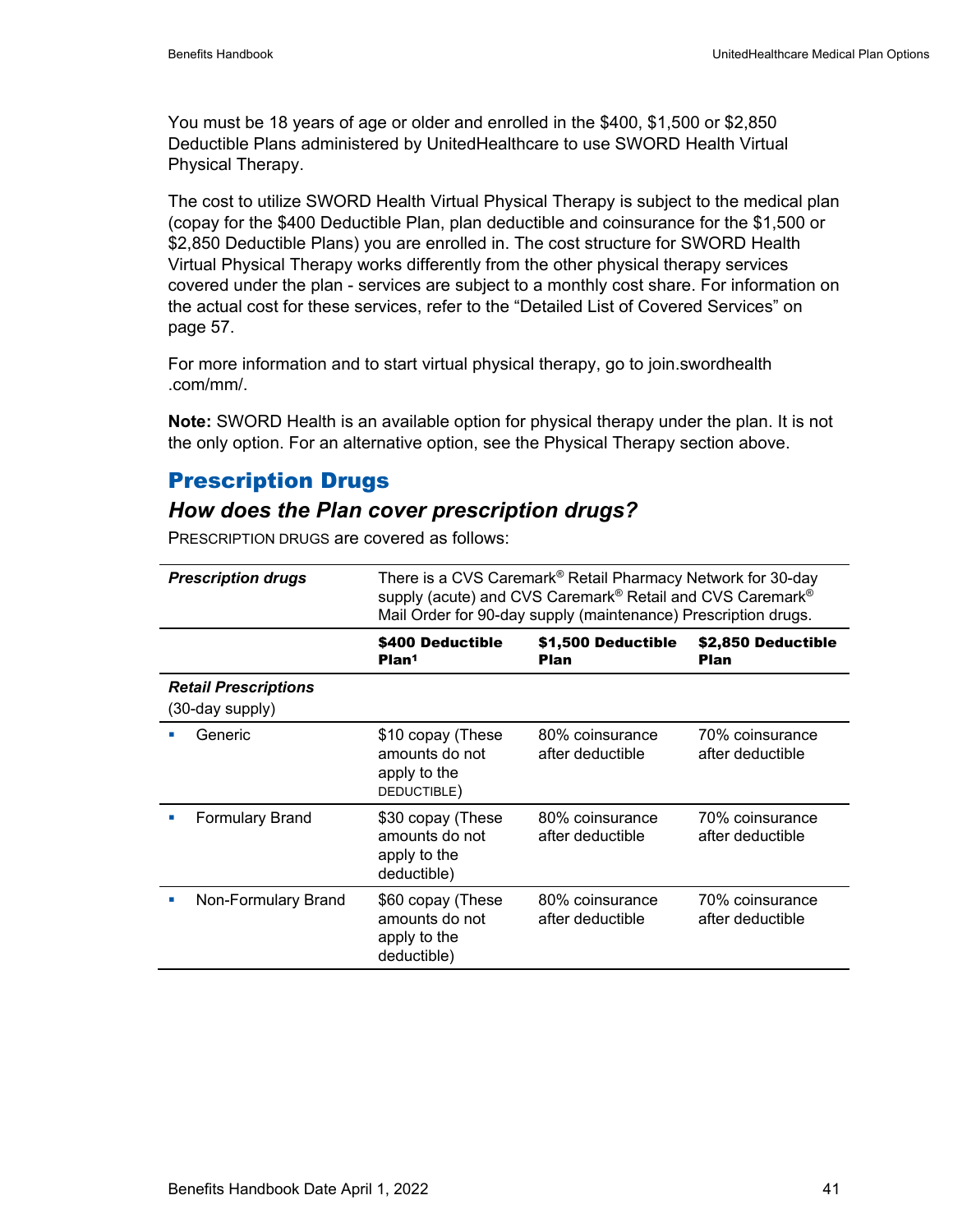Plan

|                           | \$400 Deductible | \$1,500 Deductible                                                                                                                                                                         | \$2,850 Deductible |
|---------------------------|------------------|--------------------------------------------------------------------------------------------------------------------------------------------------------------------------------------------|--------------------|
| <b>Prescription drugs</b> |                  | There is a CVS Caremark® Retail Pharmacy Network for 30-day<br>supply (acute) and CVS Caremark® Retail and CVS Caremark®<br>Mail Order for 90-day supply (maintenance) Prescription drugs. |                    |

Plan

| CVS Caremark® Retail and CVS Caremark® Maintenance Choice Program Mail-order |  |
|------------------------------------------------------------------------------|--|
| <b>Prescriptions</b>                                                         |  |

Plan1

(90-day supply)

|   | Generic                                     | \$25 copay (These<br>amounts do not<br>apply to the<br>deductible)                                                                                                                                                                                                                      | 80% coinsurance<br>after deductible | 70% coinsurance<br>after deductible |
|---|---------------------------------------------|-----------------------------------------------------------------------------------------------------------------------------------------------------------------------------------------------------------------------------------------------------------------------------------------|-------------------------------------|-------------------------------------|
|   | <b>Formulary Brand</b>                      | \$75 copay (These<br>amounts do not<br>apply to the<br>deductible)                                                                                                                                                                                                                      | 80% coinsurance<br>after deductible | 70% coinsurance<br>after deductible |
| ш | Non-Formulary Brand                         | \$150 copay (These<br>amounts do not<br>apply to the<br>deductible)                                                                                                                                                                                                                     | 80% coinsurance<br>after deductible | 70% coinsurance<br>after deductible |
|   | <b>Prescription Drug</b><br><b>Programs</b> | There are prescription drug programs available as part of the<br>medical plan options. For information on Rx Savings Solutions,<br>PrudentRx, Transform Diabetes® Care, WW Digital and WW<br>Digital 360 Programs and Hello Heart, refer to "Prescription Drug<br>Programs" on page 50. |                                     |                                     |

1 A mandatory program, the PrudentRx prescription drug program, for eligible specialty medications for complex conditions on the PrudentRx Drug List will apply. If you do not speak with PrudentRx, do not enroll in any copay assistance as required by a manufacturer, or do not choose to participate in the PrudentRx program, i.e. opt out, **you'll be responsible for paying the 30% coinsurance cost for each specialty prescription medication, and the costs will NOT count towards your deductible or out-of-pocket maximum.** The PrudentRx Drug List is available at www.caremark.com. For specialty drugs not on the PrudentRx Drug List, standard mail order copayments will apply. The PrudentRx Program applies only to the \$400 Deductible Plan. For more information, refer to "Are there mandatory discount or copay assistance programs applicable for specialty prescription drugs?" on page 46 and "Prescription Drug Programs" on page 50.

### *Does the Plan cover formulary and non-formulary brand-name prescription drugs?*

The Plan covers formulary and non-formulary prescription drugs purchased via the Plan's mail order service or a participating retail pharmacy. The prescription drugs in the formulary may change. Select medications may be excluded from coverage (this list may be updated periodically).

To price medications and check formulary, visit www.caremark.com.

Unless your physician specifically prescribes a brand-name medication without substitution, prescriptions will be filled with the generic equivalent when allowed by state law.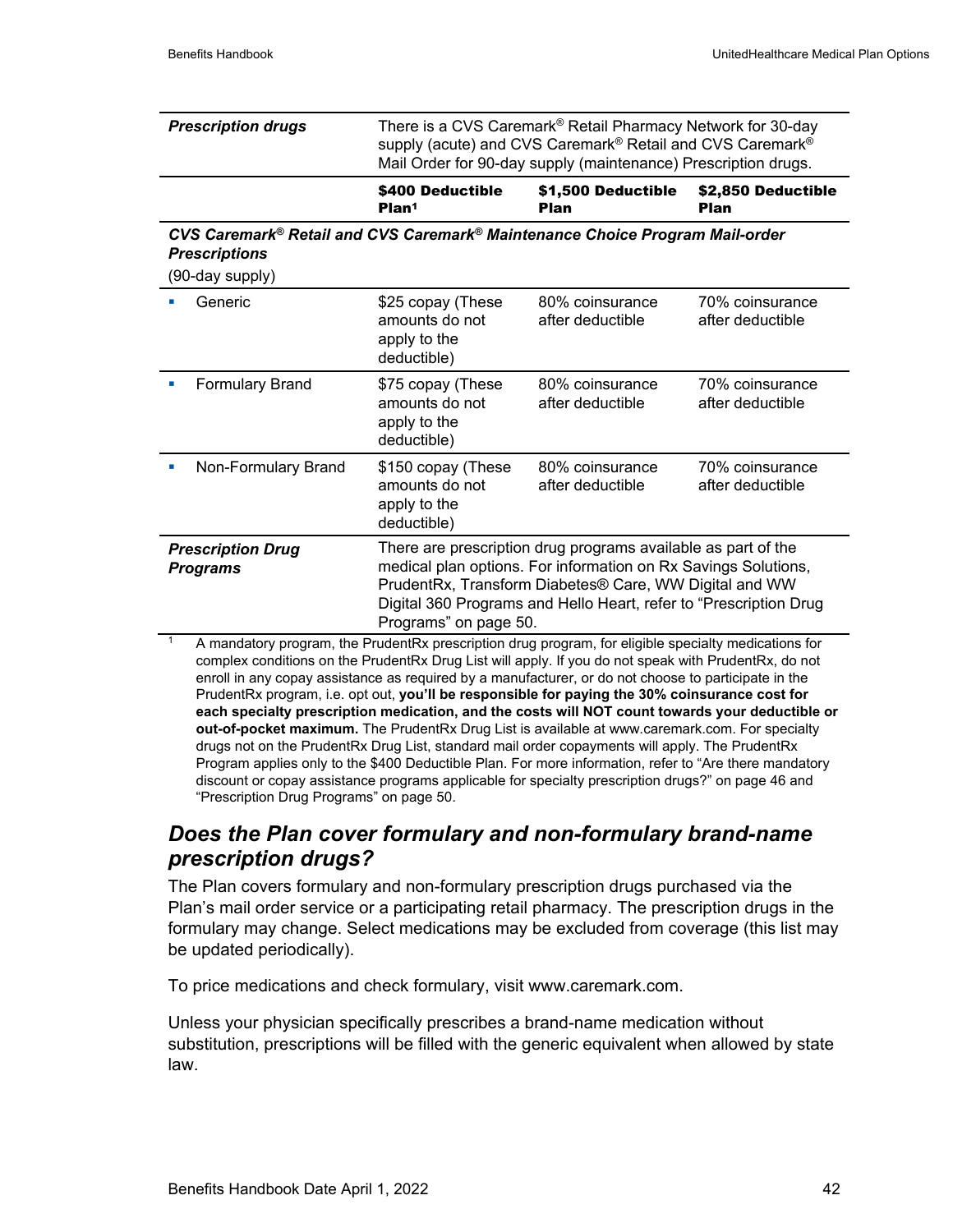# *Does the Plan cover generic drugs?*

The Plan covers generic prescription drugs purchased via the Plan's mail order service or at a retail pharmacy.

## *What happens if I buy a brand-name prescription drug when a generic drug is available?*

Unless your physician specifically prescribes a brand name medicine without substitution, prescriptions will be filled with the generic equivalent when allowed by state law.

If you or your physician requests the brand-name prescription drug when a generic prescription drug is available and there is no medical reason for the brand-name prescription drug, you pay your share of the cost for the generic drug in addition to the difference between the brand-name prescription drug and generic prescription drug gross cost. The difference in cost between the brand-name prescription drug and generic prescription drug does not accumulate towards your deductible and out-ofpocket maximum. If you meet your out-of-pocket maximum, you will continue to pay the difference in cost between the brand-name prescription drug and generic prescription drug.

## *How does the Plan cover generic and brand-name contraceptive medications with no generic equivalent?*

The Plan will cover certain generic and brand-name contraceptive medications **with no generic equivalent** at 100% in-network with no cost sharing as long as a valid prescription is submitted.

# *What is the Plan coverage for preventive drugs?*

Preventive drugs as defined by the Patient Protection Affordable Care Act for the \$400 Deductible Plan, the \$1,500 Deductible Plan and \$2,850 Deductible Plan are covered with no cost sharing (i.e. deductible, coinsurance, copay). Certain examples include: aspirin products, fluoride products, folic acid products, immunizations, contraceptive methods, smoking cessation products, bowel preps, primary prevention of breast cancer and statins. The list of preventive medications covered with no cost share is subject to periodic review and may change.

If you enrolled in the \$1,500 Deductible Plan or the \$2,850 Deductible Plan, there are certain preventive medications that are not subject to the deductible. Certain examples include: hypertension, diabetes, asthma, and cholesterol lowering drugs. This list of preventive medications is subject to periodic review and may change.

Call CVS Caremark® at +1 844 449 0362 for more information about preventive drugs. You can access the preventive drug listing at www.caremark.com. To obtain information on the cost of preventive drugs, log on to the Drug Cost Tool at www.caremark.com. Follow the provided steps to access the Drug Pricing Tool.

Go to www.caremark.com.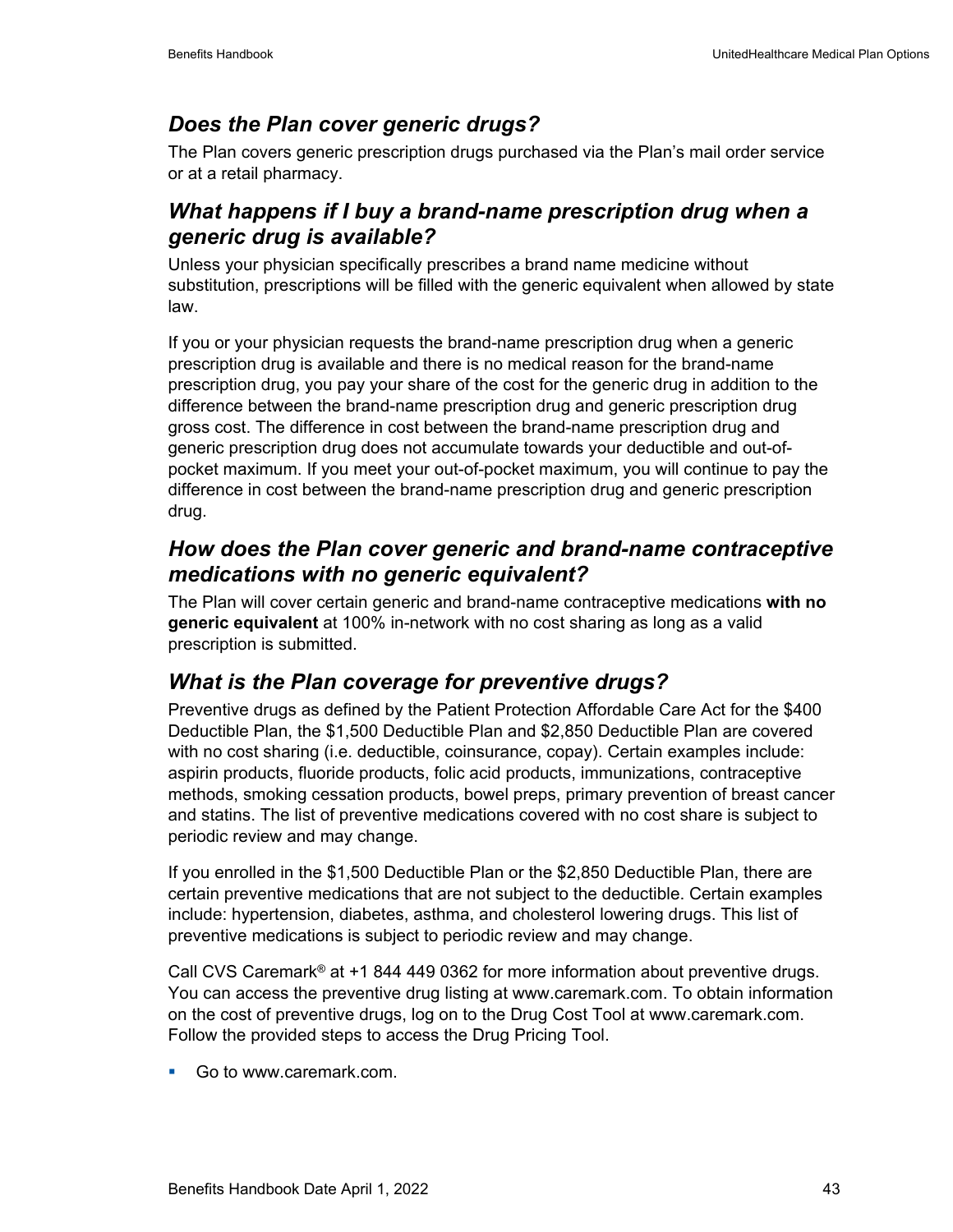- **Login or create an account.**
- Plan & Benefits.
- **Check Drug Cost & Coverage.**
- **Enter drug name & dose and choose a pharmacy**

The Pharmacy Benefits Manager provides an online directory of network pharmacies available at www.caremark.com. You may also call the Prescription Drug Benefits Manager.

#### *Is there a mail-order program?*

The Plan's mail order service allows participants to order up to a 90-day supply of prescription medication by mail for certain maintenance medications. You may also obtain a 90-day supply of maintenance medications at CVS Caremark® retail pharmacies. Using the CVS Caremark® Maintenance Choice program mail order service or obtaining a 90 day supply of maintenance medications will generally cost you less than using a non-CVS Caremark® retail pharmacy.

## *If I buy more than three fills of a prescription drug at a retail pharmacy, will I have to pay more?*

In addition to mail order, you will be able to fill a 90-day supply of your maintenance medications at a CVS Caremark® retail pharmacy, at the same cost as you would through the mail order program. For all maintenance medications, after the first three fills, you must fill a 90-day supply either at CVS Caremark® Retail or through CVS Caremark® Maintenance Choice Mail Order service. After three fills, the next fill for a 30 day supply or filled at a non-CVS Caremark® Retail pharmacy or not through CVS Caremark® Maintenance Choice Mail Order will reject. You will pay 100% of the full cost for all subsequent fills. Amounts you pay for rejected claims will not accumulate towards the deductible and out-of-pocket maximum.

### *If I purchase a specialty medication at retail, will the prescription be covered?*

If a specialty medication is filled at non-CVS Caremark<sup>®</sup> retail pharmacy, the prescription will not be covered and amounts you pay for the not covered prescription will not accumulate to the out-of-pocket maximum.

### *Are any prescription drugs or drug supplies subject to limitations?*

You may be subject to several different types of drug management programs. These include quantity management, prior authorization and qualification by history or step therapy.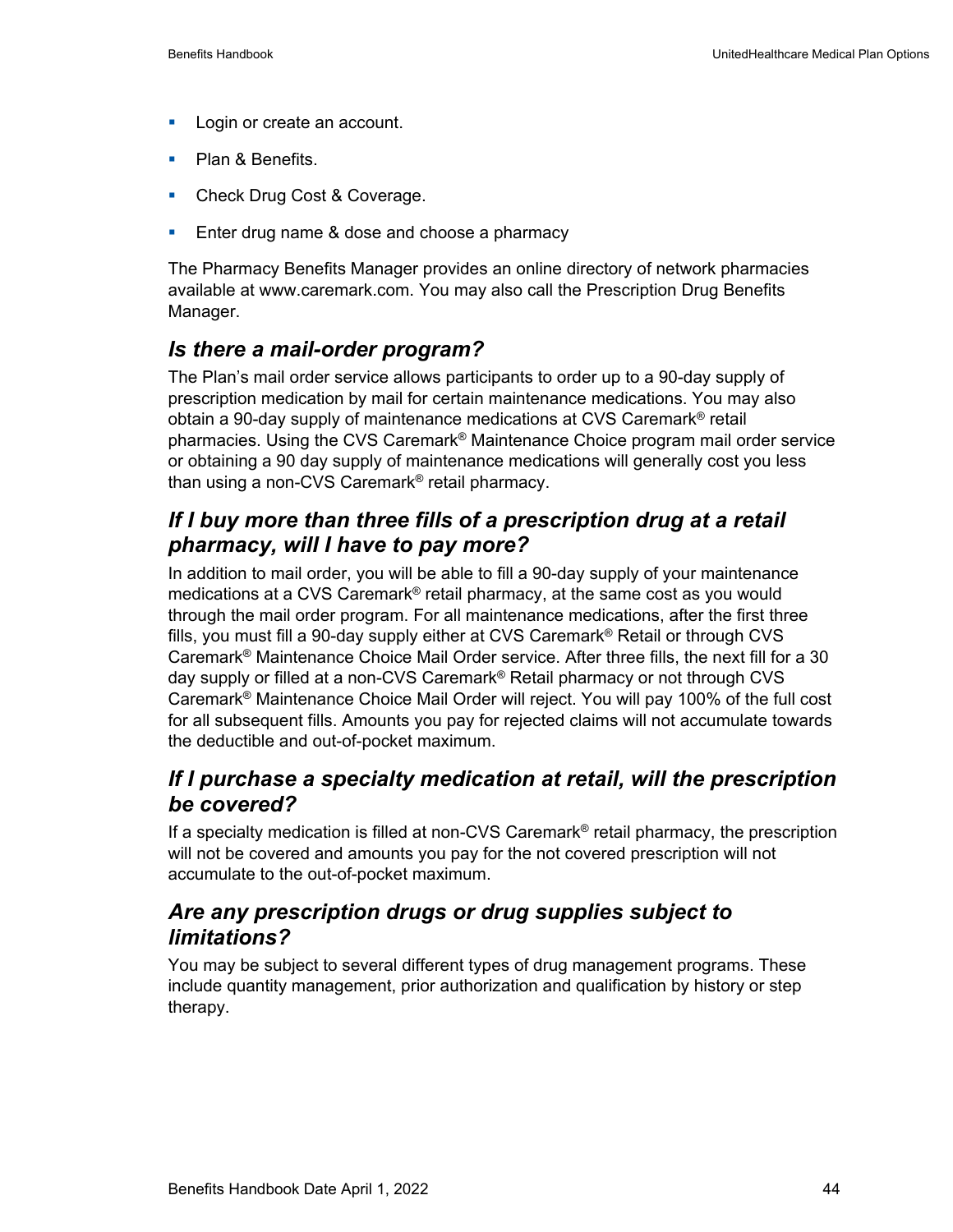#### **Quantity Management**

To ensure safe and effective drug therapy, certain covered medications may have quantity restrictions. These quantity restrictions are based on manufacturer and/or clinically approved guidelines and are **subject to periodic review and change**.

Select examples of drug categories include:

- **Antiemetic agents**
- **Antifungal agents**
- **Exectile dysfunction agents**
- **Migraine therapy**
- **Narcotic analgesics**
- Non-narcotic analgesics
- **Specialty medications**

#### **Prior Authorization**

Certain medical treatments and prescription medicines need prior approval (which may include the submission of clinical information by your prescriber) before the Plan will cover them. This requirement is to ensure the treatment or medication is appropriate and effective. If you do not receive approval, you will be responsible for paying the full cost.

Select examples of drug categories include but are not limited to:

- **Androgens and anabolic steroids**
- Anorexiants
- **Antinarcoleptics**
- **Dermatologicals**
- Specialty medications require prior authorization under the Plan and are subject to quantity limitations as well
	- − Examples of drug categories include: Cancer therapies, Growth Hormones, Hepatitis, Immune Globulins, Multiple Sclerosis, Myeloid Stimulants, Psoriasis, Pulmonary Arterial Hypertension (PAH), Rheumatoid Arthritis, RSV agents.

The drugs that require prior authorization may be modified. To obtain prior authorization for coverage ask your doctor to call CVS Caremark® at +1 800 237 2767. After they receive the necessary information, you and your doctor will be notified confirming whether or not coverage has been approved.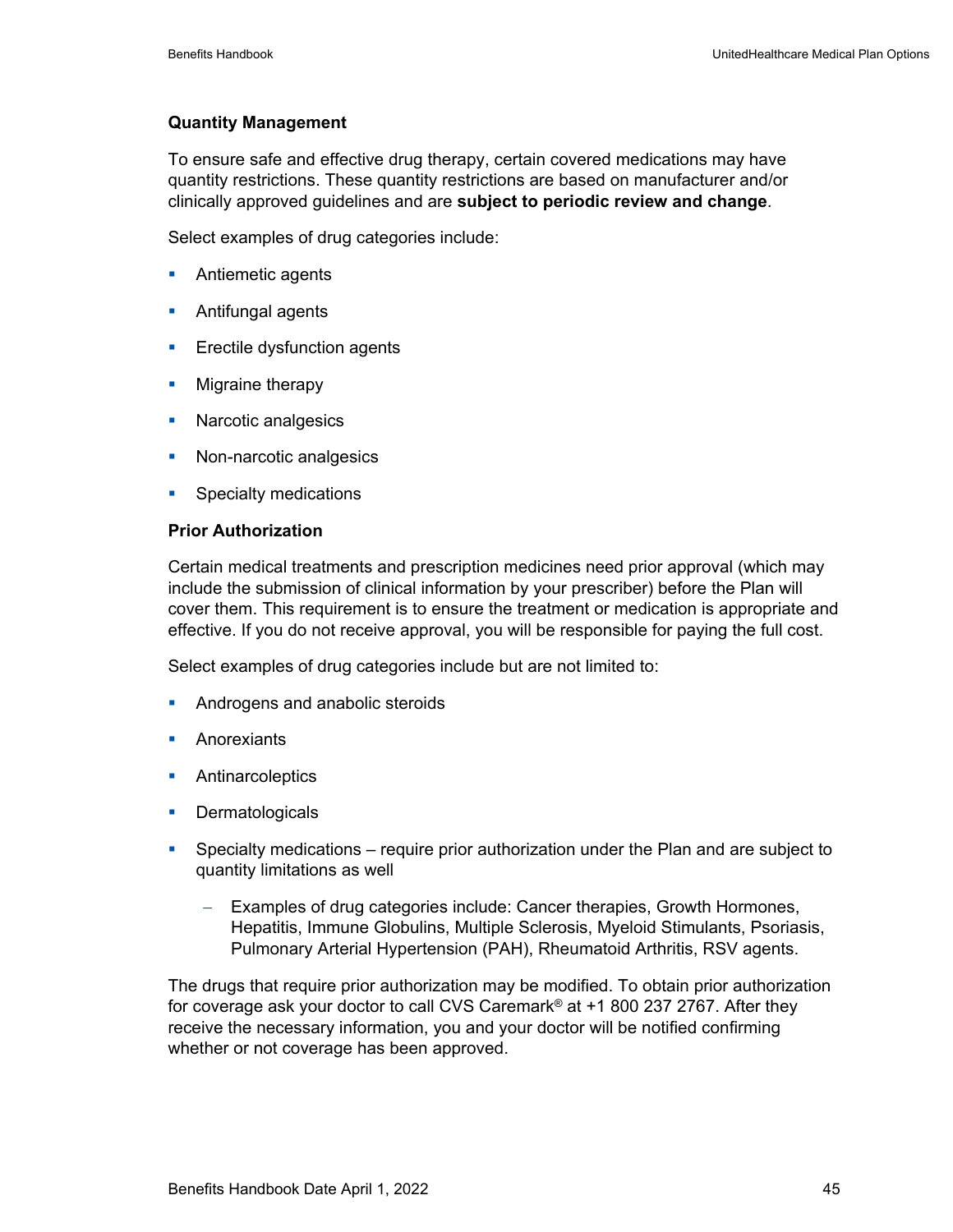#### **Qualification by History (Step Therapy)**

Some medications require the trial of another drug and/or require certain criteria such as age, or condition (determined by previous claims history) to receive coverage. In these cases, a coverage review will be required if certain criteria cannot be determined from past history.

Select examples of drug categories include:

- **Cardiovascular agents**
- **COX-II Inhibitors**
- **Dermatologicals**
- **Migraine therapy**
- **•** Osteoporosis agents

The drugs that may become subject to qualification by history rules may be modified.

Contact the Prescription Drug Benefits Manager at +1 844 449 0362 for more information about any of these programs.

# *Are there any limitations on specialty prescription drugs?*

Specialty medications may require prior authorization under the Plan and may be subject to quantity limitations and cost caps. These limits are subject to change and are discussed above.

Certain specialty drugs which you can administer to yourself (or a caregiver may administer to you) may not be covered under the medical benefit. These drugs will only be covered through CVS Caremark's Specialty Pharmacy. If these medications are obtained from an OUTPATIENT clinic, a home infusion company, a doctor's office or from another pharmacy, they will not be covered and you will be responsible for the full cost of the medication. This does not apply to medications supplied by an emergency room or during an INPATIENT hospital stay.

Contact the Pharmacy Benefits Manager at +1 844 449 0362 for more information about any of these programs.

## *Are there mandatory discount or copay assistance programs applicable for specialty prescription drugs?*

PrudentRx is a program that can help you receive at no cost eligible specialty medications for the treatment of complex chronic conditions, including, but not limited to, multiple sclerosis, cancer and rheumatoid arthritis.

Your specialty medication will be filled through CVS Specialty pharmacy, the specialty pharmacy. You can see the prescription drugs in the PrudentRx Program at www .caremark.com. This list is subject to periodic review and change.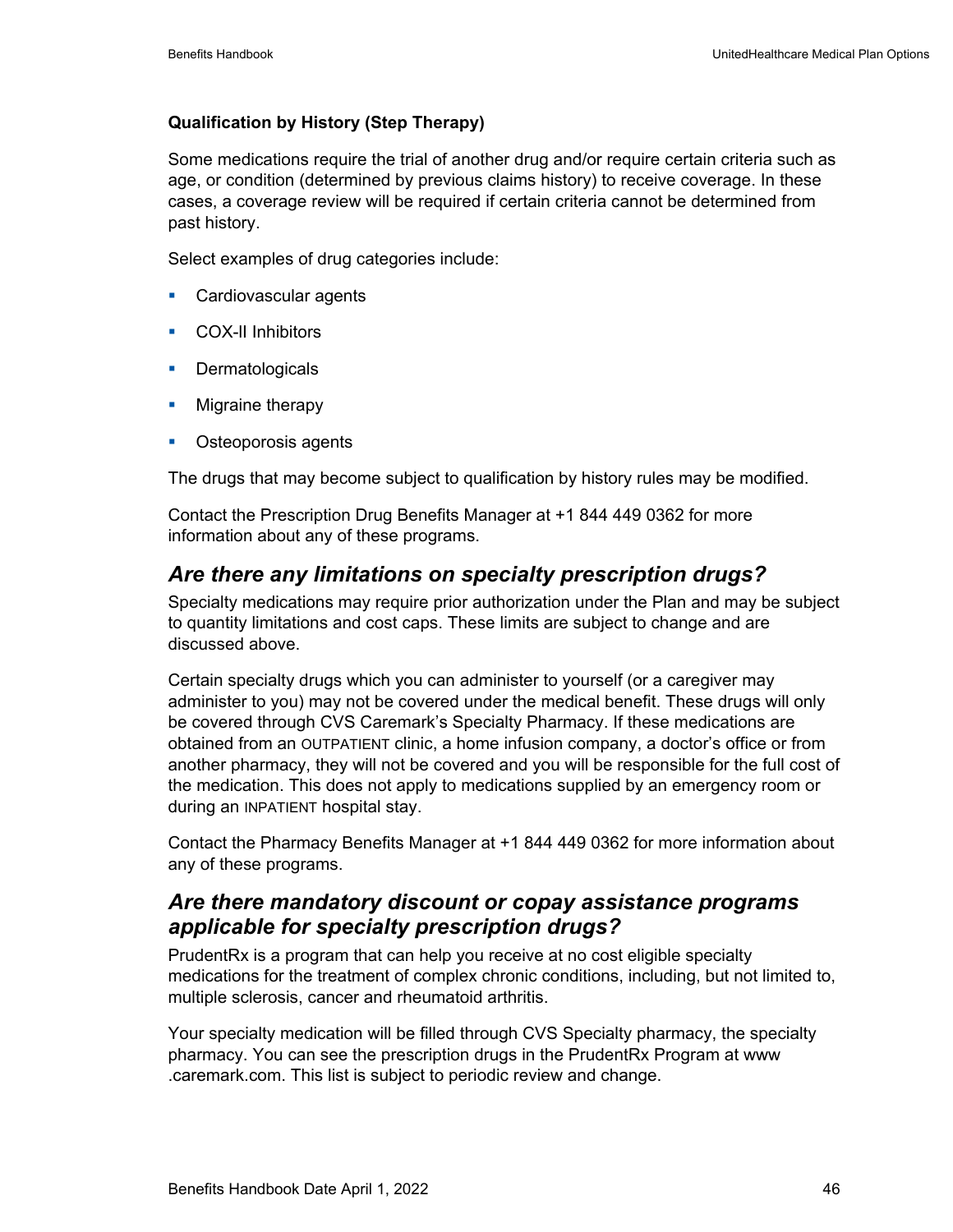You are eligible for the PrudentRx Program if you are currently taking a specialty medication covered under the prescription drug benefit that is on the PrudentRx Drug List (available at www.caremark.com), you receive your prescription drugs benefits through CVS Specialty Pharmacy, and you are enrolled in the \$400 Deductible Plan.

You are not eligible if you are enrolled in the \$1,500 or \$2,850 Deductible Medical Plans. For these plans, specialty medications will remain covered by your prescription drug benefit subject to the standard co-pays and deductibles, as described in "Prescription Drugs" on page 41.

If you are eligible for the PrudentRx Program and your specialty medication is on the PrudentRx Drug List (available at www.caremark.com), you must participate and enroll in the PrudentRx Program to receive your specialty medication free of charge. If eligible, you'll be enrolled in the PrudentRx program. PrudentRx will reach out to you or your enrolled family members to gather information upon filling a prescription through CVS Specialty Pharmacy. PrudentRx will send a letter followed up by a phone call to provide specific information about the program and gather required information as it relates to your specialty medication, which will be filled through CVS Specialty Pharmacy. To secure your enrollment and participation in the PrudentRx program, you **must speak** with PrudentRx.

You can see the eligible specialty medications included in the PrudentRx Program, (i.e., on the PrudentRx Drug List) at www.caremark.com. The PrudentRx Drug List may be updated periodically.

These specialty medications are considered non-essential health benefits under the program and the cost of such medications will not be applied towards your deductible or out-of-pocket maximum as there will be no cost to you.

Participating in the PrudentRx program means that you **must speak with PrudentRx** to verify your enrollment and properly complete any steps required by a manufacturer to obtain copay assistance. If you do not speak with PrudentRx, **you'll be responsible for paying the 30% coinsurance cost for each eligible specialty prescription medication, and the costs will NOT count towards your deductible or out-ofpocket maximum.** 

If your specialty medication is not on the PrudentRx drug list, your medication cost share follows 90-day supply copays outlined in "How does the Plan cover prescription drugs?" on page 41. If you receive less than a 90-day supply, your copay is prorated based on the day supply of medication you receive.

#### *If You're Currently Enrolled in a Manufacturer Copay Assistance Program:*

If you're currently enrolled in a manufacturer copay assistance for a specialty medication and this medication is on the PrudentRx Drug list, you'll need to provide the manufacturer copay enrollment information to PrudentRx in order to pay \$0 for this medication. If you do not speak with PrudentRx and provide the manufacturer copay enrollment information to PrudentRx, **you'll be responsible for paying the 30%**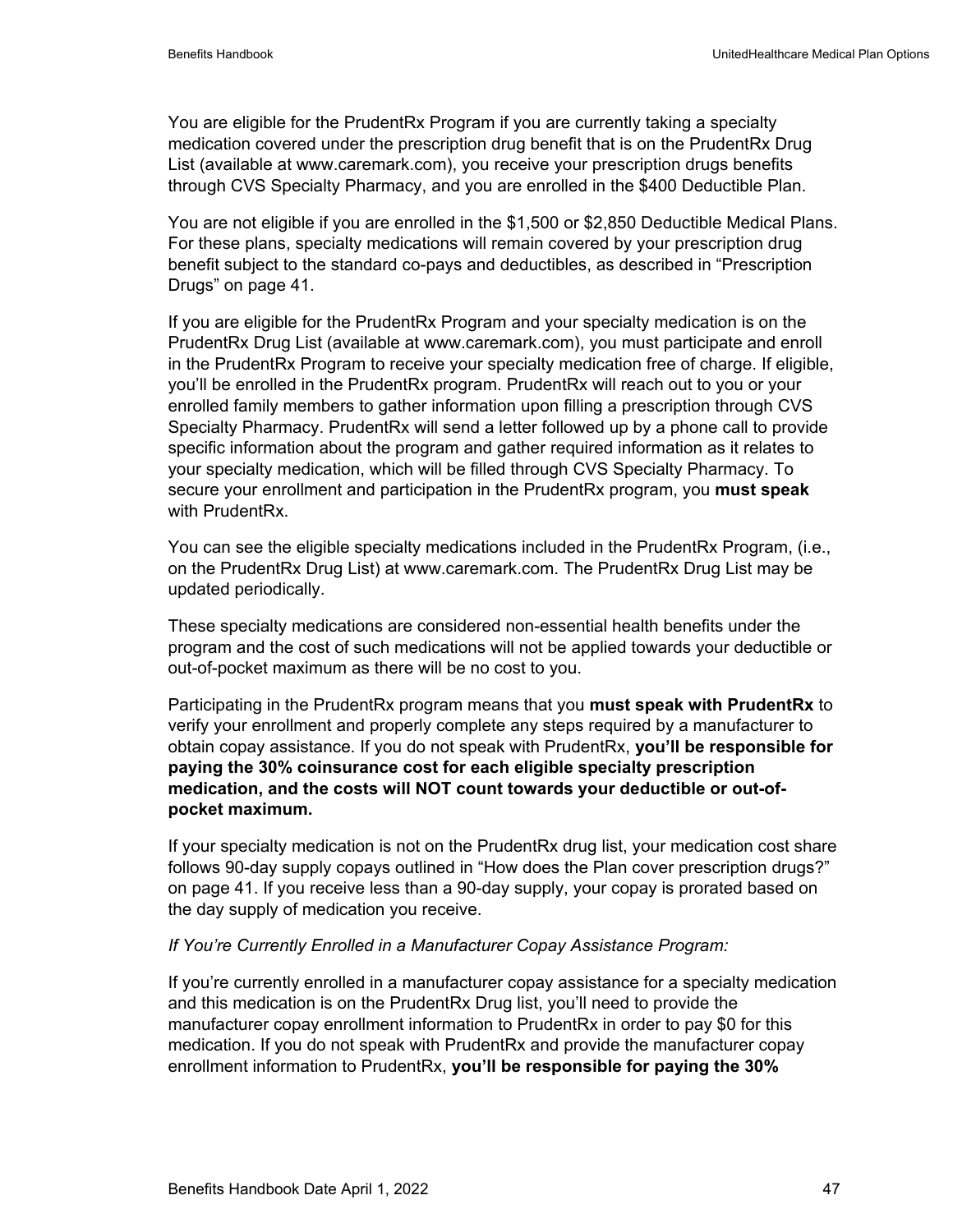#### **coinsurance cost for each eligible specialty prescription medication, and the costs will NOT count towards your deductible or out-of-pocket maximum.**

#### *If You're Not Currently Enrolled in a Manufacturer Copay Assistance Program:*

If you're not currently enrolled in a manufacturer copay assistance for a medication on the PrudentRx Drug list and the manufacturer requires enrollment in copay assistance, you'll need to speak with PrudentRx so that PrudentRx can assist with getting you enrolled with the manufacturer copay assistance in order to pay \$0 for this medication. PrudentRx will contact you if you're required to enroll in the copay assistance for any medication that you take. PrudentRx will work with you and the drug manufacturer to get copay assistance and will manage enrollment and renewals on your behalf. If you do not enroll in any copay assistance as required by the manufacturer, **you'll be responsible for paying the 30% coinsurance cost for each eligible specialty prescription medication, and the costs will NOT count towards your deductible or out-ofpocket maximum.** 

If you do not speak with PrudentRx, do not enroll in any copay assistance as required by a manufacturer, or do not choose to participate in the PrudentRx program, i.e. opt out, **you'll be responsible for paying the 30% coinsurance cost for each eligible specialty prescription medication, and the costs will NOT count towards your deductible or out-of-pocket maximum.**

If you have any questions, contact PrudentRx at +1 800 578 4403, Monday to Friday, from 9:00 am to 9:30 pm, and Saturday, 9:00 am to 6:00 pm, Eastern Time.

## *Medical Specialty Drugs Administered by a Medical Provider*

Your Plan covers certain Specialty Drugs that must be administered to you as part of a doctor's visit, home care visit, or at an outpatient Facility when they are Covered Services. This section applies when a Provider orders the Drug and a medical Provider administers it to you in a medical setting or in your home by a home infusion provider.

The PrudentRx Program does not apply to prescription drugs dispensed through the medical benefit.

#### *Prior Authorization*

Prior authorization is required for certain Medically Administered Specialty Drugs to help make sure proper use and guidelines for these drugs are followed. Your Provider will submit clinical information which will be reviewed for decision.

For a list of Medically Administered Specialty Drugs that need prior authorization, please contact your Claims Administrator. Drugs requiring prior authorization may be updated from time to time. Your Provider may check with the Claims Administrator to verify Specialty Drug coverage, to find out which drugs are covered under this section and if prior authorization is required.

If you are receiving an infused medication, certain medications may require use of the lowest cost site of care.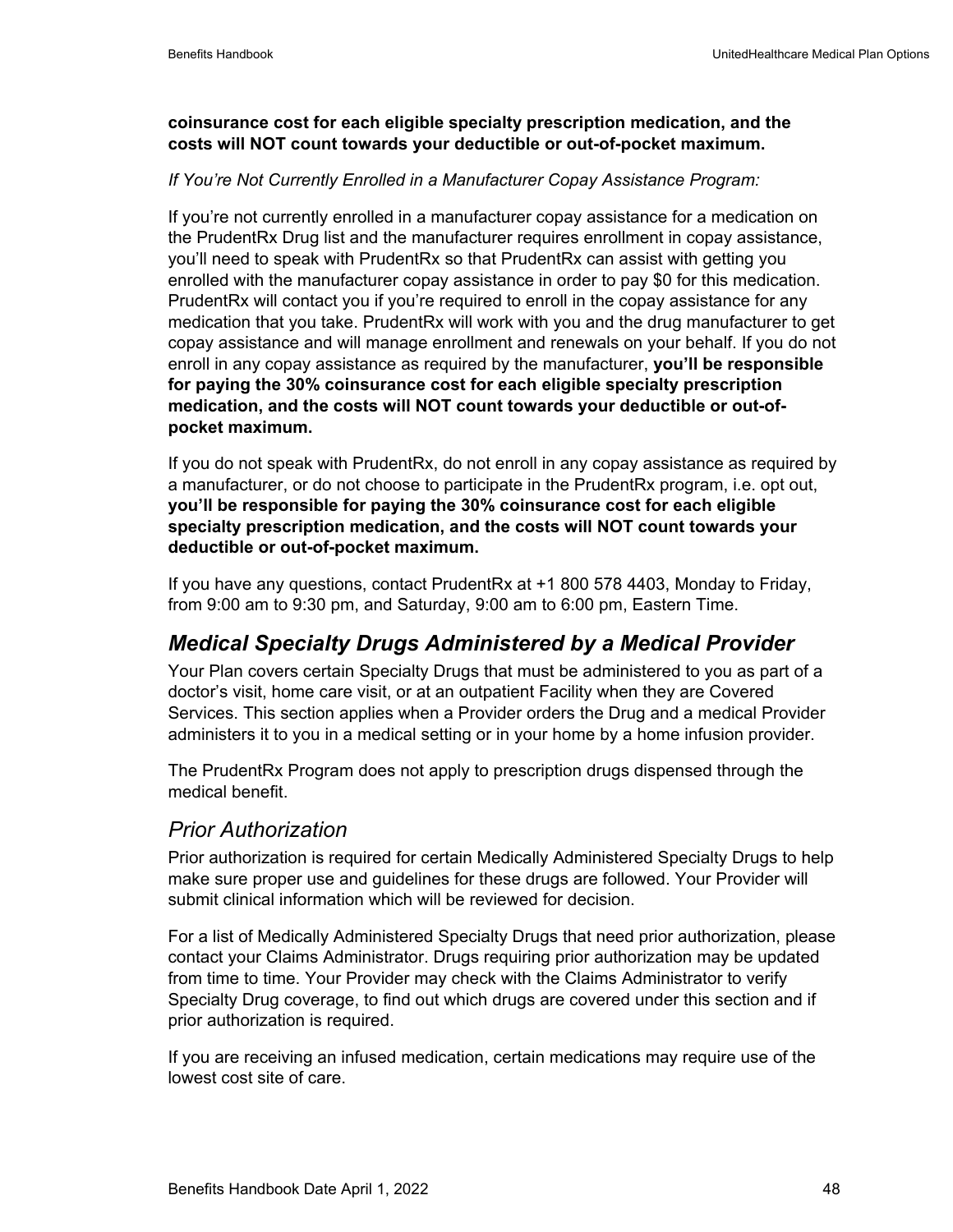## *What prescription drugs and drug supplies are excluded from prescription drug coverage?*

The following drugs and drug supplies are excluded from prescription drug coverage:

- Over-the-counter drugs (including topical contraceptives, nicotine products, vitamins and minerals, nutritional products including enteral products and infant formulas, homeopathic products and herbal remedies). Certain drugs will be covered with a prescription under Health Care Reform.
- **Medical equipment and devices insulin pumps**
- **Home diagnostic kits**
- **Certain injectables (i.e. IV infused)**
- **Allergy serums**
- Plasma and blood products
- **Drugs for cosmetic use**
- **Investigational drugs, experimental use drugs, non-FDA approved drugs.**
- **Arestin**

### *Is there a network of pharmacies?*

There is a pharmacy network associated with this Plan administered by CVS Caremark®. You may use a pharmacy in the network as well as out-of-network to receive coverage under this Plan.

Note that when you go to a pharmacy that's out-of-network, you need to submit a claim form for reimbursement. Refer to "How do I file a prescription drug claim form?" on page 85 for more information.

The Pharmacy Benefits Manager provides an online directory of network pharmacies available at www.caremark.com.

To locate an in-network retail pharmacy:

- Go to www.caremark.com.
- **Login or create an account.**
- Plan & Benefits.
- Pharmacy Locator.

Or call CVS Caremark® at +1 844 449 0362 for more information.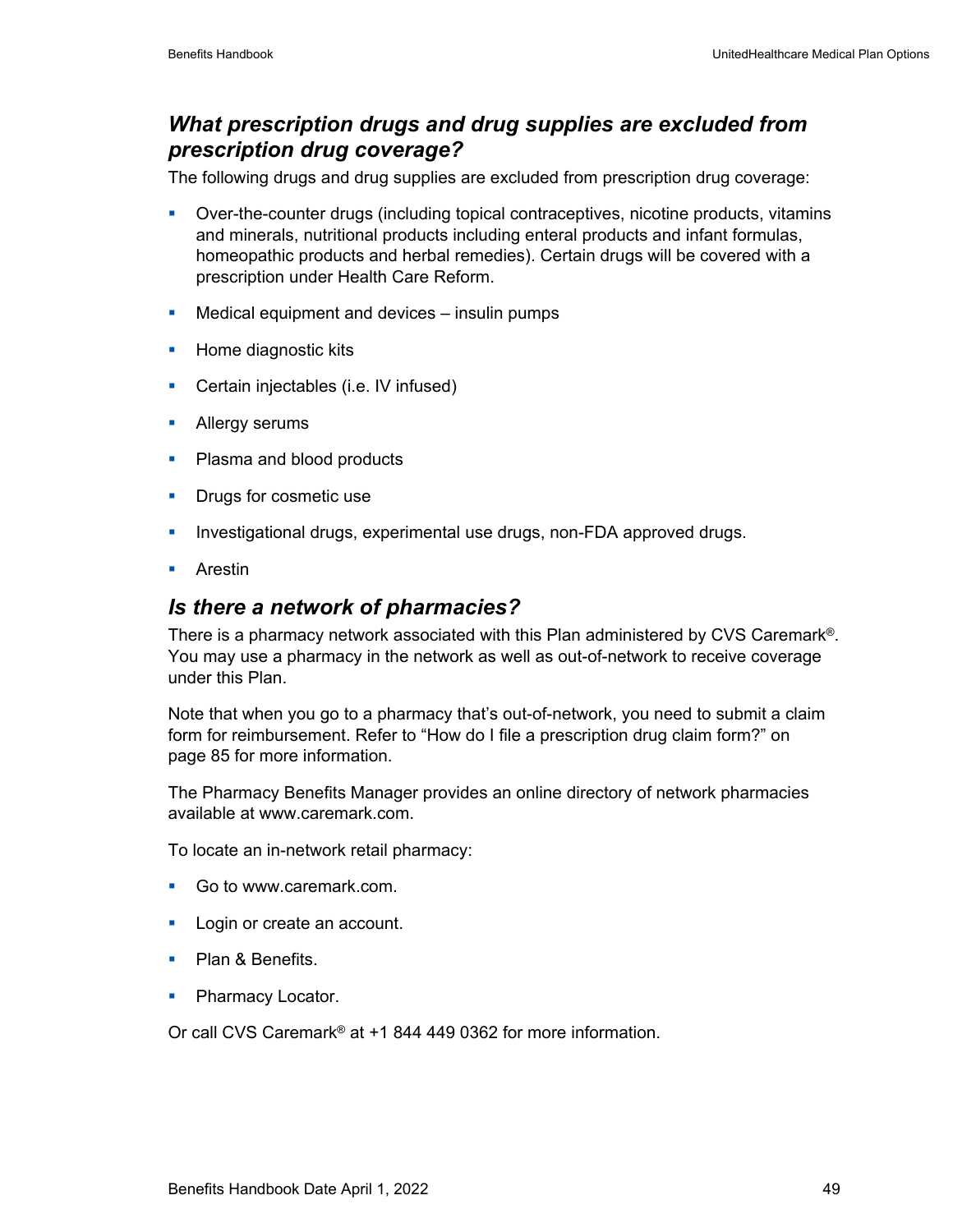# *How do I file a claim for benefits for prescription drugs?*

All prescriptions filled at a participating retail pharmacy require you to provide an ID card for coverage under the Plan. You are responsible for the applicable deductible, copayment or coinsurance. Rarely will you need to file a claim with the Prescription Drug Benefits Manager (one example may be a prescription filled at retail before you have received your ID card). To file a claim, contact the Prescription Drug Benefits Manager.

Claim forms are available on the Prescription Drug Benefits Manager's website. Should you need to file a claim, you are responsible for the contracted rate less copay/coinsurance. You have 12 months from the date the expense was incurred to submit a claim.

If you are eligible for the PrudentRx Program and your specialty medication is on the PrudentRx Drug List, refer to "Prescription Drug Programs" on page 50 for information on how the PrudentRx Program works.

# *Is there a separate ID card for the prescription drug program?*

Yes, there is a separate ID card for the prescription drug program. If you are enrolled in medical coverage, you will automatically be sent a prescription drug ID card in addition to your medical plan ID card. You will be sent two prescription ID cards. If you enroll one or more family members, each prescription ID card will list the names of all covered family members.

You may request additional ID cards directly from the Prescription Drug Benefits Manager or by printing online at www.caremark.com.

There is a separate ID card for medical coverage. For information on medical plan ID cards, refer to the ID cards section.

## Prescription Drug Programs

### *Rx Savings Solutions*

Rx Savings Solutions is a program and tool to identify cost savings opportunities for prescriptions. Rx Savings Solutions sends proactive, personalized recommendations when an opportunity to save money on a prescription medication is identified. This means that if a lower cost alternative exists for a medication you may be taking (e.g. same medication in a slightly different dose, or a different medication that may work similarly to the one prescribed), Rx Savings Solution will alert you that another medication option is available. This benefit is available to all members who participate in the any of the UnitedHealthcare medical plan options and CVS Caremark® prescription drug plan at no cost to you.

When you receive a recommendation from Rx Savings Solutions, you have the option to talk to your prescriber about changing your prescription, have Rx Savings Solutions assist you by using the Contact Prescriber feature described below, or stay with your initial prescription.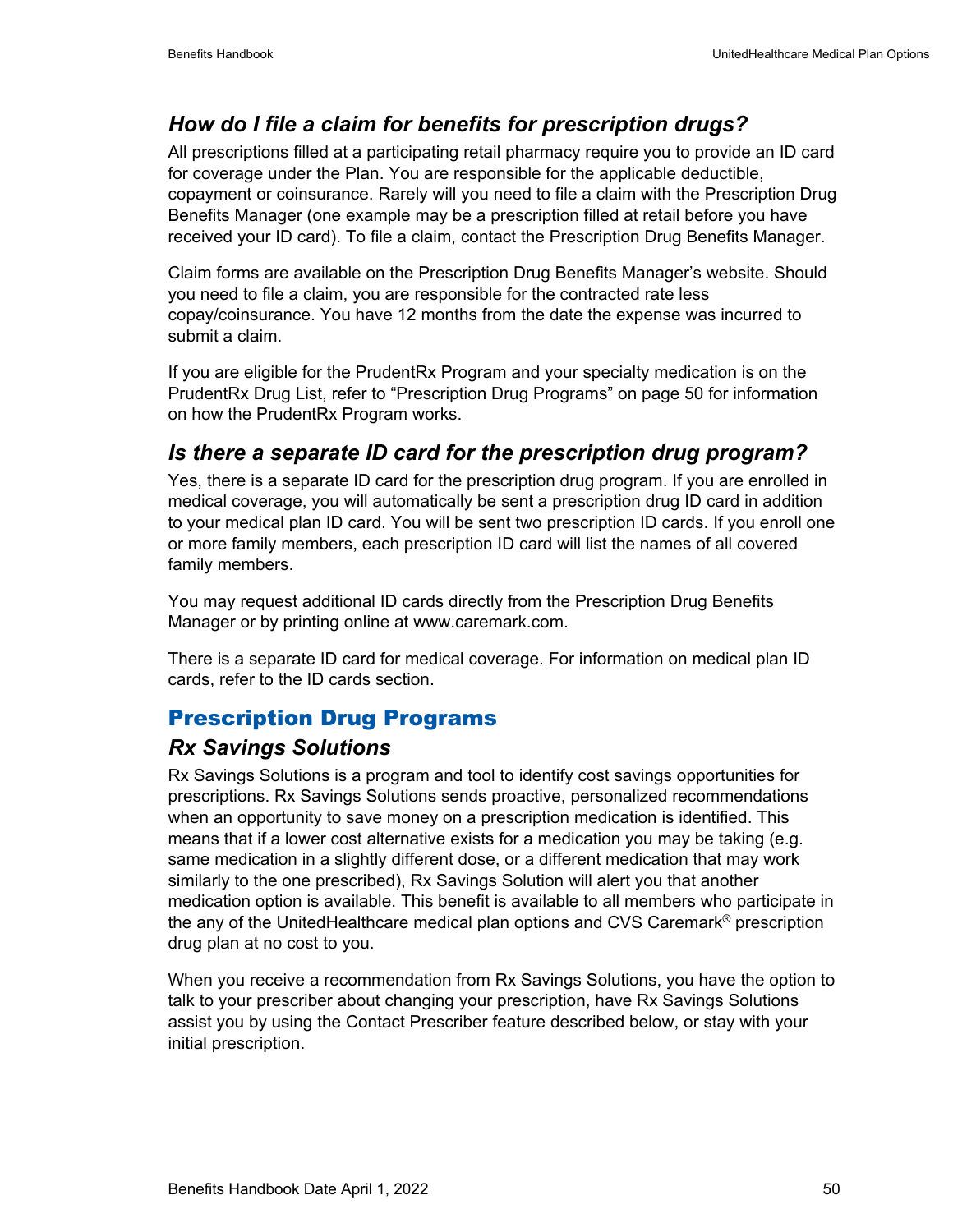Rx Savings Solutions will send personalized notifications by email (or text message, if you enroll in this service) whenever savings opportunities are found. You may also view savings opportunities from a personal dashboard through the Rx Savings Solutions member portal at https://mmc.rxsavingssolutions.com, as well as those for enrolled family members.

Rx Savings Solutions also offers the following features:

- **Medicine Cabinet a list of medicines a member is taking**
- Medication Reminders reminders for members to take their medication to promote adherence
- Contact Prescriber members can use the "Contact Prescriber" option to have Rx Savings Solution call the member's prescriber to assist the member in getting a new prescription. It automates the process of changing prescriptions when a member decides to take advantage of a savings opportunity (participation is optional).

Call Rx Savings Solutions at +1 800 268 4476, Monday to Friday, 8:00 am to 9:00 pm Eastern Time or visit https://mmc.rxsavingssolutions.com for more information.

# *PrudentRx Program*

PrudentRx is a program that can help you receive at no cost eligible specialty medications for the treatment of complex chronic conditions, including, but not limited to, multiple sclerosis, cancer and rheumatoid arthritis.

You are eligible for the PrudentRx Program if you are currently taking a specialty medication covered under the prescription drug benefit that is on the PrudentRx Drug List (available at www.caremark.com), you receive your prescription drugs benefits through CVS Specialty Pharmacy, and you are enrolled in the \$400 Deductible Plan.

You are not eligible if you are enrolled in the \$1,500 or \$2,850 Deductible Medical Plans. For these plans, specialty medications will remain covered by your prescription drug benefit subject to the standard co-pays and deductibles, as described in "Prescription Drugs" on page 94.

If you are eligible for the PrudentRx Program and your specialty medication is on the PrudentRx Drug List (available at www.caremark.com), you must participate and enroll in the PrudentRx Program to receive your specialty medication free of charge. If eligible, you'll be enrolled in the PrudentRx program. PrudentRx will reach out to you or your enrolled family members to gather information upon filling a prescription through CVS Specialty Pharmacy. PrudentRx will send a letter followed up by a phone call to provide specific information about the program and gather required information as it relates to your specialty medication, which will be filled through CVS Specialty Pharmacy. To secure your enrollment and participation in the PrudentRx program, you **must speak** with PrudentRx.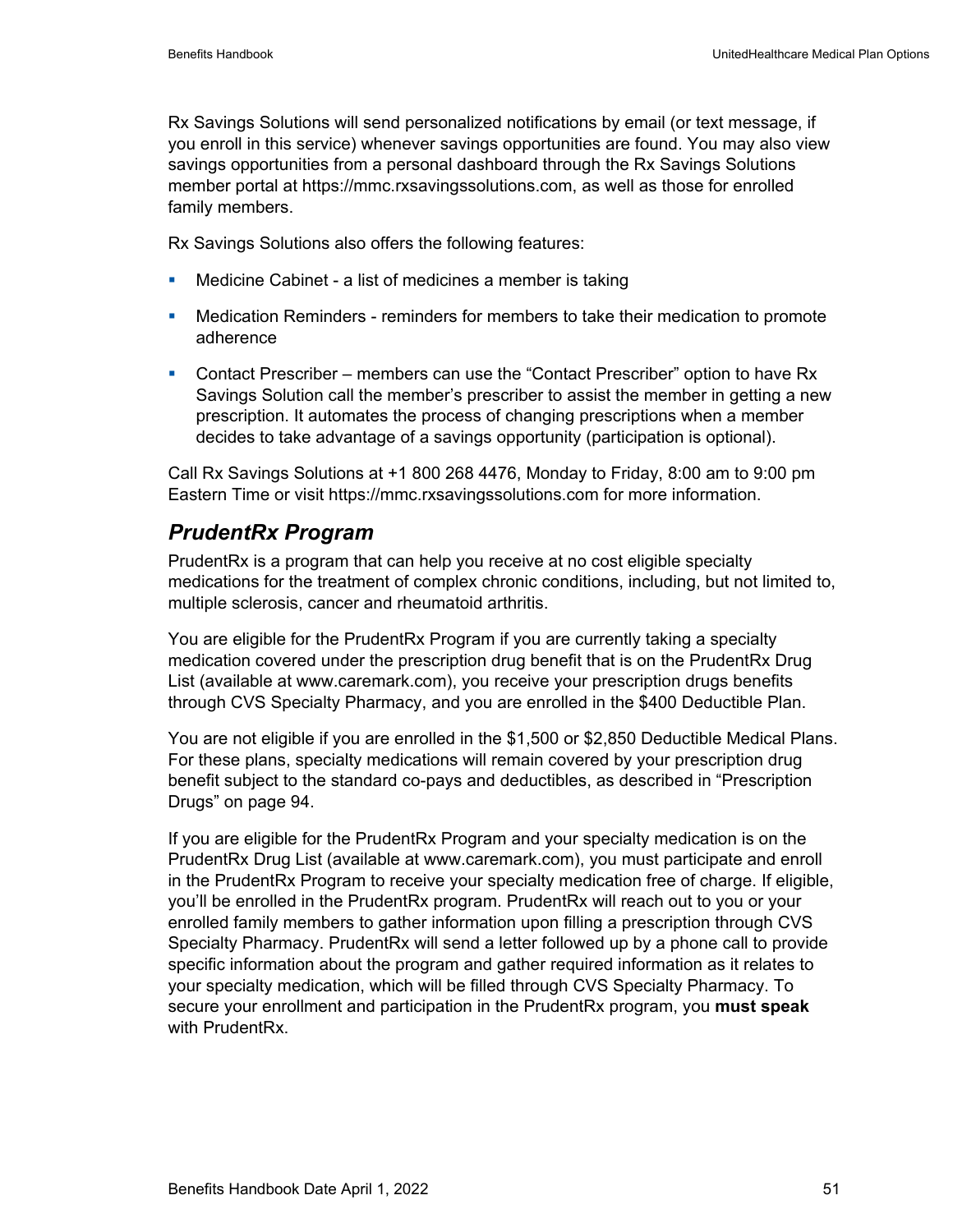You can see the eligible specialty medications included in the PrudentRx Program, (i.e., on the PrudentRx Drug List) at www.caremark.com. The PrudentRx Drug List may be updated periodically.

These specialty medications are considered non-essential health benefits under the program and the cost of such medications will not be applied towards your deductible or out-of-pocket maximum as there will be no cost to you.

Participating in the PrudentRx program means that you **must speak with PrudentRx** to verify your enrollment and properly complete any steps required by a manufacturer to obtain copay assistance. If you do not speak with PrudentRx, **you'll be responsible for paying the 30% coinsurance cost for each eligible specialty prescription medication, and the costs will NOT count towards your deductible or out-ofpocket maximum.** 

If your specialty medication is not on the PrudentRx drug list, your medication cost share follows 90-day supply copays outlined in "How does the Plan cover prescription drugs?" on page 41. If you receive less than a 90-day supply, your copay is prorated based on the day supply of medication you receive.

#### *If You're Currently Enrolled in a Manufacturer Copay Assistance Program:*

If you're currently enrolled in a manufacturer copay assistance for a specialty medication and this medication is on the PrudentRx Drug list, you'll need to provide the manufacturer copay enrollment information to PrudentRx in order to pay \$0 for this medication. If you do not speak with PrudentRx and provide the manufacturer copay enrollment information to PrudentRx, **you'll be responsible for paying the 30% coinsurance cost for each eligible specialty prescription medication, and the costs will NOT count towards your deductible or out-of-pocket maximum.** 

#### *If You're Not Currently Enrolled in a Manufacturer Copay Assistance Program:*

If you're not currently enrolled in a manufacturer copay assistance for a medication on the PrudentRx Drug list and the manufacturer requires enrollment in copay assistance, you'll need to speak with PrudentRx so that PrudentRx can assist with getting you enrolled with the manufacturer copay assistance in order to pay \$0 for this medication. PrudentRx will contact you if you're required to enroll in the copay assistance for any medication that you take. PrudentRx will work with you and the drug manufacturer to get copay assistance and will manage enrollment and renewals on your behalf. If you do not enroll in any copay assistance as required by the manufacturer, **you'll be responsible for paying the 30% coinsurance cost for each eligible specialty prescription medication, and the costs will NOT count towards your deductible or out-ofpocket maximum.** 

If you do not speak with PrudentRx, do not enroll in any copay assistance as required by a manufacturer, or do not choose to participate in the PrudentRx program, i.e. opt out, **you'll be responsible for paying the 30% coinsurance cost for each eligible specialty prescription medication, and the costs will NOT count towards your deductible or out-of-pocket maximum.**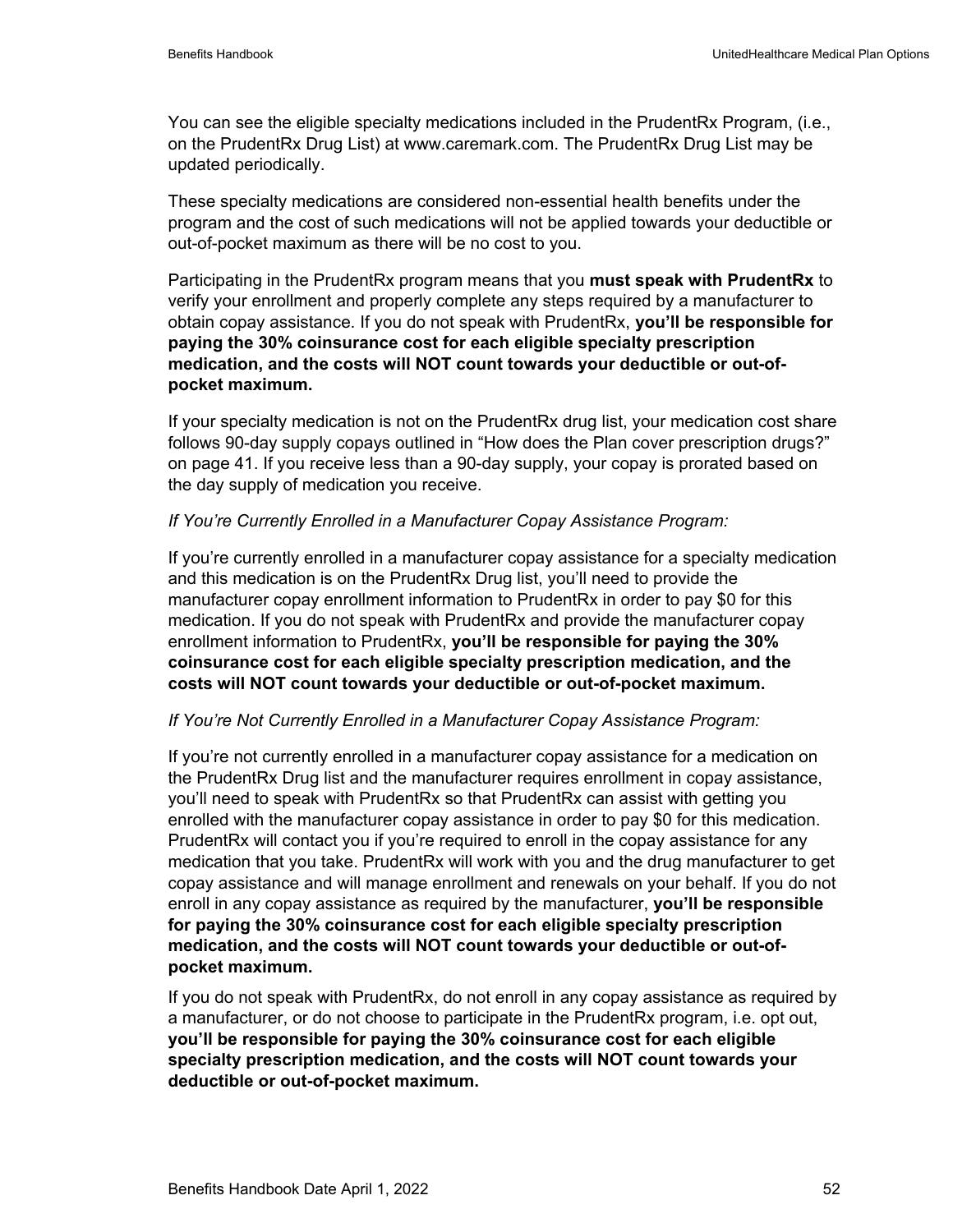For additional information, refer to "Are there mandatory discount or copay assistance programs applicable for specialty prescription drugs?" on page 46.

You may contact PrudentRx directly if you missed their outreach or have any questions regarding the PrudentRx program. Specially trained customer care advocates are available at +1 800 578 4403, Monday through Friday, from 9:00 am to 9:30 pm and Saturday, 9:00 am to 6:00 pm, Eastern Time.

# *Transform Diabetes® Care Program*

Transform Diabetes Care offers care for you and your eligible family members age 18 years of age and older enrolled in the \$400, \$1,500 or \$2,850 Deductible Plans administered by UnitedHealthcare who've been diagnosed with diabetes. This program is available at no cost to you and your eligible family members. If you're diagnosed with diabetes, you're automatically enrolled. All eligible members will receive communication in the mail with instructions on how to enroll and use the program.

As a part of this program, you and your eligible family members will receive individualized support across five clinical impact areas:

- Glucose and blood pressure monitoring including no cost diabetes test strips (if eligible based on your individual needs and a review from a trained diabetes educator).
- **EXECT:** Lifestyle and comorbidity management
- **Nedication optimization**
- **Preventative screenings**
- **Medication adherence**

The program provides coaching support from a health coach and a Certified Diabetes Nurse*.* 

## *Who is Eligible for the Transform Diabetes Care Program?*

Members diagnosed with diabetes age 18 years of age and older who are enrolled in the \$400, \$1,500 or \$2,850 Deductible Plan administered by UnitedHealthcare with prescription drug coverage through CVS Caremark®.

If you have any questions about eligibility, you may contact CVS Caremark® at +1 844 449 0362.

# *Hello Heart Program*

Hello Heart provides care and support to you and your eligible family members age 18 years of age and older enrolled in the \$400, \$1,500 or \$2,850 Deductible Plans administered by UnitedHealthcare who've been diagnosed with hypertension. This program is available at no cost to you and your eligible family members. All eligible members will receive communication in the mail with instructions on how to enroll and use the program.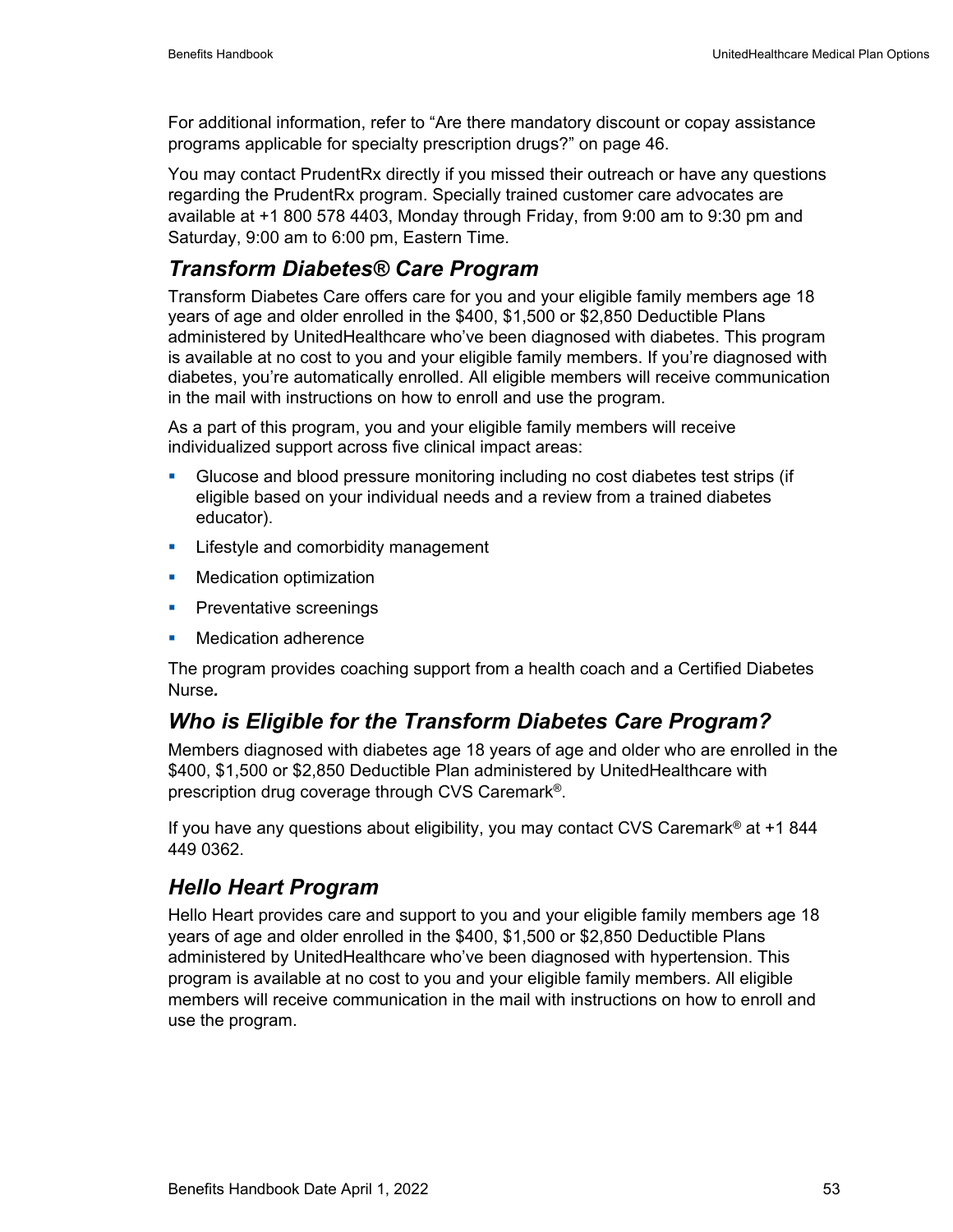The program provides digital remote blood pressure monitoring. As part of Hello Heart program, you will receive the following:

- Access to the Hello Heart mobile application that includes digital coaching and support aimed at improving heart health
- **Hello Heart blood pressure monitor.**

If you qualify, you'll receive a blood pressure monitor. You'll have the ability to register for the program via Hello Heart's online portal and download the Hello Heart application to your mobile device, for access to additional tracking tools and resources for heart health.

### *Who is Eligible for the Hello Heart Program?*

Members diagnosed with hypertension who are 18 years of age and older and enrolled in the \$400, \$1,500 or \$2,850 Deductible Medical plans administered by UnitedHealthcare with prescription drug coverage through CVS Caremark®.

If you have any questions about eligibility, you may contact CVS Caremark<sup>®</sup> at +1 844 449 0362 or Hello Heart at + 1 800 767 3471.

## *WW Digital and WW Digital 360 Programs*

The WW Digital and WW Digital 360 Programs provide science-based tools to help you and your eligible family members 18 years of age or older enrolled in the \$400, \$1,500 or \$2,850 Deductible Plans administered by UnitedHealthcare lose weight, eat healthier, move more, and develop a more positive mindset. Both programs are available at no cost to you and your eligible family members.

WW Digital and WW Digital 360 includes:

- PersonalPoints™ Plan
- Access to a mobile application that includes digital tools:
	- − Trackers for food, water, physical activity, sleep and weight
	- − Recipes
	- − Meal planning tools
	- − On-demand workouts
	- Support from WW's community of members
	- − On-demand coaching sessions and 24/7 live chat with a WW Coach\*
- available for WW Digital 360 Program only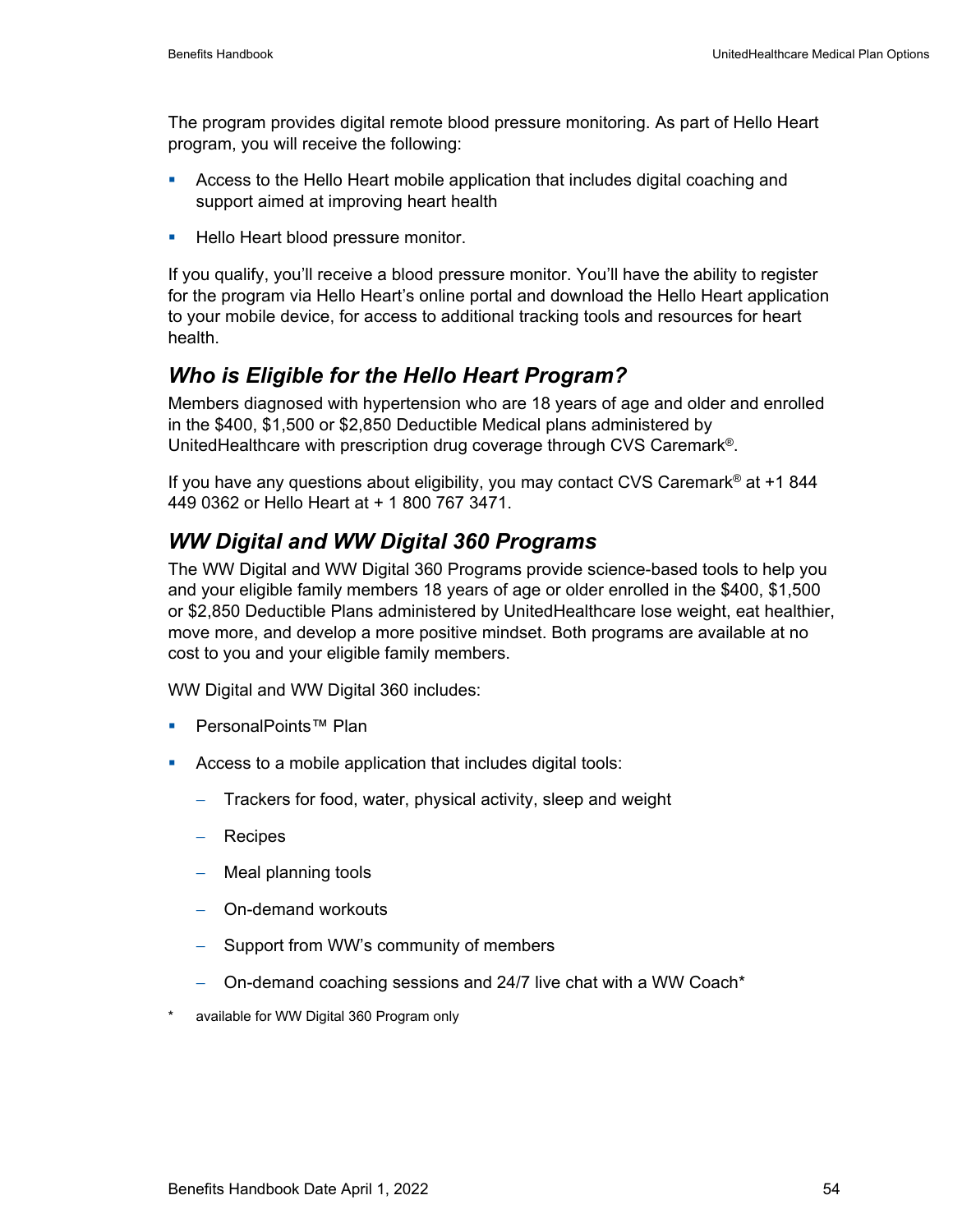## *Who is Eligible for the WW Digital and WW Digital 360 Programs?*

Members who are 18 years of age and older and enrolled in the \$400, \$1,500 or \$2,850 Deductible Plans administered by UnitedHealthcare with prescription drug coverage through CVS Caremark®.

If you have any questions about the program, you may contact CVS Caremark<sup>®</sup> at +1 844 449 0362 or WW Customer Care at +1 866 204 2885. To learn more or enroll, visit WW.com/MarshMcLennan.

# Mental Health/Substance Use

### *Does the Plan cover mental health/substance use services?*

The Plan covers MEDICALLY NECESSARY INPATIENT and OUTPATIENT mental health/substance use treatment services, including residential treatment.

## *Does the Plan cover services in connection with autism?*

The Plan covers medically necessary inpatient and outpatient treatment services for autism, including intensive behavioral therapies such as Applied Behavioral Analysis that are (i) focused on the treatment of core deficits of Autism Spectrum Disorder, (ii) provided by a board certified Applied Behavioral Analyst (BCBA) or other qualified provider under appropriate supervision, and (iii) focused on treating maladaptive/stereotypic behaviors that pose a danger to self, others or property, or that impair daily functioning. Pre-authorization is required for services associated with Applied Behavioral Analysis.

## Speech Therapy

The plan covers the treatment of:

- A speech impediment or speech dysfunction that results from injury, stroke or a congenital anomaly
- Delays in speech development.

Prior authorization for speech therapy is recommended. Contact the Claims Administrator for specific details.

# Temporomandibular Joint (TMJ) Coverage

The Plan covers services for diagnostic and surgical treatment of conditions affecting the temporomandibular joint when provided by and under the direction of a physician. Coverage includes the diagnostic or surgical treatment required as a result of an accident, trauma, congenital defect, developmental defect or pathology.

 Diagnostic coverage includes examination, radiographs and applicable imaging studies, and consultation.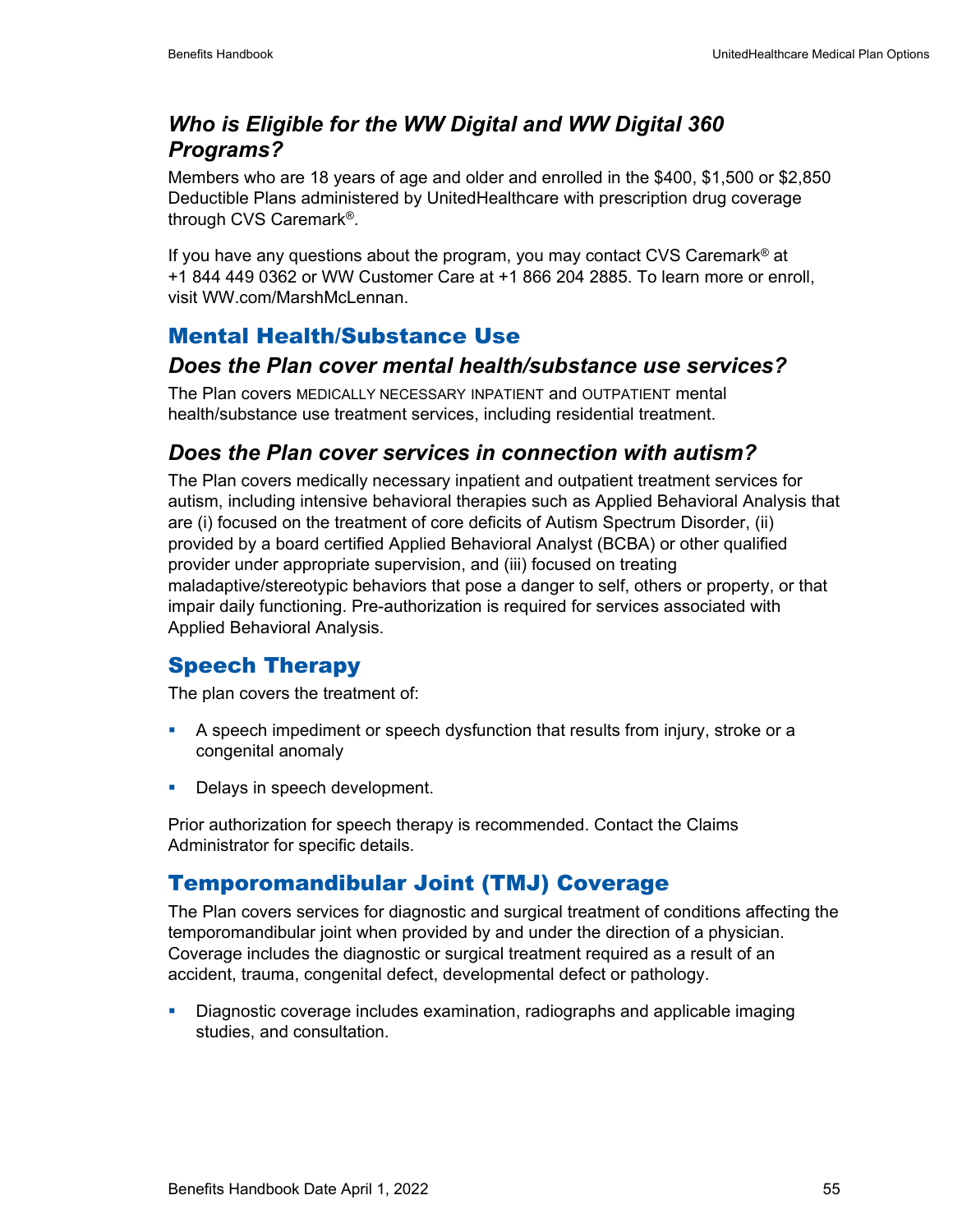Non-surgical treatment includes clinical examinations, oral appliances (orthotic splints), arthrocentesis and trigger-point injections. Surgical treatment\* includes arthrocentesis, arthroscopy, arthroplasty, arthrotomy, open or closed reduction of dislocations and TMJ implants.

\*Surgical treatment is provided if the following criteria are met:

- There is clearly demonstrated radiographic evidence of significant joint abnormality.
- − Non-surgical treatment has failed to adequately resolve the symptoms.
- − Pain or dysfunction is moderate or severe.

See "What's Not Covered" on page 73 for TMJ exclusions.

# Virtual Medicine

## *What is Virtual Visits?*

Virtual Visits lets you talk to a US board-certified doctor through your mobile device or a computer with a webcam. The doctor can diagnose, recommend treatment and prescribe medication, when appropriate, for many medical issues. You can use this service for common health concerns like colds, the flu, fevers, rashes, infections, allergies, etc. Virtual Visits also provides services for Psychology and Psychiatry.

## *When is Virtual Visits available?*

Doctors are available on Virtual Visits 24/7, 365 days a year.

## *How does Virtual Visits work?*

When you need to see a doctor, go to www.myuhc.com or access the Virtual Visits mobile app to set up an account. Establishing an account allows you to securely store your personal and health information. Once connected, you can talk and interact with the doctor.

If you are using Virtual Visits for the first time, you will be asked to answer a brief questionnaire about your health before you speak with a doctor. Then the information from your first online visit will be available for future online visits.

## *Do doctors have access to my health information?*

Doctors can only access your health information and review previous treatment recommendations and information from your prior Virtual Visits.

## *How do I access the Virtual Visits mobile app?*

You can download the mobile app for free on your mobile device by visiting the App Store or Google Play.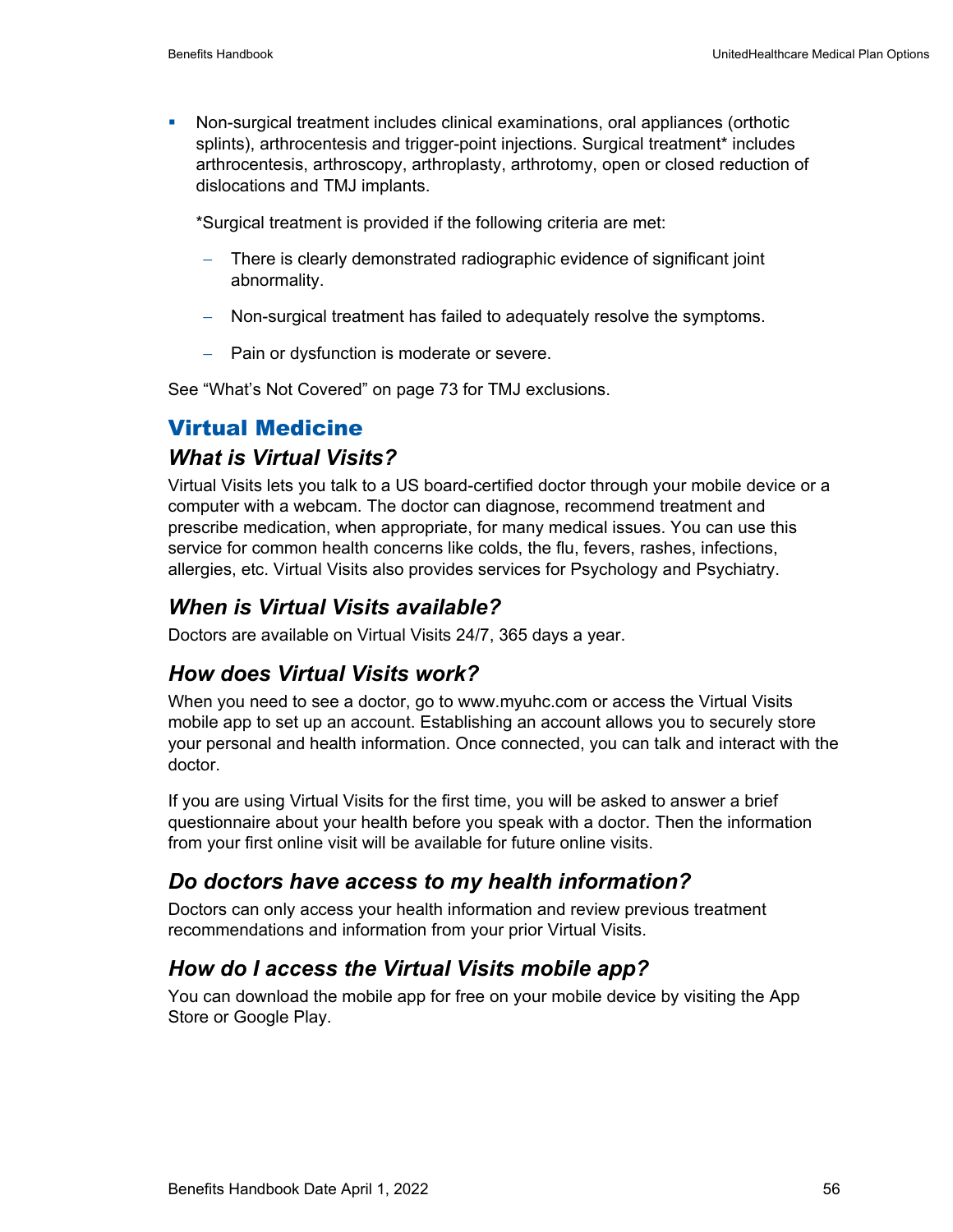# *How do I pay for the online doctor's visit?*

Virtual Visits accepts Visa, MasterCard and Discover cards as payment for an online visit with a doctor. Prescriptions aren't included in the cost of your doctor's visit.

## *Can I get online care from a doctor if I'm traveling or in another state?*

If you are located in a state where Virtual Visits is available, you can get online care. To determine if online visits with a doctor are available in your state, visit www.myuhc.com and view the state map at the bottom of the home page.

# *Who do I contact for additional information?*

You can call +1 866 540 5954.

## Detailed List of Covered Services

The Plan reimburses MEDICALLY NECESSARY covered services and supplies for the diagnosis and treatment for an illness or injury. The Claims Administrator determines whether the service or supply is covered and determines the amount to be reimbursed.

The covered services listed are the same under the Broad Network and the Narrow **Network** 

Most services and supplies are subject to a DEDUCTIBLE and COINSURANCE.

Your costs for out-of-network services apply toward the in-network deductible and out-ofpocket maximum. However, your costs for in-network services do not apply toward the out-of-network deductible and out-of-pocket maximum.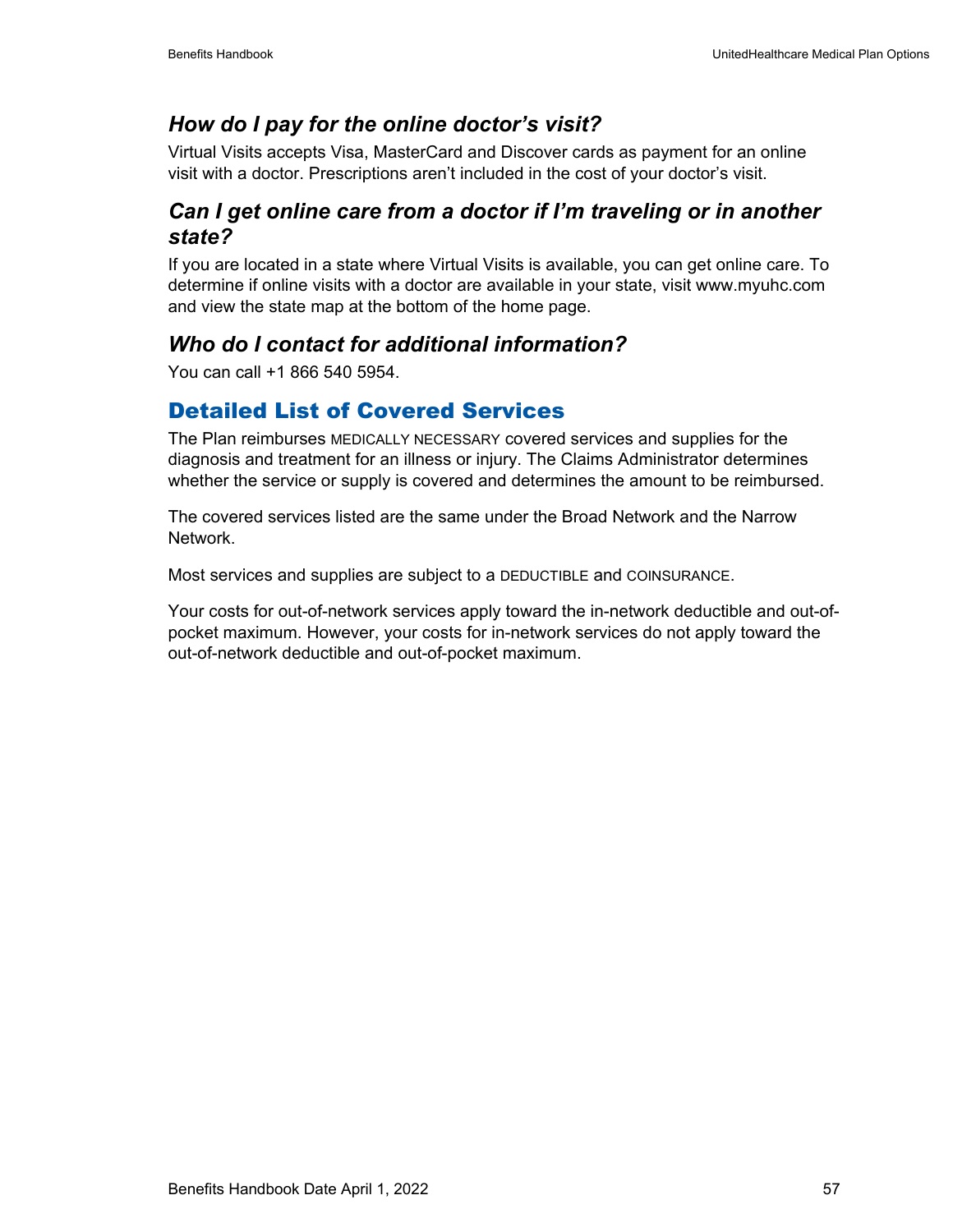|                                              | \$400 Deductible Plan                                                                                                                                                                                                                                                                                                                                                         |                                                                                                                                         |
|----------------------------------------------|-------------------------------------------------------------------------------------------------------------------------------------------------------------------------------------------------------------------------------------------------------------------------------------------------------------------------------------------------------------------------------|-----------------------------------------------------------------------------------------------------------------------------------------|
| <b>Services</b>                              | <b>In-Network Coverage</b>                                                                                                                                                                                                                                                                                                                                                    | <b>Out-of-Network Coverage</b>                                                                                                          |
| Alcohol and substance use                    | <b>Inpatient and Residential</b><br>Treatment:                                                                                                                                                                                                                                                                                                                                | <b>Inpatient and Residential</b><br>Treatment:                                                                                          |
|                                              | 80% after deductible Prior<br>Authorization is required<br><b>Outpatient:</b>                                                                                                                                                                                                                                                                                                 | 60% of R&C after deductible<br>Prior Authorization is required<br><b>Outpatient:</b>                                                    |
|                                              | \$20 per visit (no deductible)                                                                                                                                                                                                                                                                                                                                                | 60% after deductible                                                                                                                    |
| Allergy testing and<br>treatment             | PCP: \$20 per visit; Specialist: \$40<br>per visit<br>(allergy injections covered at 80%<br>after deductible when no office<br>visit charged)                                                                                                                                                                                                                                 | 60% of R&C after deductible                                                                                                             |
| <b>Alternative medicine</b><br>(Acupuncture) | 60% of R&C after deductible<br>\$20 copay (no deductible) if<br>service is performed in an office.<br>All other places of service: 80%<br>after deductible                                                                                                                                                                                                                    |                                                                                                                                         |
|                                              | Coverage limitations:<br>Performed by a physician as a form of anesthesia in<br>connection with surgery or dental procedure that is covered<br>under the Plan.<br>A form of Alternative Treatment as long as it is rendered by a<br>ш<br>certified/licensed individual.<br>Limited to 12 visits per calendar year (combined in-<br>$\blacksquare$<br>network/out-of-network). |                                                                                                                                         |
| <b>Ambulance charges</b>                     | 80% after deductible                                                                                                                                                                                                                                                                                                                                                          | 80% of R&C after deductible                                                                                                             |
| <b>Applied Behavioral Analysis</b><br>(ABA)  | \$20 copay (no deductible)<br>Prior Authorization is required                                                                                                                                                                                                                                                                                                                 | 60% of R&C after deductible<br>Prior Authorization is required                                                                          |
| <b>Artificial insemination</b>               | \$40 copay (no deductible) if<br>service is performed in an office<br>All other places of service: 80%<br>after deductible<br>Limited to overall infertility<br>maximum of \$15,000 per lifetime<br>Prior authorization is required                                                                                                                                           | 60% of R&C after deductible<br>Limited to overall infertility<br>maximum of \$15,000 per<br>lifetime<br>Prior authorization is required |
| CT / PET scans                               | 80% after deductible<br>CT/PET scans prior authorization                                                                                                                                                                                                                                                                                                                      | 60% of R&C after deductible<br>CT/PET scans subject to prior<br>authorization                                                           |
| <b>Chiropractors</b>                         | \$40 per visit (no deductible)<br>30 visits per calendar year<br>(combined in-network/out-of-<br>network)                                                                                                                                                                                                                                                                     | 60% of R&C after deductible<br>for up to 30 visits per<br>calendar year (combined in-<br>network/out-of-network)                        |

# *\$400 Deductible Plan*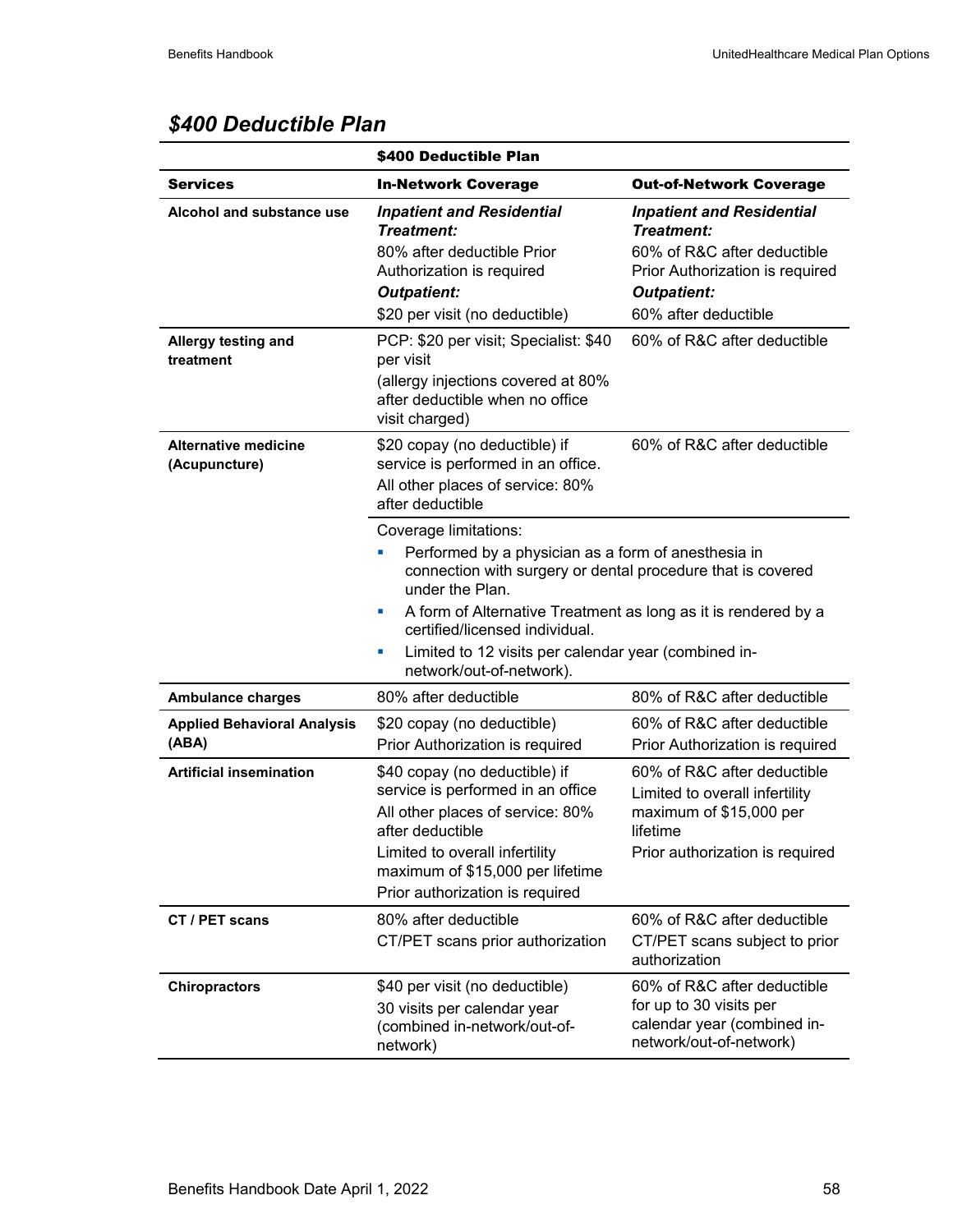|                                                                                                       | \$400 Deductible Plan                                                                                                                                                                                                                                                                                                            |                                                                                                                                                                                                                                            |
|-------------------------------------------------------------------------------------------------------|----------------------------------------------------------------------------------------------------------------------------------------------------------------------------------------------------------------------------------------------------------------------------------------------------------------------------------|--------------------------------------------------------------------------------------------------------------------------------------------------------------------------------------------------------------------------------------------|
| <b>Services</b>                                                                                       | <b>In-Network Coverage</b>                                                                                                                                                                                                                                                                                                       | <b>Out-of-Network Coverage</b>                                                                                                                                                                                                             |
| Contraceptive devices (as<br>defined as Preventive<br><b>Prescriptions)</b>                           | Covered at 100%, without<br>deductible                                                                                                                                                                                                                                                                                           | 60% of R&C after deductible                                                                                                                                                                                                                |
| <b>Cosmetic surgery</b>                                                                               | Not covered                                                                                                                                                                                                                                                                                                                      | Not covered                                                                                                                                                                                                                                |
| <b>Dental treatment</b><br>(covered only for accidental<br>injury to sound teeth within<br>12 months) | 80% after deductible; subject to<br>office visit copay in office                                                                                                                                                                                                                                                                 | 60% of R&C after deductible                                                                                                                                                                                                                |
| Doctor delivery charge for<br>newborns                                                                | 80% after deductible                                                                                                                                                                                                                                                                                                             | 60% of R&C after deductible                                                                                                                                                                                                                |
| Durable medical equipment<br>(DME)                                                                    | 80% after deductible<br>Prior Authorization is required for<br>purchases or rentals of DME that<br>exceeds \$1,000                                                                                                                                                                                                               | 60% of R&C after deductible<br>Prior Authorization is required<br>for purchases or rentals of<br>DME that exceeds \$1,000                                                                                                                  |
| <b>EKG Testing</b>                                                                                    | 80% after deductible. Not<br>considered preventive.                                                                                                                                                                                                                                                                              | 60% of R&C after deductible.<br>Not considered preventive.                                                                                                                                                                                 |
| <b>Emergency room</b>                                                                                 | \$150, then 80% after deductible<br>for life-threatening injury or illness<br>(See "Life-threatening Illness or<br>Injury in the "Glossary" on<br>page 87).                                                                                                                                                                      | \$150, then 80% of R&C after<br>deductible for life-threatening<br>injury or illness (See "Life-<br>threatening Illness or Injury in<br>the "Glossary" on page 87).                                                                        |
| <b>Gender Reassignment</b><br><b>Surgery (and related costs)</b>                                      | 80% after deductible<br>Services in physician office<br>subject to COPAYMENT<br>Call the Claims Administrator at<br>the number on the back of your ID<br>card for specifics on what is<br>covered and excluded by the<br>Plan.<br>Prior Authorization is required for<br>inpatient services                                      | 60% of R&C after deductible<br>Call the Claims Administrator<br>at the number on the back of<br>your ID card for specifics on<br>what is covered and excluded<br>by the Plan.<br>Prior Authorization is<br>required for inpatient services |
| <b>Gynecology visits</b>                                                                              | Covered at 100% (not subject to<br>deductible) for one routine exam<br>each calendar year<br>Subsequent visits - \$20 copay                                                                                                                                                                                                      | 60% of R&C after deductible                                                                                                                                                                                                                |
| <b>Hearing care</b>                                                                                   | 80% after deductible; subject to<br>office visit copays<br>Routine hearing exams for<br>dependents under age 18 are<br>covered at 100% when provided<br>as part of a preventive/wellness<br>visit. Covered hearing aids limited<br>to \$1,000 a year per ear (no<br>coverage for hearing aids for<br>degenerative hearing loss). | 60% of R&C after deductible<br>Covered hearing aids limited<br>to \$1,000 a year per ear (no<br>coverage for hearing aids for<br>degenerative hearing loss).                                                                               |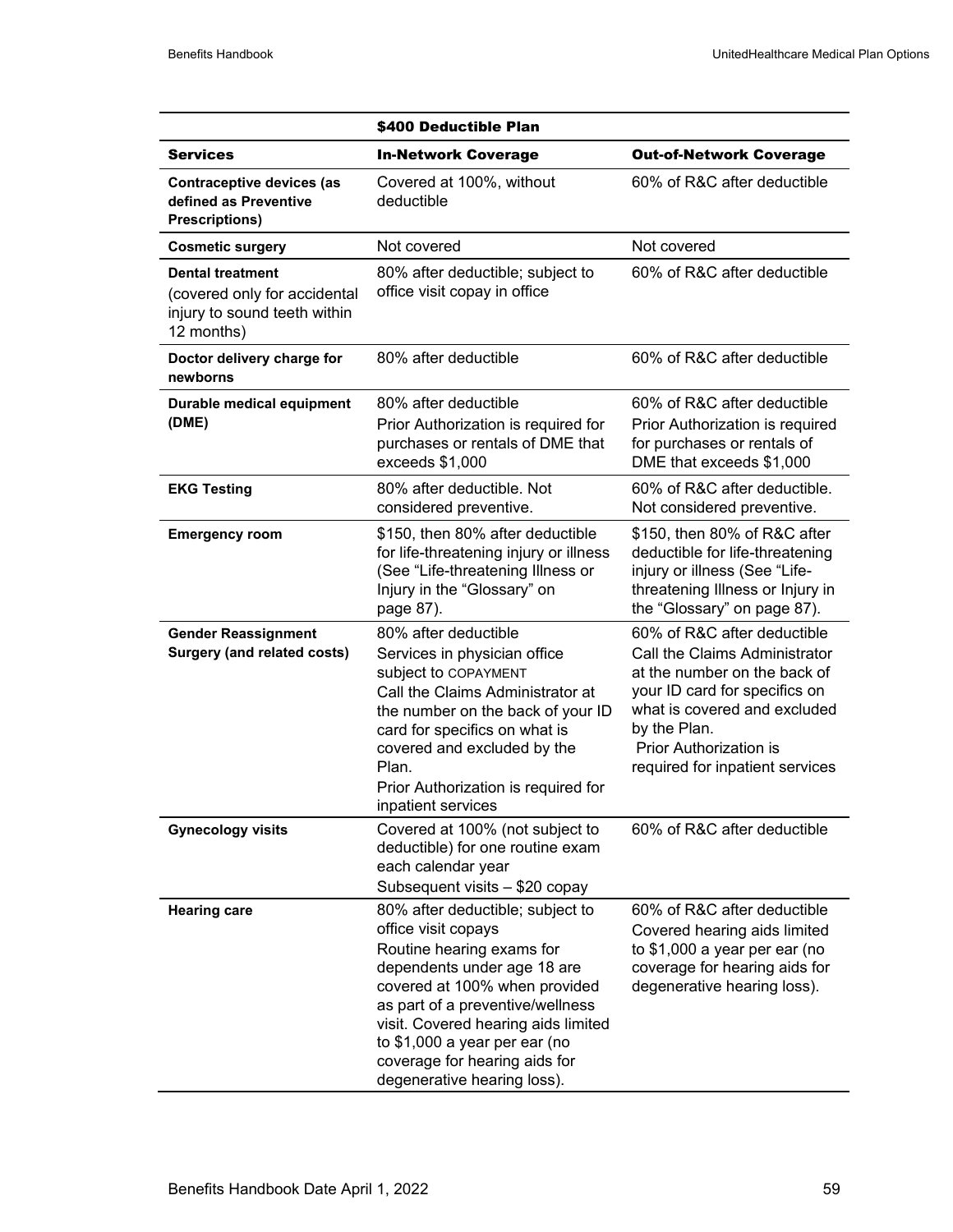|                                                         | \$400 Deductible Plan                                                                                                                                                                                                                                                                                                                                                                                                                                                                                                                   |                                                                                                                                                                                                                                                                                                                                                                                                                                             |
|---------------------------------------------------------|-----------------------------------------------------------------------------------------------------------------------------------------------------------------------------------------------------------------------------------------------------------------------------------------------------------------------------------------------------------------------------------------------------------------------------------------------------------------------------------------------------------------------------------------|---------------------------------------------------------------------------------------------------------------------------------------------------------------------------------------------------------------------------------------------------------------------------------------------------------------------------------------------------------------------------------------------------------------------------------------------|
| <b>Services</b>                                         | <b>In-Network Coverage</b>                                                                                                                                                                                                                                                                                                                                                                                                                                                                                                              | <b>Out-of-Network Coverage</b>                                                                                                                                                                                                                                                                                                                                                                                                              |
| Home health care                                        | 80% after deductible for up to 120<br>home health care aid visits per<br>calendar year for homebound<br>patients (up to 4 hours each visit)<br>Prior Authorization is required                                                                                                                                                                                                                                                                                                                                                          | 60% of R&C after deductible<br>for up to 120 home health<br>care aid visits per calendar<br>year for homebound patients<br>(up to 4 hours each visit)<br>Prior Authorization is required                                                                                                                                                                                                                                                    |
| <b>Hospice care</b>                                     | 80% after deductible                                                                                                                                                                                                                                                                                                                                                                                                                                                                                                                    | 60% of R&C after deductible                                                                                                                                                                                                                                                                                                                                                                                                                 |
|                                                         | Prior Authorization is required                                                                                                                                                                                                                                                                                                                                                                                                                                                                                                         | Prior Authorization is required                                                                                                                                                                                                                                                                                                                                                                                                             |
| <b>Immunizations</b><br>(routine)                       | Covered at 100% (not subject to<br>deductible)                                                                                                                                                                                                                                                                                                                                                                                                                                                                                          | 60% of R&C after deductible                                                                                                                                                                                                                                                                                                                                                                                                                 |
| <b>Infertility Services</b>                             | \$40 copay (no deductible) if<br>service is performed in an office<br>80% after deductible for all other<br>places of service<br>Artificial Insemination and<br><b>Advanced Reproductive</b><br>Technology are limited to overall<br>infertility maximum of \$15,000 per<br>lifetime maximum (combined in-<br>network/out-of-network)<br>Coverage requires a diagnosis of<br>infertility. Prior UHC claims<br>(including prior to 01/01/2015) will<br>apply to the lifetime maximum on<br>new plans. Prior authorization is<br>required | 60% of R&C after deductible<br>Artificial Insemination and<br><b>Advanced Reproductive</b><br>Technology are limited to<br>overall infertility maximum of<br>\$15,000 per lifetime<br>maximum (combined in-<br>network/out-of-network)<br>Coverage requires a<br>diagnosis of infertility. Prior<br>UHC claims (including prior to<br>01/01/2015) will apply to the<br>lifetime maximum on new<br>plans. Prior authorization is<br>required |
| <b>Inpatient hospital services</b>                      | 80% after deductible<br>Prior Authorization is required                                                                                                                                                                                                                                                                                                                                                                                                                                                                                 | 60% of R&C after deductible<br>Prior Authorization is required                                                                                                                                                                                                                                                                                                                                                                              |
| <b>Laboratory charges</b>                               | 80% after deductible                                                                                                                                                                                                                                                                                                                                                                                                                                                                                                                    | 60% of R&C after deductible                                                                                                                                                                                                                                                                                                                                                                                                                 |
| <b>Magnetic resonance</b>                               | 80% after deductible                                                                                                                                                                                                                                                                                                                                                                                                                                                                                                                    | 60% of R&C after deductible                                                                                                                                                                                                                                                                                                                                                                                                                 |
| imaging - MRI                                           | Prior Authorization is required                                                                                                                                                                                                                                                                                                                                                                                                                                                                                                         | Prior Authorization is required                                                                                                                                                                                                                                                                                                                                                                                                             |
| <b>Mammograms, including 3D</b><br>mammograms (Routine) | Covered at 100% (not subject to<br>deductible)                                                                                                                                                                                                                                                                                                                                                                                                                                                                                          | 60% of R&C after deductible                                                                                                                                                                                                                                                                                                                                                                                                                 |
| Mastectomy-<br>reconstructive surgery                   | 80% after deductible                                                                                                                                                                                                                                                                                                                                                                                                                                                                                                                    | 60% of R&C after deductible                                                                                                                                                                                                                                                                                                                                                                                                                 |
| <b>Maternity hospital stay</b>                          | 80% after deductible                                                                                                                                                                                                                                                                                                                                                                                                                                                                                                                    | 60% of R&C after deductible                                                                                                                                                                                                                                                                                                                                                                                                                 |
| <b>Mental health</b>                                    | <b>Inpatient and Residential</b><br><b>Treatment</b>                                                                                                                                                                                                                                                                                                                                                                                                                                                                                    | <b>Inpatient and Residential</b><br><b>Treatment</b>                                                                                                                                                                                                                                                                                                                                                                                        |
|                                                         | 80% after deductible<br>Subject to prior authorization<br><b>Outpatient:</b><br>\$20 per visit                                                                                                                                                                                                                                                                                                                                                                                                                                          | 60% of R&C after deductible<br>Subject to prior authorization<br><b>Outpatient:</b><br>60% of R&C after deductible                                                                                                                                                                                                                                                                                                                          |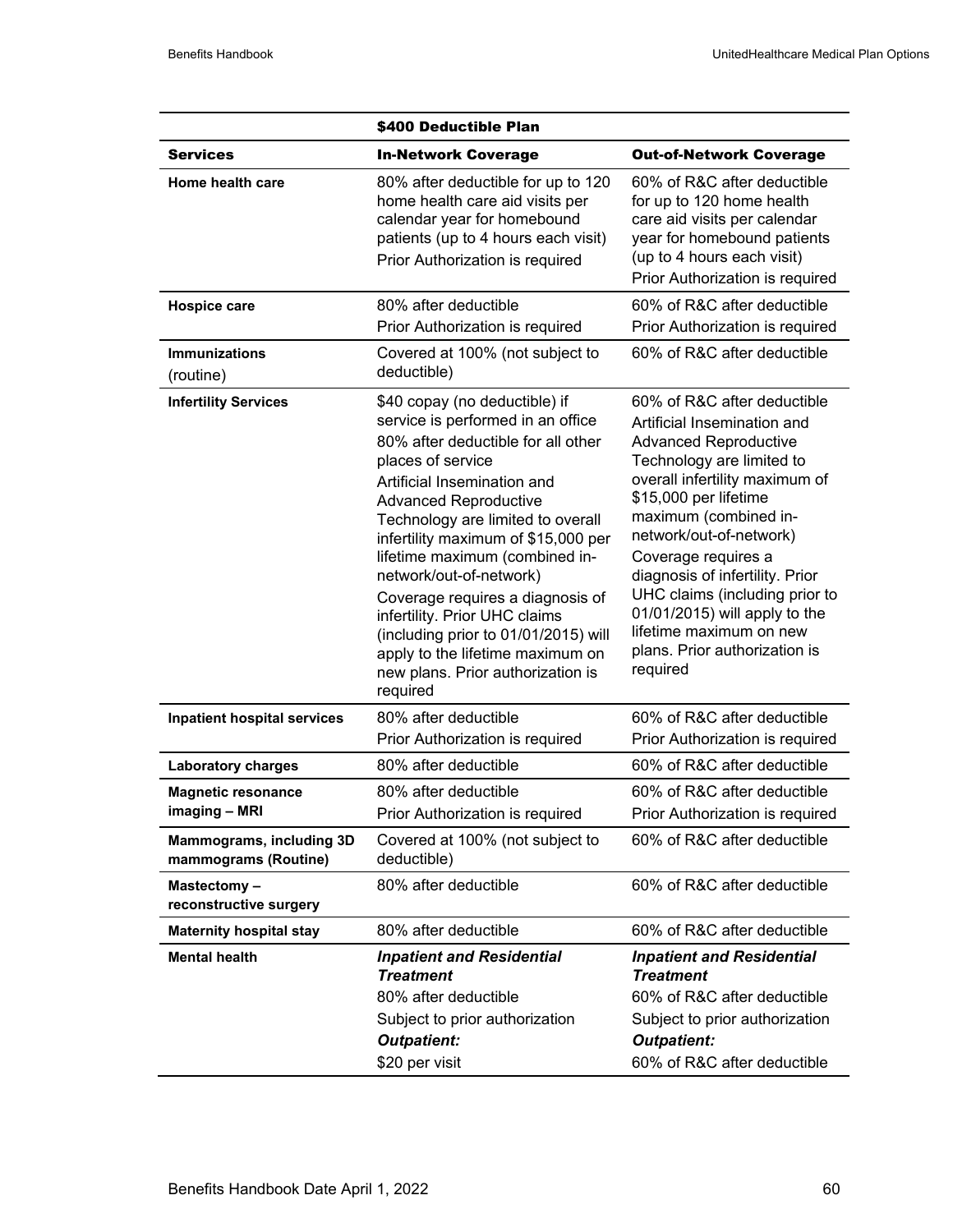|                                               | \$400 Deductible Plan                                                                                                                                                                                                                                                                  |                                                                                      |
|-----------------------------------------------|----------------------------------------------------------------------------------------------------------------------------------------------------------------------------------------------------------------------------------------------------------------------------------------|--------------------------------------------------------------------------------------|
| <b>Services</b>                               | <b>In-Network Coverage</b>                                                                                                                                                                                                                                                             | <b>Out-of-Network Coverage</b>                                                       |
| <b>Musculoskeletal Surgery</b>                | 100% after deductible if care is<br>received at a Designated Provider<br>as determined by the Claims<br>Administrator, and when member<br>enrolls in the Spine and Joint<br>Program.<br>80% after deductible for Non-<br><b>Designated Provider</b><br>Prior Authorization is required | 60% of R&C after deductible<br>Prior Authorization is required                       |
| <b>Obesity Surgery</b>                        | 80% after deductible<br>Copays apply if there are office<br>visits<br>Once per lifetime<br>All services must be obtained<br>from a recognized in-network<br><b>Designated Provider</b><br>Prior Authorization is required                                                              | All services must be obtained<br>from a recognized in-network<br>Designated Provider |
| <b>Occupational therapy</b>                   | \$40 per visit. <sup>1</sup> Medical Necessity<br>Required.<br>Outpatient facility 80% after<br>deductible                                                                                                                                                                             | 60% of R&C after deductible.<br>Medical Necessity Required.                          |
| Organ transplant                              | 100% after deductible in<br>Designated Provider as<br>determined by the Claims<br>Administrator<br>80% after deductible for Non-<br><b>Designated Provider</b><br>Prior Authorization is required                                                                                      | 60% of R&C after deductible<br>Prior Authorization is required                       |
| <b>Outpatient physician</b><br>services       | Preventive: 100%<br>PCP: \$20 per visit<br>Mental Health/Substance Use<br>Disorder: \$20 per visit<br>Specialist: \$40 per visit<br>OUTPATIENT facility 80% after<br>deductible                                                                                                        | 60% of R&C after deductible                                                          |
| <b>Physical exams for adults</b><br>(routine) | Covered at 100% (not subject to<br>deductible or copays) for one<br>physical exam each calendar year                                                                                                                                                                                   | 60% of R&C after deductible<br>for one physical exam each<br>calendar year           |
| Physical exams for children<br>(routine)      | Covered at 100% (not subject to<br>deductible or copays)<br>Subject to Plan limits                                                                                                                                                                                                     | 60% of R&C after deductible<br>Subject to Plan limits                                |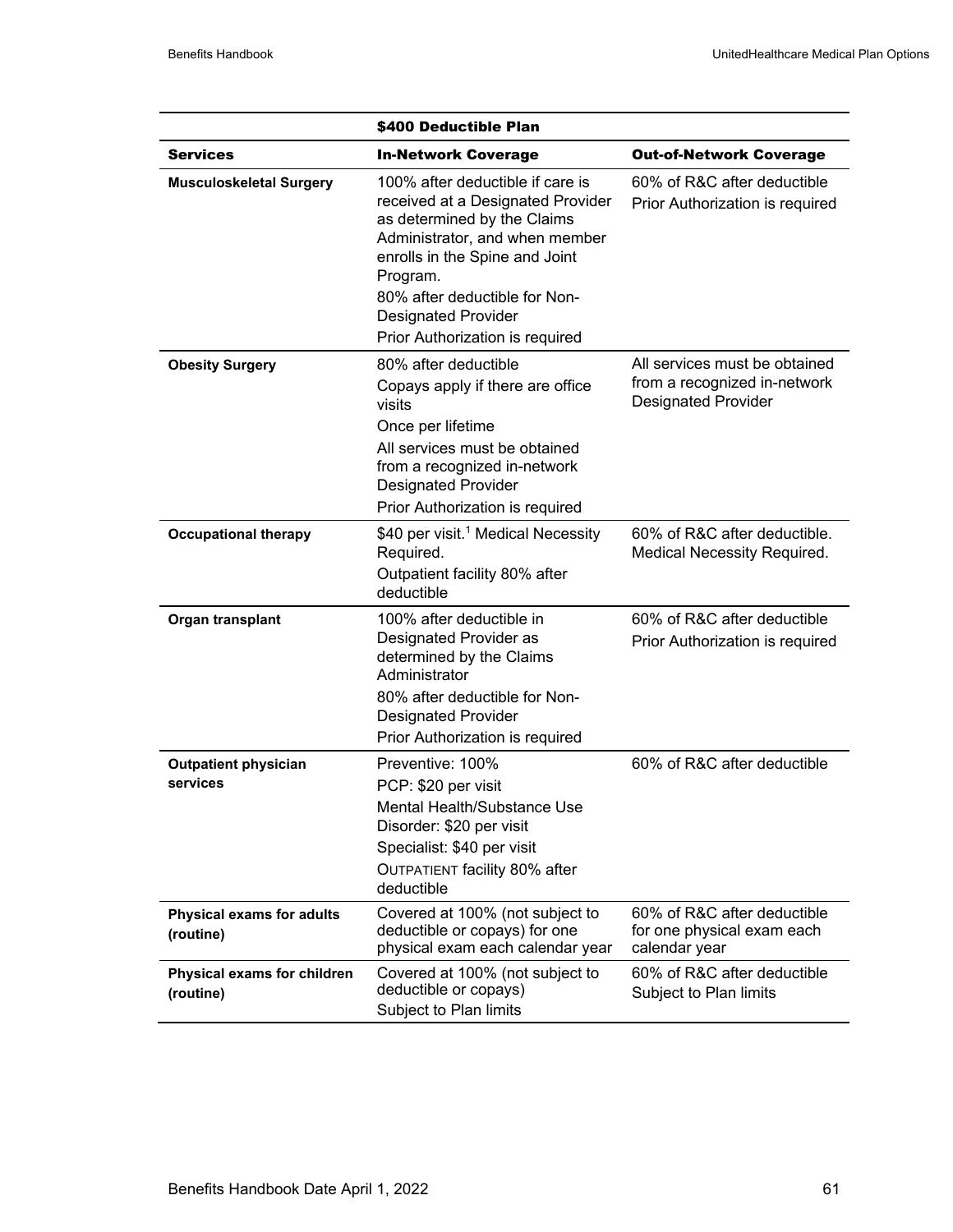|                                                                             | \$400 Deductible Plan                                                                                                                                |                                                                                                                                                         |
|-----------------------------------------------------------------------------|------------------------------------------------------------------------------------------------------------------------------------------------------|---------------------------------------------------------------------------------------------------------------------------------------------------------|
| <b>Services</b>                                                             | <b>In-Network Coverage</b>                                                                                                                           | <b>Out-of-Network Coverage</b>                                                                                                                          |
| <b>Physical therapy</b>                                                     | \$40 per visit. <sup>2</sup> Medical Necessity<br>Required.<br>Outpatient facility 80% after<br>deductible                                           | 60% of R&C after deductible.<br><b>Medical Necessity Required.</b>                                                                                      |
| <b>Virtual Physical Therapy</b><br>(SWORD Health)                           | \$29 copay per month for unlimited<br>sessions per month (not subject<br>to deductible)                                                              | Not covered - all services<br>must be provided by SWORD<br>Health                                                                                       |
| <b>Pregnancy termination</b>                                                | Subject to office visit copay, with<br>no deductible in office<br>80% after deductible in other<br>places of service                                 | 60% of R&C after deductible                                                                                                                             |
| <b>Prenatal visits</b>                                                      | No charge for first visit<br>Routine Prenatal Care covered at<br>100%                                                                                | 60% of R&C after deductible                                                                                                                             |
| Prescription drugs <sup>3</sup> (see<br>"Prescription Drugs" on<br>page 41) | There is a pharmacy network for<br>30-day and 90-day prescription<br>drugs.                                                                          | There is a pharmacy network<br>for 30-day and 90-day<br>prescription drugs.                                                                             |
| <b>Private Duty Nursing</b>                                                 | 80% after deductible<br>Maximum of 60 visits per calendar<br>year<br>(Combined in-network/out-of-<br>network)<br>Prior Authorization is required     | 60% of R&C after deductible<br>Maximum of 60 visits per<br>calendar year<br>(Combined in-network/out-of-<br>network)<br>Prior Authorization is required |
| Prostate specific antigen<br>test-- PSA                                     | Covered at 100% (not subject to<br>deductible or copay)                                                                                              | 60% of R&C after deductible                                                                                                                             |
| (routine)<br><b>Skilled nursing facility</b>                                | 80% after deductible for up to 120<br>days per calendar year (combined<br>in-network/out-of-network)<br>Prior Authorization is required              | 60% of R&C after deductible<br>for up to 120 days per<br>calendar year (combined in-<br>network/out-of-network)<br>Prior Authorization is required      |
| Speech therapy                                                              | \$40 per visit. $4$<br>Outpatient facility 80% after<br>deductible                                                                                   | 60% of R&C after deductible.                                                                                                                            |
| <b>Surgery</b>                                                              | 80% after deductible<br>Prior Authorization is required<br><b>PREDETERMINATION OF BENEFITS IS</b><br>recommended for multiple<br>surgical procedures | 60% of R&C after deductible<br>Prior Authorization is required<br>Predetermination of benefits<br>is recommended for multiple<br>surgical procedures    |
| <b>Tubal ligation</b>                                                       | Covered at 100%, deductible<br>does not apply                                                                                                        | 60% of R&C after deductible                                                                                                                             |
| <b>Urgent Care</b>                                                          | \$50 per visit, deductible does not<br>apply                                                                                                         | 60% of R&C after deductible                                                                                                                             |
| <b>Virtual Medicine</b>                                                     | \$20 copay per visit                                                                                                                                 | Not covered                                                                                                                                             |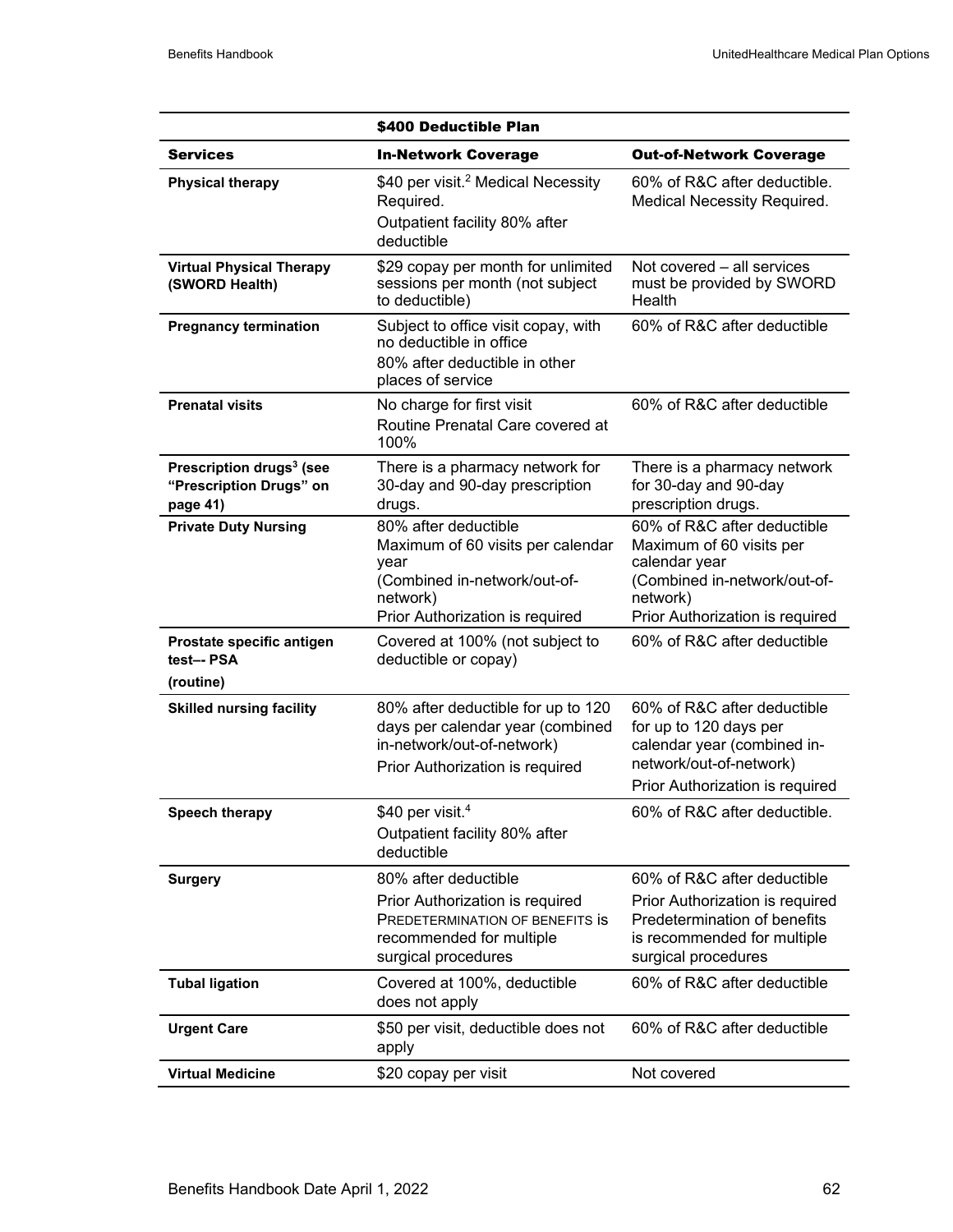|                                             | \$400 Deductible Plan                                                               |                                |  |
|---------------------------------------------|-------------------------------------------------------------------------------------|--------------------------------|--|
| <b>Services</b>                             | <b>In-Network Coverage</b>                                                          | <b>Out-of-Network Coverage</b> |  |
| Vasectomy                                   | 80% after deductible; subject to<br>office visit copay if performed in<br>an office | 60% of R&C after deductible    |  |
| Vision care<br>(routine eye exam)           | Not covered                                                                         | Not covered                    |  |
| <b>Vision Therapy/</b><br><b>Orthoptics</b> | Not covered                                                                         | Not covered                    |  |
| X-rays                                      | 80% after deductible                                                                | 60% of R&C after deductible    |  |

 $\frac{1}{1}$  \$20 per visit (no deductible) for Occupational Therapy when primary diagnosis is autism spectrum disorder (ASD).

- <sup>2</sup> \$20 per visit (no deductible) if primary diagnosis is for Autism Spectrum Disorder (ASD).
- <sup>3</sup> A mandatory program, the PrudentRx prescription drug program, for eligible specialty medications for complex conditions on the PrudentRx Drug List will apply. If you do not speak with PrudentRx, do not enroll in any copay assistance as required by a manufacturer, or do not choose to participate in the PrudentRx program, i.e. opt out, **you'll be responsible for paying the 30% coinsurance cost for each specialty prescription medication, and the costs will NOT count towards your deductible or out-of-pocket maximum.** The PrudentRx Drug List is available at www.caremark.com. For drugs not on the PrudentRx Drug List, standard mail order copayments will apply. For more information, refer to "Are there mandatory discount or copay assistance programs applicable for specialty prescription drugs?" on page 46 and "Prescription Drug Programs" on page 50.
- 4 \$20 per visit (no deductible) if primary diagnosis is for autism spectrum disorder (ASD).

#### *\$1,500 Deductible Plan and \$2,850 Deductible Plan*

|                                     | \$1,500 Deductible Plan                                  |                                                                 | \$2,850 Deductible Plan                                  |                                                          |
|-------------------------------------|----------------------------------------------------------|-----------------------------------------------------------------|----------------------------------------------------------|----------------------------------------------------------|
| <b>Services</b>                     | In-Network                                               | <b>Out-of-Network</b>                                           | <b>In-Network</b>                                        | <b>Out-of-Network</b>                                    |
|                                     | Coverage                                                 | Coverage                                                        | Coverage                                                 | Coverage                                                 |
| <b>Alcohol and</b><br>substance use | <b>Inpatient and</b><br><b>Residential</b><br>Treatment: | <b>Inpatient and</b><br><b>Residential</b><br><b>Treatment:</b> | <b>Inpatient and</b><br><b>Residential</b><br>Treatment: | <b>Inpatient and</b><br><b>Residential</b><br>Treatment: |
|                                     | 80% after                                                | 60% of R&C                                                      | 70% after                                                | 50% of R&C after                                         |
|                                     | deductible Prior                                         | after deductible                                                | deductible Prior                                         | deductible Prior                                         |
|                                     | Authorization is                                         | Prior                                                           | Authorization is                                         | Authorization is                                         |
|                                     | required                                                 | Authorization is                                                | required                                                 | required                                                 |
|                                     | <b>Outpatient:</b><br>80% after<br>deductible            | required<br><b>Outpatient:</b><br>60% after<br>deductible       | <b>Outpatient:</b><br>70% after<br>deductible            | <b>Outpatient:</b><br>$50\%$ after<br>deductible         |
| <b>Allergy testing</b>              | 80% after                                                | 60% of R&C                                                      | 70% after                                                | 50% of R&C after                                         |
| and treatment                       | deductible                                               | after deductible                                                | deductible                                               | deductible                                               |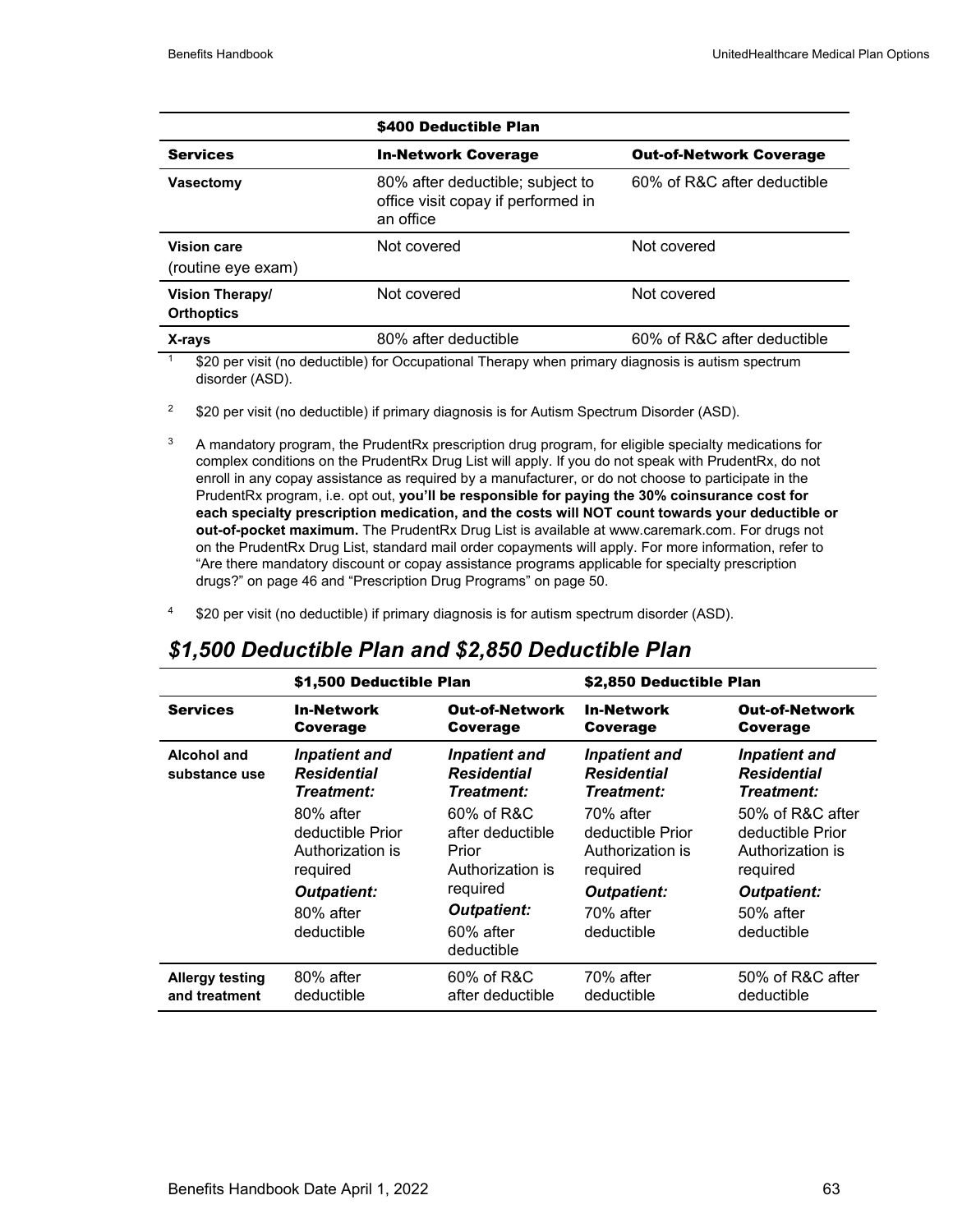|                                                              | \$1,500 Deductible Plan                                                                                                                                                                                                  |                                                                                                                                                                                                     | \$2,850 Deductible Plan                                                                                                                                                                                                                                                                                                                                                    |                                                                                                                                                                                              |
|--------------------------------------------------------------|--------------------------------------------------------------------------------------------------------------------------------------------------------------------------------------------------------------------------|-----------------------------------------------------------------------------------------------------------------------------------------------------------------------------------------------------|----------------------------------------------------------------------------------------------------------------------------------------------------------------------------------------------------------------------------------------------------------------------------------------------------------------------------------------------------------------------------|----------------------------------------------------------------------------------------------------------------------------------------------------------------------------------------------|
| <b>Services</b>                                              | <b>In-Network</b><br>Coverage                                                                                                                                                                                            | <b>Out-of-Network</b><br>Coverage                                                                                                                                                                   | In-Network<br><b>Coverage</b>                                                                                                                                                                                                                                                                                                                                              | <b>Out-of-Network</b><br><b>Coverage</b>                                                                                                                                                     |
| <b>Alternative</b><br>medicine<br>(Acupuncture)              | 80% after<br>deductible                                                                                                                                                                                                  | 60% of R&C<br>after deductible                                                                                                                                                                      | 70% after<br>deductible                                                                                                                                                                                                                                                                                                                                                    | 50% of R&C after<br>deductible                                                                                                                                                               |
|                                                              | Coverage limitations:<br>Performed by a physician as a<br>that is covered under the Plan.<br>a,<br>long as it is rendered by a<br>certified/licensed individual.<br>Limited to 12 visits per calendar<br>a,<br>network). | form of anesthesia in connection<br>with surgery or dental procedure<br>A form of Alternative Treatment as<br>year (combined in-network/out-of-                                                     | Coverage limitations:<br>Performed by a physician as a form<br>of anesthesia in connection with<br>surgery or dental procedure that is<br>covered under the Plan.<br>A form of Alternative Treatment as<br>ш<br>long as it is rendered by a<br>certified/licensed individual.<br>Limited to 12 visits per calendar year<br>U,<br>(combined in-network/out-of-<br>network). |                                                                                                                                                                                              |
| <b>Ambulance</b><br>charges                                  | 80% after<br>deductible                                                                                                                                                                                                  | 80% of R&C<br>after deductible                                                                                                                                                                      | 70% after<br>deductible                                                                                                                                                                                                                                                                                                                                                    | 70% of R&C after<br>deductible                                                                                                                                                               |
| <b>Applied</b><br><b>Behavioral</b><br><b>Analysis (ABA)</b> | 80% after<br>deductible Prior<br>Authorization is<br>required                                                                                                                                                            | 60% of R&C<br>after deductible<br>Prior<br>Authorization is<br>required                                                                                                                             | 70% after<br>deductible Prior<br>Authorization is<br>required                                                                                                                                                                                                                                                                                                              | 50% of R&C after<br>deductible<br><b>Prior Authorization</b><br>is required                                                                                                                  |
| <b>Artificial</b><br>insemination                            | 80% after<br>deductible<br>Limited to overall<br>infertility maximum<br>of \$15,000 per<br>lifetime (combined<br>in-network/out-of-<br>network) Prior<br>authorization is<br>required                                    | 60% of R&C<br>after deductible<br>Limited to overall<br>infertility<br>maximum of<br>\$15,000 per<br>lifetime<br>(combined in-<br>network/out-of-<br>network) Prior<br>authorization is<br>required | 70% after<br>deductible<br>Limited to overall<br>infertility maximum<br>of \$15,000 per<br>lifetime (combined<br>in-network/out-of-<br>network) Prior<br>authorization is<br>required                                                                                                                                                                                      | 50% of R&C after<br>deductible<br>Limited overall<br>infertility maximum<br>of to \$15,000 per<br>lifetime (combined<br>in-network/out-of-<br>network) Prior<br>authorization is<br>required |
| CT / PET scans                                               | 80% after<br>deductible<br>CT/PET scans<br>subject to prior<br>authorization                                                                                                                                             | 60% of R&C<br>after deductible<br>CT/PET scans<br>subject to prior<br>authorization                                                                                                                 | 70% after<br>deductible<br>CT/PET scans<br>subject to prior<br>authorization                                                                                                                                                                                                                                                                                               | 50% of R&C after<br>deductible<br>CT/PET scans<br>subject to prior<br>authorization                                                                                                          |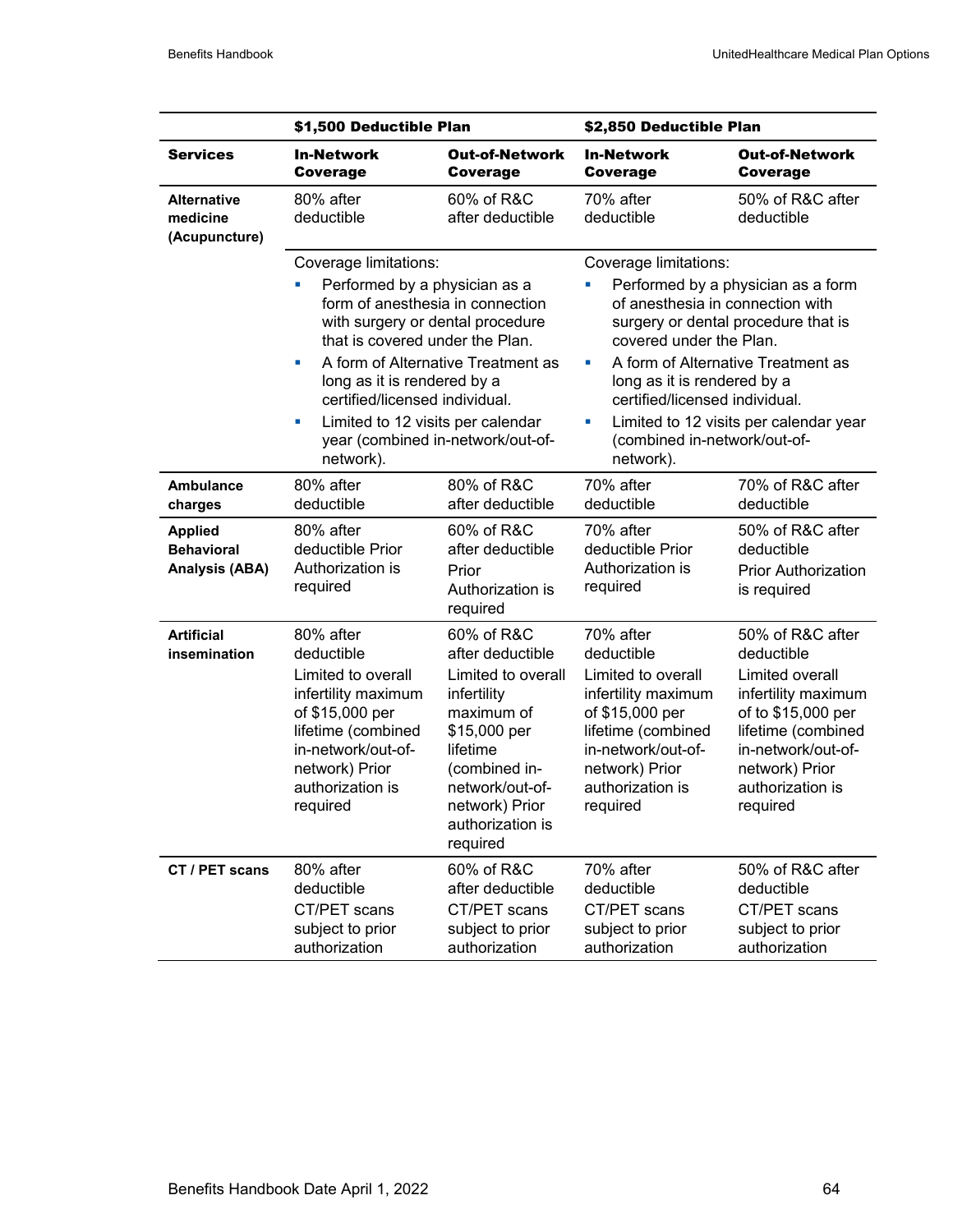|                                                                                                                | \$1,500 Deductible Plan                                                                                                            |                                                                                                                                          | \$2,850 Deductible Plan                                                                                                            |                                                                                                                                              |
|----------------------------------------------------------------------------------------------------------------|------------------------------------------------------------------------------------------------------------------------------------|------------------------------------------------------------------------------------------------------------------------------------------|------------------------------------------------------------------------------------------------------------------------------------|----------------------------------------------------------------------------------------------------------------------------------------------|
| <b>Services</b>                                                                                                | <b>In-Network</b><br><b>Coverage</b>                                                                                               | <b>Out-of-Network</b><br>Coverage                                                                                                        | <b>In-Network</b><br><b>Coverage</b>                                                                                               | <b>Out-of-Network</b><br>Coverage                                                                                                            |
| <b>Chiropractors</b>                                                                                           | 80% after<br>deductible for up to<br>30 visits per<br>calendar year<br>combined in-<br>network/out-of-<br>network                  | 60% of R&C<br>after deductible<br>for up to 30 visits<br>per calendar<br>year combined<br>in-network/out-<br>of-network                  | 70% after<br>deductible for up to<br>30 visits per<br>calendar year<br>combined in-<br>network/out-of-<br>network                  | 50% of R&C after<br>deductible for up<br>to 30 visits per<br>calendar year<br>combined in-<br>network/out-of-<br>network                     |
| Contraceptive<br>devices (as<br>defined as<br><b>Preventive</b><br><b>Prescriptions)</b>                       | Covered at 100%,<br>without deductible                                                                                             | 60% of R&C<br>after deductible                                                                                                           | Covered at 100%,<br>without deductible                                                                                             | 50% of R&C after<br>deductible                                                                                                               |
| <b>Cosmetic</b><br>surgery                                                                                     | Not covered                                                                                                                        | Not covered                                                                                                                              | Not covered                                                                                                                        | Not covered                                                                                                                                  |
| <b>Dental</b><br>treatment<br>(covered only<br>for accidental<br>injury to sound<br>teeth within 12<br>months) | 80% after<br>deductible                                                                                                            | 60% of R&C<br>after deductible                                                                                                           | 70% after<br>deductible                                                                                                            | 50% of R&C after<br>deductible                                                                                                               |
| Doctor delivery<br>charge for<br>newborns                                                                      | 80% after<br>deductible                                                                                                            | 60% of R&C<br>after deductible                                                                                                           | 70% after<br>deductible                                                                                                            | 50% of R&C after<br>deductible                                                                                                               |
| Durable medical<br>equipment<br>(DME)                                                                          | 80% after<br>deductible<br><b>Prior Authorization</b><br>is required for<br>purchases or<br>rentals of DME that<br>exceeds \$1,000 | 60% of R&C<br>after deductible<br>Prior<br>Authorization is<br>required for<br>purchases or<br>rentals of DME<br>that exceeds<br>\$1,000 | 70% after<br>deductible<br><b>Prior Authorization</b><br>is required for<br>purchases or<br>rentals of DME that<br>exceeds \$1,000 | 50% of R&C after<br>deductible<br><b>Prior Authorization</b><br>is required for<br>purchases or<br>rentals of DME<br>that exceeds<br>\$1,000 |
| <b>EKG Testing</b>                                                                                             | 80% after<br>deductible. Not<br>considered<br>preventive.                                                                          | 60% of R&C<br>after deductible.<br>Not considered<br>preventive.                                                                         | 70% after<br>deductible. Not<br>considered<br>preventive.                                                                          | 50% of R&C after<br>deductible. Not<br>considered<br>preventive.                                                                             |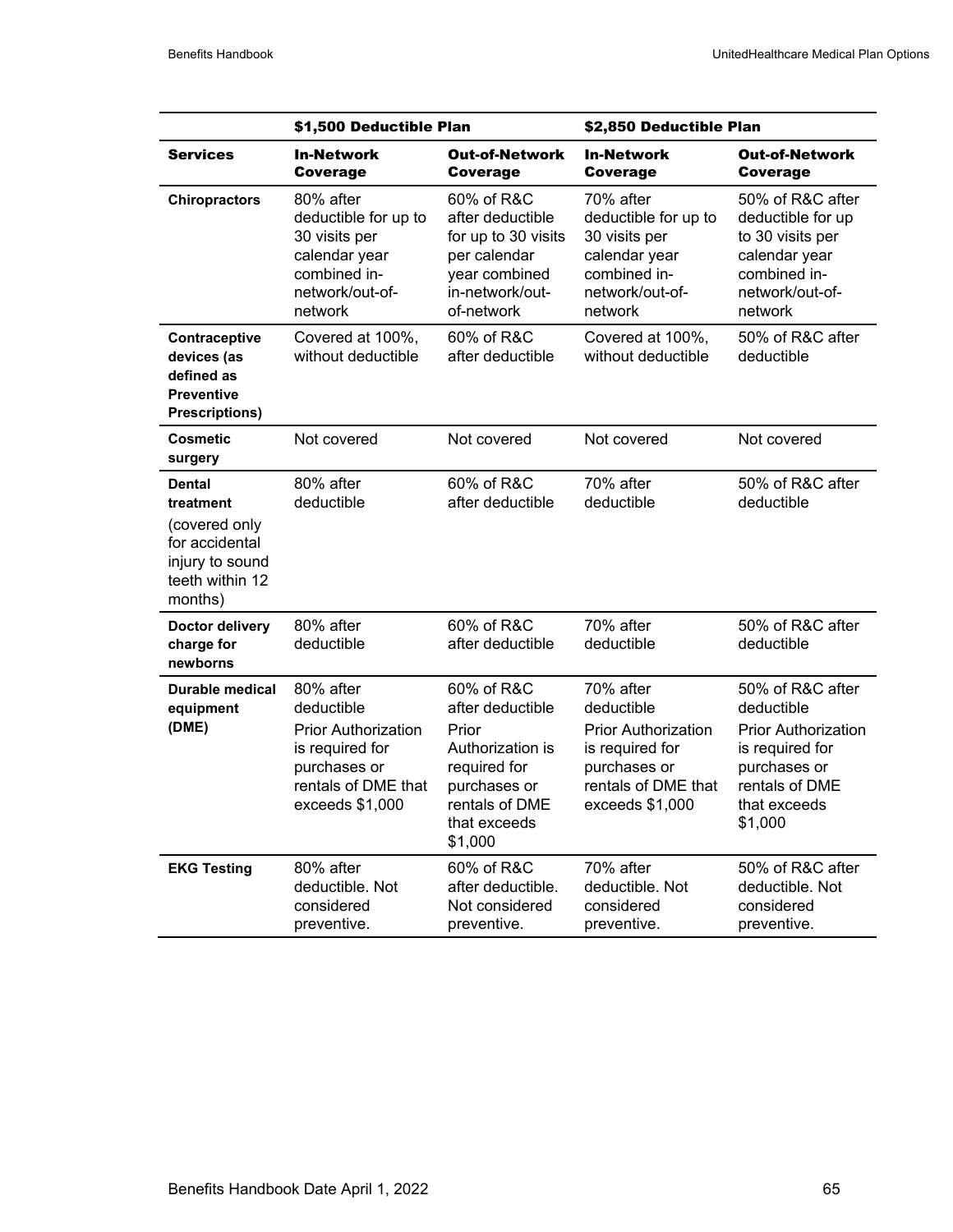|                                                                 | \$1,500 Deductible Plan                                                                                                                                                                                                         |                                                                                                                                                                                                                                       | \$2,850 Deductible Plan                                                                                                                                                                                                         |                                                                                                                                                                                                                                        |  |
|-----------------------------------------------------------------|---------------------------------------------------------------------------------------------------------------------------------------------------------------------------------------------------------------------------------|---------------------------------------------------------------------------------------------------------------------------------------------------------------------------------------------------------------------------------------|---------------------------------------------------------------------------------------------------------------------------------------------------------------------------------------------------------------------------------|----------------------------------------------------------------------------------------------------------------------------------------------------------------------------------------------------------------------------------------|--|
| <b>Services</b>                                                 | <b>In-Network</b><br><b>Coverage</b>                                                                                                                                                                                            | <b>Out-of-Network</b><br><b>Coverage</b>                                                                                                                                                                                              | <b>In-Network</b><br><b>Coverage</b>                                                                                                                                                                                            | <b>Out-of-Network</b><br><b>Coverage</b>                                                                                                                                                                                               |  |
| <b>Emergency</b><br>room                                        | 80% after<br>deductible for life-<br>threatening injury<br>or illness (See<br>"Life-threatening<br>Illness or Injury in<br>the "Glossary" on<br>page 87).                                                                       | 80% of R&C<br>after deductible<br>for life-<br>threatening<br>injury or illness<br>(See "Life-<br>threatening<br>Illness or Injury<br>in the "Glossary"<br>on page 87).                                                               | 70% after<br>deductible for life-<br>threatening injury<br>or illness (See<br>"Life-threatening<br>Illness or Injury in<br>the "Glossary" on<br>page 87).                                                                       | 70% of R&C after<br>deductible for life-<br>threatening injury<br>or illness (See<br>"Life-threatening<br>Illness or Injury in<br>the "Glossary" on<br>page 87).                                                                       |  |
| Gender<br>Reassignment<br><b>Surgery (and</b><br>related costs) | 80% after<br>deductible<br>Call the Claims<br>Administrator at the<br>number on the<br>back of your ID<br>card for specifics<br>on what is covered<br>and excluded by<br>the Plan.<br><b>Prior Authorization</b><br>is required | 60% of R&C<br>after deductible<br>Call the Claims<br>Administrator at<br>the number on<br>the back of your<br>ID card for<br>specifics on what<br>is covered and<br>excluded by the<br>Plan.<br>Prior<br>Authorization is<br>required | 70% after<br>deductible<br>Call the Claims<br>Administrator at the<br>number on the<br>back of your ID<br>card for specifics<br>on what is covered<br>and excluded by<br>the Plan.<br><b>Prior Authorization</b><br>is required | 50% of R&C after<br>deductible<br>Call the Claims<br>Administrator at<br>the number on the<br>back of your ID<br>card for specifics<br>on what is covered<br>and excluded by<br>the Plan.<br><b>Prior Authorization</b><br>is required |  |
| Gynecology<br>visits                                            | Covered at 100%<br>(not subject to<br>deductible) for one<br>routine exam each<br>calendar year<br>Subsequent visits -<br>80% after<br>deductible                                                                               | 60% of R&C<br>after deductible                                                                                                                                                                                                        | Covered at 100%<br>(not subject to<br>deductible) for one<br>routine exam each<br>calendar year<br>Subsequent visits -<br>70% after<br>deductible                                                                               | 50% of R&C after<br>deductible                                                                                                                                                                                                         |  |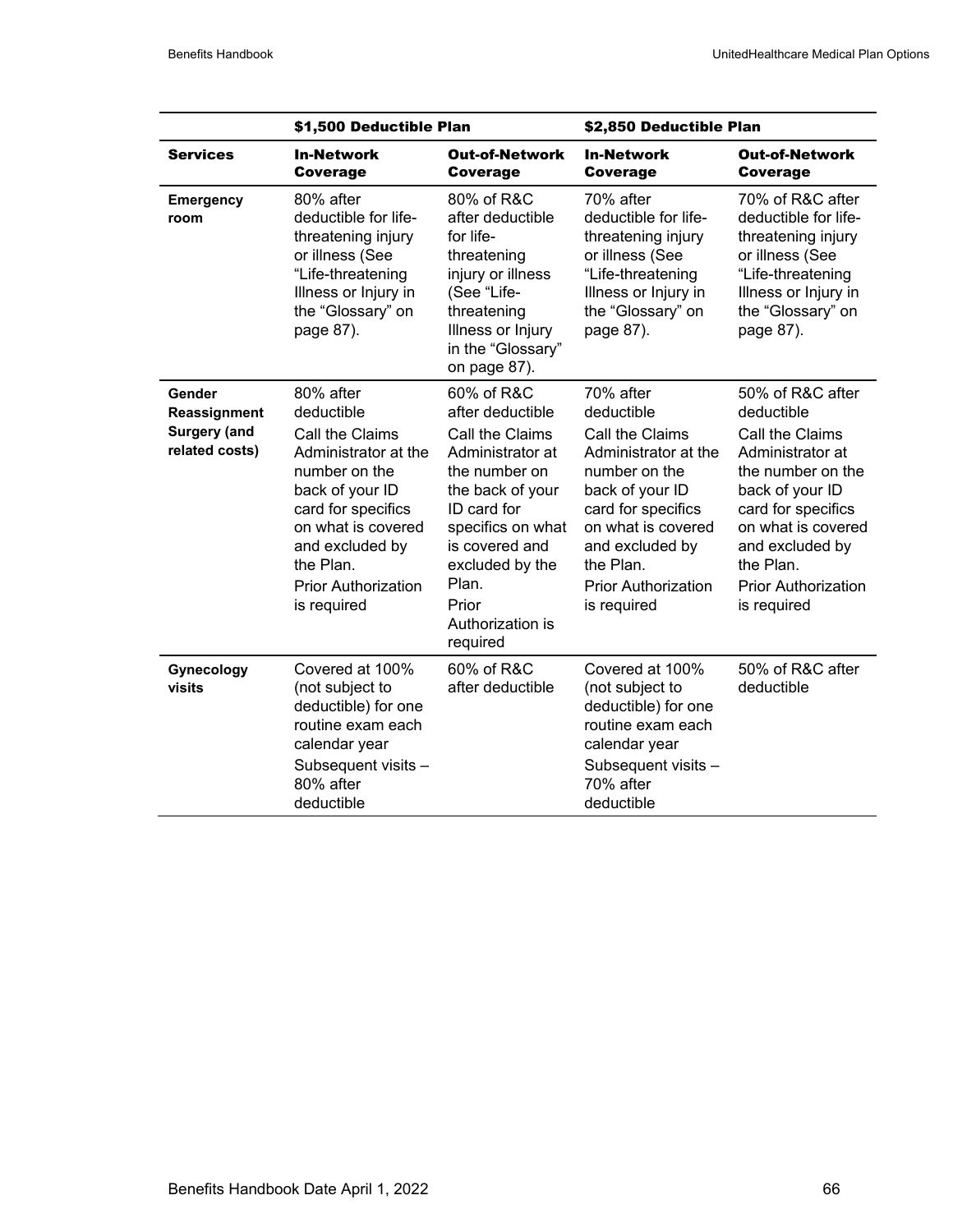|                                   | \$1,500 Deductible Plan                                                                                                                                                                                                                                                                                                  |                                                                                                                                                                                                               | \$2,850 Deductible Plan                                                                                                                                                                                                                                                                                                  |                                                                                                                                                                                                                |
|-----------------------------------|--------------------------------------------------------------------------------------------------------------------------------------------------------------------------------------------------------------------------------------------------------------------------------------------------------------------------|---------------------------------------------------------------------------------------------------------------------------------------------------------------------------------------------------------------|--------------------------------------------------------------------------------------------------------------------------------------------------------------------------------------------------------------------------------------------------------------------------------------------------------------------------|----------------------------------------------------------------------------------------------------------------------------------------------------------------------------------------------------------------|
| <b>Services</b>                   | <b>In-Network</b><br>Coverage                                                                                                                                                                                                                                                                                            | <b>Out-of-Network</b><br>Coverage                                                                                                                                                                             | <b>In-Network</b><br>Coverage                                                                                                                                                                                                                                                                                            | <b>Out-of-Network</b><br>Coverage                                                                                                                                                                              |
| <b>Hearing care</b>               | 80% after<br>deductible<br>Routine hearing<br>exams for<br>dependents under<br>age 18 are covered<br>at 100% when<br>provided as part of<br>a<br>preventive/wellness<br>visit. Covered<br>hearing aids limited<br>to \$1,000 a year<br>per ear (no<br>coverage for<br>hearing aids for<br>degenerative<br>hearing loss). | 60% of R&C<br>after deductible<br>Covered hearing<br>aids limited to<br>\$1,000 a year<br>per ear (no<br>coverage for<br>hearing aids for<br>degenerative<br>hearing loss).                                   | 80% after<br>deductible<br>Routine hearing<br>exams for<br>dependents under<br>age 18 are covered<br>at 100% when<br>provided as part of<br>a<br>preventive/wellness<br>visit. Covered<br>hearing aids limited<br>to \$1,000 a year<br>per ear (no<br>coverage for<br>hearing aids for<br>degenerative<br>hearing loss). | 60% of R&C after<br>deductible<br>Covered hearing<br>aids limited to<br>\$1,000 a year per<br>ear (no coverage<br>for hearing aids for<br>degenerative<br>hearing loss).                                       |
| <b>Home health</b><br>care        | 80% after<br>deductible for up to<br>120 home health<br>care aid visits per<br>calendar year for<br>homebound<br>patients (up to 4<br>hours each visit)<br><b>Prior Authorization</b><br>is required                                                                                                                     | 60% of R&C<br>after deductible<br>for up to 120<br>home health<br>care aid visits<br>per calendar<br>year for<br>homebound<br>patients (up to 4<br>hours each visit)<br>Prior<br>Authorization is<br>required | 70% after<br>deductible for up to<br>120 home health<br>care aid visits per<br>calendar year for<br>homebound<br>patients (up to 4<br>hours each visit)<br><b>Prior Authorization</b><br>is required                                                                                                                     | 50% of R&C after<br>deductible for up<br>to 120 home<br>health care aid<br>visits per calendar<br>year for<br>homebound<br>patients (up to 4<br>hours each visit)<br><b>Prior Authorization</b><br>is required |
| <b>Hospice care</b>               | 80% after<br>deductible<br><b>Prior Authorization</b><br>is required                                                                                                                                                                                                                                                     | 60% of R&C<br>after deductible<br>Prior<br>Authorization is<br>required                                                                                                                                       | 70% after<br>deductible<br><b>Prior Authorization</b><br>is required                                                                                                                                                                                                                                                     | 50% of R&C after<br>deductible<br><b>Prior Authorization</b><br>is required                                                                                                                                    |
| <b>Immunizations</b><br>(routine) | Covered at 100%<br>(not subject to<br>deductible)                                                                                                                                                                                                                                                                        | 60% of R&C<br>after deductible                                                                                                                                                                                | Covered at 100%<br>(not subject to<br>deductible)                                                                                                                                                                                                                                                                        | 50% of R&C after<br>deductible                                                                                                                                                                                 |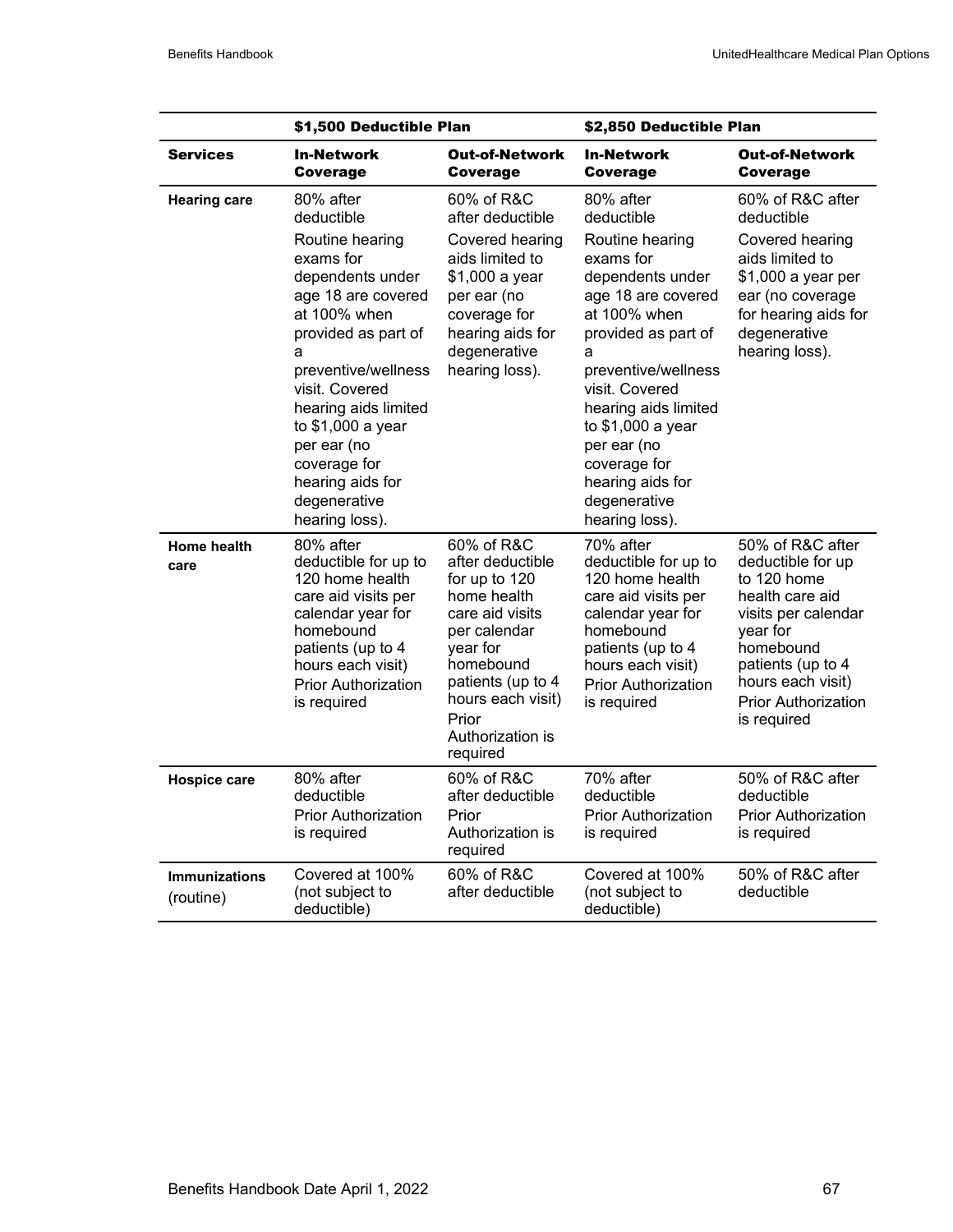|                                                        | \$1,500 Deductible Plan                                                                                                                                                                                                                                                                                                                                                                                                                                       |                                                                                                                                                                                                                                                                                                                                                                                                                                                                                         | \$2,850 Deductible Plan                                                                                                                                                                                                                                                                                                                                                                                                                                              |                                                                                                                                                                                                                                                                                                                                                                                                                                                                             |
|--------------------------------------------------------|---------------------------------------------------------------------------------------------------------------------------------------------------------------------------------------------------------------------------------------------------------------------------------------------------------------------------------------------------------------------------------------------------------------------------------------------------------------|-----------------------------------------------------------------------------------------------------------------------------------------------------------------------------------------------------------------------------------------------------------------------------------------------------------------------------------------------------------------------------------------------------------------------------------------------------------------------------------------|----------------------------------------------------------------------------------------------------------------------------------------------------------------------------------------------------------------------------------------------------------------------------------------------------------------------------------------------------------------------------------------------------------------------------------------------------------------------|-----------------------------------------------------------------------------------------------------------------------------------------------------------------------------------------------------------------------------------------------------------------------------------------------------------------------------------------------------------------------------------------------------------------------------------------------------------------------------|
| <b>Services</b>                                        | <b>In-Network</b><br>Coverage                                                                                                                                                                                                                                                                                                                                                                                                                                 | <b>Out-of-Network</b><br>Coverage                                                                                                                                                                                                                                                                                                                                                                                                                                                       | <b>In-Network</b><br>Coverage                                                                                                                                                                                                                                                                                                                                                                                                                                        | <b>Out-of-Network</b><br>Coverage                                                                                                                                                                                                                                                                                                                                                                                                                                           |
| Infertility<br><b>Services</b>                         | 80% after<br>deductible<br>Artificial<br>Insemination and<br>Advanced<br>Reproductive<br>Technology are<br>limited to overall<br>infertility maximum<br>of \$15,000 per<br>lifetime maximum<br>(combined in-<br>network/out-of-<br>network)<br>Coverage requires<br>a diagnosis of<br>infertility. Prior<br>UHC claims<br>(including prior to<br>01/01/2015) will<br>apply to the lifetime<br>maximum on new<br>plans. Prior<br>authorization is<br>required. | 60% of R&C<br>after deductible<br>Artificial<br>Insemination and<br>Advanced<br>Reproductive<br>Technology are<br>limited to overall<br>infertility<br>maximum of<br>\$15,000 per<br>lifetime<br>maximum<br>(combined in-<br>network/out-of-<br>network)<br>Coverage<br>requires a<br>diagnosis of<br>infertility. Prior<br><b>UHC</b> claims<br>(including prior<br>to 01/01/2015)<br>will apply to the<br>lifetime<br>maximum on<br>new plans. Prior<br>authorization is<br>required. | 70% after<br>deductible<br>Artificial<br>Insemination and<br>Advanced<br>Reproductive<br>Technology are<br>limited to overall<br>infertility maximum<br>of \$15,000 per<br>lifetime maximum<br>(combined in-<br>network/out-of-<br>network)<br>Coverage requires<br>a diagnosis of<br>infertility. Prior<br><b>UHC</b> claims<br>(including prior to<br>01/01/2015) will<br>apply to the lifetime<br>maximum on new<br>plans. Prior<br>authorization is<br>required. | 50% of R&C after<br>deductible<br>Artificial<br>Insemination and<br>Advanced<br>Reproductive<br>Technology are<br>limited to overall<br>infertility maximum<br>of \$15,000 per<br>lifetime maximum<br>(combined in-<br>network/out-of-<br>network)<br>Coverage requires<br>a diagnosis of<br>infertility. Prior<br><b>UHC</b> claims<br>(including prior to<br>01/01/2015) will<br>apply to the<br>lifetime maximum<br>on new plans.<br>Prior authorization<br>is required. |
| Inpatient<br>hospital<br>services                      | 80% after<br>deductible<br><b>Prior Authorization</b><br>is required                                                                                                                                                                                                                                                                                                                                                                                          | 60% of R&C<br>after deductible<br>Prior<br>Authorization is<br>required                                                                                                                                                                                                                                                                                                                                                                                                                 | 70% after<br>deductible<br><b>Prior Authorization</b><br>is required                                                                                                                                                                                                                                                                                                                                                                                                 | 50% of R&C after<br>deductible<br><b>Prior Authorization</b><br>is required                                                                                                                                                                                                                                                                                                                                                                                                 |
| Laboratory<br>charges                                  | 80% after<br>deductible                                                                                                                                                                                                                                                                                                                                                                                                                                       | 60% of R&C<br>after deductible                                                                                                                                                                                                                                                                                                                                                                                                                                                          | 70% after<br>deductible                                                                                                                                                                                                                                                                                                                                                                                                                                              | 50% of R&C after<br>deductible                                                                                                                                                                                                                                                                                                                                                                                                                                              |
| <b>Magnetic</b><br>resonance<br>imaging - MRI          | 80% after<br>deductible<br><b>Prior Authorization</b><br>is required                                                                                                                                                                                                                                                                                                                                                                                          | 60% of R&C<br>after deductible<br>Prior<br>Authorization is<br>required                                                                                                                                                                                                                                                                                                                                                                                                                 | 70% after<br>deductible<br><b>Prior Authorization</b><br>is required                                                                                                                                                                                                                                                                                                                                                                                                 | 50% of R&C after<br>deductible<br><b>Prior Authorization</b><br>is required                                                                                                                                                                                                                                                                                                                                                                                                 |
| Mammograms,<br>including 3D<br>mammograms<br>(Routine) | Covered at 100%<br>(not subject to<br>deductible)                                                                                                                                                                                                                                                                                                                                                                                                             | 60% of R&C<br>after deductible                                                                                                                                                                                                                                                                                                                                                                                                                                                          | Covered at 100%<br>(not subject to<br>deductible)                                                                                                                                                                                                                                                                                                                                                                                                                    | 50% of R&C after<br>deductible                                                                                                                                                                                                                                                                                                                                                                                                                                              |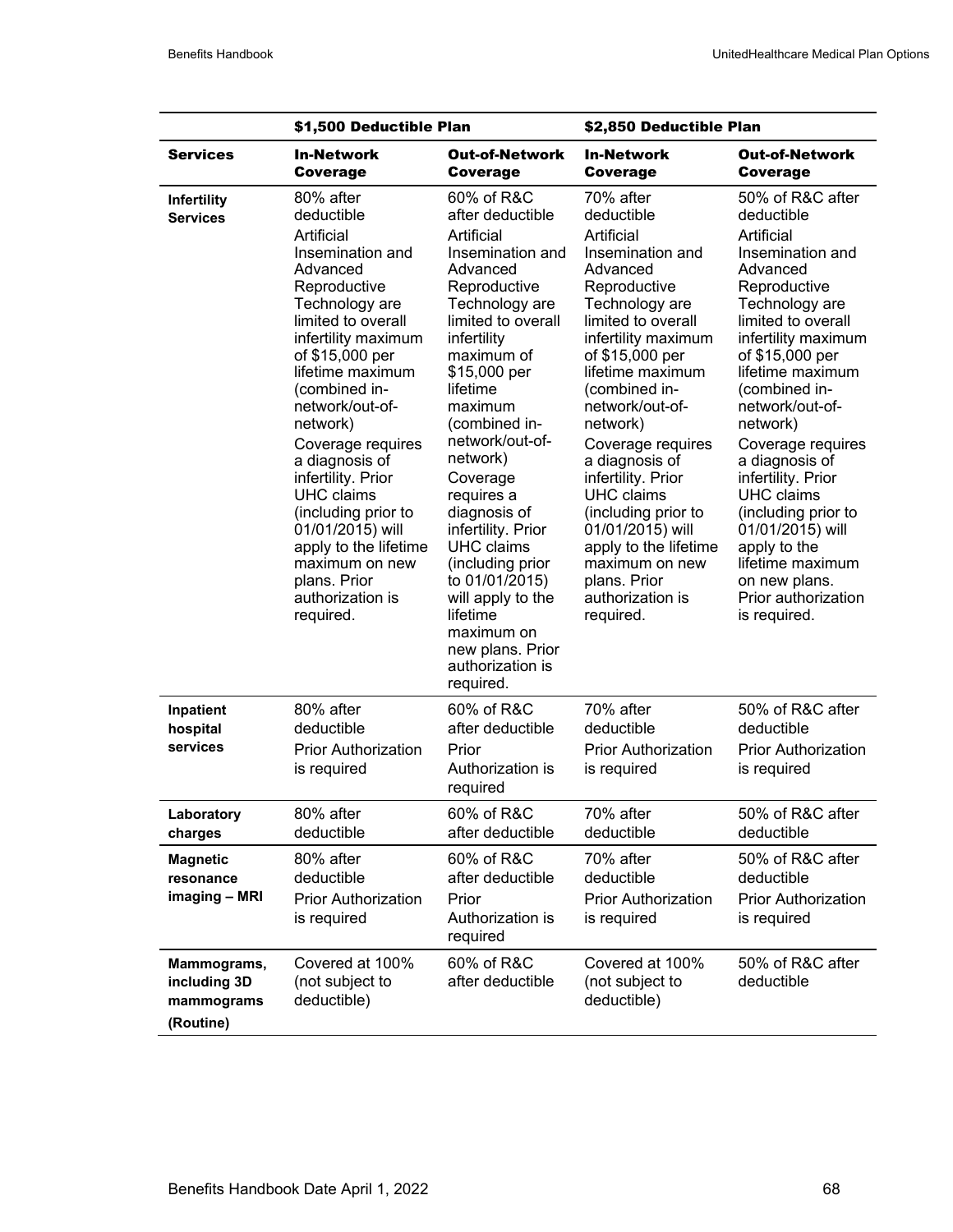|                                          | \$1,500 Deductible Plan                                                                                                                                                                                                                                                                                        |                                                                                                | \$2,850 Deductible Plan                                                                                                                                                                                                                                                                                        |                                                                                                |
|------------------------------------------|----------------------------------------------------------------------------------------------------------------------------------------------------------------------------------------------------------------------------------------------------------------------------------------------------------------|------------------------------------------------------------------------------------------------|----------------------------------------------------------------------------------------------------------------------------------------------------------------------------------------------------------------------------------------------------------------------------------------------------------------|------------------------------------------------------------------------------------------------|
| <b>Services</b>                          | In-Network                                                                                                                                                                                                                                                                                                     | Out-of-Network                                                                                 | <b>In-Network</b>                                                                                                                                                                                                                                                                                              | <b>Out-of-Network</b>                                                                          |
|                                          | <b>Coverage</b>                                                                                                                                                                                                                                                                                                | Coverage                                                                                       | Coverage                                                                                                                                                                                                                                                                                                       | Coverage                                                                                       |
| Mastectomy-<br>reconstructive<br>surgery | 80% after<br>deductible                                                                                                                                                                                                                                                                                        | 60% of R&C<br>after deductible                                                                 | 70% after<br>deductible                                                                                                                                                                                                                                                                                        | 50% of R&C after<br>deductible                                                                 |
| <b>Maternity</b>                         | 80% after                                                                                                                                                                                                                                                                                                      | 60% of R&C                                                                                     | 70% after                                                                                                                                                                                                                                                                                                      | 50% of R&C after                                                                               |
| hospital stay                            | deductible                                                                                                                                                                                                                                                                                                     | after deductible                                                                               | deductible                                                                                                                                                                                                                                                                                                     | deductible                                                                                     |
| <b>Mental health</b>                     | <b>Inpatient and</b>                                                                                                                                                                                                                                                                                           | <b>Inpatient and</b>                                                                           | <b>Inpatient and</b>                                                                                                                                                                                                                                                                                           | <b>Inpatient and</b>                                                                           |
|                                          | <b>Residential</b>                                                                                                                                                                                                                                                                                             | <b>Residential</b>                                                                             | <b>Residential</b>                                                                                                                                                                                                                                                                                             | <b>Residential</b>                                                                             |
|                                          | <b>Treatment</b>                                                                                                                                                                                                                                                                                               | <b>Treatment</b>                                                                               | <b>Treatment</b>                                                                                                                                                                                                                                                                                               | <b>Treatment</b>                                                                               |
|                                          | 80% after                                                                                                                                                                                                                                                                                                      | 60% of R&C                                                                                     | 70% after                                                                                                                                                                                                                                                                                                      | 50% of R&C after                                                                               |
|                                          | deductible                                                                                                                                                                                                                                                                                                     | after deductible                                                                               | deductible                                                                                                                                                                                                                                                                                                     | deductible                                                                                     |
|                                          | Subject to prior                                                                                                                                                                                                                                                                                               | Subject to prior                                                                               | Subject to prior                                                                                                                                                                                                                                                                                               | Subject to prior                                                                               |
|                                          | authorization                                                                                                                                                                                                                                                                                                  | authorization                                                                                  | authorization                                                                                                                                                                                                                                                                                                  | authorization                                                                                  |
|                                          | <b>Outpatient:</b>                                                                                                                                                                                                                                                                                             | <b>Outpatient:</b>                                                                             | <b>Outpatient:</b>                                                                                                                                                                                                                                                                                             | <b>Outpatient:</b>                                                                             |
|                                          | 80% after                                                                                                                                                                                                                                                                                                      | 60% of R&C                                                                                     | 70% after                                                                                                                                                                                                                                                                                                      | 50% of R&C after                                                                               |
|                                          | deductible                                                                                                                                                                                                                                                                                                     | after deductible                                                                               | deductible                                                                                                                                                                                                                                                                                                     | deductible                                                                                     |
| <b>Musculoskeletal</b><br><b>Surgery</b> | 100% after<br>deductible if care is<br>received at a<br>Designated<br>Provider as<br>determined by the<br>Claims<br>Administrator, and<br>when member<br>enrolls in the Spine<br>and Joint Program.<br>80% after<br>deductible for Non-<br>Designated<br>Provider<br><b>Prior Authorization</b><br>is required | 60% of R&C<br>after deductible<br>Prior<br>Authorization is<br>required                        | 100% after<br>deductible if care is<br>received at a<br>Designated<br>Provider as<br>determined by the<br>Claims<br>Administrator, and<br>when member<br>enrolls in the Spine<br>and Joint Program.<br>70% after<br>deductible for Non-<br>Designated<br>Provider<br><b>Prior Authorization</b><br>is required | 50% of R&C after<br>deductible<br><b>Prior Authorization</b><br>is required                    |
| <b>Obesity Surgery</b>                   | 80% after<br>deductible<br>Once per lifetime<br>All services must<br>be obtained from a<br>recognized in-<br>network<br>Designated<br>Provider<br>Prior authorization<br>is required                                                                                                                           | All services must<br>be obtained from<br>a recognized in-<br>network<br>Designated<br>Provider | 80% after<br>deductible<br>Once per lifetime<br>All services must<br>be obtained from a<br>recognized in-<br>network<br>Designated<br>Provider<br>Prior authorization<br>is required                                                                                                                           | All services must<br>be obtained from a<br>recognized in-<br>network<br>Designated<br>Provider |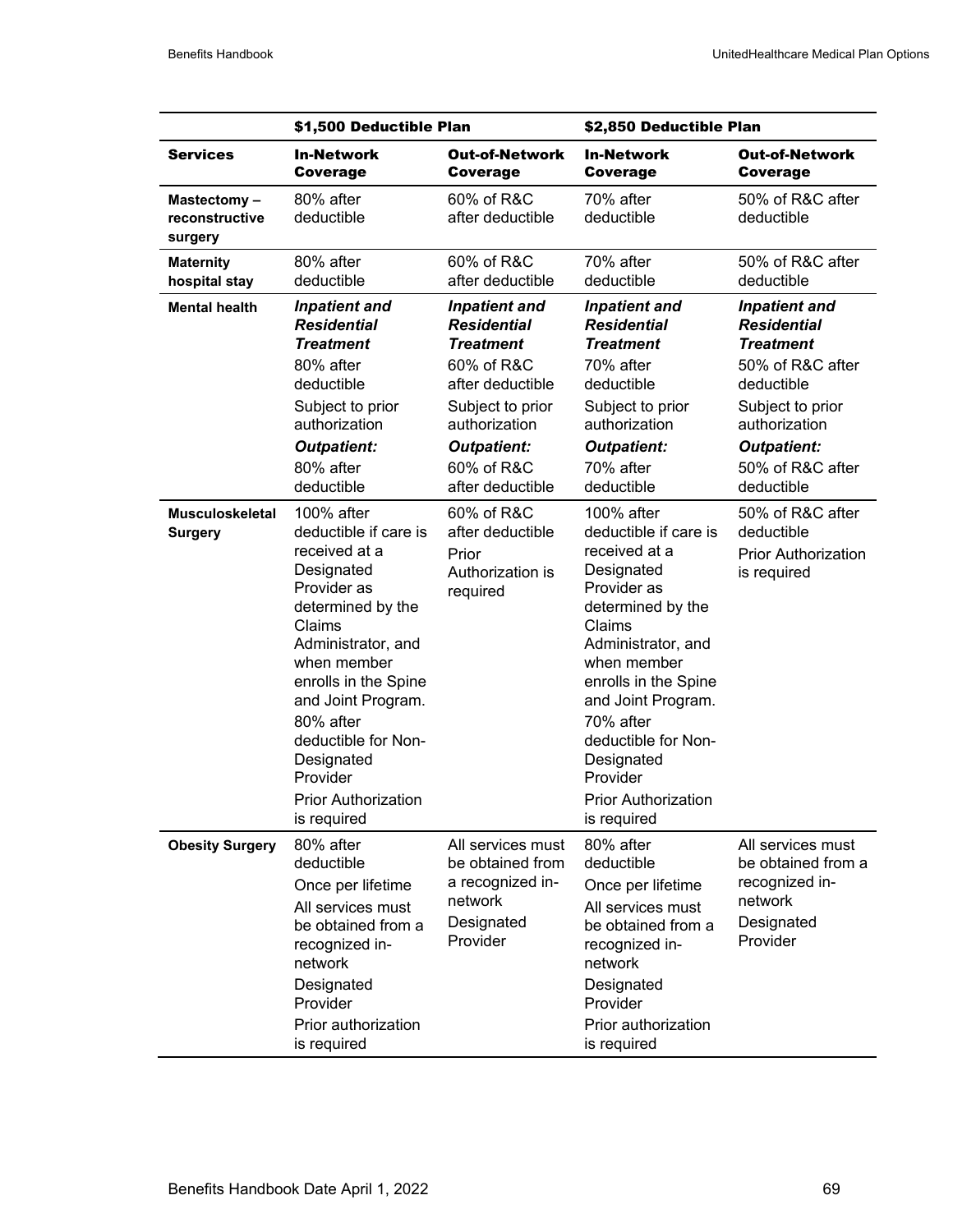|                                                    | \$1,500 Deductible Plan                                                                                                                                                                                             |                                                                                  | \$2,850 Deductible Plan                                                                                                                                                                                             |                                                                                  |
|----------------------------------------------------|---------------------------------------------------------------------------------------------------------------------------------------------------------------------------------------------------------------------|----------------------------------------------------------------------------------|---------------------------------------------------------------------------------------------------------------------------------------------------------------------------------------------------------------------|----------------------------------------------------------------------------------|
| <b>Services</b>                                    | <b>In-Network</b><br>Coverage                                                                                                                                                                                       | <b>Out-of-Network</b><br>Coverage                                                | <b>In-Network</b><br>Coverage                                                                                                                                                                                       | <b>Out-of-Network</b><br>Coverage                                                |
| Occupational<br>therapy                            | 80% after<br>deductible. Medical<br><b>Necessity Required</b>                                                                                                                                                       | 60% of R&C<br>after deductible.<br>Medical<br>Necessity<br>Required              | 70% after<br>deductible. Medical<br><b>Necessity Required</b>                                                                                                                                                       | 50% of R&C after<br>deductible.<br><b>Medical Necessity</b><br>Required          |
| Organ<br>transplant                                | 100% after<br>deductible in<br>Designated<br>Provider as<br>determined by the<br>Claims<br>Administrator<br>80% after<br>deductible for Non-<br>Designated<br>Provider<br><b>Prior Authorization</b><br>is required | 60% of R&C<br>after deductible<br>Prior<br>Authorization is<br>required          | 100% after<br>deductible in<br>Designated<br>Provider as<br>determined by the<br>Claims<br>Administrator<br>70% after<br>deductible for Non-<br>Designated<br>Provider<br><b>Prior Authorization</b><br>is required | 50% of R&C after<br>deductible<br><b>Prior Authorization</b><br>is required      |
| <b>Outpatient</b><br>physician<br>services         | 80% after<br>deductible                                                                                                                                                                                             | 60% of R&C<br>after deductible                                                   | 70% after<br>deductible                                                                                                                                                                                             | 50% of R&C after<br>deductible                                                   |
| <b>Physical exams</b><br>for adults<br>(routine)   | Covered at 100%<br>(not subject to<br>deductible) for one<br>physical exam<br>each calendar year                                                                                                                    | 60% of R&C<br>after deductible<br>for one physical<br>exam each<br>calendar year | Covered at 100%<br>(not subject to<br>deductible) for one<br>physical exam<br>each calendar year                                                                                                                    | 50% of R&C after<br>deductible for one<br>physical exam<br>each calendar<br>year |
| <b>Physical exams</b><br>for children<br>(routine) | Covered at 100%<br>(not subject to<br>deductible)<br>Subject to Plan<br>limits                                                                                                                                      | 60% of R&C<br>after deductible<br>Subject to Plan<br>limits                      | Covered at 100%<br>(not subject to<br>deductible)<br>Subject to Plan<br>limits                                                                                                                                      | 50% of R&C after<br>deductible<br>Subject to Plan<br>limits                      |
| <b>Physical</b><br>therapy                         | 80% after<br>deductible. Medical<br><b>Necessity Required</b>                                                                                                                                                       | 60% of R&C<br>after deductible.<br>Medical<br>Necessity<br>Required              | 70% after<br>deductible. Medical<br><b>Necessity Required</b>                                                                                                                                                       | 50% of R&C after<br>deductible.<br><b>Medical Necessity</b><br>Required          |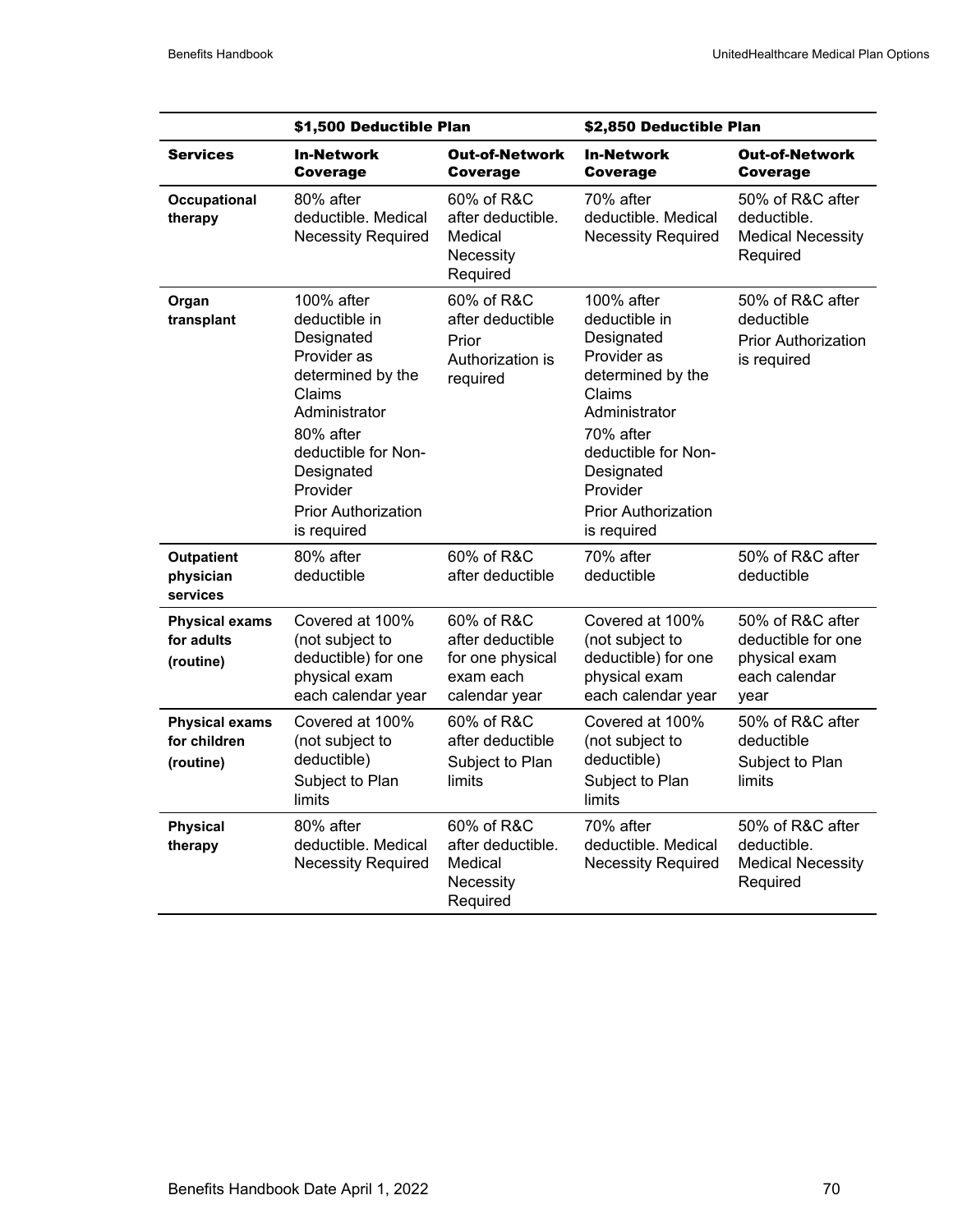| <b>Services</b>                                                             | \$1,500 Deductible Plan                                                                                                                                                                       |                                                                                                                                                                         | \$2,850 Deductible Plan                                                                                                                                                                       |                                                                                                                                                                             |
|-----------------------------------------------------------------------------|-----------------------------------------------------------------------------------------------------------------------------------------------------------------------------------------------|-------------------------------------------------------------------------------------------------------------------------------------------------------------------------|-----------------------------------------------------------------------------------------------------------------------------------------------------------------------------------------------|-----------------------------------------------------------------------------------------------------------------------------------------------------------------------------|
|                                                                             | <b>In-Network</b><br>Coverage                                                                                                                                                                 | <b>Out-of-Network</b><br>Coverage                                                                                                                                       | <b>In-Network</b><br>Coverage                                                                                                                                                                 | <b>Out-of-Network</b><br>Coverage                                                                                                                                           |
| <b>Virtual Physical</b><br><b>Therapy</b><br>(SWORD<br>Health)              | Prior to deductible:<br>\$29/month for<br>unlimited sessions<br>per month.<br>After meeting<br>deductible: subject<br>to coinsurance on<br>\$29/month for<br>unlimited sessions<br>per month. | Not covered - all<br>services must be<br>provided by<br><b>SWORD Health</b>                                                                                             | Prior to deductible:<br>\$29/month for<br>unlimited sessions<br>per month.<br>After meeting<br>deductible: subject<br>to coinsurance on<br>\$29/month for<br>unlimited sessions<br>per month. | Not covered - all<br>services must be<br>provided by<br><b>SWORD Health</b>                                                                                                 |
| Pregnancy<br>termination                                                    | 80% after<br>deductible                                                                                                                                                                       | 60% of R&C<br>after deductible                                                                                                                                          | 70% after<br>deductible                                                                                                                                                                       | 50% of R&C after<br>deductible                                                                                                                                              |
| <b>Prenatal visits</b>                                                      | 80% after<br>deductible first visit<br>only<br><b>Routine Prenatal</b><br>Care covered at<br>100%                                                                                             | 60% of R&C<br>after deductible                                                                                                                                          | 70% after<br>deductible first visit<br>only<br><b>Routine Prenatal</b><br>Care covered at<br>100%                                                                                             | 50% of R&C after<br>deductible                                                                                                                                              |
| <b>Prescription</b><br>drugs (see<br>"Prescription<br>Drugs" on<br>page 41) | There is a<br>pharmacy network<br>for 30-day and<br>90-day prescription<br>drugs.                                                                                                             | There is a<br>pharmacy<br>network for<br>30-day and<br>90-day<br>prescription<br>drugs.                                                                                 | There is a<br>pharmacy network<br>for 30-day and<br>90-day prescription<br>drugs.                                                                                                             | There is a<br>pharmacy network<br>for 30-day and<br>90-day<br>prescription drugs.                                                                                           |
| <b>Private Duty</b><br><b>Nursing</b>                                       | 80% after<br>deductible<br>Maximum of 60<br>visits per calendar<br>year<br>(Combined in-<br>network/out-of-<br>network)<br><b>Prior Authorization</b><br>is required                          | 60% of R&C<br>after deductible<br>Maximum of 60<br>visits per<br>calendar year<br>(Combined in-<br>network/out-of-<br>network)<br>Prior<br>Authorization is<br>required | 70% after<br>deductible<br>Maximum of 60<br>visits per calendar<br>year<br>(Combined in-<br>network/out-of-<br>network)<br><b>Prior Authorization</b><br>is required                          | 50% of R&C after<br>deductible<br>Maximum of 60<br>visits per calendar<br>year<br>(Combined in-<br>network/out-of-<br>network)<br><b>Prior Authorization</b><br>is required |
| <b>Prostate</b><br>specific antigen<br>test-PSA<br>(routine)                | Covered at 100%<br>(not subject to<br>deductible)                                                                                                                                             | 60% of R&C<br>after deductible                                                                                                                                          | Covered at 100%<br>(not subject to<br>deductible)                                                                                                                                             | 50% of R&C after<br>deductible                                                                                                                                              |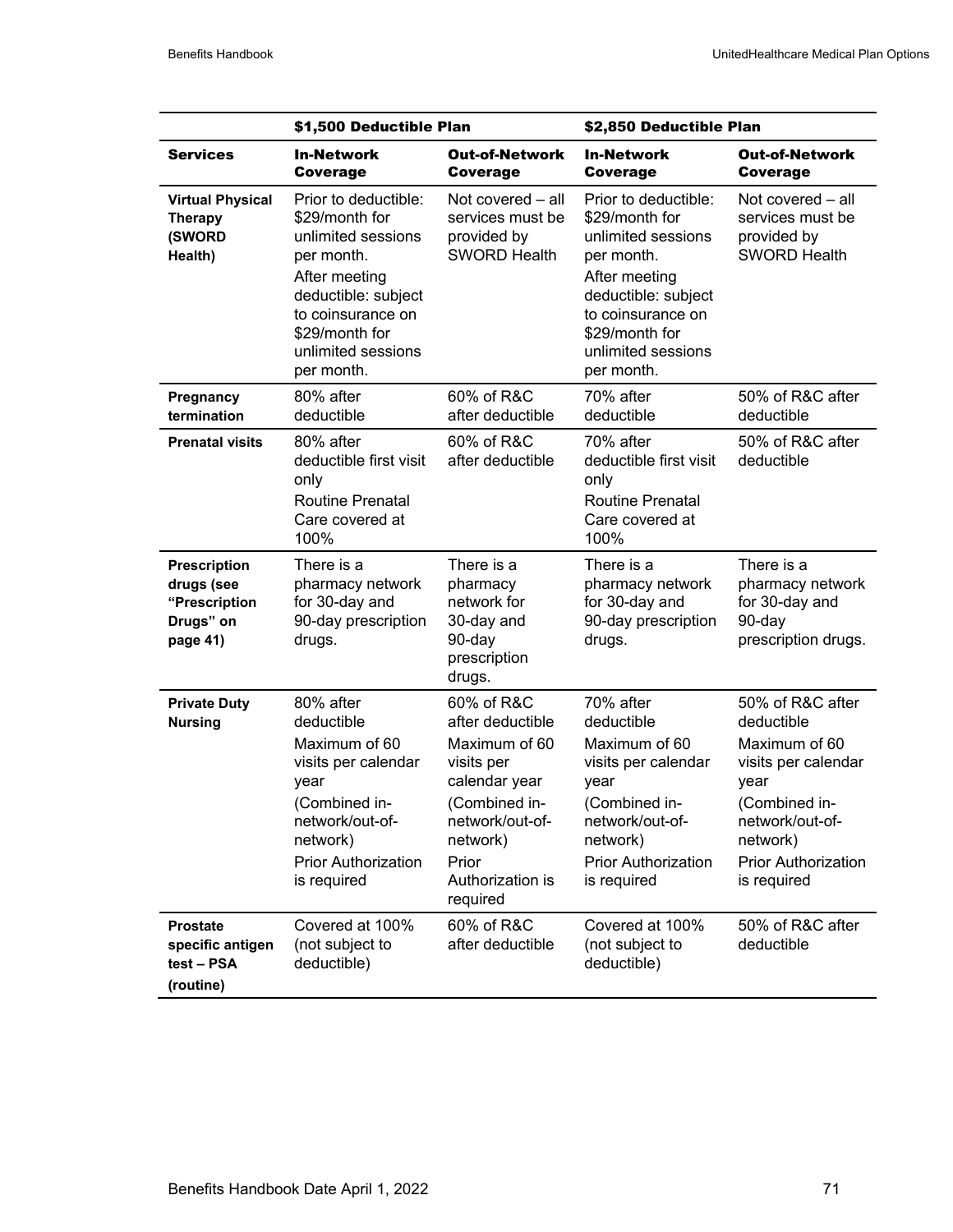|                                             | \$1,500 Deductible Plan                                                                                                                                          |                                                                                                                                                                        | \$2,850 Deductible Plan                                                                                                                                          |                                                                                                                                                                         |
|---------------------------------------------|------------------------------------------------------------------------------------------------------------------------------------------------------------------|------------------------------------------------------------------------------------------------------------------------------------------------------------------------|------------------------------------------------------------------------------------------------------------------------------------------------------------------|-------------------------------------------------------------------------------------------------------------------------------------------------------------------------|
| <b>Services</b>                             | <b>In-Network</b><br>Coverage                                                                                                                                    | <b>Out-of-Network</b><br>Coverage                                                                                                                                      | <b>In-Network</b><br><b>Coverage</b>                                                                                                                             | <b>Out-of-Network</b><br>Coverage                                                                                                                                       |
| <b>Skilled nursing</b><br>facility          | 80% after<br>deductible for up to<br>120 days per<br>calendar year<br>(combined in-<br>network/out-of-<br>network)<br><b>Prior Authorization</b><br>is required. | 60% of R&C<br>after deductible<br>for up to 120<br>days per<br>calendar year<br>(combined in-<br>network/out-of-<br>network)<br>Prior<br>Authorization is<br>required. | 70% after<br>deductible for up to<br>120 days per<br>calendar year<br>(combined in-<br>network/out-of-<br>network)<br><b>Prior Authorization</b><br>is required. | 50% of R&C after<br>deductible for 120<br>days per calendar<br>year (combined in-<br>network/out-of-<br>network)<br><b>Prior Authorization</b><br>is required.          |
| Speech therapy                              | 80% after<br>deductible.                                                                                                                                         | 60% of R&C<br>after deductible.                                                                                                                                        | 70% after<br>deductible.                                                                                                                                         | 50% of R&C after<br>deductible.                                                                                                                                         |
| <b>Surgery</b>                              | 80% after<br>deductible<br><b>Prior Authorization</b><br>is required<br>Predetermination of<br>benefits is<br>recommended for<br>multiple surgical<br>procedures | 60% of R&C<br>after deductible<br>Prior<br>Authorization is<br>required<br>Predetermination<br>of benefits is<br>recommended<br>for multiple<br>surgical<br>procedures | 70% after<br>deductible<br><b>Prior Authorization</b><br>is required<br>Predetermination of<br>benefits is<br>recommended for<br>multiple surgical<br>procedures | 50% of R&C after<br>deductible<br><b>Prior Authorization</b><br>is required<br>Predetermination<br>of benefits is<br>recommended for<br>multiple surgical<br>procedures |
| <b>Tubal ligation</b>                       | Covered at 100%,<br>deductible does not<br>apply                                                                                                                 | 60% of R&C<br>after deductible                                                                                                                                         | Covered at 100%,<br>deductible does not<br>apply                                                                                                                 | 50% of R&C after<br>deductible                                                                                                                                          |
| <b>Urgent Care</b>                          | 80% after<br>deductible                                                                                                                                          | 60% of R&C<br>after deductible                                                                                                                                         | 70% after<br>deductible                                                                                                                                          | 50% of R&C after<br>deductible                                                                                                                                          |
| <b>Vasectomy</b>                            | 80% after<br>deductible                                                                                                                                          | 60% of R&C<br>after deductible                                                                                                                                         | 70% after<br>deductible                                                                                                                                          | 50% of R&C after<br>deductible                                                                                                                                          |
| <b>Virtual Medicine</b>                     | 80% after<br>deductible                                                                                                                                          | Not covered                                                                                                                                                            | 70% after<br>deductible                                                                                                                                          | Not covered                                                                                                                                                             |
| <b>Vision care</b><br>(routine eye<br>care) | Not covered                                                                                                                                                      | Not covered                                                                                                                                                            | Not covered                                                                                                                                                      | Not covered                                                                                                                                                             |
| Vision Therapy/<br><b>Orthoptics</b>        | Not covered                                                                                                                                                      | Not covered                                                                                                                                                            | Not covered                                                                                                                                                      | Not covered                                                                                                                                                             |
| X-rays                                      | 80% after<br>deductible                                                                                                                                          | 60% of R&C<br>after deductible                                                                                                                                         | 70% after<br>deductible                                                                                                                                          | 50% of R&C after<br>deductible                                                                                                                                          |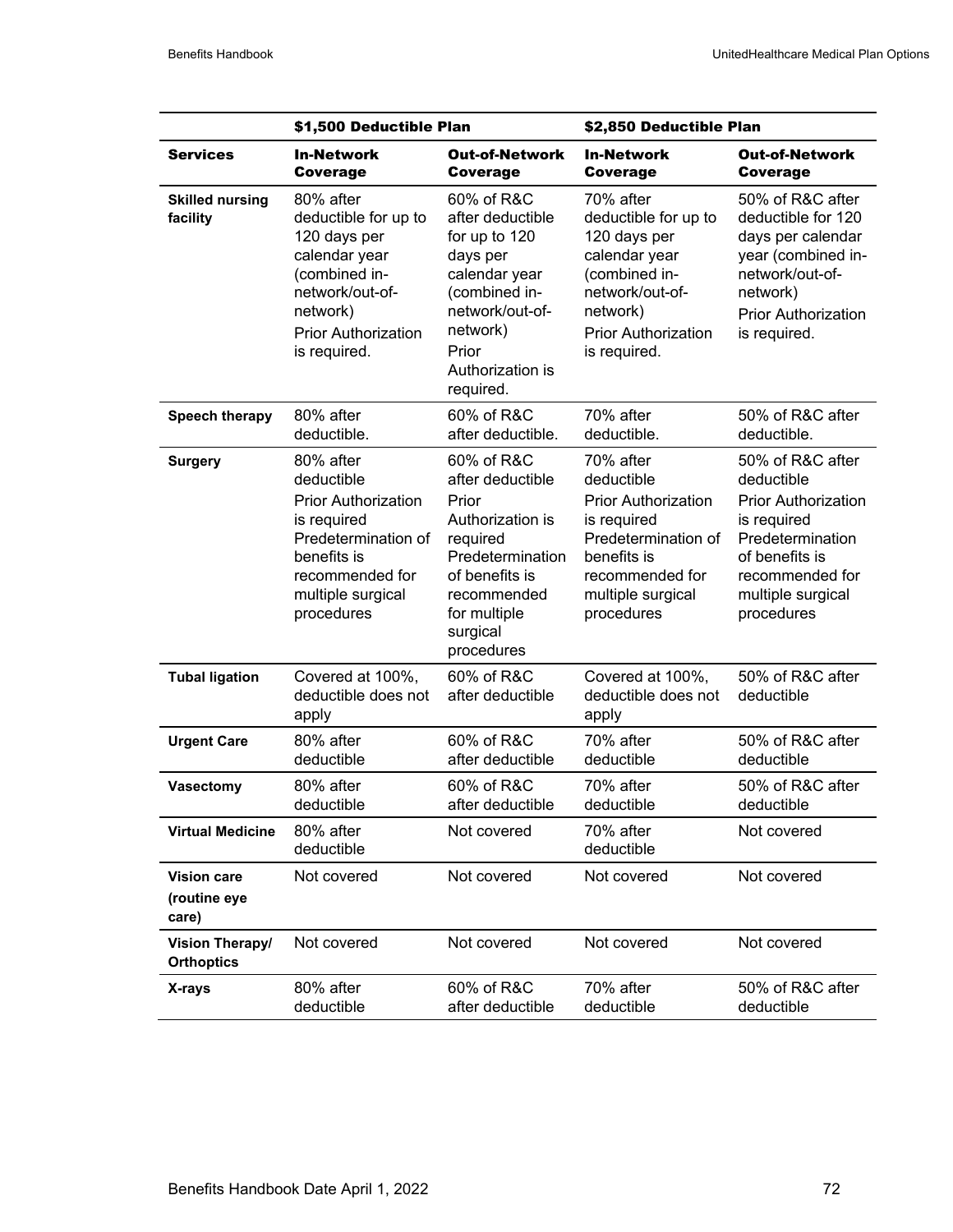# What's Not Covered

The Plan will not pay benefits for any of the services, treatments, items or supplies described in this section, even if either of the following is true:

- It is recommended or prescribed by a physician.
- It is the only available treatment for your condition.

The Claims Administrator may modify this list at their discretion, and you will be notified of any such change.

### Alternative Treatments

- **Acupressure**
- **•** Aroma therapy
- **Hypnotism**
- **Rolfing**
- Other forms of alternative treatment as defined by the Office of Alternative Medicine of the National Institutes of Health.
- Art therapy, music therapy, dance therapy, horseback therapy and other forms of alternative treatment as defined by the National Center for Complementary and Integrative Health (NCCIH) of the National Institutes of Health. This exclusion does not apply to Manipulative Treatment and non-manipulative osteopathic care.
- Adventure-based therapy, wilderness therapy, outdoor therapy, or similar programs.

### Comfort or Convenience

- **Television**
- **Telephone**
- **Beauty/barber service**
- Guest service
- Supplies, equipment and similar incidental services and supplies for personal comfort. Examples include:
	- − Air conditioners
	- − Air purifiers and filters
	- − Batteries and battery chargers
	- − Car seats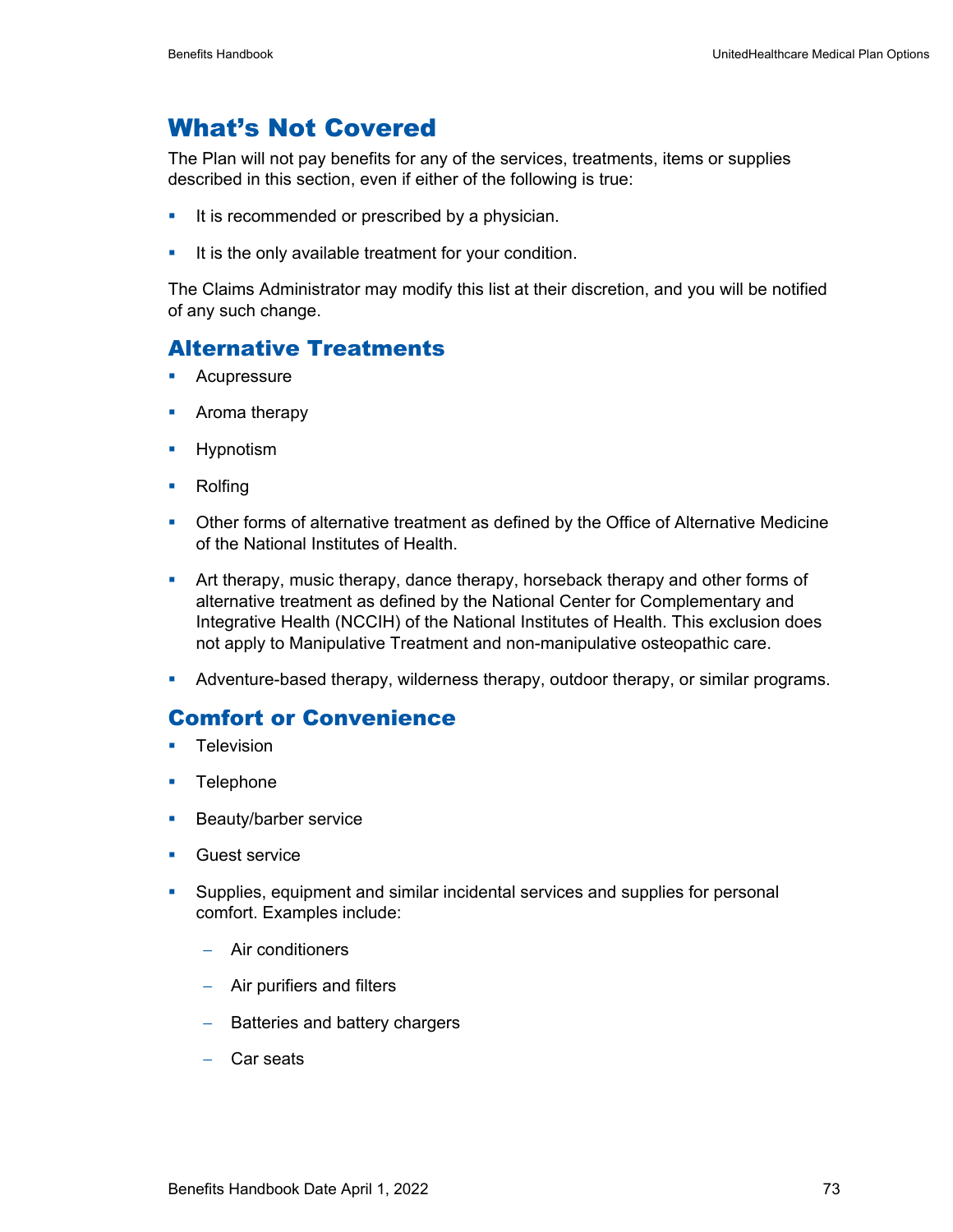- − Chairs, bath chairs, feeding chairs, toddler chairs, ergonomically correct chairs, chair lifts and recliners.
- − Dehumidifiers/Humidifiers
- − Devices and computers to assist communication and speech
- − Exercise equipment and treadmills
- − Home remodeling to accommodate a health need (such as, but not limited to, ramps and swimming pools)
- − Hot and cold compresses
- − Hot tubs
- − Jacuzzis
- − Medical alert systems
- − Motorized beds, non-Hospital beds, comfort beds and mattresses
- − Music devices
- − Personal computers
- − Pillows
- − Power-operated vehicles
- − Radios
- − Safety equipment
- − Saunas.
- − Stair lifts and stair glides.
- Strollers.
- − Treadmills.
- − Vehicle modifications such as van lifts.
- − Video player
- − Whirlpools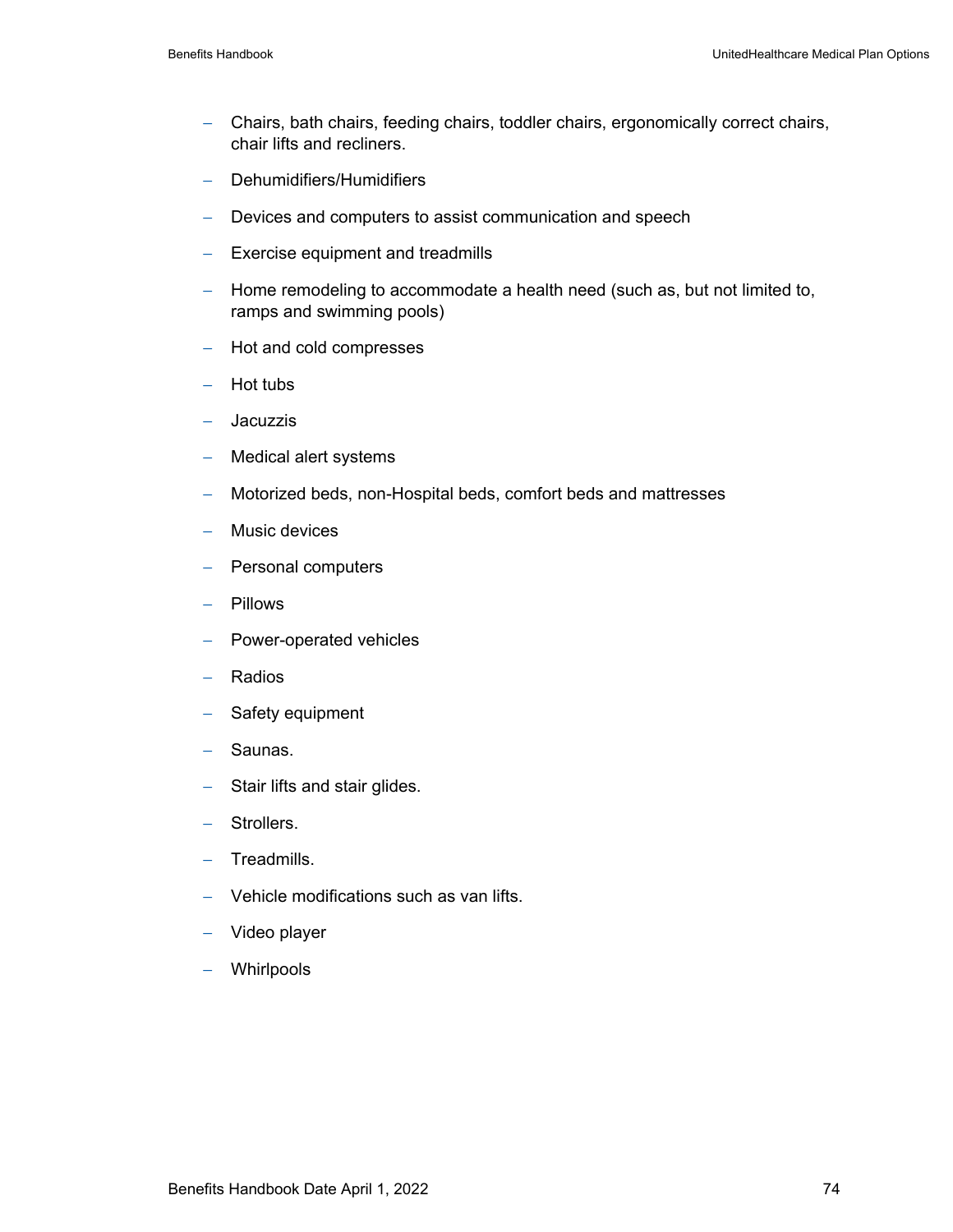### **Dental**

- **Dental care except when necessary because of accidental damage to an unrestored** tooth. Such services must be performed by a Doctor of Dental Surgery (DDS) or Doctor of Medical Dentistry (DMD). Dental services for final treatment to repair the damage must be started within 12 months of the accident and completed in the calendar year or within the following calendar year.
- **Preventive care, diagnosis, treatment of or related to the teeth, jawbones or gums.** Examples include all of the following:
	- − Extraction, restoration and replacement of teeth
	- − Medical or surgical treatments of dental conditions
	- − Services to improve dental clinical outcomes
- **Dental implants, bone grafts, and other implant-related procedures**
- Dental braces (orthodontics)
- **Dental X-rays, supplies and appliances and all associated expenses, including** hospitalization and anesthesia. The only exceptions to this are for any of the following:
	- − Transplant preparation
	- − Initiation of immunosuppressives
	- − The direct treatment of acute traumatic injury, cancer or cleft palate
- **Treatment of congenitally missing, malpositioned or super numerary teeth, even if** part of a congenital anomaly.
- **Endodontics, periodontal surgery and restorative treatment.**

### Drugs Administered through UHC (see pharmacy section for exclusions specific to CVS Caremark®)

- Over-the-counter drugs and treatments
- **Prescription drug products for outpatient use that are filled by a prescription order or** refill.
- Self-injectable medications. This exclusion does not apply to medications which, due to their characteristics, (as determined by UnitedHealthcare), must typically be administered or directly supervised by a qualified provider or licensed/certified health professional in an outpatient setting.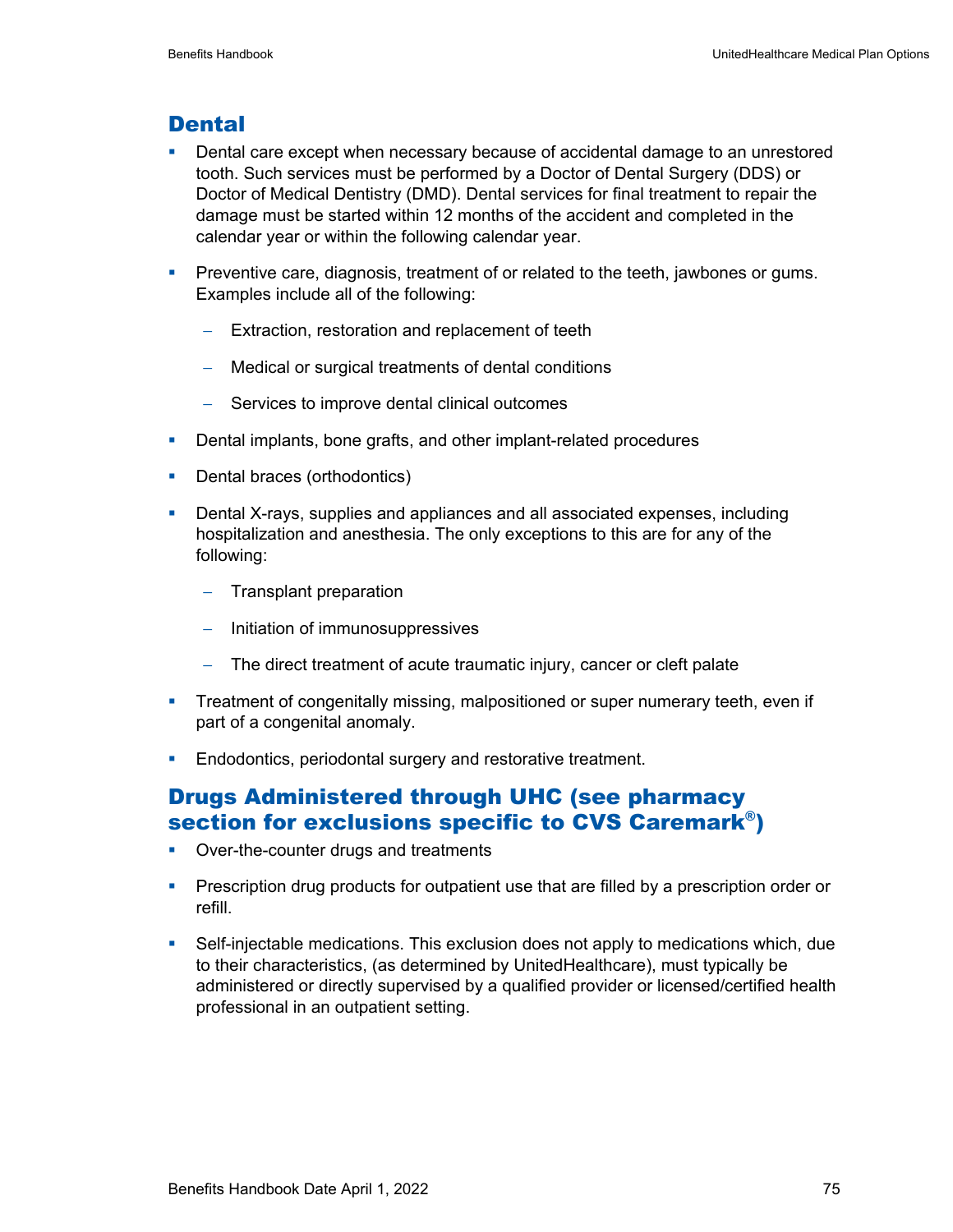- Non-injectable medications given in a Physician's office. This exclusion does not apply to non-injectable medications that are required in an Emergency and consumed in the Physician's office.
- Growth hormone therapy.
- A pharmaceutical product that contains (an) active ingredient(s) available in and therapeutically equivalent (having essentially the same efficacy and adverse effect profile) to another covered Pharmaceutical Product. Such determinations may be made up to six times during a calendar year.
- A pharmaceutical product that contains (an) active ingredient(s) which is (are) a modified version of and therapeutically equivalent (having essentially the same efficacy and adverse effect profile) to another covered Pharmaceutical Product. Such determinations may be made up to six times during a calendar year.
- **Benefits for pharmaceutical products for the amount dispensed (days' supply or** quantity limit) which exceeds the supply limit.
- A pharmaceutical product with an approved biosimilar or a biosimilar and therapeutically equivalent (having essentially the same efficacy and adverse effect profile) to another covered pharmaceutical product. For the purpose of this exclusion a "biosimilar" is a biological pharmaceutical product approved based on showing that it is highly similar to a reference product (a biological Pharmaceutical Product) and has no clinically meaningful differences in terms of safety and effectiveness from the reference product. Such determinations may be made up to six times per calendar year.
- Certain pharmaceutical products for which there are therapeutically equivalent (having essentially the same efficacy and adverse effect profile) alternatives available, unless otherwise required by law or approved by us. Such determinations may be made up to six times during a calendar year.
- **Certain pharmaceutical products that have not been prescribed by a Specialist.**

### Experimental or Investigational Services or Unproven Services

Medical, surgical, diagnostic, psychiatric, substance abuse or health care services, technologies, supplies, treatments, procedures, drug therapies or devices that, at the time the Claims Administrator makes a determination regarding coverage in a particular case, are determined to be any of the following:

- Not approved by the US Food and Drug Administration (FDA) to be lawfully marketed for the proposed use and not identified in the American Hospital Formulary Service or the United States Pharmacopea Dispensing Information as appropriate for the proposed use
- Subject to review and approval by any institutional review board for the proposed use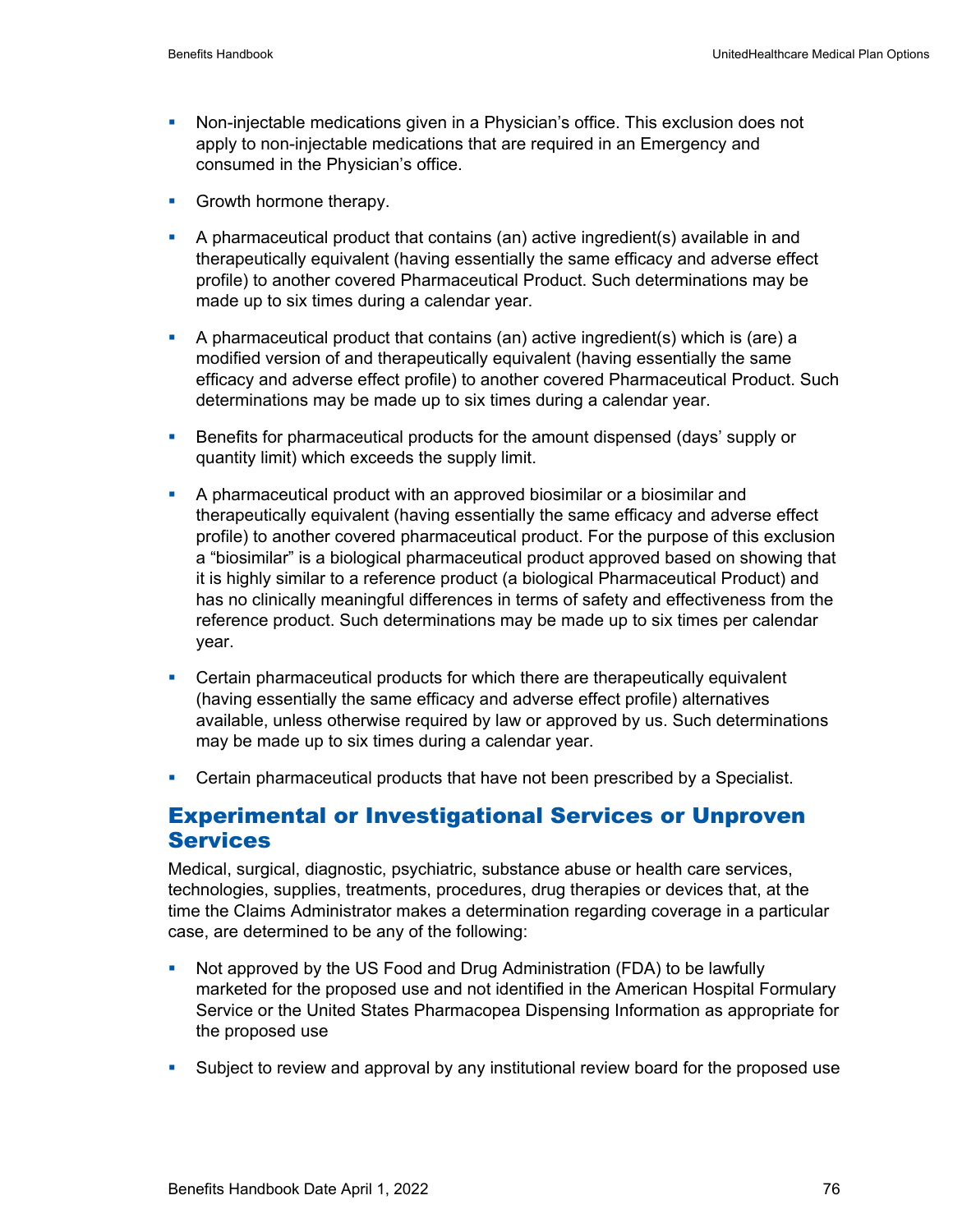The subject of an ongoing clinical trial that meets the definition of a Phase 1, 2 or 3 clinical trial set forth in the FDA regulations, regardless of whether the trial is actually subject to FDA oversight.

## Foot Care

- **Except when needed for severe systemic disease:** 
	- − Routine foot care (including the cutting or removal of corns and calluses)
	- − Nail trimming, cutting, or debriding (surgical removal of tissue)
- Hygienic and preventive maintenance foot care. Examples include the following:
	- − Cleaning and soaking the feet
	- − Applying skin creams in order to maintain skin tone
	- − Other services that are performed when there is not a localized illness, injury or symptom involving the foot
- **Treatment of flat feet**
- **Treatment of subluxation (partial dislocation) of the foot**
- Shoe orthotics unless custom molded shoe inserts prescribed to treat a disease or illness of the foot

## Medical Supplies and Appliances

- Devices used specifically as safety items or to affect performance in sports-related activities
- **Prescribed or non-prescribed medical supplies and some disposable supplies.** Examples include:
	- − Elastic stockings
	- − Ace bandages
	- − Gauze and dressings
- Orthotic appliances that straighten or re-shape a body part (including some types of braces)
- Tubings, nasal cannulas, connectors and masks are not covered except when used with durable medical equipment
- Tubings and masks except when used in association with Durable Medical Equipments.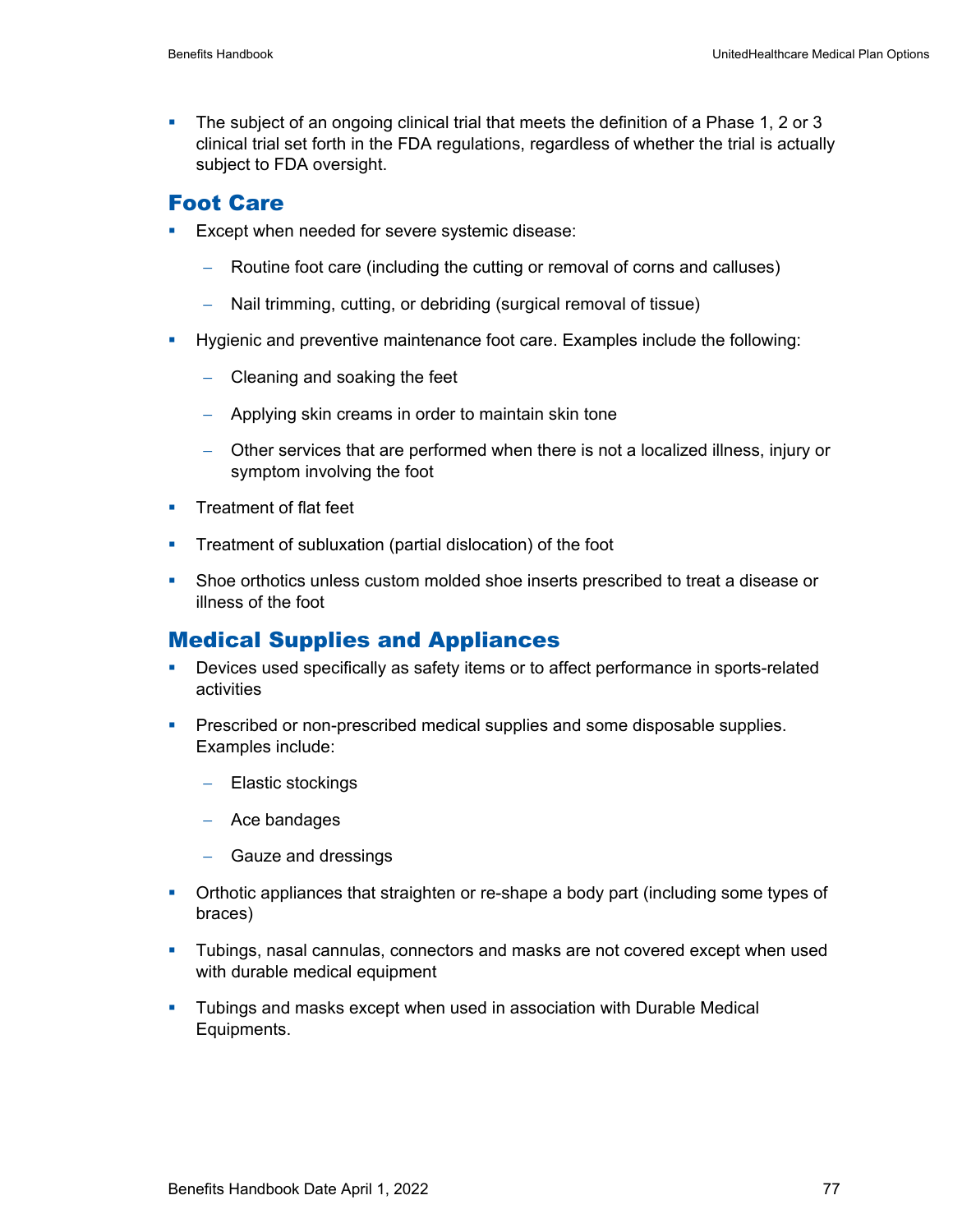Repair or replacement of DME or orthotics due to misuse, malicious damage or gross neglect or to replace lost or stolen items.

## Mental Health/Substance Use

- Services performed in connection with conditions not classified in the current edition of the International Classification of Diseases section on Mental and Behavioral Disorders or Diagnostic and Statistical Manual of the American Psychiatric Association.
- Outside of an assessment, services as treatments for a primary diagnosis of conditions and problems that may be a focus of clinical attention, but are specifically noted not to be mental disorders within the current edition of the Diagnostic and Statistical Manual of the American Psychiatric Association
- **•** Outside of an assessment, services as treatments for the primary diagnoses of learning disabilities, conduct and disruptive impulse control and conduct disorders, gambling disorder and paraphilic disorders.
- **Services that are solely educational in nature or otherwise paid under state or federal** law for purely educational purposes.
- Tuition or services that are school-based for children and adolescents required to be provided by, or paid for by, the school under the *Individuals with Disabilities Education Act.*
- Outside of an assessment, unspecified disorders for which the provider is not obligated to provide clinical rationale as defined in the current edition of the Diagnostic and Statistical Manual of the American Psychiatric Association.
- **P** Psychosurgery (brain surgery to treat psychiatric symptoms)
- **Transitional Living services**
- **Treatment provided in connection with or to comply with commitments, police** detentions and other similar arrangements, unless authorized by the Plan's prior authorization review

### Nutrition

 Nutritional or cosmetic therapy using high dose or mega quantities of vitamins, minerals or elements, and other nutrition based therapy. Examples include supplements, electrolytes and foods of any kind (including high protein foods and low carbohydrate foods).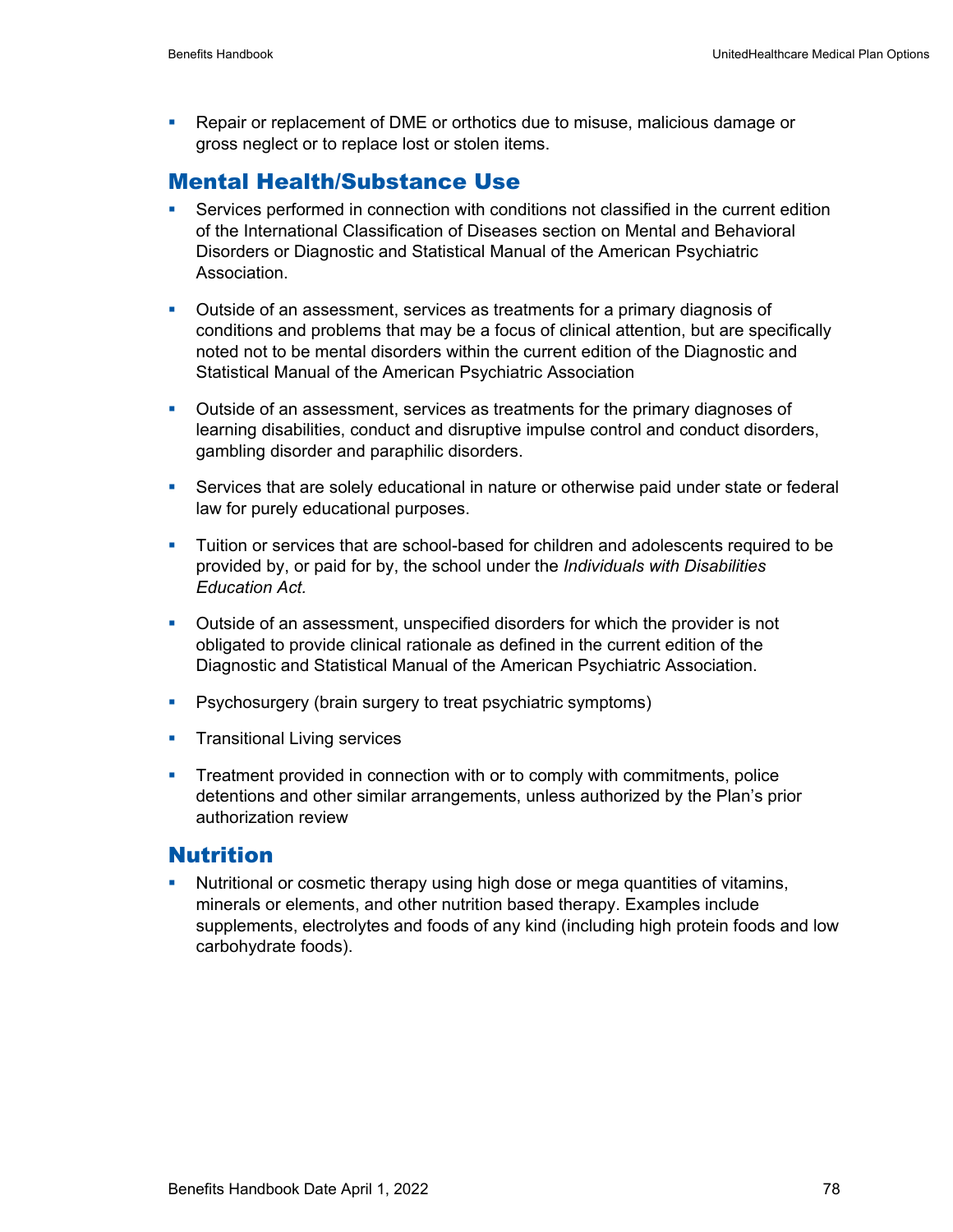- **Food of any kind. Foods that are not covered include:** 
	- Enteral feedings and other nutritional and electrolyte formulas, including infant formula and donor breast milk, as described under Enteral Formulas and Low Protein Modified Food Products, unless they are the only source of nutrition or they are specifically created to treat inborn errors of metabolism such as phenylketonuria (PKU). Infant formula available over the counter is always excluded.
	- − Foods to control weight, treat obesity (including liquid diets), lower cholesterol or control diabetes.
	- − Oral vitamins and minerals.
	- − Meals you can order from a menu, for an additional charge, during an INPATIENT Stay.
	- − Other dietary and electrolyte supplements.
- **Health education classes unless offered by UnitedHealthcare or its affiliates,** including but not limited to asthma, smoking cessation, and weight control classes.

### Orthognathic Coverage Exclusion

The Plan does not cover the diagnosis or treatment of the jawbones including orthognathic surgery (procedure to correct underbite or overbite) and jaw alignment.

### Physical Appearance

- **Cosmetic procedures. Examples include:** 
	- − Pharmacological regimens (e.g., systematic course of drugs), nutritional procedures or treatments
	- − Scar or tattoo removal or revision procedures (such as salabrasion, chemosurgery and other such skin abrasion procedures)
	- − Skin abrasion procedures performed as a treatment for acne
	- − Orthognathic surgery, for cosmetic reasons
- **•** Replacement of an existing breast implant if the earlier breast implant was performed as a cosmetic procedure. Note: Replacement of an existing breast implant is considered reconstructive if the initial breast implant followed mastectomy.
- Physical conditioning programs such as athletic training, body-building, exercise, fitness, flexibility, and diversion or general motivation.
- Weight loss programs whether or not they are under medical supervision. Weight loss programs for medical reasons are also excluded. Wigs are generally excluded except in cases of hair loss due a severe medical condition or treatment.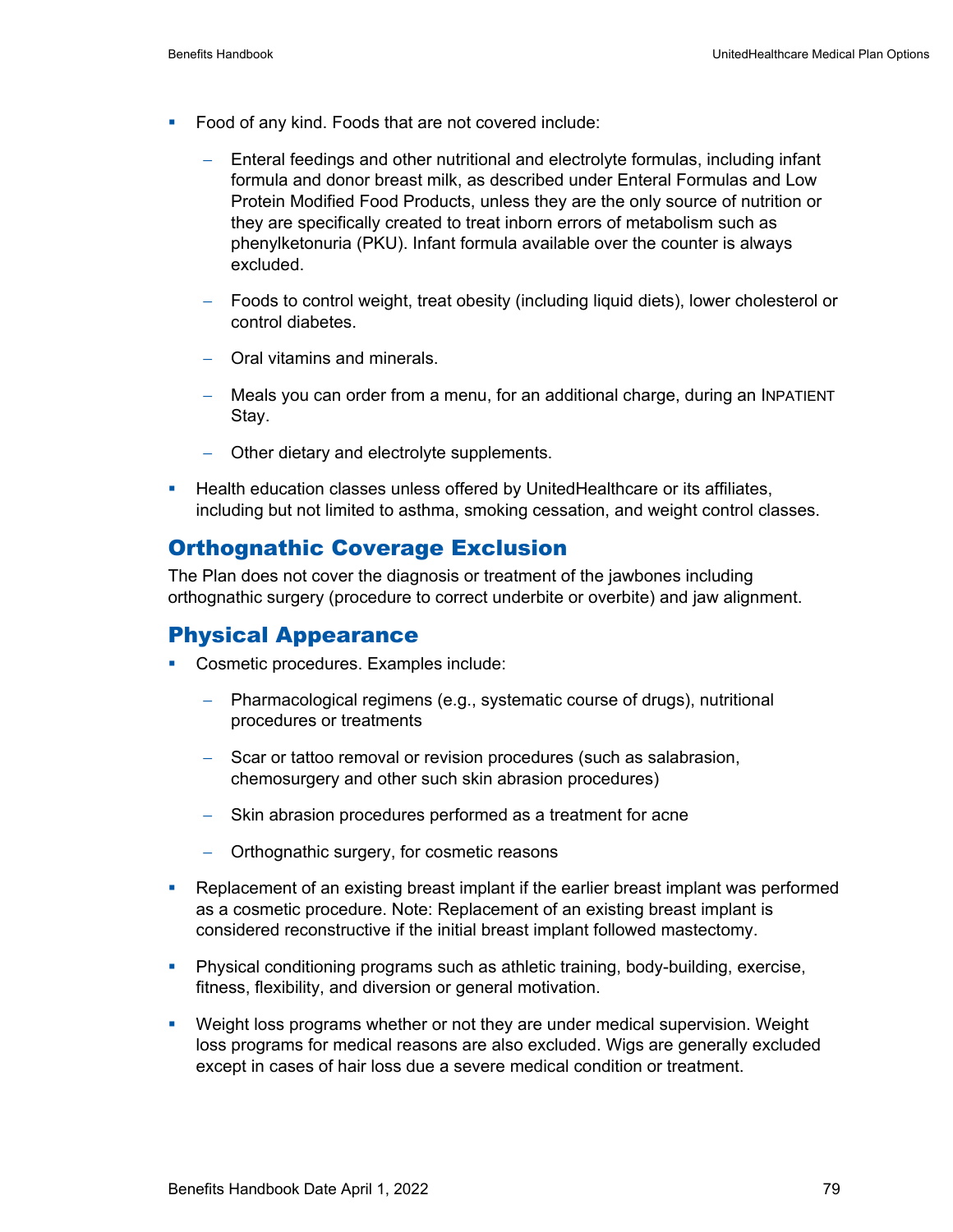- **Hair removal or replacement by any means.**
- **Treatments for skin wrinkles or any treatment to improve the appearance of the skin.**
- **Treatment for spider veins.**
- Skin abrasion procedures performed as a treatment for acne.
- **Treatments for hair loss.**
- Varicose vein treatment of the lower extremities, when it is considered cosmetic.
- Sclerotherapy treatment of veins.

### Providers

- Services performed by a provider who is a family member by birth or marriage, including spouse, brother, sister, parent or child. This includes any service the provider may perform on himself or herself.
- **Services performed by a provider with your same legal residence**
- Services provided at a free-standing or hospital-based diagnostic facility without an order written by a physician or other provider. Services that are self-directed to a free-standing or hospital-based diagnostic facility. Services ordered by a physician or other provider who is an employee or representative of a free-standing or hospitalbased diagnostic facility, when that physician or other provider:
	- − Has not been actively involved in your medical care prior to ordering the service, or
	- − Is not actively involved in your medical care after the service is received.

This exclusion does not apply to mammography testing.

### Reproduction

- **Health services and associated expenses for infertility treatments (except those** described under Infertility Treatment)
- **Docyte cryopreservation or storage is not covered under any circumstances**
- **Surrogate parenting**
- The reversal of voluntary sterilization
- **Fees or direct payment to a donor for sperm or ovum donations**
- **Monthly fees for maintenance and / or storage of frozen embryos.**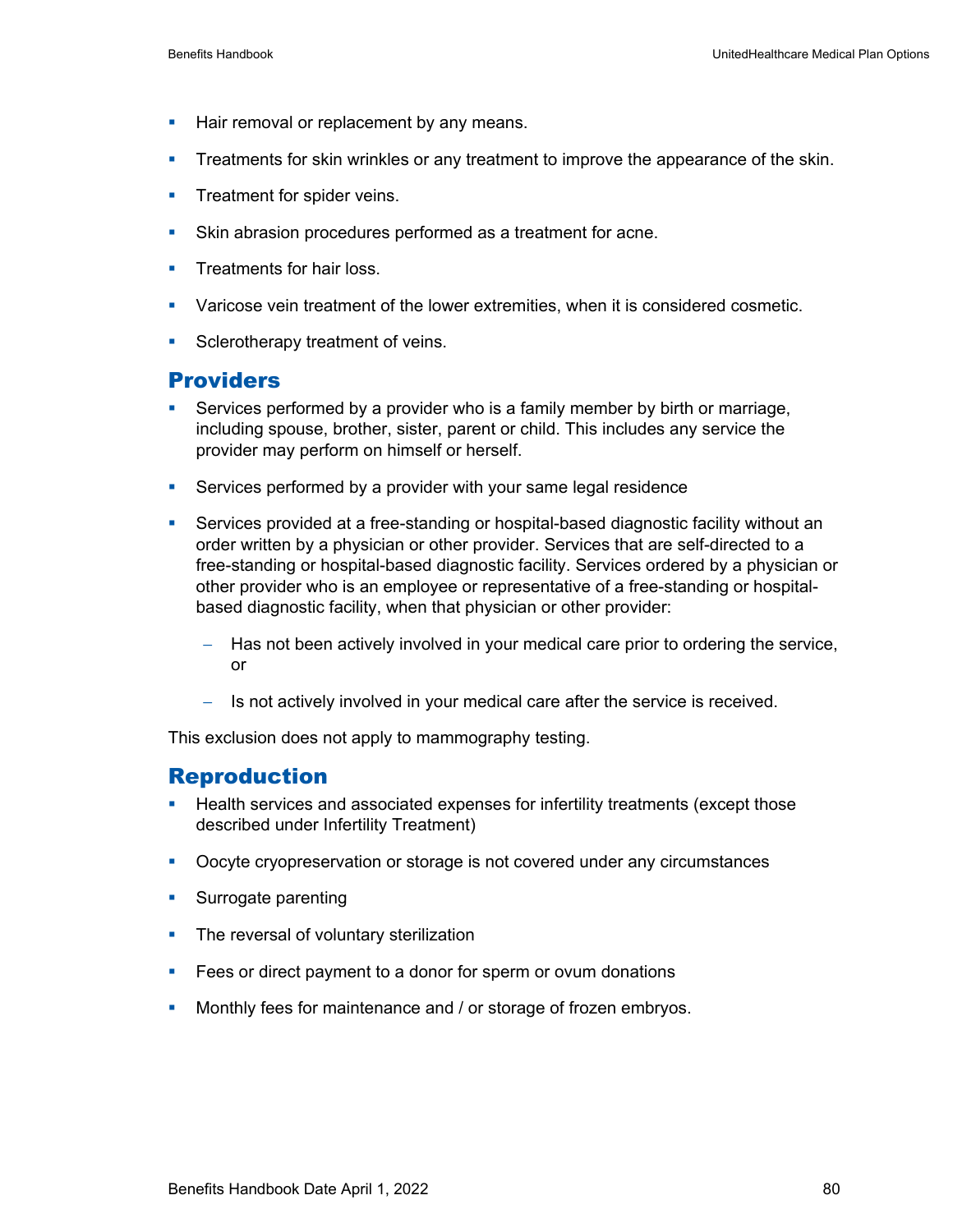### Services Provided under Another Plan

- **Health services for which other coverage is required by federal, state or local law to** be purchased or provided through other arrangements. This includes, but is not limited to, coverage required by workers' compensation, no-fault auto insurance, or similar legislation. If coverage under workers' compensation or similar legislation is optional for you because you could elect it, or could have it elected for you, benefits will not be paid for any injury, sickness or mental illness that would have been covered under workers' compensation or similar legislation had that coverage been elected
- **Health services for treatment of military service-related disabilities, when you are** legally entitled to other coverage and facilities are reasonably available to you
- **Health services while on active military duty.**

### TMJ

- **Surface electromyography**
- **Doppler analysis**
- **•** Vibration analysis
- Computerized mandibular scan or jaw tracking
- Craniosacral therapy
- **•** Orthodontics
- **•** Occlusal adjustment
- **Dental restorations**
- **Any charges for services that are dental in nature.**

### **Transplants**

- **Health services for organ and tissue transplants, except those described under** Organ Transplants
- **Health services connected with the removal of an organ or tissue from you for** purposes of a transplant to another person (Donor costs for removal are payable for a transplant through the organ recipient's benefits under the Plan)
- **Health services for transplants involving animal organs**
- Any solid organ transplant (e.g. heart, lung, etc.; not blood, bone marrow, etc.) that is performed as a treatment for cancer
- **Any multiple organ transplant not listed as a covered service.**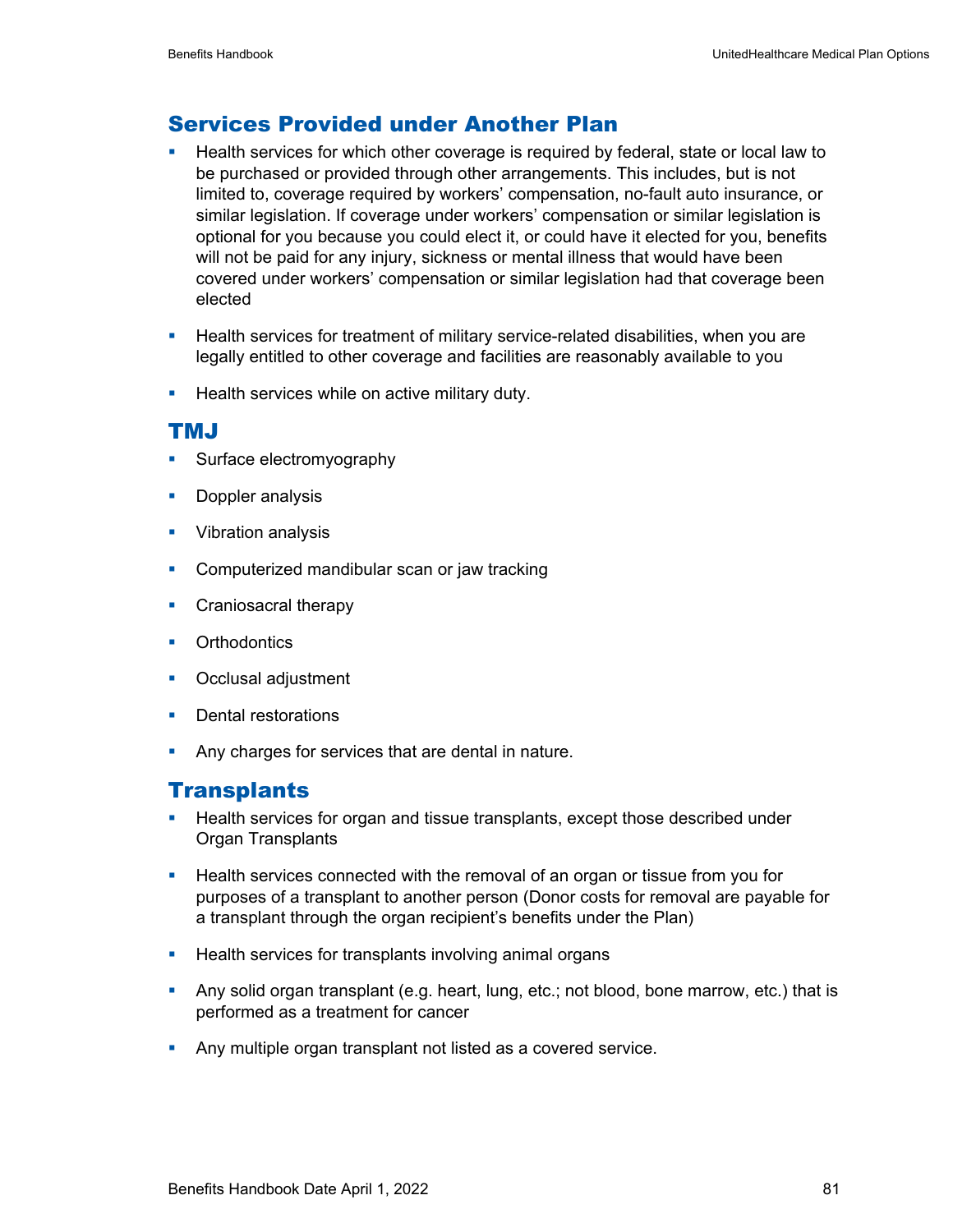### **Travel**

- **Health services provided in a foreign country, unless required as emergency health** services
- Travel or transportation expenses to and from your home, even though prescribed by a physician.
	- Some travel expenses related to covered transplantation services may be reimbursed at the Claims Administrator's discretion. For example, travel for solid organ and bone marrow transplants, obesity surgery or musculoskeletal surgery in an approved facility more than 100 miles from your home is covered up to \$50 per night for lodging, and up to \$10,000 per episode of care for travel and lodging combined.

### Vision and Hearing

- **Purchase cost of eye glasses, contact lenses, or hearing aids**
- Fitting charge for hearing aids, eye glasses or contact lenses
- Orthoptics or other vision therapy
- Surgery that is intended to allow you to see better without glasses or other vision correction, including radial keratotomy, laser, and other refractive eye surgery.
- **IMPLATE 19 Implantable lenses used only to correct a refractive error (such as** *Intacs* **corneal** implants)
- Bone anchored hearing aids except when either of the following applies:
	- − For Covered Persons with craniofacial anomalies whose abnormal or absent ear canals preclude the use of a wearable hearing aid.
	- − For Covered Persons with hearing loss of sufficient severity that it would not be adequately remedied by a wearable hearing aid.
	- − The Plan will not pay for more than one bone anchored hearing aid per Covered Person who meets the above coverage criteria during the entire period of time the Covered Person is enrolled in this Plan. In addition, repairs and/or replacement for a bone anchored hearing aid for Covered Persons who meet the above coverage are not covered, other than for malfunctions.

### Work-Related Accident and Illness

The Plan does not cover work-related accidents or illnesses. Work-related accidents and illnesses should be reported as soon as they occur to your Human Resources representative for consideration under the Worker's Compensation program.

### All Other Exclusions

**Health services and supplies that do not meet the definition of a Covered Service**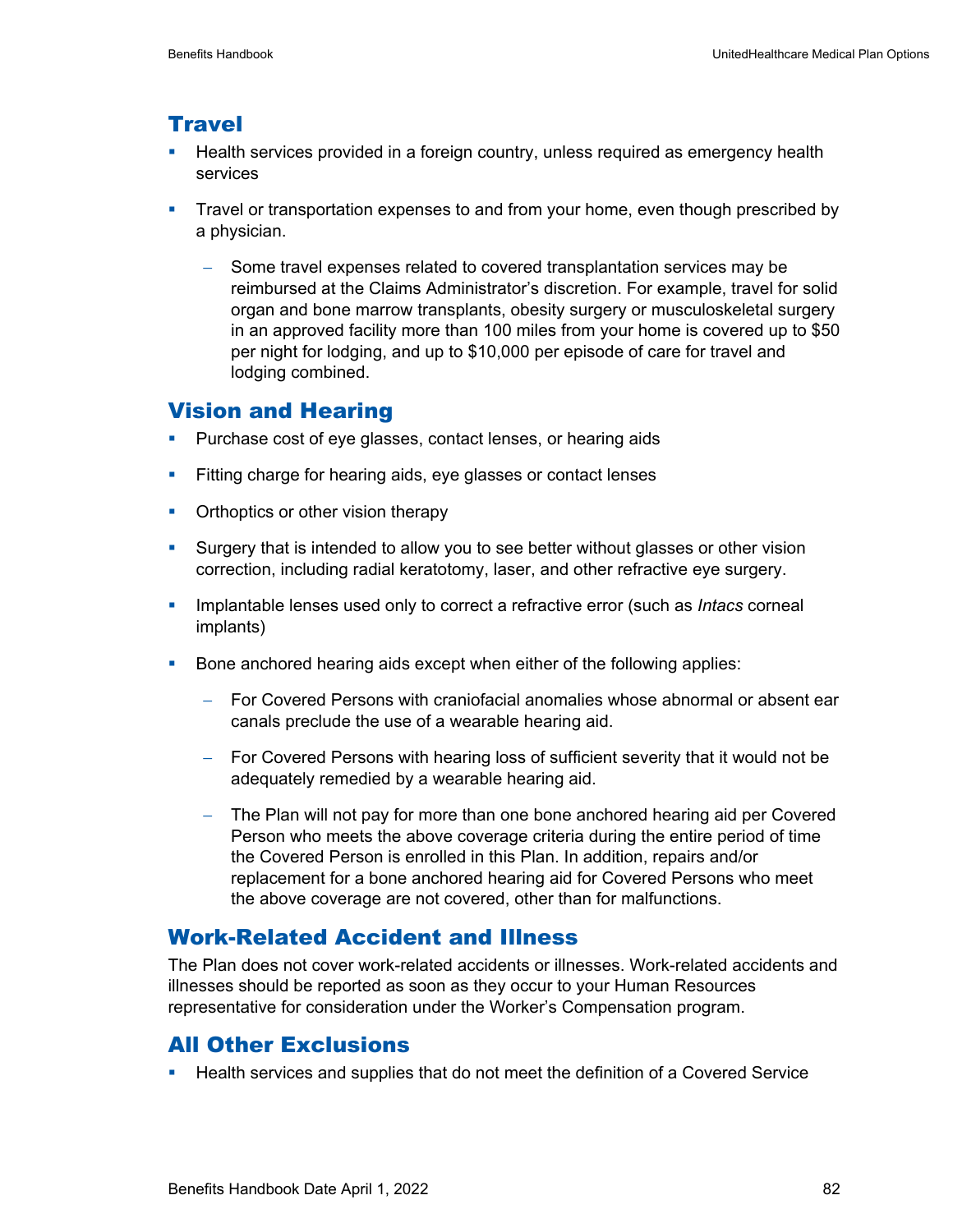- Physical, psychiatric or psychological exams, testing, vaccinations, immunizations or treatments that are otherwise covered under the Plan when:
	- − Required solely for purposes of career, education, sports or camp, travel, employment, insurance, marriage or adoption
	- − Related to judicial or administrative proceedings or orders
	- − Conducted for purposes of medical research
	- − Required to obtain or maintain a license of any type
- **Health services received after the date your coverage under the Plan ends, including** health services for medical conditions arising before the date your coverage under the Plan ends
- Health services for which you have no legal responsibility to pay, or for which a charge would not ordinarily be made in the absence of coverage under the Plan
- In the event that a non-network provider waives copayments and/or the annual DEDUCTIBLE for a particular health service, no benefits are provided for the health service for which the copayments and/or annual deductible are waived
- Charges in excess of eligible expense or in excess of any specified limitation
- **Custodial care**
- Domiciliary care (e.g., group living arrangements)
- Respite care
- Rest cures
- Treatment of benign gynecomastia (abnormal breast enlargement in males)
- Medical and surgical treatment of excessive sweating (hyperhidrosis)
- Medical and surgical treatment for snoring, except when provided as a part of treatment for documented obstructive sleep apnea
- **Appliances for snoring**
- **Powered and non-powered exoskeleton devices**
- **•** Cranial molding helmets and cranial banding except when used to avoid the need for surgery, and/or to facilitate a successful surgical outcome
- **Intracellular micronutrient testing**
- **Any charges for missed appointments, room or facility reservations, completion of** claim forms or record processing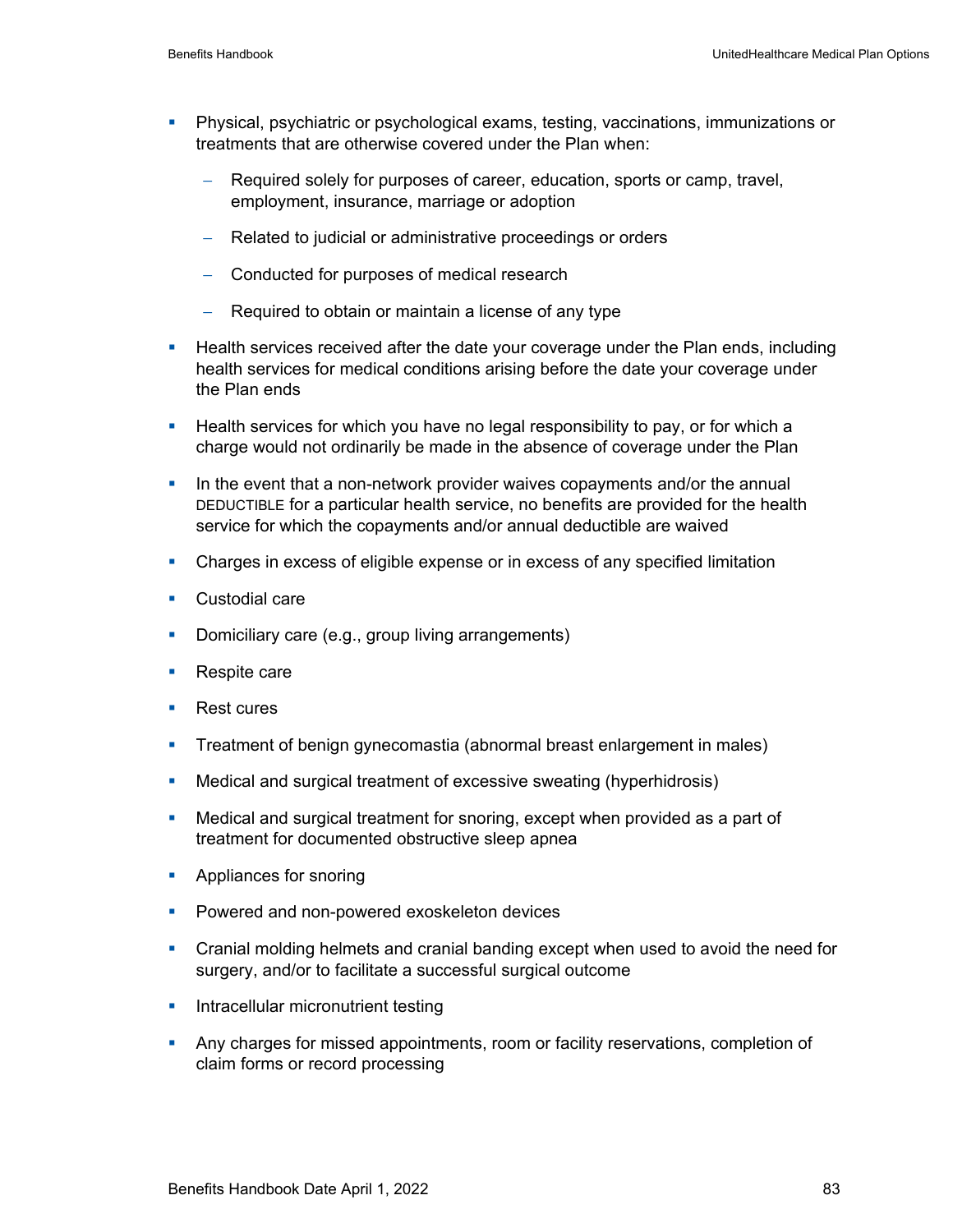- **Any charges higher than the reasonable and customary charge**
- Any charge for services, supplies or equipment advertised by the provider as free
- **Any charges by a provider sanctioned under a federal program for reason of fraud,** abuse or medical competency
- Any charges prohibited by federal anti-kickback or self-referral statues
- **Any additional charges submitted after payment has been made and your account** balance is zero
- Any charges by a resident in a teaching hospital where a faculty physician did not supervise services
- OUTPATIENT rehabilitation services, spinal treatment or supplies including, but not limited to spinal manipulations by a chiropractor or other doctor, for the treatment of a condition which ceases to be therapeutic
- Spinal treatment, including chiropractic and osteopathic manipulative treatment, to treat an illness, such as asthma or allergies
- **Speech therapy to treat stuttering, stammering, or other articulation disorders.**
- Autopsies and other coroner services and transportation services for a corpse.
- Self-administered home diagnostic tests, including but not limited to HIV and Pregnancy tests.
- Work hardening (individualized treatment programs designed to return a person to work or to prepare a person for specific work).
- Expenses for health services and supplies that are received as a result of war or any act of war, whether declared or undeclared, while part of any armed service force of any country. This exclusion does not apply to Covered Persons who are civilians injured or otherwise affected by war, any act of war or terrorism in a non-war zone.
- **Foreign language and sign language interpretation services offered by or required to** be provided by a Network or non-Network provider.
- Health services related to a non-Covered Health Service: When a service is not a Covered Health Service, all services related to that non-Covered Health Service are also excluded. This exclusion does not apply to services the Plan would otherwise determine to be Covered Health Services if they are to treat complications that arise from the non-Covered Health Service.
- For the purpose of this exclusion, a "complication" is an unexpected or unanticipated condition that is superimposed on an existing disease and that affects or modifies the prognosis of the original disease or condition. Examples of a "complication" are bleeding or infections, following a Cosmetic Procedure, that require hospitalization.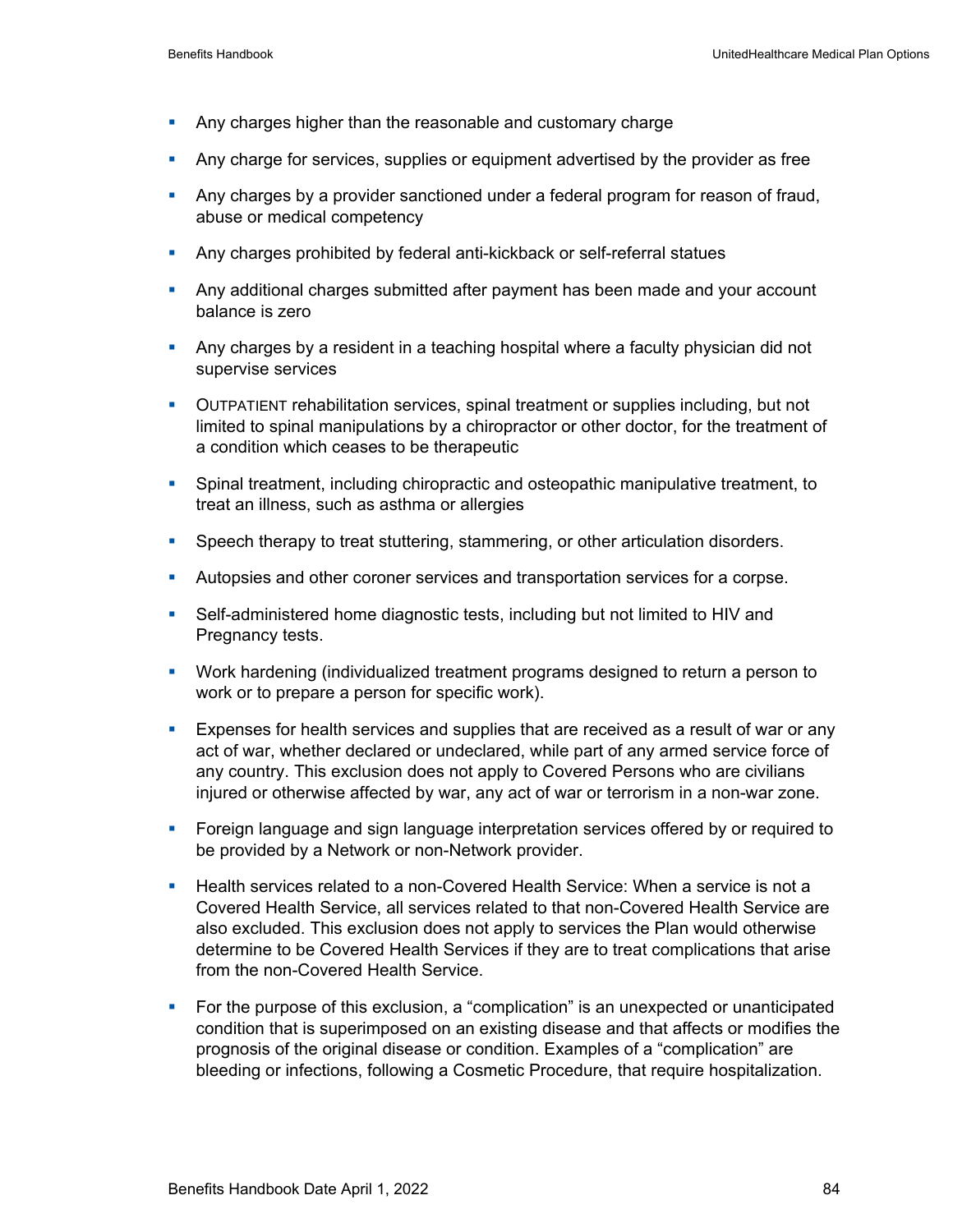# Filing a Claim

## *How do I file a claim for medical benefits?*

If you use an in-network provider, in almost all cases, you do not have to file a claim form. The provider will file a claim directly with the Claims Administrator. Once the claim is processed you will be billed for the appropriate COINSURANCE amount, DEDUCTIBLE (and applicable copays.

If you receive services from a provider who does not participate in the network, you need to file a claim form to receive benefits.

You can obtain a UnitedHealthcare Medical Claim Form from the Claims Administrator.

Read and follow the form's instructions. Be sure to file a separate claim form for each member of your family. Make copies of all itemized bills, and attach the originals to the claim form. You will also need to indicate whether you want the payment to go to the provider or to you.

Mail the completed claim form and all relevant documentation as the form instructs. You may include more than one bill with a claim, even if the bills are for different medical services.

You have 12 months following the date the expense was incurred to file a medical claim.

### *How long does it normally take to process a claim for medical benefits?*

Most claims are normally processed within 30 business days after the claim is received by the Claims Administrator.

You can find out the status of your claims by visiting the Claims Administrator's website.

## *How do I file a prescription drug claim form?*

All prescriptions filled at a participating retail pharmacy require you to provide an ID card for coverage under the Plan. You are responsible for the applicable deductible, COPAYMENT or coinsurance. Rarely will you need to file a claim with the Prescription Drug Benefits Manager (one example may be a prescription filled at retail before you have received your ID card). Should you need to file a claim, contact the Prescription Drug Benefits Manager.

Claim forms are available on the Prescription Drug Benefits Manager's website. Should you need to file a claim you are responsible for the contracted rate less the copay/coinsurance. You have 12 months from the date the expense was incurred to submit a claim.

If you are eligible for the PrudentRx Program and your specialty medication is on the PrudentRx Drug List, refer to "Prescription Drug Programs" on page 50 for information on how the PrudentRx Program works.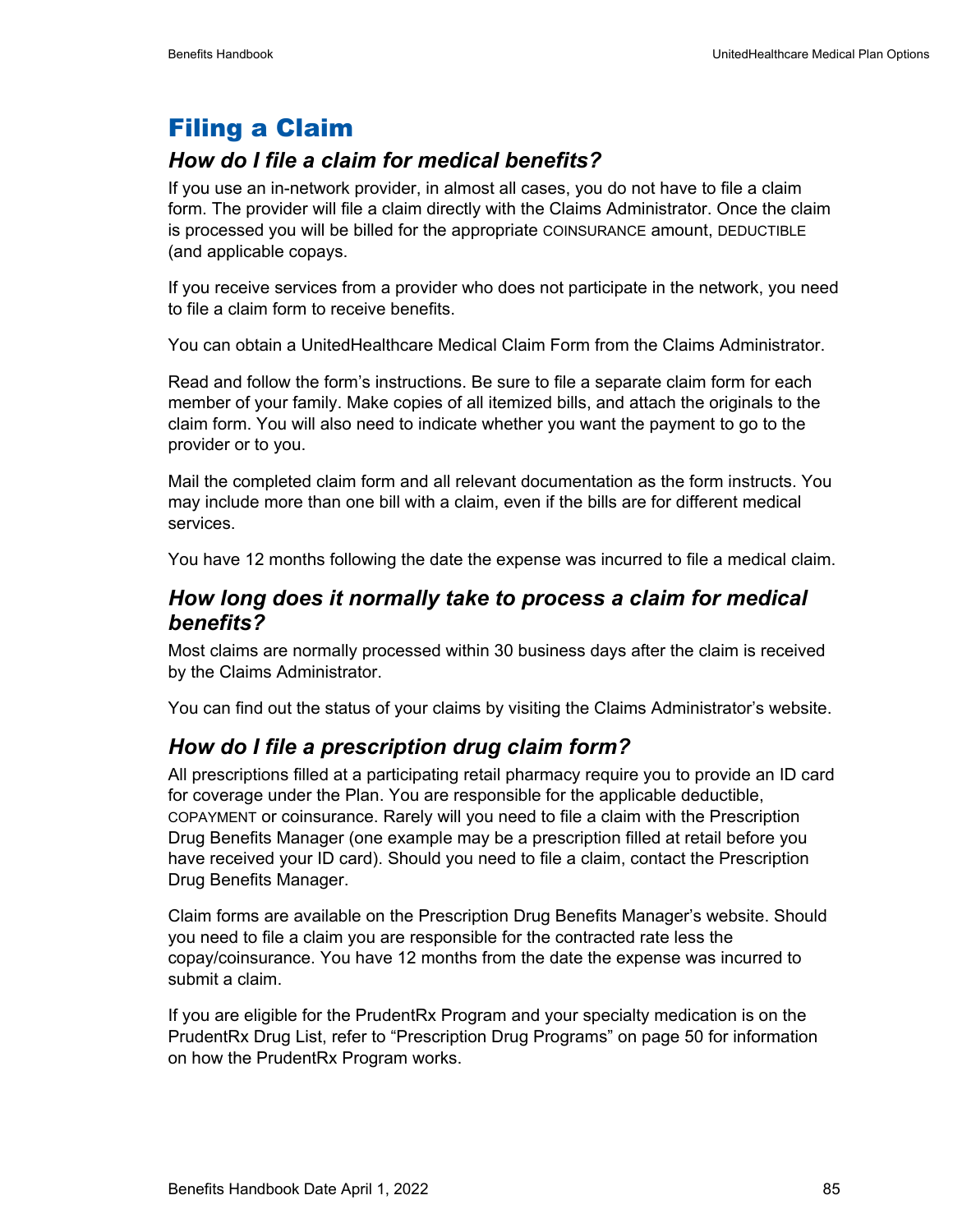# *How do I file a claim for hospital charges?*

Hospitals will submit a claim from your hospital stay directly to the Claims Administrator. After receiving reimbursement from the Claims Administrator, the hospital will then bill you for any coinsurance or amount not eligible for reimbursement.

Be sure to review the hospital bill and to request an explanation of any charges that you question or do not understand. You should let the Claims Administrator know if you have a concern about the charges on your hospital bill.

You have up to 12 months following the date the expense was incurred to file a claim.

## *Can I be reimbursed for claims incurred outside the United States?*

No, you cannot be reimbursed for services incurred outside the US unless they are considered emergency services. If you incur eligible emergency medical or prescription drug expenses while living or traveling outside of the US, your claim's processing will be expedited if the receipts are in English or if the person providing the services gives you a letter in English explaining the treatment. The Claims Administrator will convert the bill to US dollars using an exchange rate on the day the services were performed.

You have 12 months following the date the expense was incurred to file a claim.

# *What is an Explanation of Benefits (EOB)?*

An Explanation of Benefits statement outlines how the amount of benefit, if any, was calculated. The statement also shows your year-to-date deductible and OUT-OF-POCKET EXPENSES. If you are due reimbursement, a check will be mailed to you with an explanation of benefits statement, or to the provider if you assigned payment.

An Explanation of Benefits statement lets you verify that the claim was processed correctly. Always read your statement carefully, checking to make sure that you were billed only for:

- Services you received, on the day(s) you received them, only from the provider of care
- The exact type of services you received (e.g., if you participated in a group therapy session, make sure that you are not billed for individual treatment)
- The amount you were told the treatment would cost
- **The type of medication you received (e.g., if you receive generic medication, check** that you are not billed for brand name medication).

If your statement lists services you did not receive, please notify the Claims Administrator.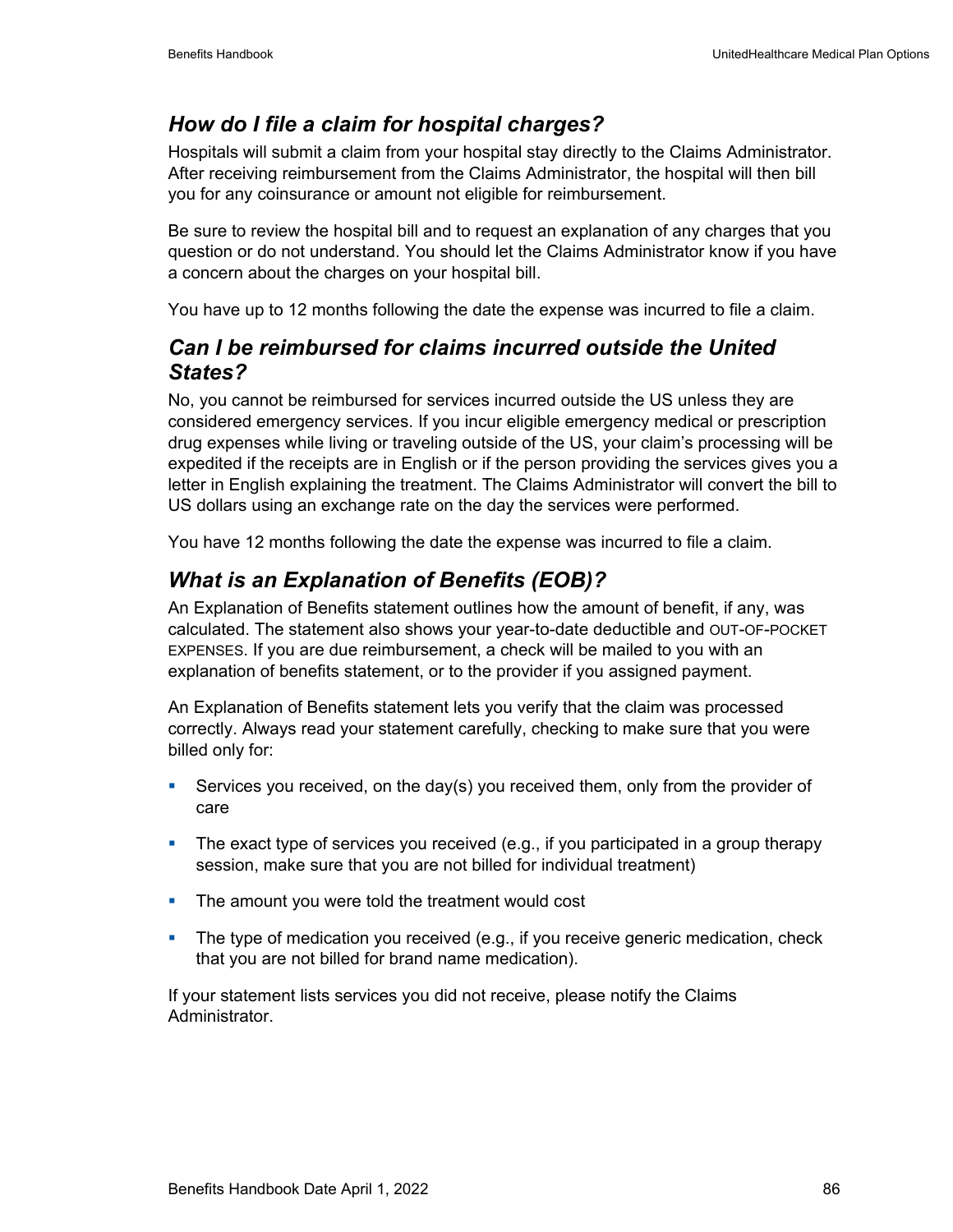If you authorize that reimbursement be made directly to your provider, both you and the provider will receive an Explanation of Benefits statement, and the provider receives payment.

### *What happens if I am overpaid for a claim?*

If the Plan overpays benefits to you (or a covered family member), you are required to refund any benefit you receive from the Plan that:

- Was for an expense that you (or a covered family member) did not pay or were not legally required to pay;
- **Exceeded the benefit payable under the Plan; or**
- $\blacksquare$  Is not covered by the Plan.

If a benefit payment is made to you (or a covered family member), which exceeds the benefit amount, this Plan has the right:

- To require the return of the overpayment on request; or
- To reduce by the amount of the overpayment, any future benefit payment made to or on behalf of you or a covered family member.

## Appealing a Claim

There are special rules, procedures and deadlines that apply to appeals of benefit determinations and denied claims and you have special legal rights under ERISA. Please refer to the *Administrative Information* section for a description of the appeal process.

# **Glossary**

ACTIVELY-AT-WORK

If you are eligible for coverage and enroll as a new hire, you are "Actively-At-Work" on the first day that you begin fulfilling your job responsibilities with the Company at a Company-approved location. If you are absent for any reason on your scheduled first day of work, your coverage will not begin on that date. For example, if you are scheduled to begin work on August  $3<sup>rd</sup>$ , but are unable to begin work on that day (e.g., because of illness, jury duty, bereavement or otherwise), your coverage will not begin on August  $3<sup>rd</sup>$ . Thereafter, if you report for your first day of work on August  $4<sup>th</sup>$ , your coverage will be effective on August  $4<sup>th</sup>$ .

AFTER-TAX (POST-TAX) CONTRIBUTIONS

Contributions taken from your paycheck after taxes are withheld.

BEFORE-TAX (PRE-TAX) CONTRIBUTIONS

Contributions taken from your paycheck generally before Social Security (FICA and Medicare) and federal unemployment insurance (FUTA) taxes and other applicable federal, state, and other income taxes are withheld.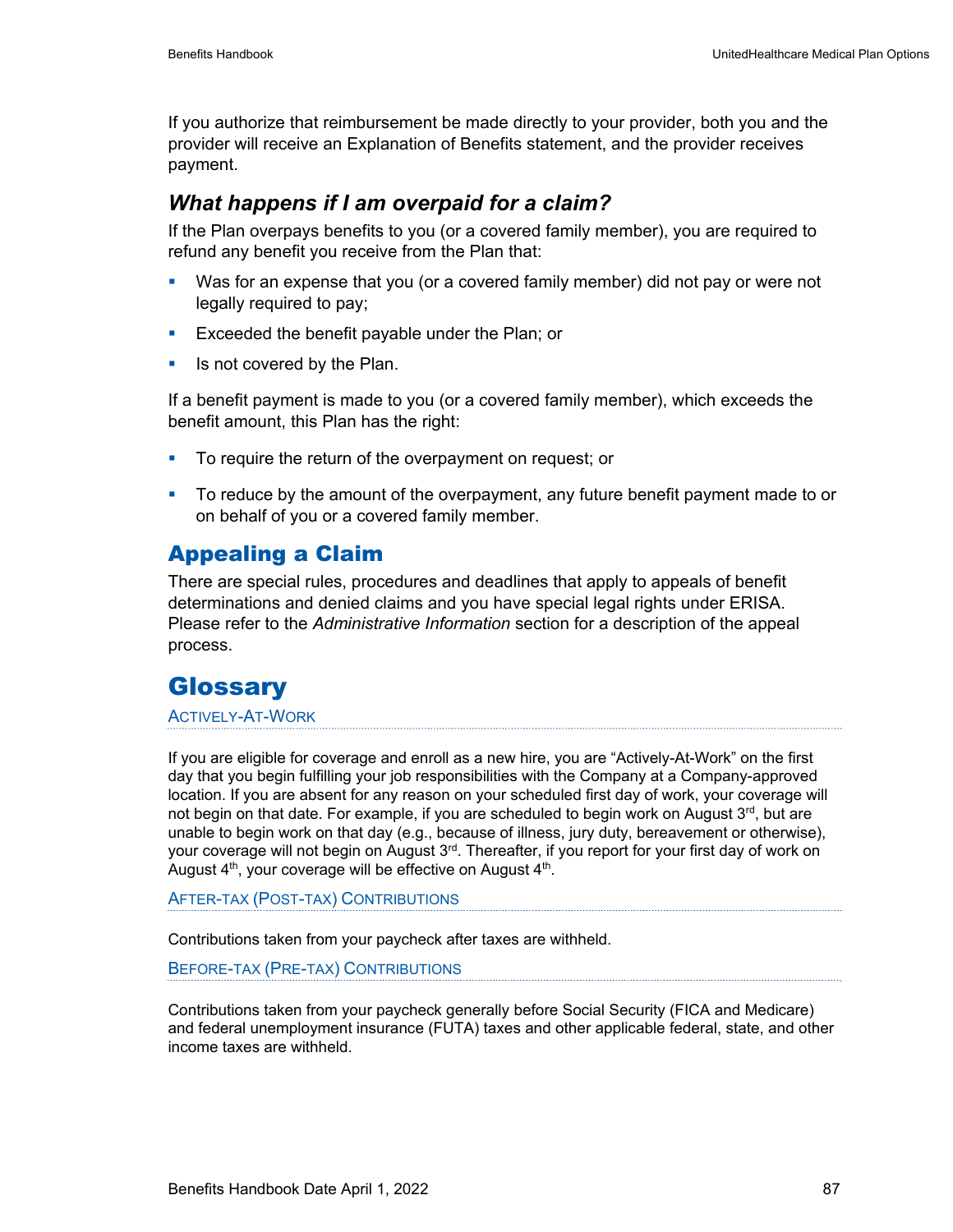#### CLAIMS ADMINISTRATOR/PRESCRIPTION DRUG BENEFITS MANAGER

Vendor that administers the Plan and processes claims; the vendor's decisions are final and binding.

#### **COINSURANCE**

The percentage of expenses the plan pays after you meet your deductible. For purposes of the charts in this document, the percentages represent the portion of the costs that the Plan pays for covered services. So, for example, if the chart indicates 80%, the portion you will be responsible for is 20%.

CONSOLIDATED OMNIBUS BUDGET RECONCILIATION ACT (COBRA)

A federal law that lets you and your eligible family members covered by a group health plan extend group health coverage temporarily, at their own expense, at group rates plus an administrative fee, in certain circumstances when their coverage would otherwise end due to a "qualifying event", as defined under COBRA.

A "qualifying event" under COBRA includes loss of coverage as a result of your leaving the Company (other than for gross misconduct); a reduction in hours, your death, divorce or legal separation; your eligibility for Medicare, or a dependent child's loss of dependent status; or, if you are a retiree, loss of coverage due to the Company filing for bankruptcy.

#### COORDINATION OF BENEFITS

You or a covered family member may be entitled to benefits under another group health plan (such as a plan sponsored by your spouse's employer) that pays part or all of your health treatment costs. If this is the case, benefits from this plan will be "coordinated" with the benefits from the other plan. In addition to having your benefits coordinated with other group health plans, benefits from this plan are coordinated with "no fault" automobile insurance and any payments recoverable under any workers' compensation law, occupational disease law or similar legislation.

#### COPAYMENT

The flat dollar amount you pay for a certain type of health care expense.

#### COVERED SERVICE(S)

Medically necessary health services provided for the purpose of preventing, diagnosing or treating a sickness, injury, mental illness, substance abuse, or their symptoms.

Covered health services must be provided:

- **When the Plan is in effect.**
- **Prior to the effective date of any of the individual termination conditions set forth in this** Summary Plan Description, and
- **•** Only when the person who receives services is a covered person and meets all eligibility requirements specified in the Plan.

Decisions about whether to cover new technologies, procedures and treatments will be consistent with conclusions of prevailing medical research based on well-conducted randomized trials or group studies.

The Claims Administrator determines only the extent to which a service or goods or supplies is covered under the plan and not whether the service or goods or supplies should be rendered.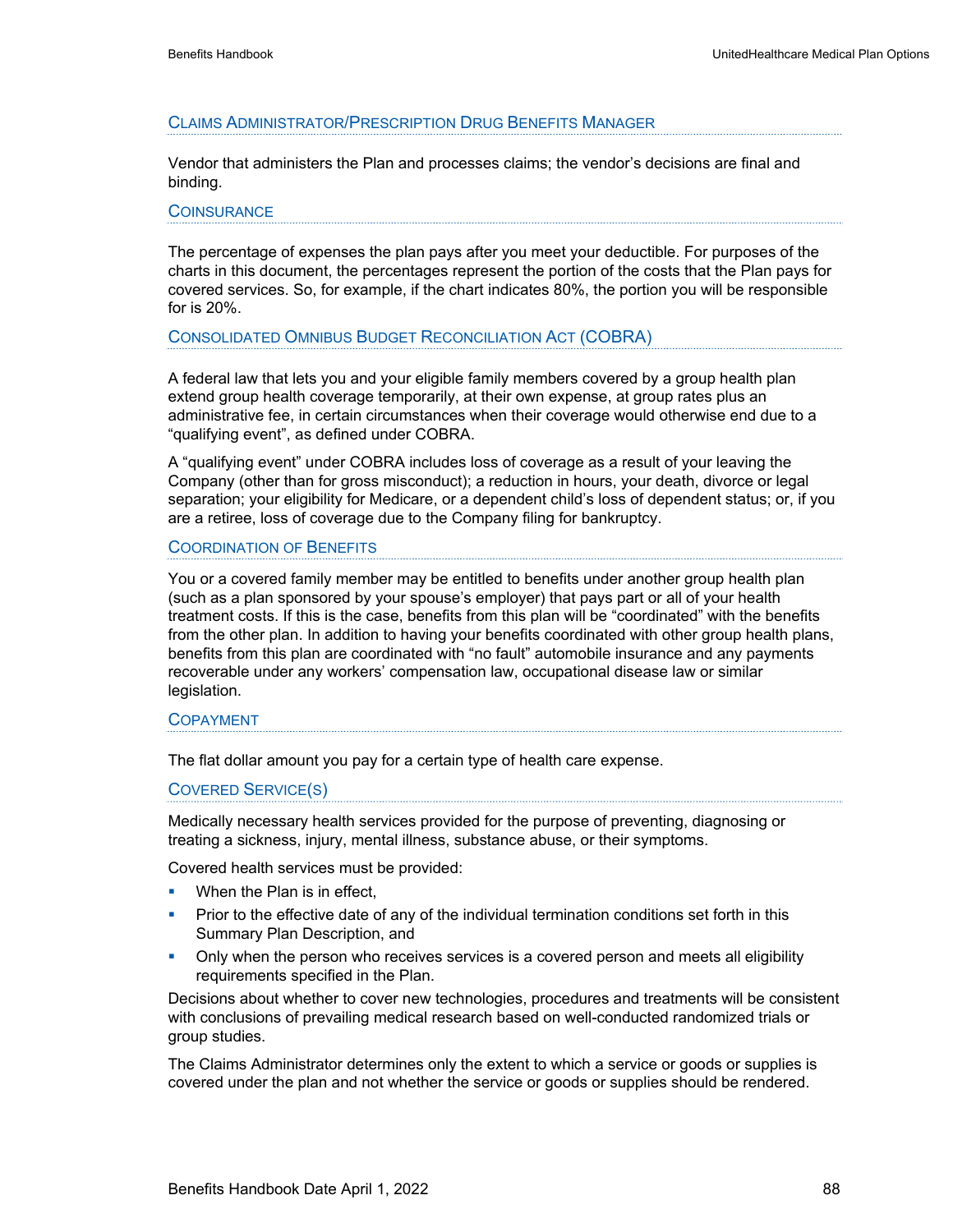The coverage determination is made using the descriptions of covered charges included in this section and the Claims Administrator's own internal guidelines. The decision to accept a service or obtain a goods or supplies is yours.

#### **DEDUCTIBLE**

The amount of out-of-pocket expenses you must pay for covered services before the plan pays any expenses.

#### **DISABILITY**

A physical or mental impairment that substantially limits one or more of an individual's major life activities.

#### ELIGIBLE FAMILY MEMBERS

To cover an eligible family member, you will be required to certify in the Mercer Marketplace Benefits Enrollment Website that your eligible family member meets the eligibility criteria as defined below.

Spouse/Domestic Partner means:

#### *Spouse / Domestic Partner*

 You have already received a marriage license from a US state or local authority, or registered your domestic partnership with a US state or local authority.

#### *Spouse Only*

 Although not registered with a US state or local authority, your relationship constitutes a marriage under US state or local law (e.g. common law marriage or a marriage outside the US that is honored under US state or local law).

#### *Domestic Partner Only*

- Although not registered with a US state or local authority, your relationship constitutes an eligible domestic partnership. To establish that your relationship constitutes an eligible domestic partnership you and your domestic partner must:
	- Be at least 18 years old
	- Not be legally married, under federal law, to each other or anyone else or part of another domestic partnership during the previous 12 months
	- − Currently be in an exclusive, committed relationship with each other that has existed for at least 12 months and is intended to be permanent
	- − Currently reside together, and have resided together for at least the previous 12 months, and intend to do so permanently
	- − Have agreed to share responsibility for each other's common welfare and basic financial obligations
	- Not be related by blood to a degree of closeness that would prohibit marriage under applicable state law.

Marsh McLennan reserves the right to require documentary proof of your domestic partnership or marriage at any time, for the purpose of determining benefits eligibility. If requested, you must provide documents verifying the registration of your domestic partnership with a state or local authority, your cohabitation and/or mutual commitment, or a marriage license that has been approved by a state or local government authority.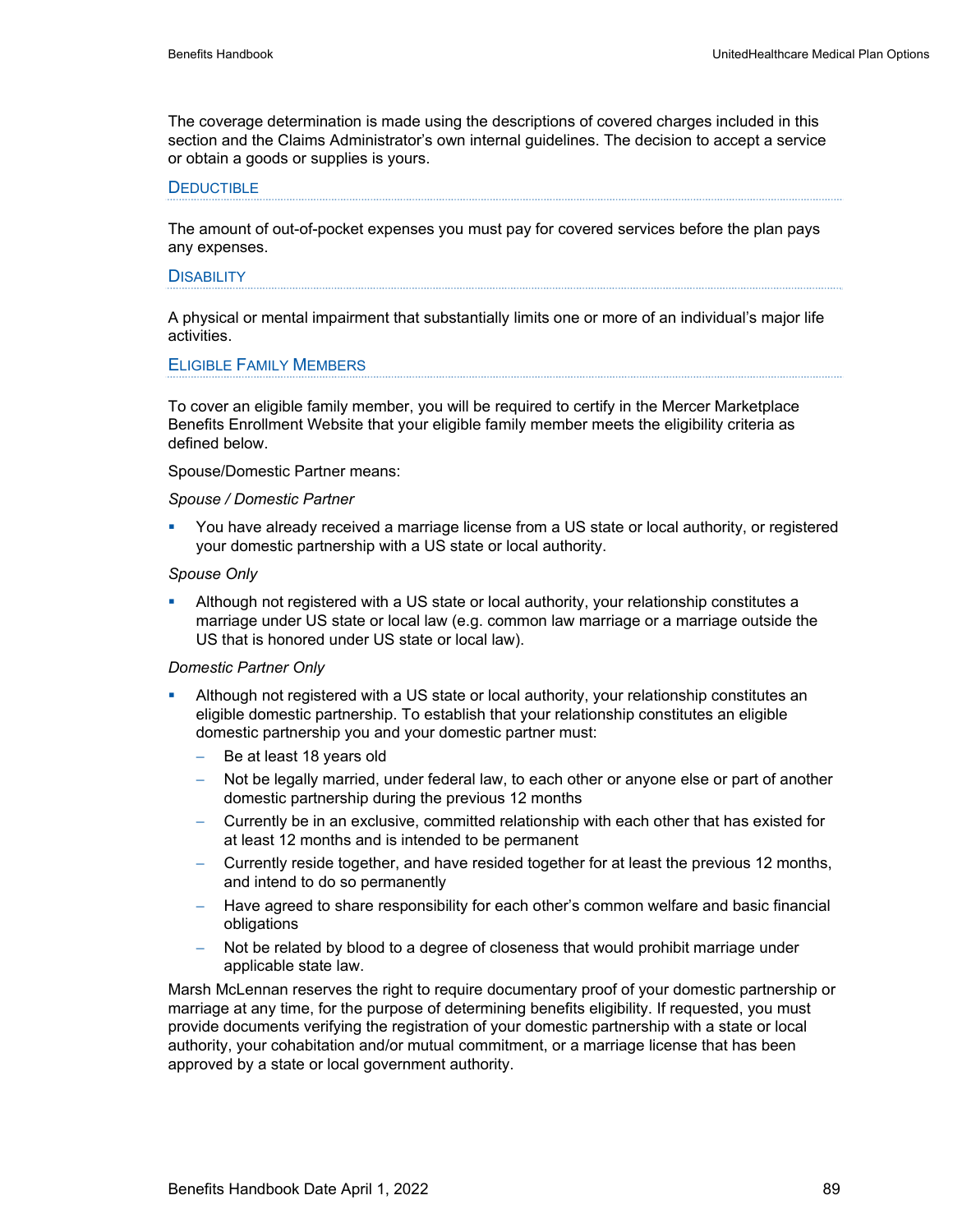Child/Dependent Child means:

- **Your biological child**
- A child for whom you or your spouse are the legally appointed guardian with full financial responsibility
- The child of a domestic partner
- **Your stepchild**
- Your legally adopted child or a child or child placed with you for adoption.

**Note:** Any child that meets one of these eligibility requirements and who is incapable of self support by reason of a total physical or mental disability as determined by the Claims Administrator, may be covered beyond the end of the calendar year in which the child attains age 26.

Dependent children are eligible for healthcare coverage until the end of the calendar year in which they attain age 26. This eligibility provision applies even if your child is married, has access to coverage through his or her employer, doesn't attend school full-time or live with you, and is not your tax dependent.

**Note:** While married children are eligible for healthcare coverage under your plan until the end of the calendar year in which they attain age 26, this provision does not apply to your child's spouse and/or child(ren), unless you or your spouse is the child's legally appointed guardian with full financial responsibility.

The Company has the right to require documentation to verify the relationship (such as a copy of the court order appointing legal guardianship). Company medical coverage does not cover foster children or other children living with you, including your grandchildren, unless you are their legal guardian with full financial responsibility—that is, you or your spouse claims them as a dependent on your annual tax return.

#### ELIGIBLE RETIREE

An employee is eligible for coverage under this plan if he/she is a US regular employee of Marsh & McLennan Companies or any subsidiary or affiliate of Marsh & McLennan Companies (other MMA and any of its subsidiaries) who terminates employment with five or more years of vesting service at age 55 or later, or at age 65 and eligible for active employee medical coverage at retirement or is a current retiree (under or over age 65) enrolled in retiree medical coverage.

When you or a covered family member reach age 65 or is deemed to be eligible for Medicare, the person who is age 65 or is eligible for Medicare is no longer eligible for coverage under the Pre-65 Retiree Medical Plan.

#### EVIDENCE OF INSURABILITY (EOI)

Evidence of Insurability (EOI) is proof of good health and is generally required if you do not enroll for coverage when you first become eligible. If the coverage level you are requesting requires such evidence or if you are increasing coverage. Establishing EOI may require a physical examination at the employee's expense. The EOI must be provided to and approved by the insurer/vendor before coverage can go into effect.

#### EXPERIMENTAL OR INVESTIGATIONAL SERVICES

Medical, surgical, diagnostic, psychiatric, mental health, substance use disorders or other health care services, technologies, supplies, treatments, procedures, drug therapies, medications or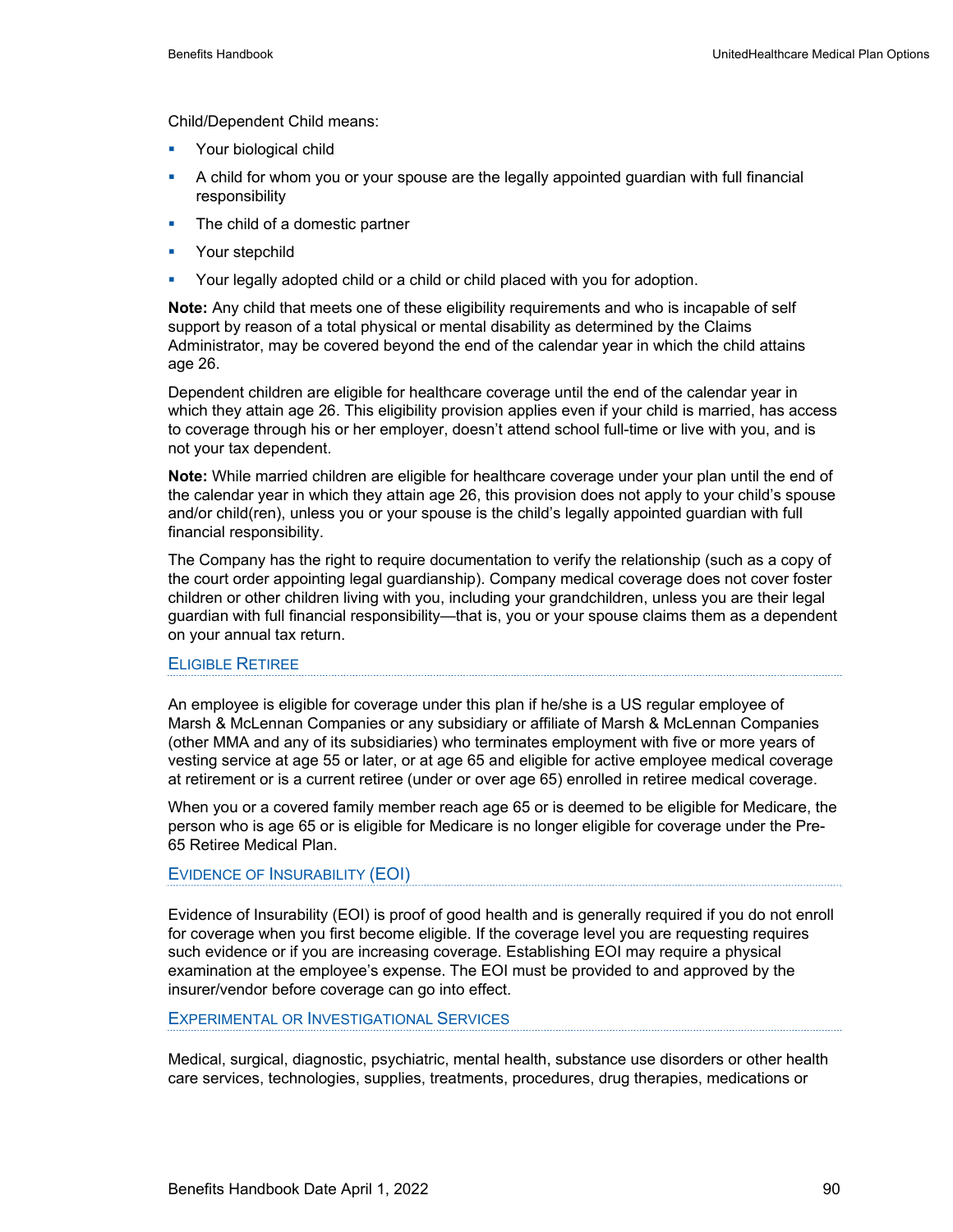devices that, at the time the Claims Administrator makes a determination regarding coverage in a particular case, are determined to be any of the following:

- not approved by the U.S. Food and Drug Administration (FDA) to be lawfully marketed for the proposed use and not identified in the American Hospital Formulary Service or the United States Pharmacopoeia Dispensing Information as appropriate for the proposed use;
- subject to review and approval by any institutional review board for the proposed use (Devices which are FDA approved under the *Humanitarian Use Device* exemption are not considered to be Experimental or Investigational); or
- the subject of an ongoing Clinical Trial that meets the definition of a Phase 1, 2 or 3 Clinical Trial set forth in the FDA regulations, regardless of whether the trial is actually subject to FDA oversight.

#### Exceptions:

If you are not a participant in a qualifying Clinical Trial and have a Sickness or condition that is likely to cause death within one year of the request for treatment, the Claims Administrator may, at its discretion, consider an otherwise Experimental or Investigational Service to be a Covered Health Service for that Sickness or condition. Prior to such consideration, the Claims Administrator must determine that, although unproven, the service has significant potential as an effective treatment for that Sickness or condition.

EXPLANATION OF BENEFITS (EOB)

A summary of benefits processed by the Claims Administrator.

GLOBAL BENEFITS DEPARTMENT

Refers to the Global Benefits Department, located at 121 River Street, Hoboken, NJ 07030.

HABILITATIVE SERVICES

Habilitative services help people learn skills and functions for daily living. Habilitative services benefits include the diagnosis categories of autism, pervasive developmental disorder, developmental delay and attention deficit disorder.

#### HEALTH INSURANCE PORTABILITY AND ACCOUNTABILITY ACT (HIPAA)

A Federal law, HIPAA imposes requirements on employer health plans including concerning the use and disclosure of individual health information.

#### **HOSPICE**

A hospice is an institution that provides counseling and medical services that could include room and board to terminally ill individuals. The hospice must have required state or governmental Certificate of Need approval and must provide 24 hour-a-day service under the direct supervision of a physician. The staff must include a registered nurse, a licensed social service worker and a full-time claims administrator. If state licensing exists, the hospice must be licensed.

#### IN-NETWORK PROVIDERS

Preferred health care providers who have agreed to charge reduced fees to members.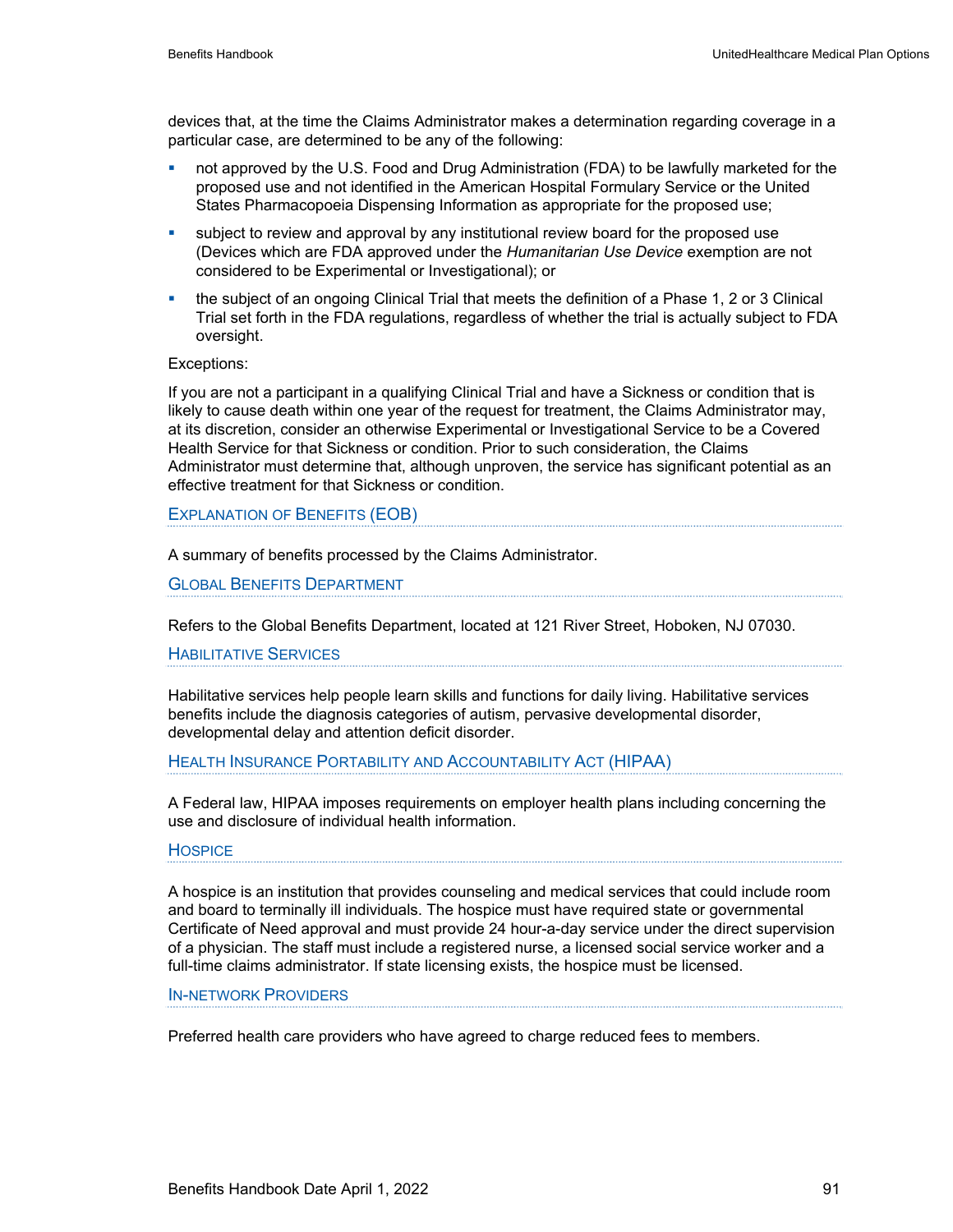#### INPATIENT

Being treated and admitted at a covered facility for an overnight stay either by a physician or from the emergency room.

#### LIFE THREATENING ILLNESS OR INJURY– EMERGENCY ROOM COVERAGE

An emergency medical condition is a medical condition manifesting itself by acute symptoms of sufficient severity (including severe pain) such that a prudent layperson (including the parent of a minor child or the guardian of a disabled individual), who possesses an average knowledge of health and medicine could reasonably expect the absence of immediate medical attention to result in:

- Placing the health of the individual (or, with respect to a pregnant woman, the health of the woman and her unborn child) in serious jeopardy
- **Serious impairment to bodily functions**
- **Serious dysfunction of any bodily organ or part.**

Some examples of emergencies include:

- **Heart attack, suspected heart attack or stroke**
- **Suspected overdose of medication**
- **Poisoning**
- **Severe burns**
- Severe shortness of breath
- High fever (103 degrees or higher), especially in infants
- **Uncontrolled or severe bleeding**
- **Loss of consciousness**
- **Severe abdominal pain**
- **Persistent vomiting**
- **Severe allergic reactions.**

The Plan covers emergency services necessary to screen and stabilize a member when:

- A primary care physician or specialist physician directs the member to the emergency room
- A plan representative (employee or contractor) directs the member to the emergency room
- The member acting as a prudent layperson and a reasonable person would reasonably have believed that an emergency condition existed.

#### MARSH MCLENNAN MEDICAL PLANS AND MEDICARE PRESCRIPTION DRUG COVERAGE FOR DISABLED EMPLOYEES

 Marsh McLennan newsletter that provides an overview of how Medicare Part D could affect your Marsh McLennan prescription drug coverage. It highlights issues you'll want to think about as you consider your prescription drug options.

The US Federal government's health insurance program, administered by the Social Security Administration, that pays certain hospital and medical expenses for those who qualify, primarily those who are over age 65 or under age 65 and are totally and permanently disabled. Medicare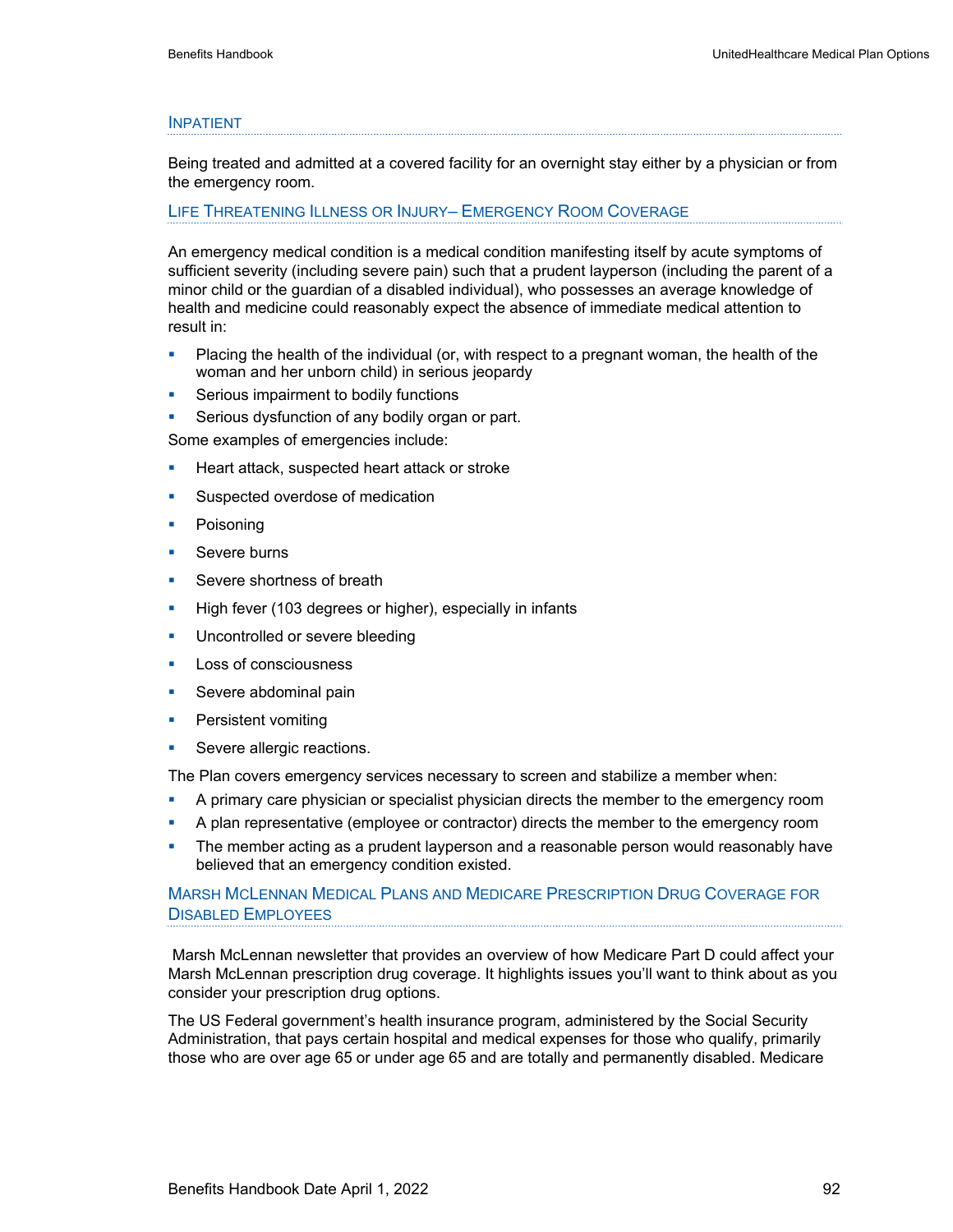coverage is available regardless of income level. The program is government subsidized and operated.

#### MEDICALLY NECESSARY

Healthcare services provided for the purpose of preventing, evaluating, diagnosing or treating a sickness, injury, mental Illness, substance use disorder, condition, disease or its symptoms, that are all of the following as determined by the Claims Administrator or its designee, within the Claims Administrator's sole discretion. The services must be:

- in accordance with Generally Accepted Standards of Medical Practice;
- clinically appropriate, in terms of type, frequency, extent, service site and duration, and considered effective for your sickness, injury, mental illness, substance use disorder disease or its symptoms;
- not mainly for your convenience or that of your doctor or other health care provider; and
- not more costly than an alternative drug, service(s), service site or supply that is at least as likely to produce equivalent therapeutic or diagnostic results as to the diagnosis or treatment of your Sickness, Injury, disease or symptoms.

*Generally Accepted Standards of Medical Practice* are standards that are based on credible scientific evidence published in peer-reviewed medical literature generally recognized by the relevant medical community, relying primarily on controlled clinical trials, or, if not available, observational studies from more than one institution that suggest a causal relationship between the service or treatment and health outcomes.

If no credible scientific evidence is available, then standards that are based on Physician specialty society recommendations or professional standards of care may be considered. The Claims Administrator reserves the right to consult expert opinion in determining whether health care services are Medically Necessary. The decision to apply Physician specialty society recommendations, the choice of expert and the determination of when to use any such expert opinion, shall be within the Claims Administrator's sole discretion.

The Claims Administrator develops and maintains clinical policies that describe the Generally Accepted Standards of Medical Practice scientific evidence, prevailing medical standards and clinical guidelines supporting its determinations regarding specific services. These clinical policies (as developed by the Claims Administrator and revised from time to time), are available to Covered Persons on **www.myuhc.com**, residents in MA, ME, NH use **www.myharvardpilgrim .org** or by calling the number on your ID card, and to Physicians and other health care professionals on UnitedHealthcareOnline.

#### **MEDICARE**

The US Federal government's health insurance program, administered by the Social Security Administration, that pays certain hospital and medical expenses for those who qualify, primarily those who are over age 65 or under age 65 and are totally and permanently disabled. Medicare coverage is available regardless of income level. The program is government subsidized and operated.

#### NOTICE OF CREDITABLE COVERAGE

The Medicare Modernization Act requires all group health plan sponsors that offer prescription drug coverage to provide notices to covered employees, retirees, and their dependents who are eligible for Medicare's new prescription drug benefit (Part D).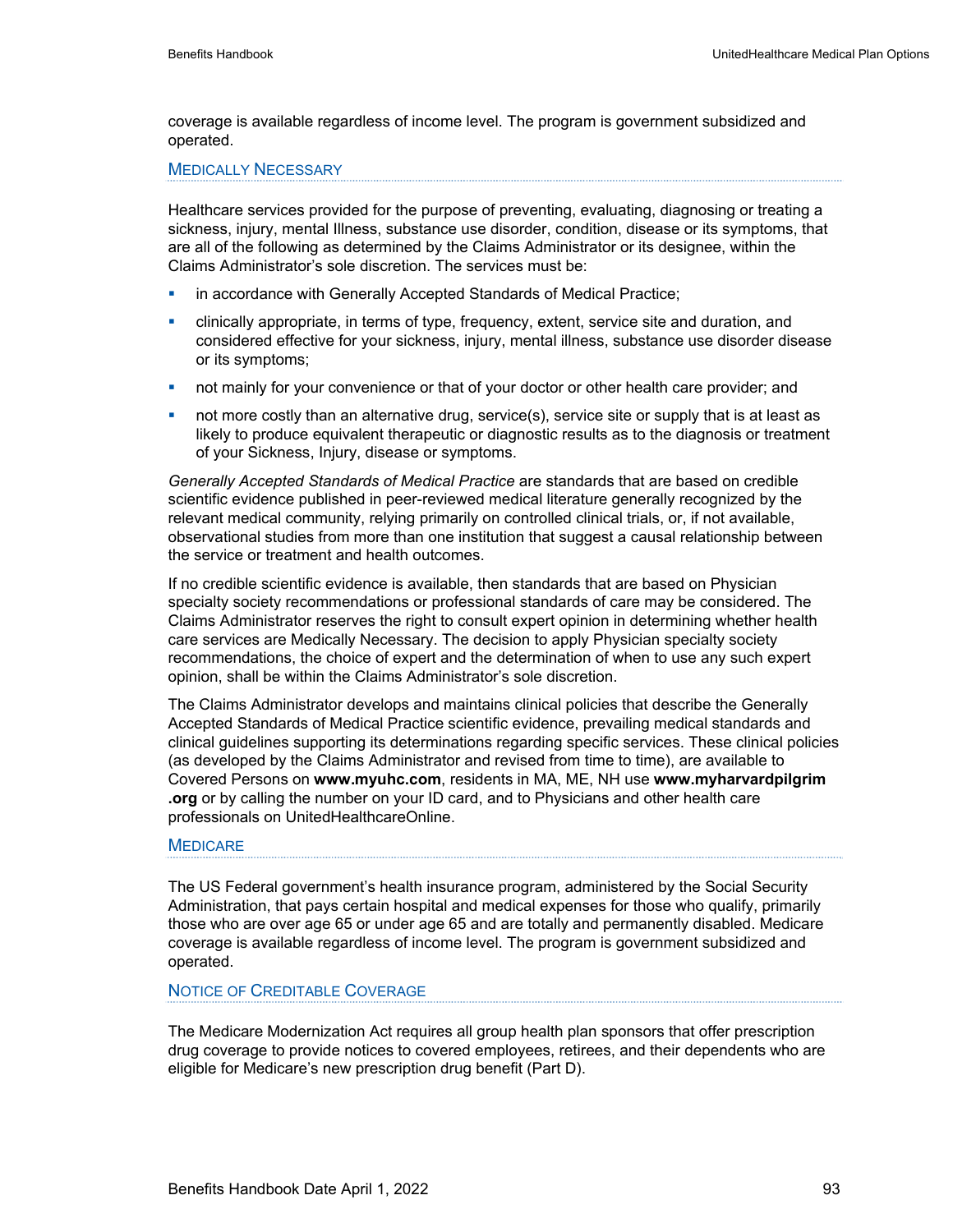#### OUT-OF-NETWORK PROVIDERS

Non-preferred health care providers who do not charge reduced fees to members.

OUT-OF-POCKET EXPENSES

Subject to the following, the maximum amount you have to pay (excluding your contributions to participate in the plan) toward the cost of your medical care in the course of one year. There are some services and charges that do not count towards the out-of-pocket maximum, such as amounts exceeding plan limits, amounts exceeding the network negotiated price for prescription drugs, amounts your physician or health care provider may charge above the reasonable and customary charge.

#### **OUTPATIENT**

Treatment/care received at a clinic, emergency room or health facility without being admitted as an overnight patient.

#### PREDETERMINATION OF BENEFITS

This feature helps you estimate how much the Plan may pay (subject to your deductible and Plan maximum at the time the estimate is provided) before you begin treatment. It is intended to avoid any misunderstanding about coverage or reimbursement, and it is not intended to interfere with your course of treatment.

A review service that helps ensure you receive proper treatment and services and that these services are provided in the appropriate setting.

Prior Authorization/Precertification/Utilization Review

You are responsible for preauthorizing out-of-network services only. Your in-network provider will preauthorize all other services to the extent required by your Claims Administrator.

#### PRE-EXISTING CONDITION

A health problem you had and received treatment for before your current benefit elections took effect.

#### PRESCRIPTION DRUGS

- **Formulary/Brand Name (Preferred) Prescription Drugs.** A comprehensive list of preferred brand-name drug products that are covered under the plan. Preferred drugs are selected based on safety, effectiveness, and cost.
- **Generic Prescription Drugs.** Prescription drugs, whether identified by chemicals, proprietary or non-proprietary name, that are accepted by the FDA as therapeutically effective and interchangeable with drugs having an identical amount of the same active ingredient as its brand name equivalent.
- **Non-Formulary (Non-Preferred) Prescription Drugs.** Prescription drugs that do not appear on the formulary list are considered non-formulary or non-preferred; these drugs may either be excluded from coverage or may cost more.